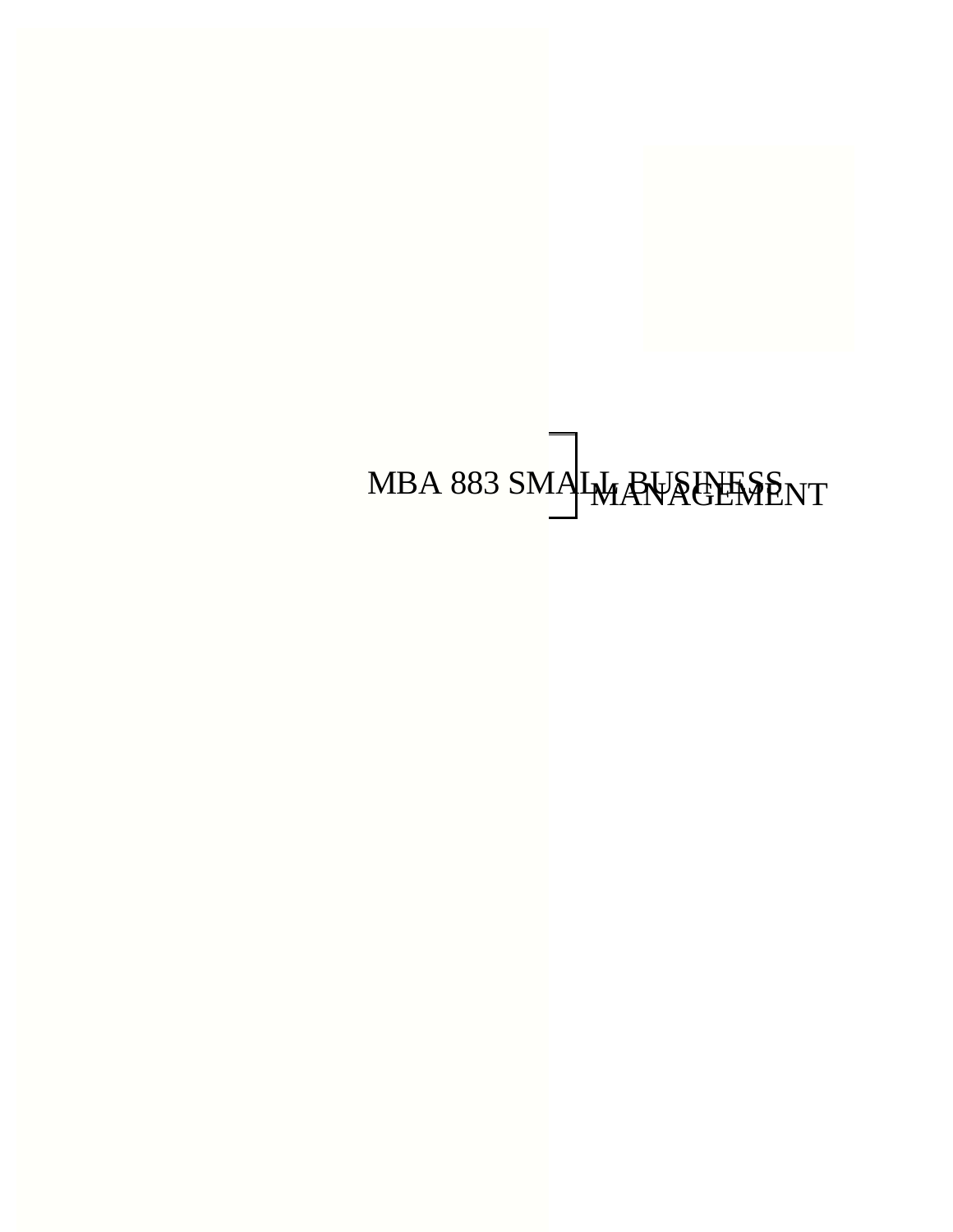# MBA 88 SMALL BUSINESS MANAGEMENT

Course Guide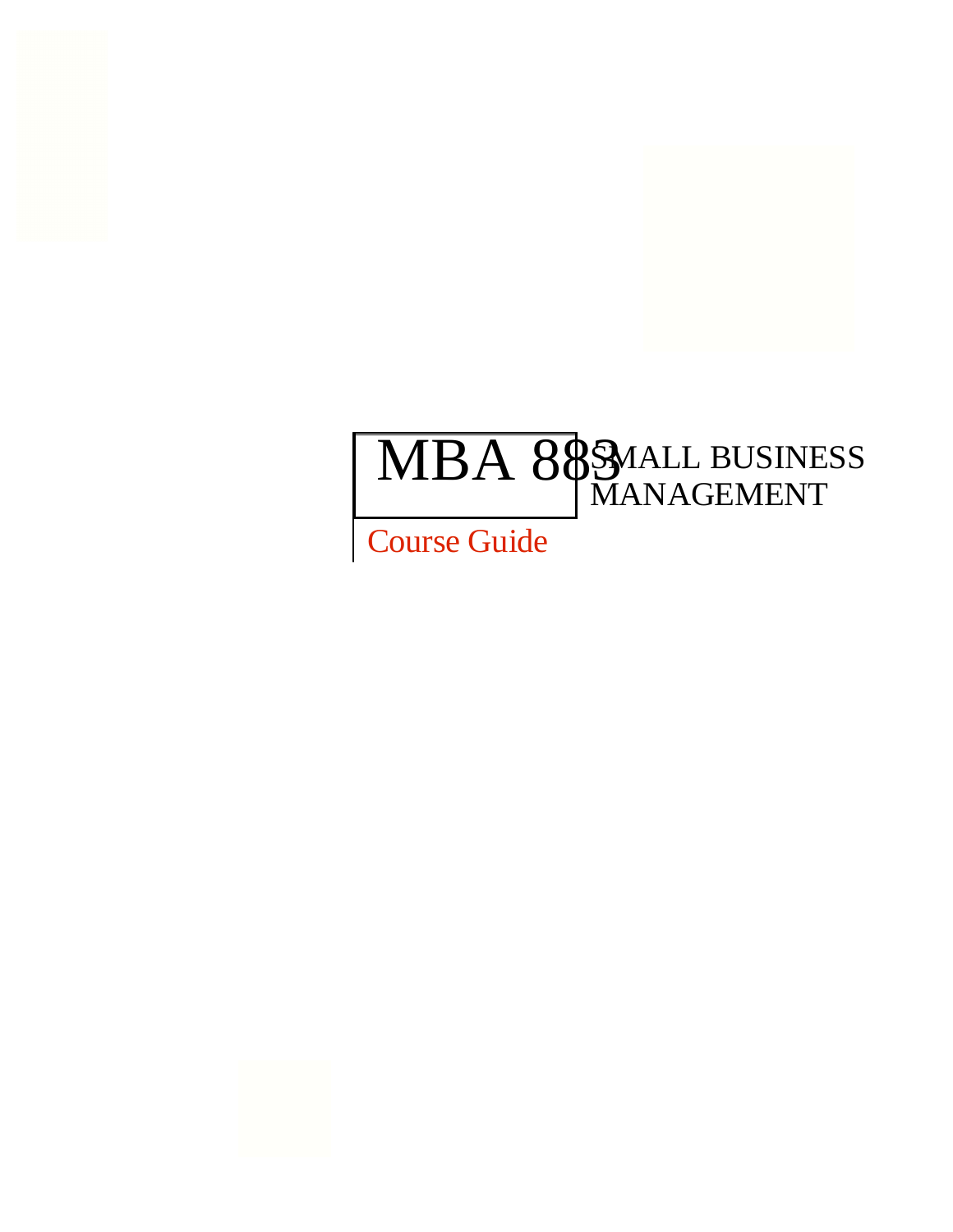COURSE GUIDE GUIDE MBA 883



**MBA 883 SMALL BUSINESS MANAGEMENT**

Course Developer Leon Ikpe

National Open University of Nigeria Victoria Island, Lagos

Programme Leader Dr. O.J . Onwe

National Open University of Nigeria Victoria Island, Lagos

Course Coordinator Leon Ikpe

National Open University of Nigeria Victoria Island, Lagos

# **NATIONAL OPEN UNIVERSITY OF NIGERIA**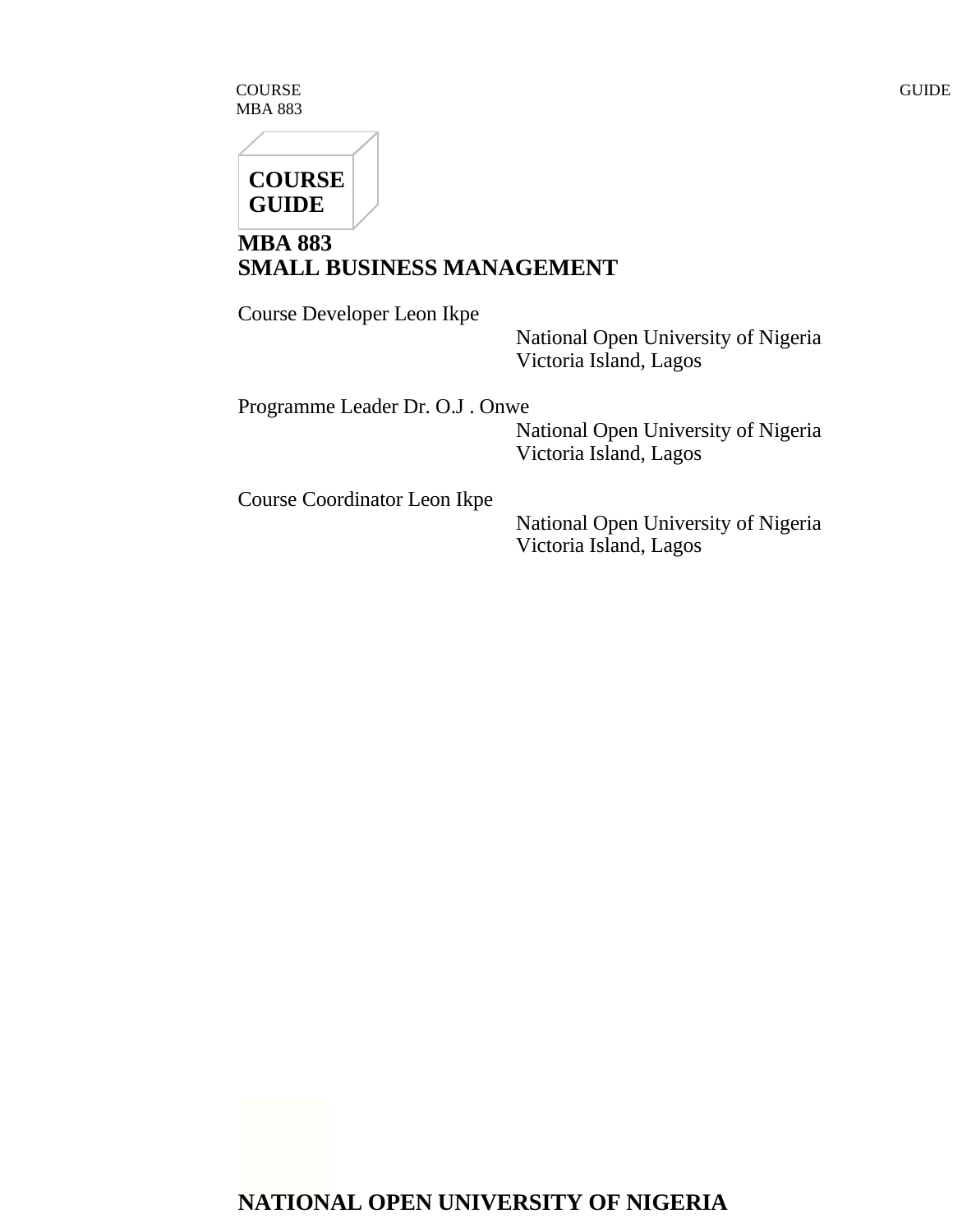National Open University of Nigeria Headquarters 14/16 Ahmadu Bello Way Victoria Island Lagos

Abuja Office No. 5 Dar es Salaam Street Off Aminu Kano Crescent Wuse II, Abuja Nigeria

e-mail: centralinfo@nou.edu.ng URL: www.nou.edu.ng

Published by: National Open University of Nigeria 2008

First Printed 2008

ISBN: 978-058-556-7

All Rights Reserved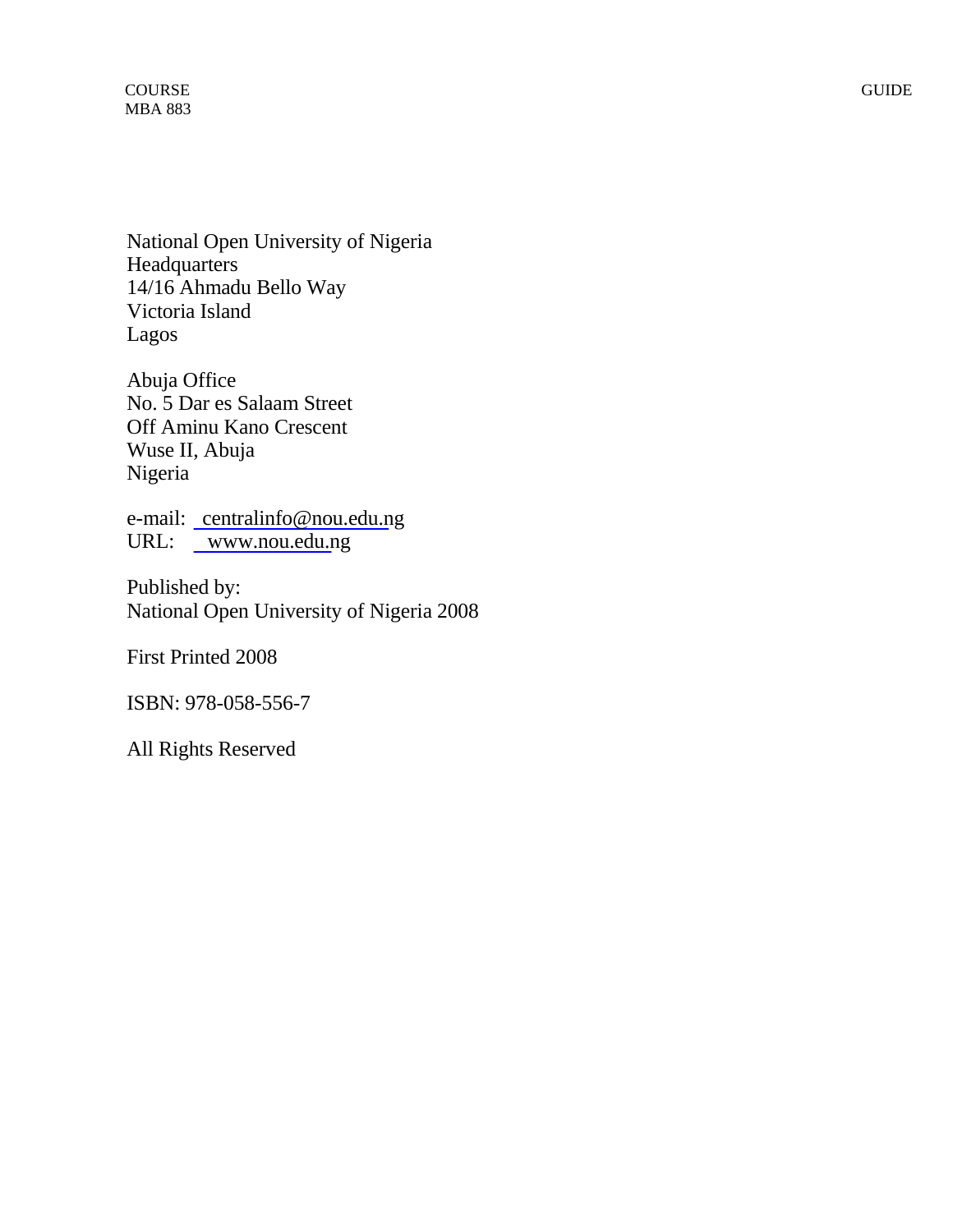# TABLE OF CONTENT PAGE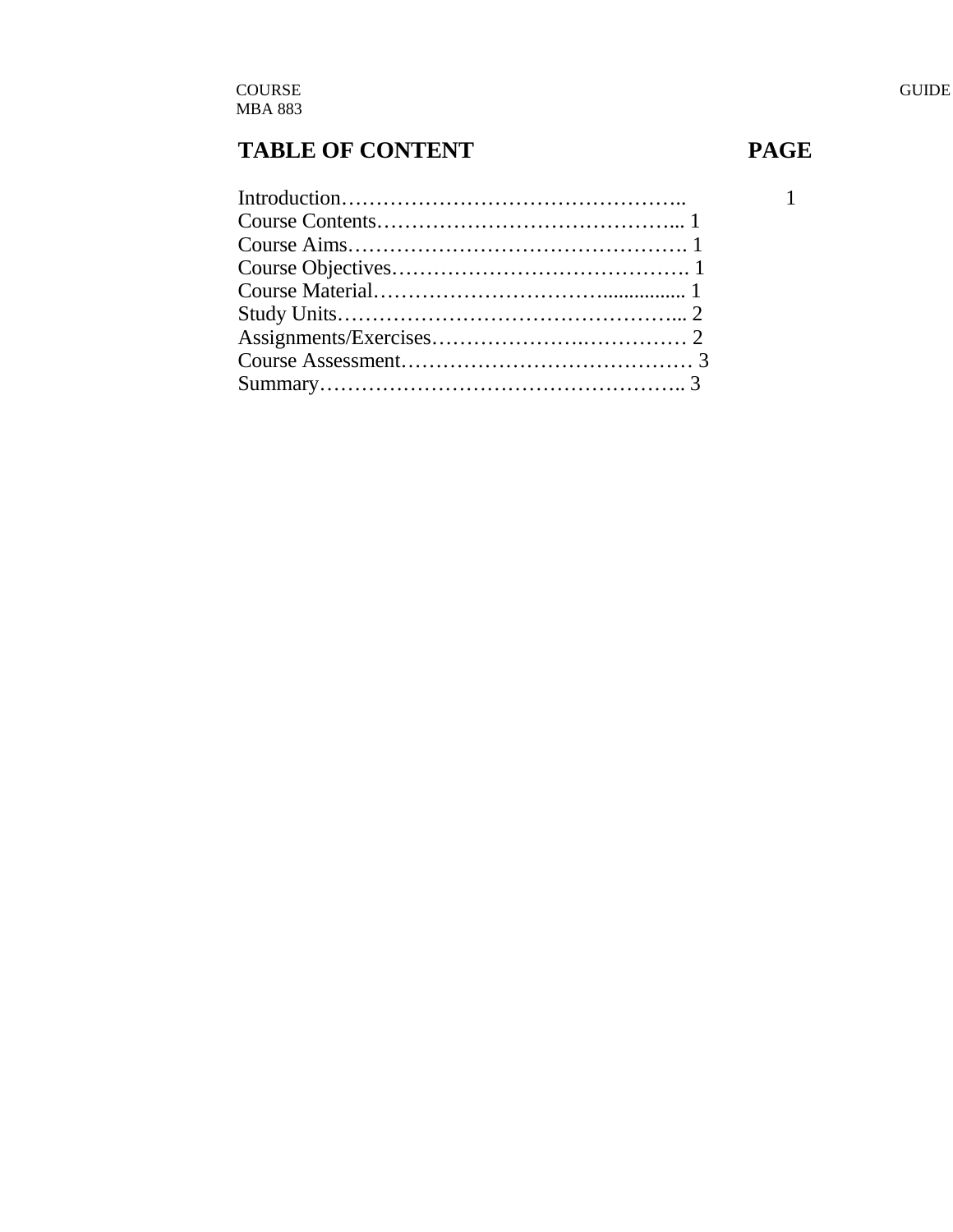COURSE GUIDE MBA 883

# **Introduction**

MBA 883: Small Business Management is a semester course work of two credit hours. It will be available to all students taking the M.B.A programme in the school of Business and Human resources management.

The course consists of 15 Units involving the entire facet of small business management and small business planning.

The course guide tells you what the course MBA 883 is all about and the materials that you require to make the reading successful.

Other information contained in this course guide includes Tutor marked assignment questions.

# **Course Contents**

The course contents consist of the Nature of Small business, opportunities analysis, the development of business plans and management of small business.

# **Course Aims**

The Aims of this course are to expose you to the knowledge of how to establish, organize and operate a small business enterprise. It aims to sharpen your skills in such areas as defining business goals, assessing market potentials, raising capital and managing business operations.

# **Course Objectives**

By the end of the course you should be able to:

- Understand the nature of small business
- Evaluate business opportunities in your environment.
- Describe business plans
- Explain the key points involved in small business operations management.

# **Course Materials**

Major components of the course are:

1. Course guide

2. Study units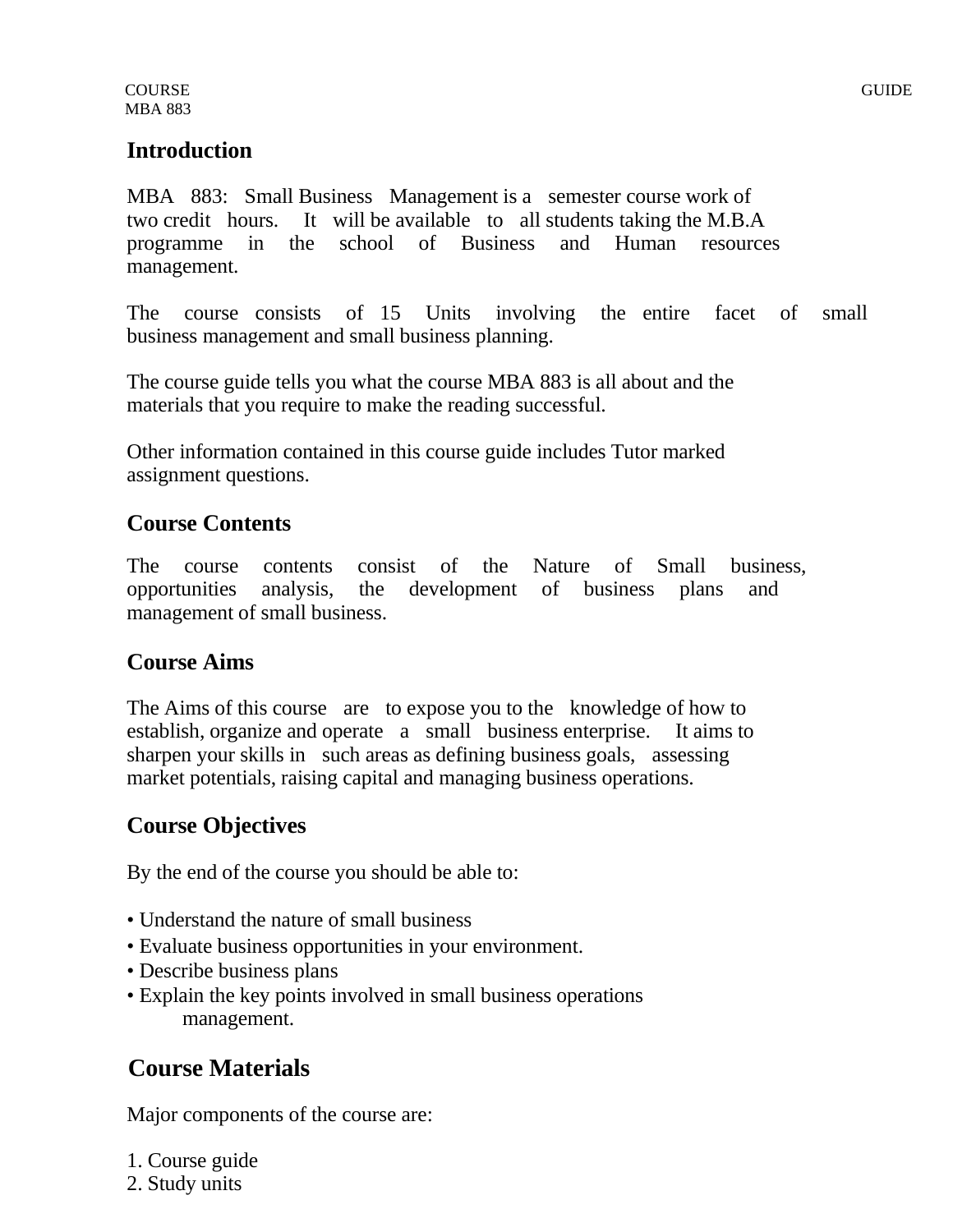3. Text books

4. Assignment guide

# **Study Units**

There are 15 Units of this course which should be carefully studied:

Unit 1 - The Nature of Small business

Unit 2 - Advantages and disadvantages of small business

Unit 3 - Introduction to Opportunities analysis

Unit 4 - Advanced Opportunities analysis

Unit 5 - Characteristics for success in small business.

Unit 6 - The technical plan

Unit 7 - The management plan

Unit 8 - The Marketing plan

Unit 9 - The Financial plan

Unit 10 - The Economic plan

Unit 11 - Managing manufacturing operations

Unit 12 - Managing service based operations

Unit 13 - Monitoring performance

Unit 14 - Accounting records for small business

Unit 15 - Sourcing capital for small business

The first five units are designed to give you the necessary background knowledge required of a would-be-entrepreneur or small business manager. Units 6 to 10 concentrate on the development of a business plan from technical analysis to economic analysis.

Units 11 to 14 focus attention on managing operations and monitoring performance.

The last unit, 15 addresses the issue of how to source capital for small business.

Each study unit will take at least two hours and it includes the roductions, objectives, main content, exercises, conclusion, summary and references. Others are the Tutor marked Assignments (TMA).

You are required to study the materials, reflect and do the exercises. Some of the exercises will require that you visit some small business organizations to see things for yourself. You are strongly advised to pay such visits. You should also read the text books and other recommended references.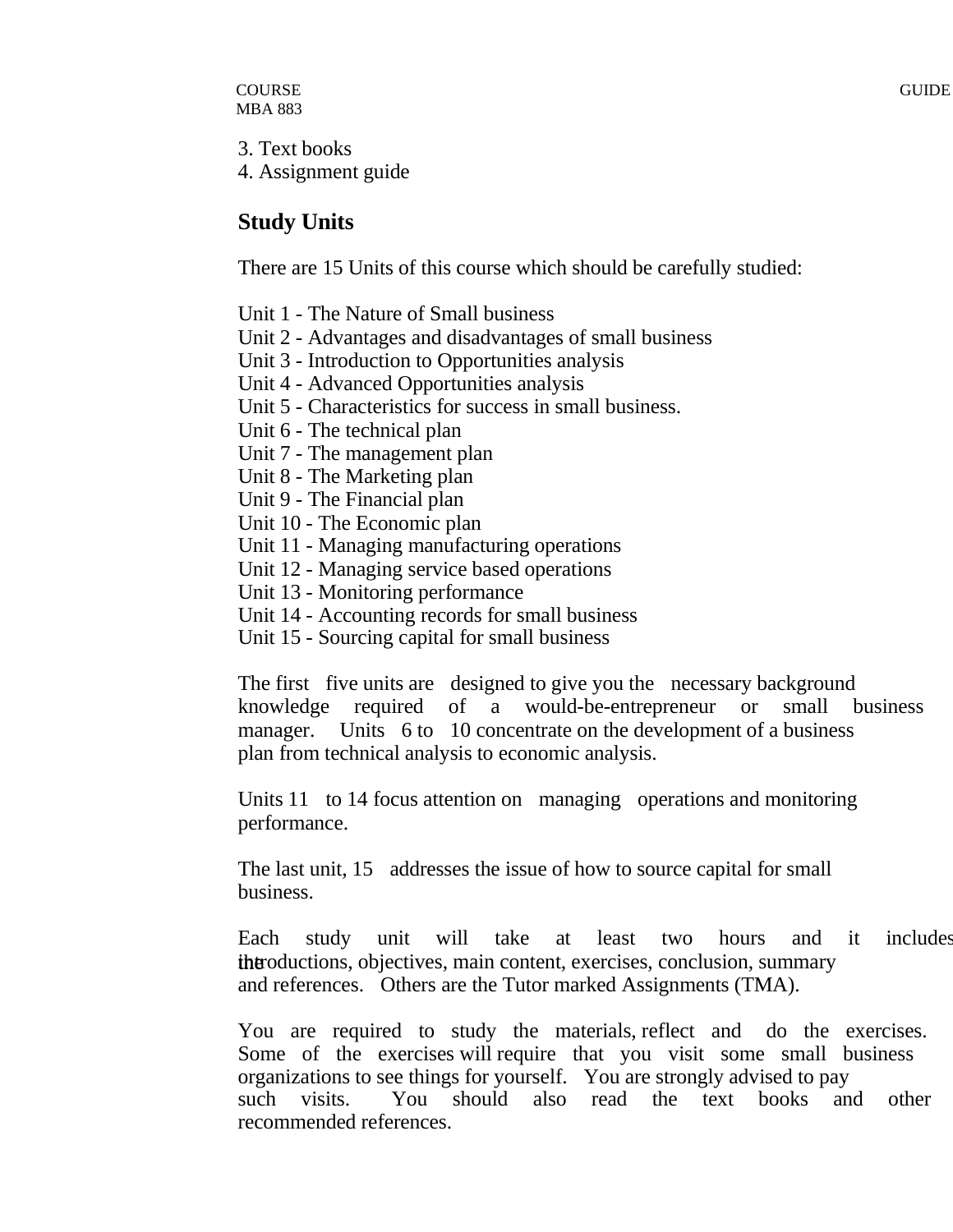# **Assignments/ Exercises**

In each unit, you will find exercises which you are required to do. The exercises will enable you to understand better what you have learned.

# **Course Assessment**

# **1. Tutor Marked Assignment (TMA)**

In doing the Tutor marked assignments, you are expected to apply what you have learnt in the contents of the study unit. The assignments are expected to be turned in to your tutor for grading. They constitute 40% of the total score.

# **2. Final Written Examination**

At the end of the course, you will write the final examination. It will attract the remaining 60%.

This makes the final score to be 100%.

# **Summary**

The course MBA 883 (small business management) exposes you to the knowledge of how to establish, organize and operate a small business. When you complete the course, you would have been armed with the necessary skills to manage small businesses.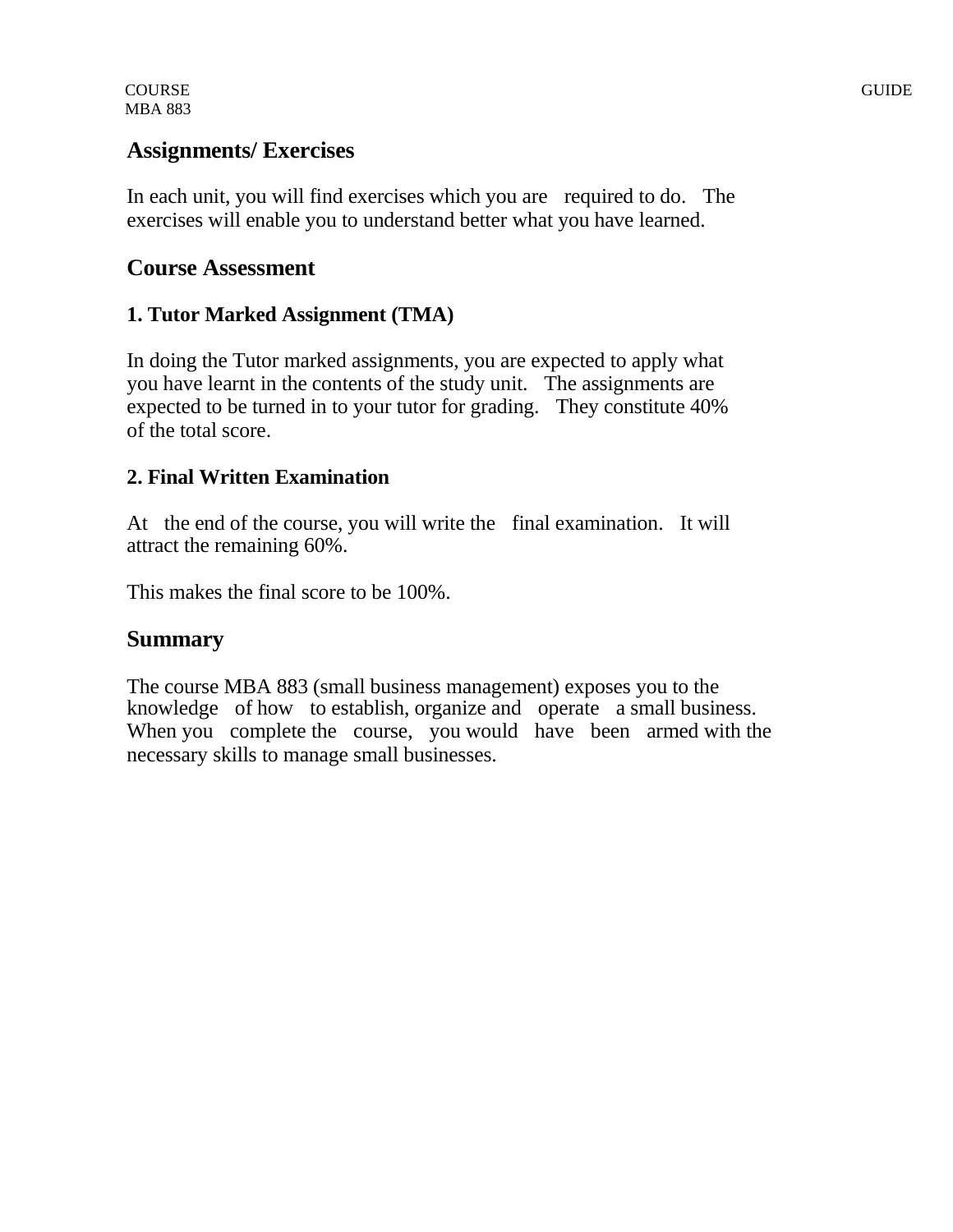Course Code MBA 883

Course Title Small Business Management

Course Developer Leon Ikpe National Open University of Nigeria Victoria Island, Lagos

Programme Leader Dr. O.J. Onwe National Open University of Nigeria Victoria Island, Lagos

Course Coordinator Leon Ikpe National Open University of Nigeria Vicroria Island, Lagos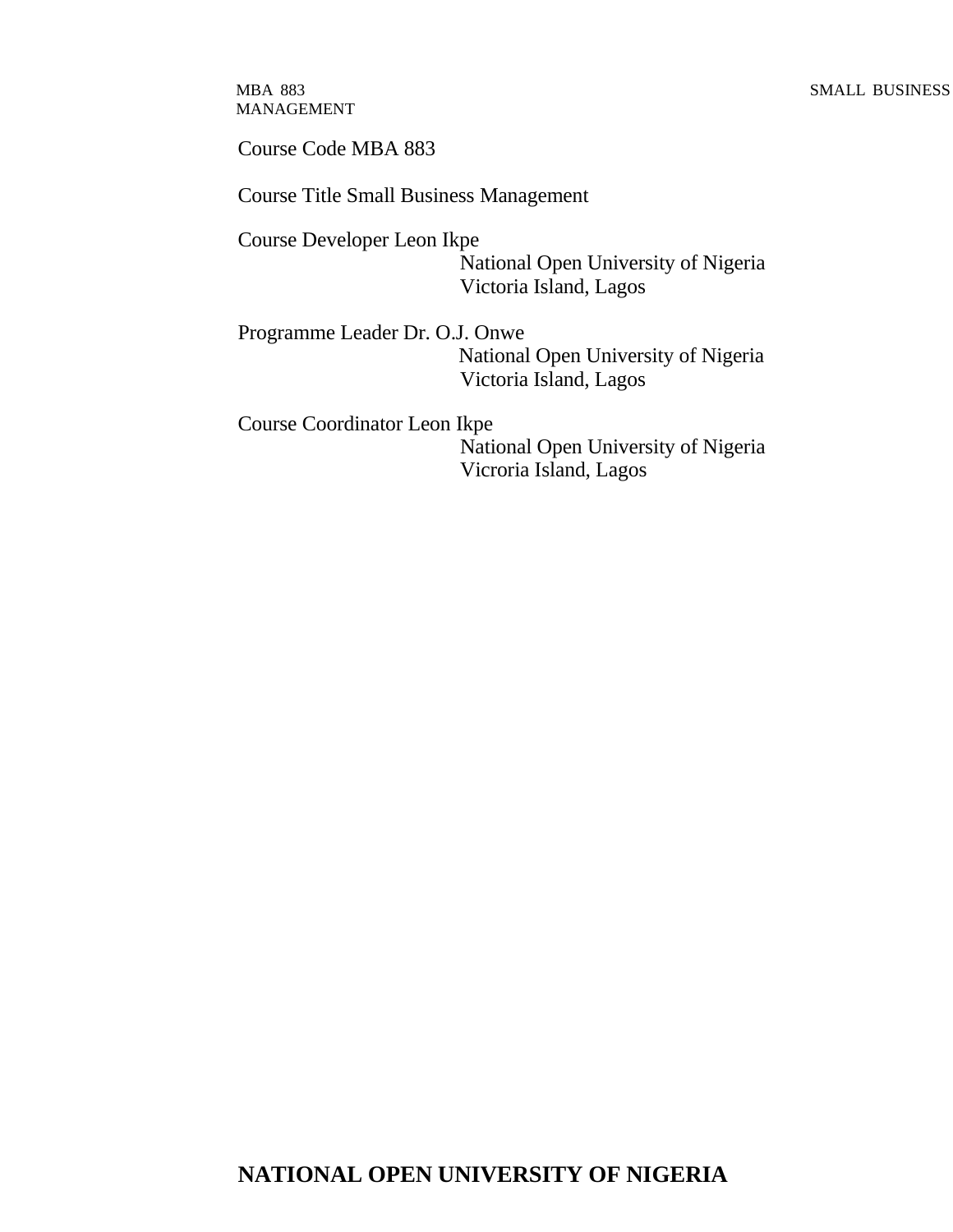National Open University of Nigeria Headquarters 14/16 Ahmadu Bello Way Victoria Island Lagos

Abuja Office No. 5 Dar es Salaam Street Off Aminu Kano Crescent Wuse II, Abuja Nigeria

e-mail: centralinfo@nou.edu.ng URL: www.nou.edu.ng

Published by: National Open University of Nigeria 2007

First Printed 2007

ISBN: 978-058-556-7

All Rights Reserved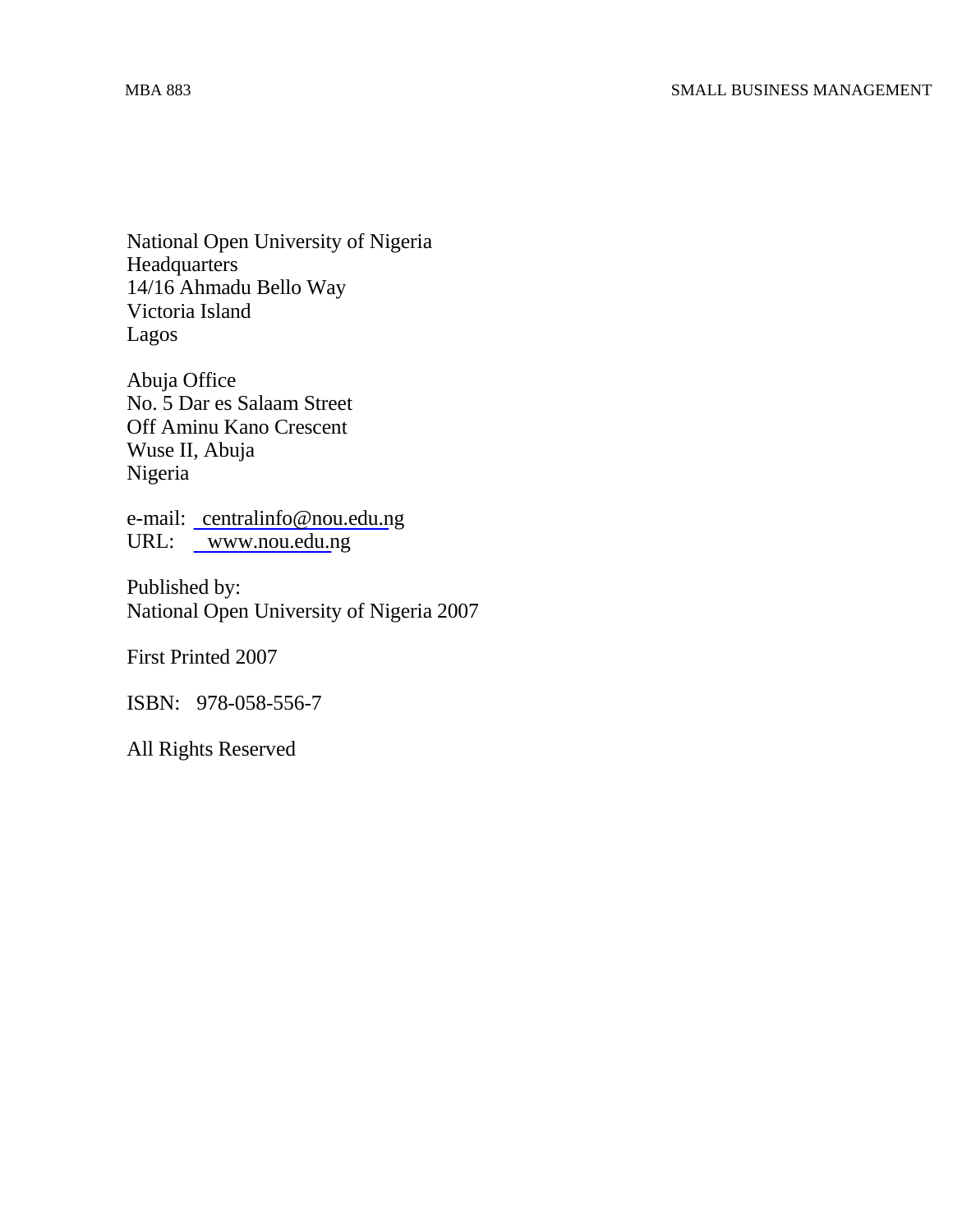# TABLE OF CONTENT PAGE

| Unit 2 Advantages and Disadvantages of Small Business                                                            | $9 - 16$<br>$26 - 35$                            |
|------------------------------------------------------------------------------------------------------------------|--------------------------------------------------|
|                                                                                                                  |                                                  |
| Unit 1 Characteristics for Success in Small Business                                                             | $36 - 43$<br>$44 - 52$<br>$53 - 60$<br>$61 - 71$ |
|                                                                                                                  |                                                  |
| Unit 3 Managing Manufacturing Operations 90 - 97                                                                 |                                                  |
|                                                                                                                  |                                                  |
| Unit 2 Accounting records for Small Business $117 - 124$<br>Unit 3 Sourcing Capital for Small Business 125 - 131 |                                                  |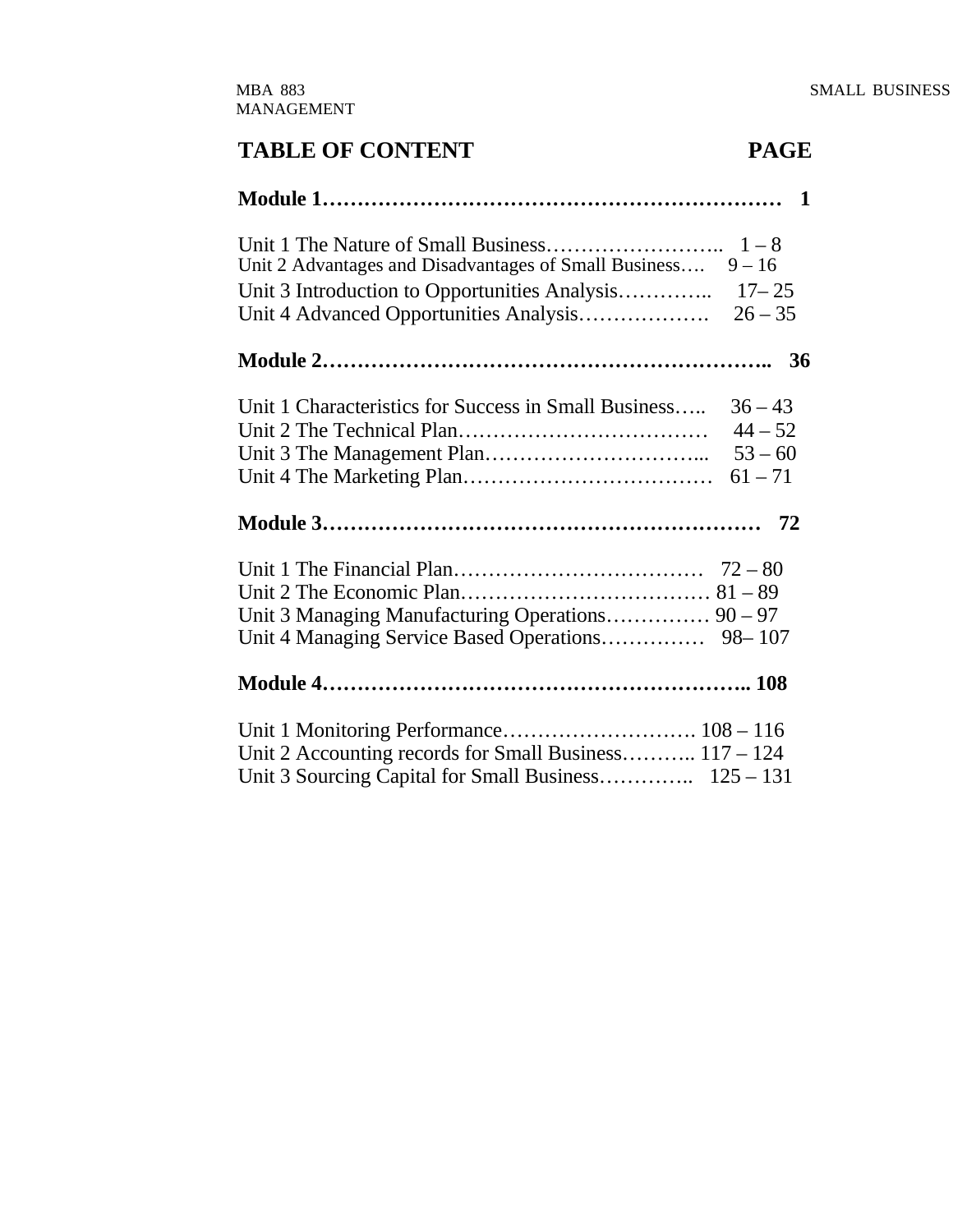# **MODULE 1**

Unit 1 The Nature of Small Business

Unit 2 Advantages and Disadvantages of Small Business

Unit 3 Introduction to Opportunities Analysis

Unit 4 Advanced Opportunities Analysis

# **UNIT 1 THE NATURE OF SMALL BUSINESS**

# **CONTENTS**

- 1.0 Introduction
- 2.0 Objectives
- 3.0 Main Content
	- 3.1 The Nature of Small Business
		- 3.1.1 Definition of Small Business
		- 3.1.2 Identifying a Small Business
		- 3.1.3 Types of Small Business
- 4.0 Conclusion
- 5.0 Summary
- 6.0 Tutor Marked Assignment
- 7.0 References/Further Readings

# **1.0 INTRODUCTION**

In this course (MBA 883), we will focus our attention on the process of establishing, organizing and running a small business. But to enable us proceed and properly guide our thoughts, there is the urgent need for us to understand what we mean by a small business. We can do this by identifying the characteristics a business must posses to qualify as a small business.

# **2.0 OBJECTIVES**

By the end of this unit, you should be able to:

- Explain the Nature of small business
- Define a small business
- Identify a small business in your environment.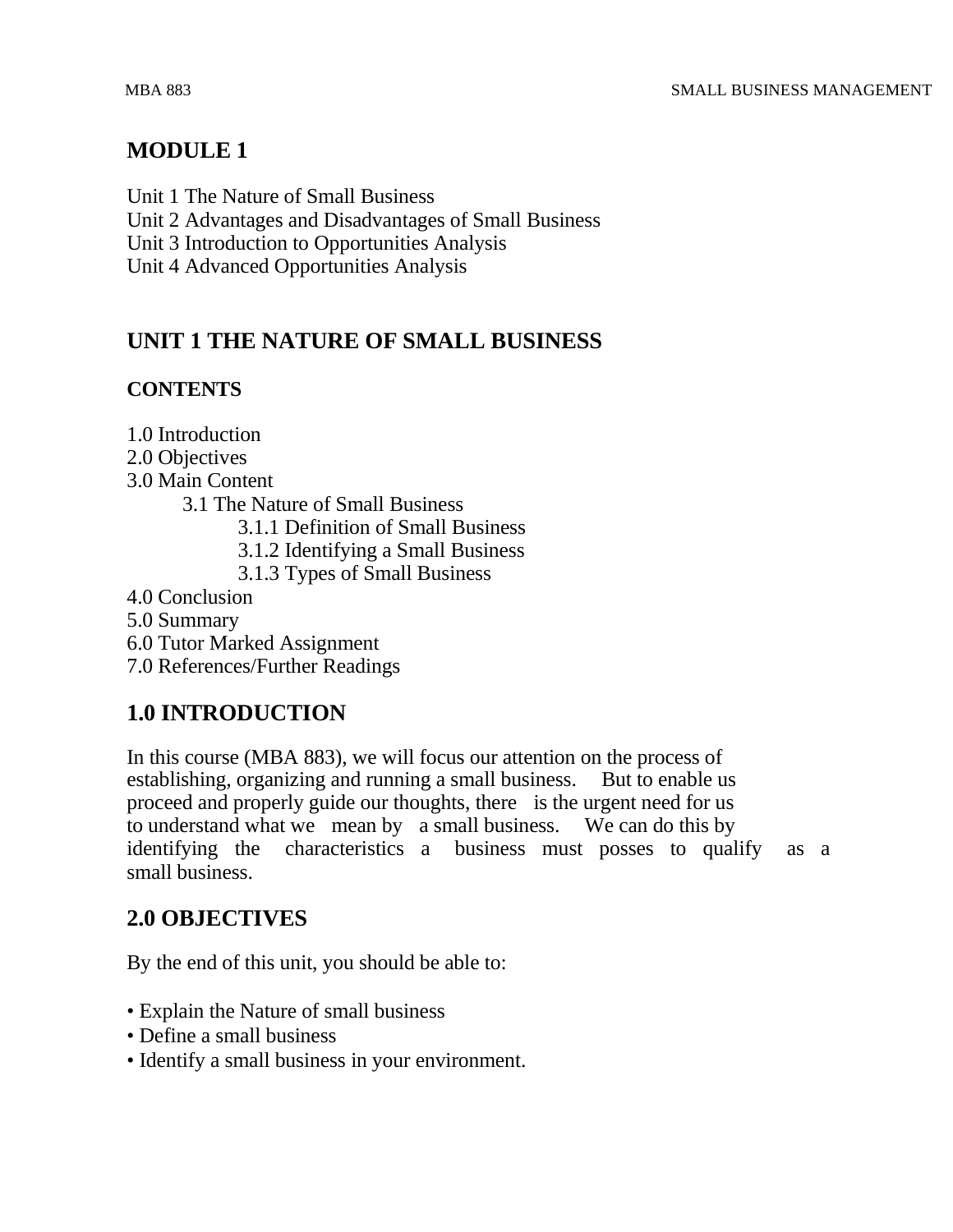#### **3.0 MAIN CONTENT**

#### **3.1 The Nature of Small Business**

In the Nigerian economy and in all other economies, small businesses litter the economic landscape, provide employment opportunities for people and contribute significantly to economic development. In terms of quantity, they are larger than big businesses.

Everywhere we go in our environment we see them. They distributive trade, services and small scale manufacturing. No **well** manning Government can ignore their importance because of their nature and their importance in development planning and management.

#### **3.1.1 Definition of Small Business**

Small business is not easy to define because the definition **porgentual** problems. The problems arise mainly because of the perceptions of those defining small business. You may use your own qualitative judgement in an attempt to define a small business. The small urban based beer distributor who sells beer in the evenings is obviously a small business operator. The small hair dressing stractured in urban Lagos is also a small business concern.

A small business in America is not exactly the same as a small business in Nigeria because the two nations are not at the same stages of growth.

Even within Nigeria, the definition of small business varies between the different industries. Members of different associations of small business also see small business from various angles which suit their purposes.

Because of the need to present an acceptable broad definition of small business, we shall define small business as one that is independently owned and operated and is not dominant in its field of operation.

You will quickly realize that the underlined words are very important whenever we are defining small business.

They focus on the ownership, operations and their scope of influence in the environment. In other words, small businesses do not dominate their various industries.

# **3.1.2 Identifying A Small Business**

Although we have succeeded in defining a small business, we need to go a step further to provide a framework that will enable us identify small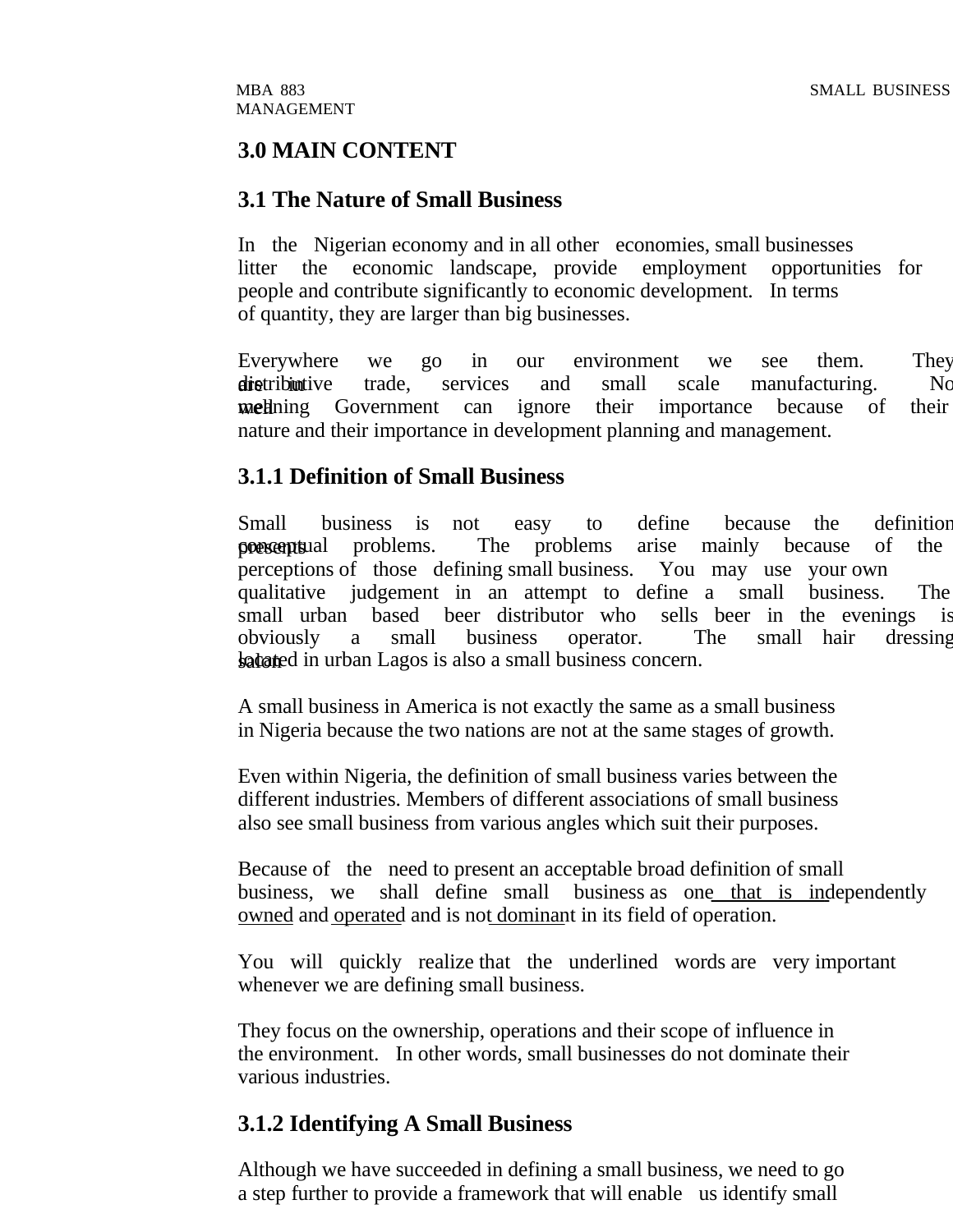businesses in our environment. We need to establish the criteria that distinguish a small business from a big business. Some of the criteria are:

#### **Initial Capital Outlay**

Initial capital outlay refers to the financial resources that are required to start up a business. If the initial capital outlay required to start business is small then that fact alone may lead us to conclude that a small business requires a small amount of money to start. For example, with at low as N3,000 (three thousand naira only), a newspaper vending business can be started. Also, a road side kiosk may require a total initial financial outlay of about N7000 (seven thousand naira only) to start. However, on the other hand, if a large sum of money M50,000,000 (Fifty million naira only) is required to start a particular business, then that business is not a small business. Rather it is a big business.

A very important point you need to know in using initial capital outlay criteria to distinguish a small business is that there is no specific amount that constitutes the dividing line between a small business and a big one.

For example if a trader purchases a luxury bus for use in transportation for the sum of N20, 000,000 (twenty million naira only), one may be tempted to think of the trader's business as a big business. But in the real sense, a transporter who has only one bus in operation cannot be said to be in big business.

On our part, we need to use our own judgement to fix an amount which divides a small business from a big one.

#### **Number of Employees.**

Another criterion that you can use in distinguishing between a small business and a big business is the number of employees that the business has. A business that has four (4) employees obviously is a small one. Another business that has 3,000 employees obviously cannot be described as a small one. Again we run into problem of what number of employees makes a business a small one. There is no exact number and this gives room for qualitative judgement. In the past, early writers on this topic saw a small business as one whose total staff strength does not exceed 50. Today, that number is no longer acceptable as the discussions on small business continues to change.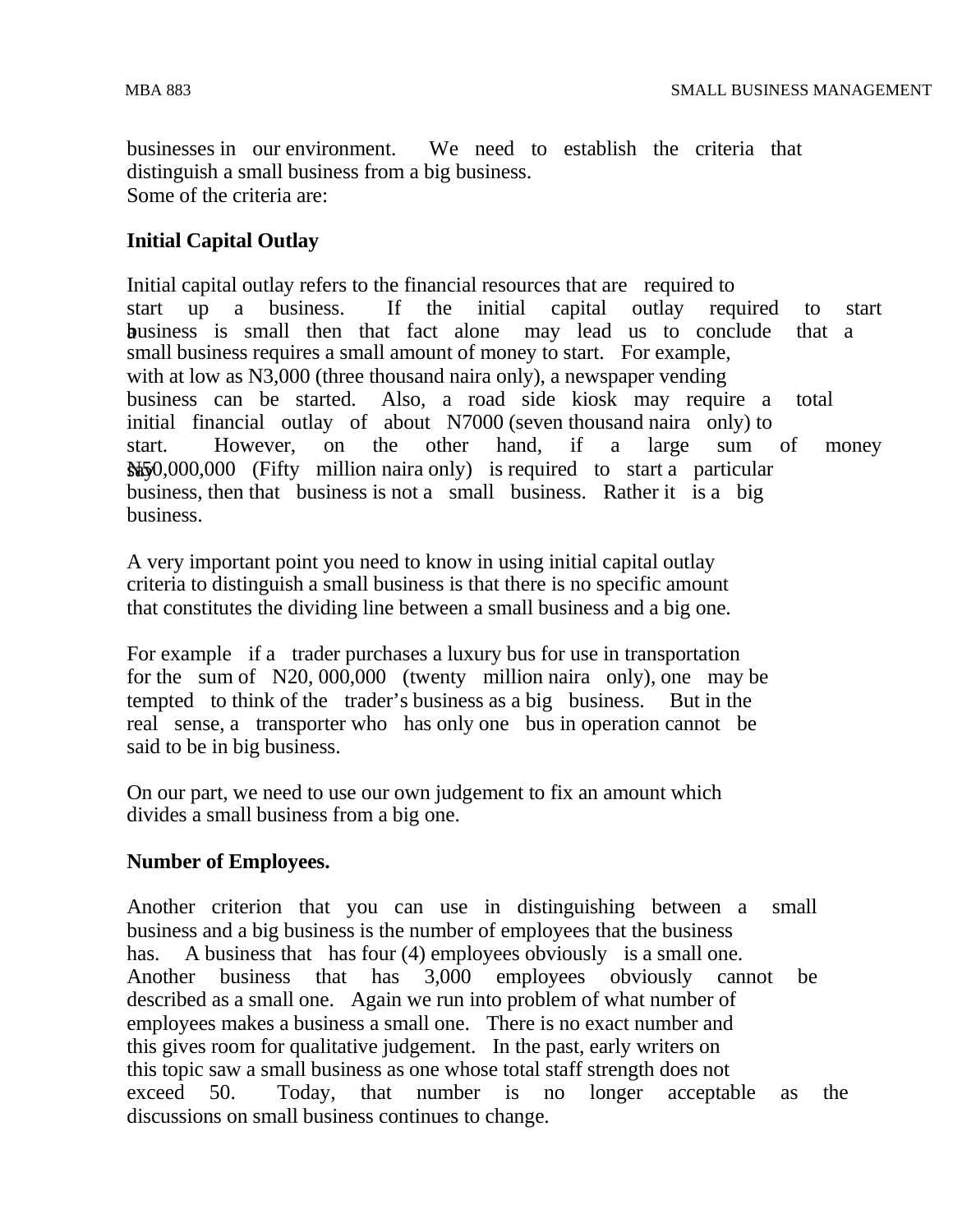#### **Ownership Structure**

Ownership structure is another criterion that can be used to distinguish between a small business and a big one.

You know that ownership structure of business can vary widely. A business can be owned by an individual and run on a sole proprietorship basis.

Again, a business could be run as a partnership (two or more people combine to form a partnership). At a much higher level, a bould be run as a private limited liability concern with shareholders as foundation owners.

And at a much higher level, a private limited liability company convert into a public limited liability company.

You will be able to see from our discussion so far that in **context in** does appear that small businesses will be owned largely by individuals or a group of individuals. For example, a small restaurant can be owned by a man, his wife and children. That type of ownership structure makes it a small business.

Also two or three lawyers can team up to start a law practice. Again the ownership structure makes it a small business.

#### **Type of Technology Employed**

Because of their size, small businesses employ relatively simple technology that is easy to acquire. This is so because of the huge capital outlays involved in the acquisition of modern technology. Small businesses cannot afford to employ complex and costly technology due to this capital constraint that we have already mentioned.

Consider for example a small cottage palm oil mill located in a rural area in Nigeria. The oil mill will consist of a small drum used as boiler and a manually operated screw press that extracts the oil from the oil palm. Production will be slow and difficult for the rural workers in the mill.

But if you compare the small rural based palm oil mill with a modern palm oil mill like Ada Palm oil mill at Ohaji in Imo State, you weit a lot of differences. The Ada Palm oil mill is automated and employs modern technology in extracting palm oil.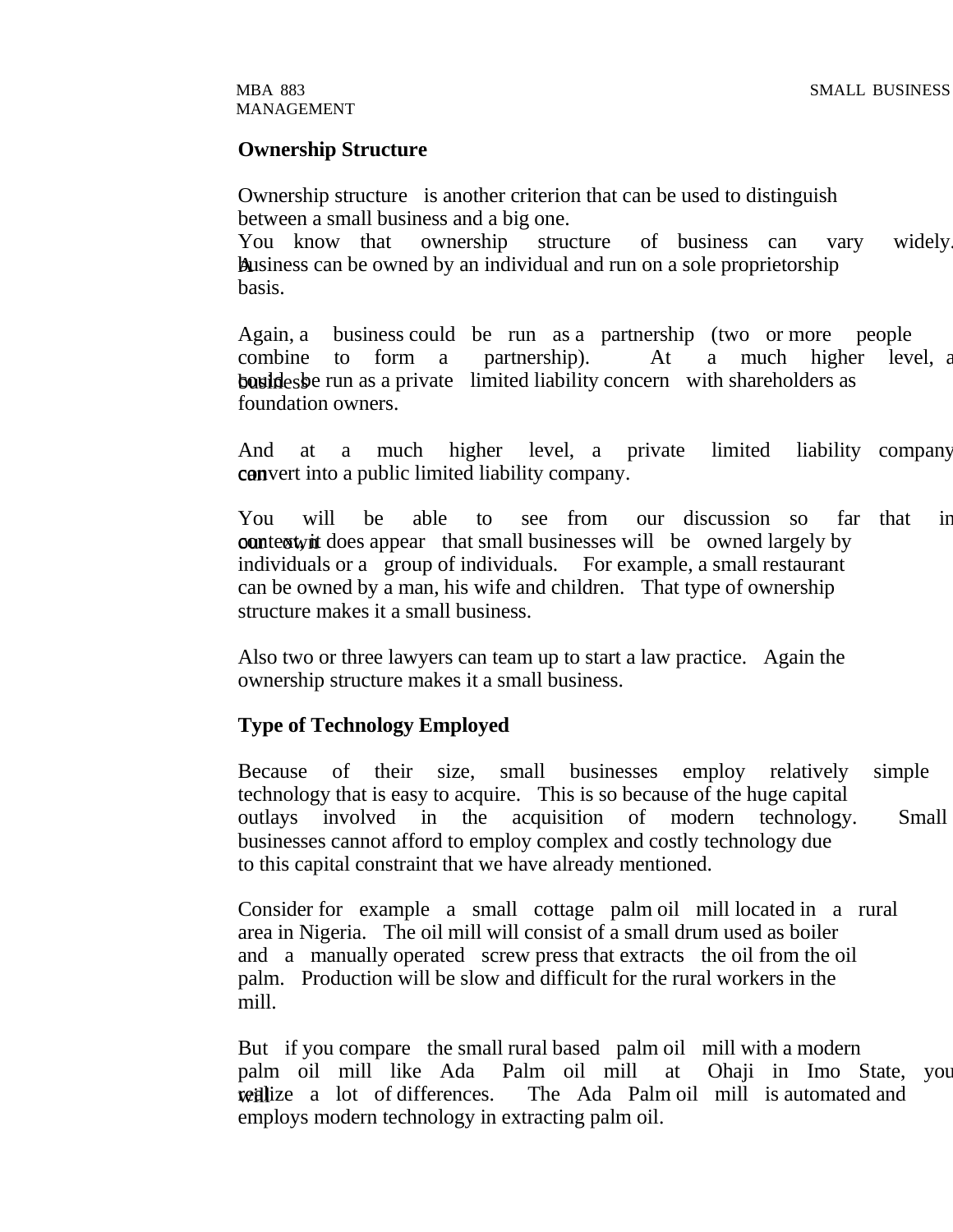#### **A Practical Business Idea for Class Discussion**

#### **Investing In an Exercise Book Making Plant**

Exercise books are found in all homes and also in many offices in Nigeria. Students in Nursery, Primary, Secondary Schools, Polytechnics and Universities all use exercise books. Available data suggests that there are about 23 million students in the Nigerian educational system in 1998 and this is expected to grow with time. If we add demand for exercise books coming from organizations and public institutions, it is estimated that annual exercise book demand in Nigeria lies in the region of about 1.5 billion pieces. Supply of exercise books used to be dominated by "Apex" and "Onward" but entry into this business by local investors has broken the monopoly of "Apex" and "Onward".

#### **Technical Information**

The plant highlighted in this write up is a small scale exercise book plant that can be located anywhere in Nigeria and for which minimal space is required. Working on a single shift of 8 hours per day, an output of 4,000 exercise books is assured. Working on 3 shifts per day, total daily output is 12,000 pieces of various sizes, 2A, 40 leaves, 60 leaves, 80 leaves, Higher education etc. However, this write up assumes 2 shifts of 8 hours each daily and 300 working days per annum, Core equipment required include High speed electric motor driven ruling machines, guillotine, Long arm staplers, jogging trays etc. All equipments are available locally (local and imported models). The key raw materials – bond paper (17 x 27) is available locally and in bundant quantities.

The production process is relatively simple. The back cover of the exercise book is made using plates. The inside of the exercise book is bond paper which is ruled according to the exercise book to be made. After ruling, the papers are counted, folded and stitched.

Trimming is done by the guillotine after which packaging for the market is arranged.

#### **SELF ASSESSMENT EXERCISE 1**

Using your immediate environment as a guide, list five small businesses that can be started with a capital of N20, 000, 00 (Twenty thousand naira only).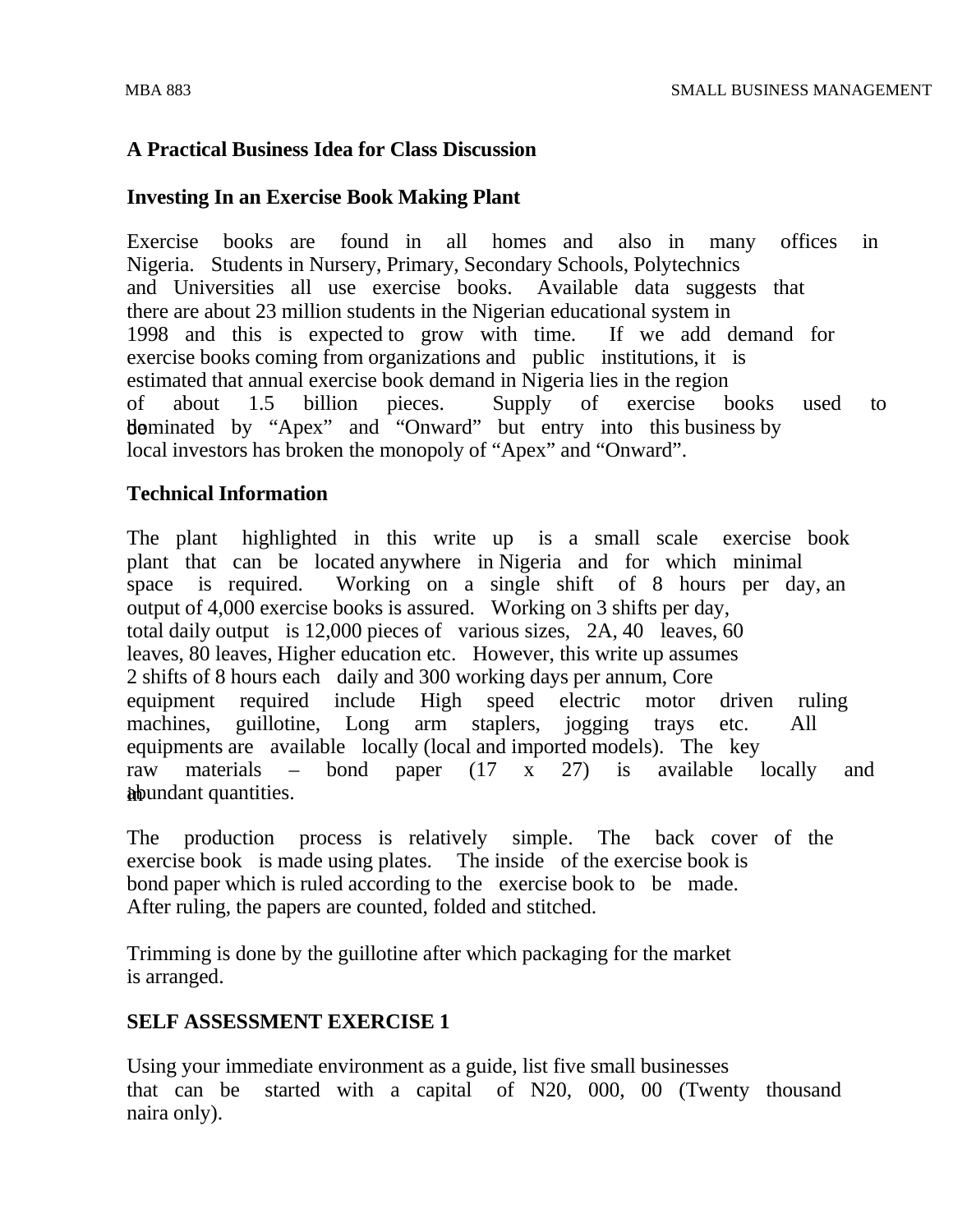# **3.1.3 Types of Small Business**

So far we have succeeded in defining small business and also looked at the criteria that distinguish them from big business. We will go further to examine the types of small business.

By business types in this context, we mean their various groupings in the economy. This grouping is based on their activities.

#### **Trading and Commerce Enterprises**

Trading is one of the commonest business activities in Nigeria today. A trader buys goods from A and sells the same goods to B at a much higher price. The difference between the purchase price and the selling price constitutes the profit of the trader. If you look around your environment you will see small businesses selling items like:

- bread
- recharge cards
- soft drinks
- sachet water

The trading and commerce group of small business possibly constitute over 80% of the total number of small business.

#### **Service enterprises**

Service enterprises constitute another group of small business operators. Service enterprises do not necessarily sell goods to people or organizations. Rather they provide services. They provide the services that are needed by members of the larger community.

Examples of service enterprises include:

- barber shops
- shoe shiners
- shoe repair shops
- hair dressing salons
- dentist shops
- a dancing theatre
- a nursery and primary school
- a HIV counseling centre
- an automobile car service workshop
- a photographer shop.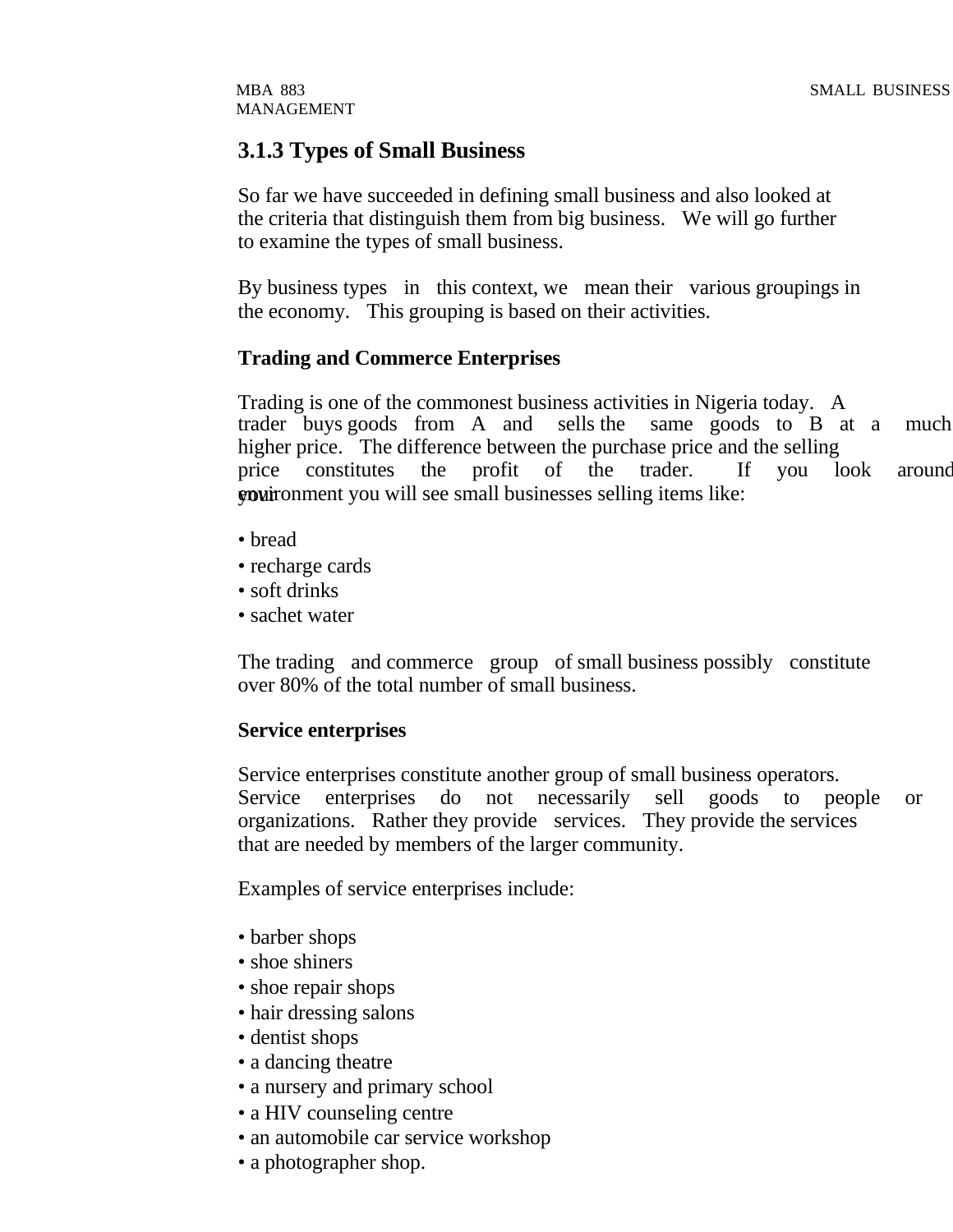A major reason why there are many service based enterprises in Nigeria is the nature of services that they provide. For example a hair dresser may not be able to dress more than 12 hairs a day. In the circumstances when there are more than 12 hairs to dress, a new hair dresser may open shop in the same environment to take advantage of growing demand. Also a medical clinic may have the highest number of patients it can handle in a day. If the number of patients requiring medical attention increases, it is an indication that a new medical clinic should open in the same area.

#### **Small Manufacturing Enterprises**

Small manufacturing enterprises are another major and important group in the Nigerian economic landscape. They engage in basic manufacturing activities that do not involve complex technologies or huge capital outlays.

Examples of small manufacturing enterprises include:

- sachet water manufacturing enterprises
- bread baking enterprises
- laundry soap making enterprises
- nylon blowing enterprises
- exercise book making enterprises

#### **SELF ASSESSMENT EXERCISE 2**

In discussing the types of small business, we identified three main types of small business enterprises. List the three types of small business.

#### **4.0 CONCLUSION**

This unit treats the nature of small business.

 It examines the working definition of small business. It also discusses the criteria of distinguishing small businesses from big ones. This includes capital outlay, number of employees, ownership structure and types of technologies employed.

#### **5.0 SUMMARY**

We have gone through the nature of small business and this has enabled us understand them. Also we are now able to identify them in our various environments. In our next unit, we shall be discussing the advantages and disadvantages of small business.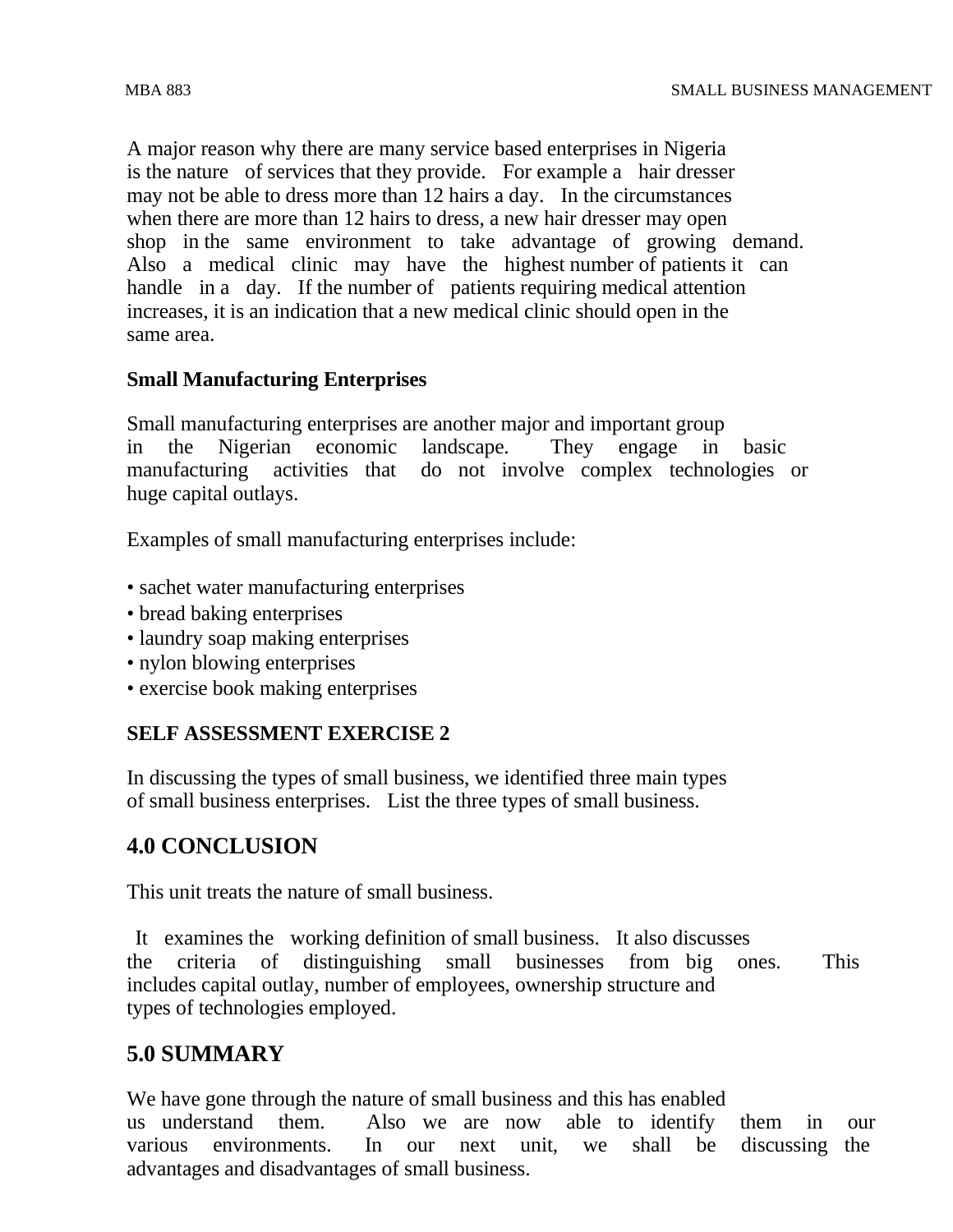# **6.0 TUTOR MARKED ASSIGNMENTS**

In identifying a small business, we discussed four criteria to distinguish a small business from a big business.

List the four criteria.

# **7.0 REFERENCES/FURTHER READINGS**

Leon Ikpe (1999): A guide to Small Business Investments. Impressed Publishers, Lagos.

#### **ANSWERS TO SELF ASSESSMENT EXERCISES**

Using the immediate environment as a guide, the five businesses that can be started with a capital of N20,000 are:

- A newspaper vending business
- A bread distribution business
- A recharge card selling point
- A yam selling shop
- A pure water distribution business

The three types of small business are:

- Trading and Commerce enterprises
- Service enterprises e.g. barber shop
- Small manufacturing enterprises e.g. bread baking enterprises.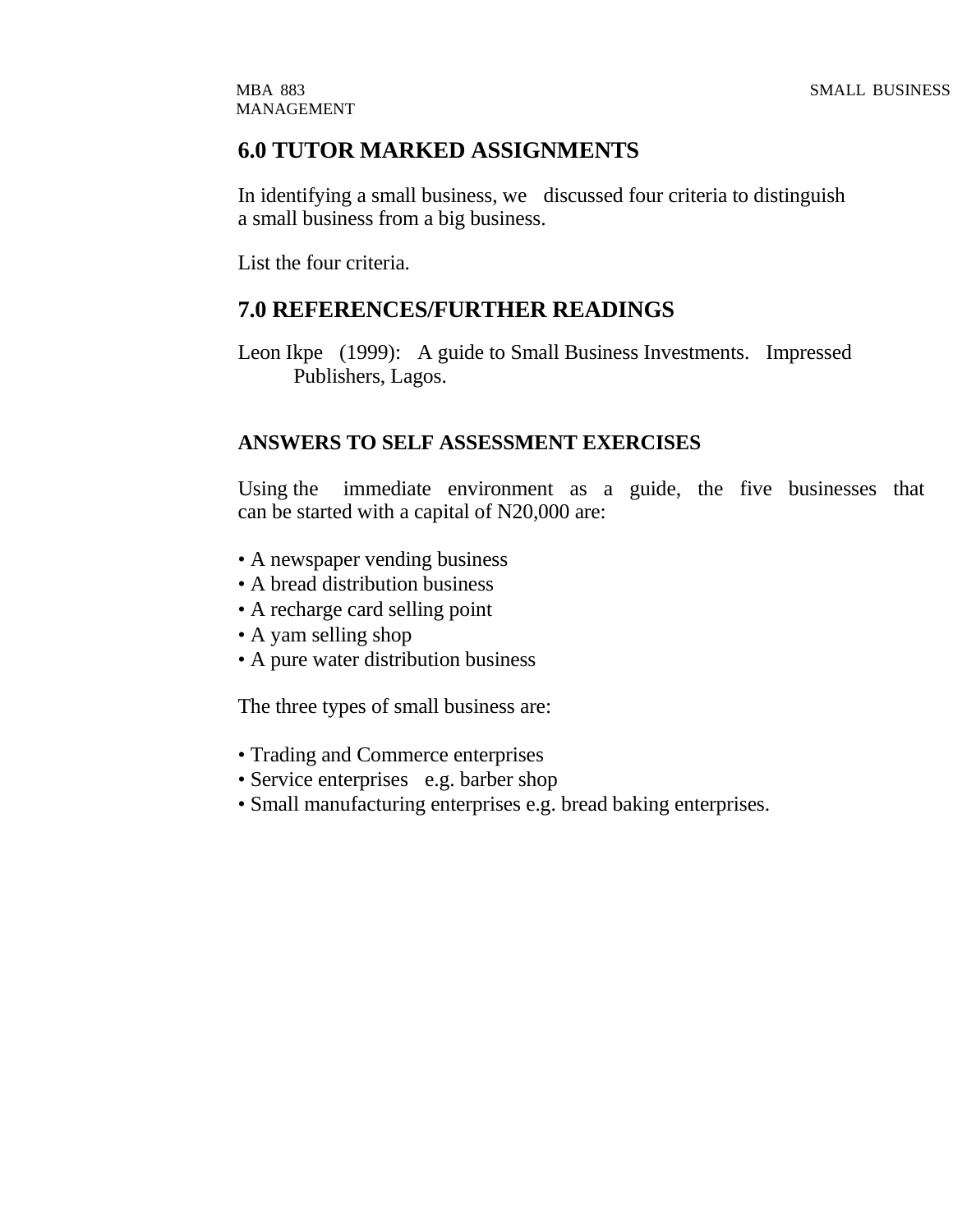# **UNIT 2 ADVANTAGES AND DISADVANTAGES OF SMALL BUSINESS**

#### **CONTENTS**

- 1.0 Introduction
- 2.0 Objectives
- 3.0 Main Content
	- 3.1 Advantages and disadvantages of Small Business
		- 3.1.1 Low Start-up Capital
		- 3.1.2 Ease of Entry and Exit
		- 3.1.3 Operational Flexibility
	- 3.2 Disadvantages of Small Business
		- 3.2.1 Lack of Capital
		- 3.2.2 Lack of Adequate Technology
		- 3.2.3 Lack of Managerial Skills
		- 3.2.4 Vulnerability to Economic Changes
	- 3.3 Why People Engage in Small Business
		- 3.3.1 The Need for Independence
		- 3.3.2 Job Security
		- 3.3.3 Family Employment and Community Service
		- 3.3.4 Challenge
- 4.0 Conclusion
- 5.0 Summary
- 6.0 Tutor Marked Assignment
- 7.0 References/Further Readings

# **1.0 INTRODUCTION**

In the last unit (Unit 1), we discussed the nature of small business. That helped us to be able to identify a small business in our environment. In this unit, we will go further to look at the advantages and disadvantages of small business. Small businesses operate in the same markets with larger businesses but they have their own unique features and characteristics. They may have operating advantages that are not available to other bigger firms. Likewise, they may have disadvantages that militate against them in the macro environment. These advantages and disadvantages are the focus of this unit.

# **2.0 OBJECTIVES**

By the end of this Unit, you should be able to:

• Explain the advantages and disadvantages of small business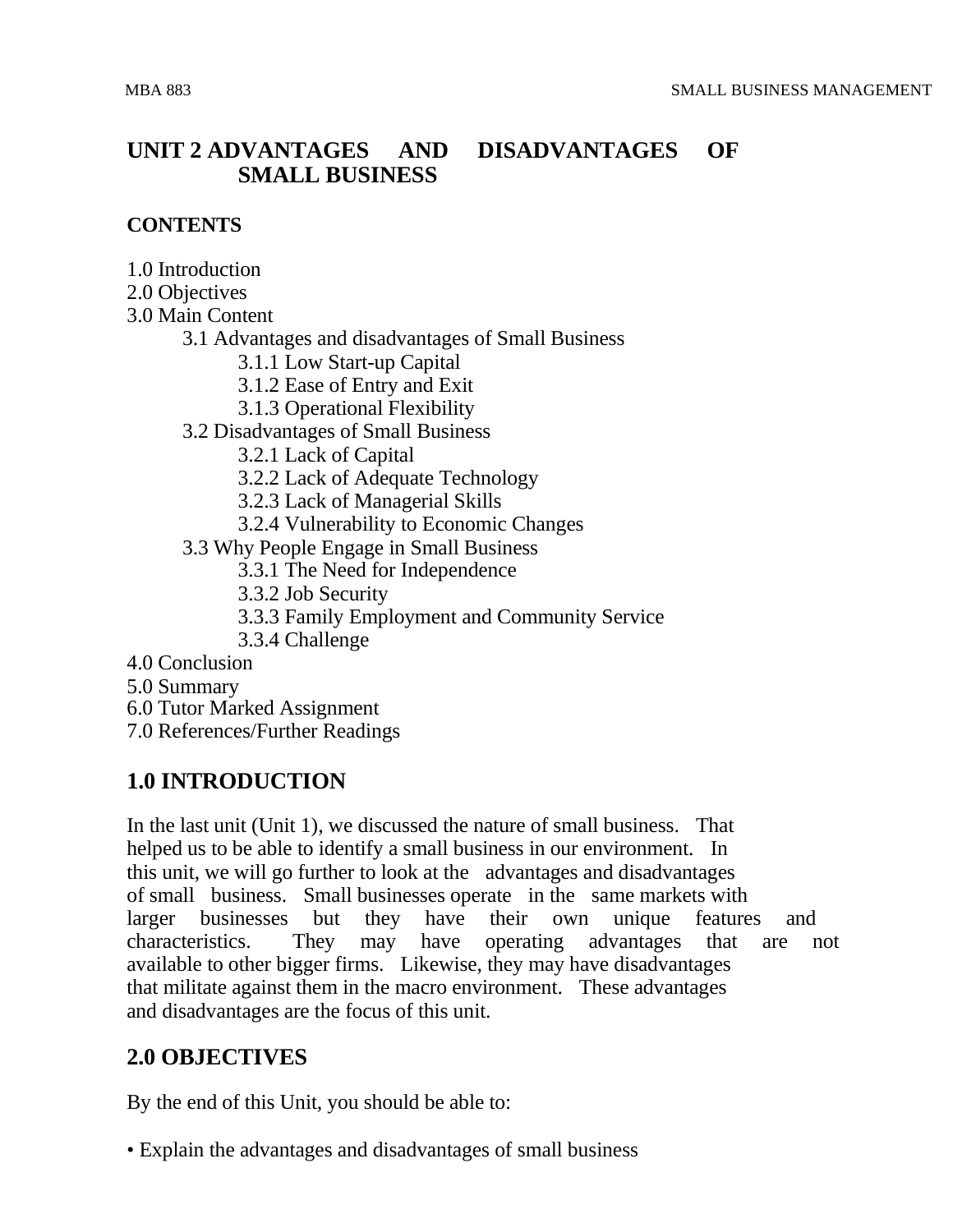# **3.0 MAIN CONTENT**

#### **3.1 Advantages and disadvantages of small business**

Because of their unique features, small businesses have some advantages in the macro environment in which they operate. We are now going to list and discuss some of these advantages.

#### **3.1.1 Low Start-up Capital**

One major advantage which a small business has is that it requires low start up capital. With a very small sum of money, a small business can be established. For example, with a fairly used motorcycle costing N30,000 (thirty thousand naira only) an entrepreneur can go into transport business and if properly managed this can grow into a fairly big business.

Also with capital as low as N2,000 (two thousand naira only) a housewife can purchase 50 bags of sachet water and start a sachet water distribution business.

If you take a good look around you, you will discover that there are many hawkers along the streets hawking various types of goods.

Some of the goods hawked include the following:

- gala
- soft drinks coca cola, sprite etc.
- bread
- recharge cards mtn, celtel etc.
- Sachet and bottle water.

If you compute the total capital of the various hawkers, you will quickly realize that it is on the very low side.

# **3.1.2 Ease of Entry and Exit**

Because of the low-start up capital involved, it is very easy to establish a small business. This feature makes it very attractive for even senior secondary school leavers to start their own businesses. For example, to start a telephone business call centre, all that is required are:

- 1 mobile phone
- 1 umbrella
- 1 plastic table
- 1 plastic chair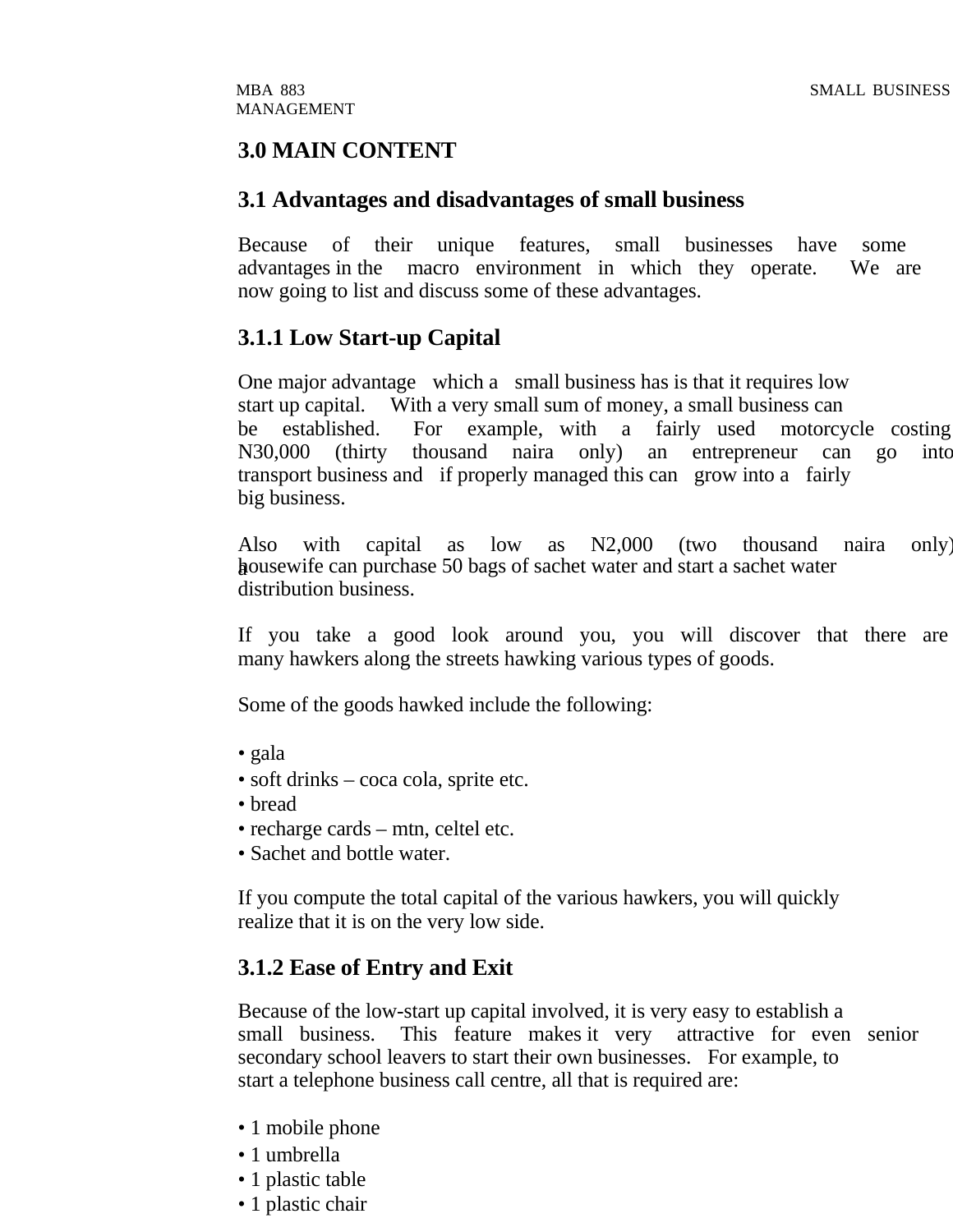Closely related to this ease of entry advantage is the ease of **ex**it antage. Because of the low capital involved, owners of small businesses find it very easy to exit from an industry to which they belong.

You must have realized that this ease of entry and exit advantages available to small business is mainly because of their low start-up costs. Large corporations like Nigerian Breweries PLC cannot afford to easily exit from the brewing business because of their heavy initial investment.

# **3.1.3 Operational Flexibility**

Because of their small nature, small businesses enjoy the advantage of operational flexibility. In a small business, decision-making may be vested in the sole proprietor who acts quickly and without any form of bureaucracy. The sole proprietor does not need to consult any superior officer before taking a decision. This type of operational flexibility may not be enjoyed by a large corporate body like First Bank of Nigeria PLC.

In a big corporate organization like First Bank of Nigeria PLC, decision making is likely to be clumsy because of the complex, organ gram of the bank. You are aware that in a big business organization, before a core decision is taken, there may be series of meetings at both divisional and regional levels. At times, decisions may need to get the Board of Directors approval before they are taken.

To drive home our point of operational flexibility, let us consider a bank customer who applies for a bank loan of N10,000,000 (ten million naira only) from his local bank at Aba. The average decision to lend or not to lend to the customer will be taken after the following groups have taken a decision.

- 1. Branch Analyst
- 2. Branch Manager
- 3. Head office credit unit
- 4. Management credit committee
- 5. Board credit committee.

#### **3.2 Disadvantages Of Small Business**

We have seen that as a result of their size and nature small businesses have some advantages over large businesses. They are easy to establish especially as they require very low capital. When they encounter difficulties in their operating environment, they easily exit the industry leaving the large businesses to suffer. However, we should recognize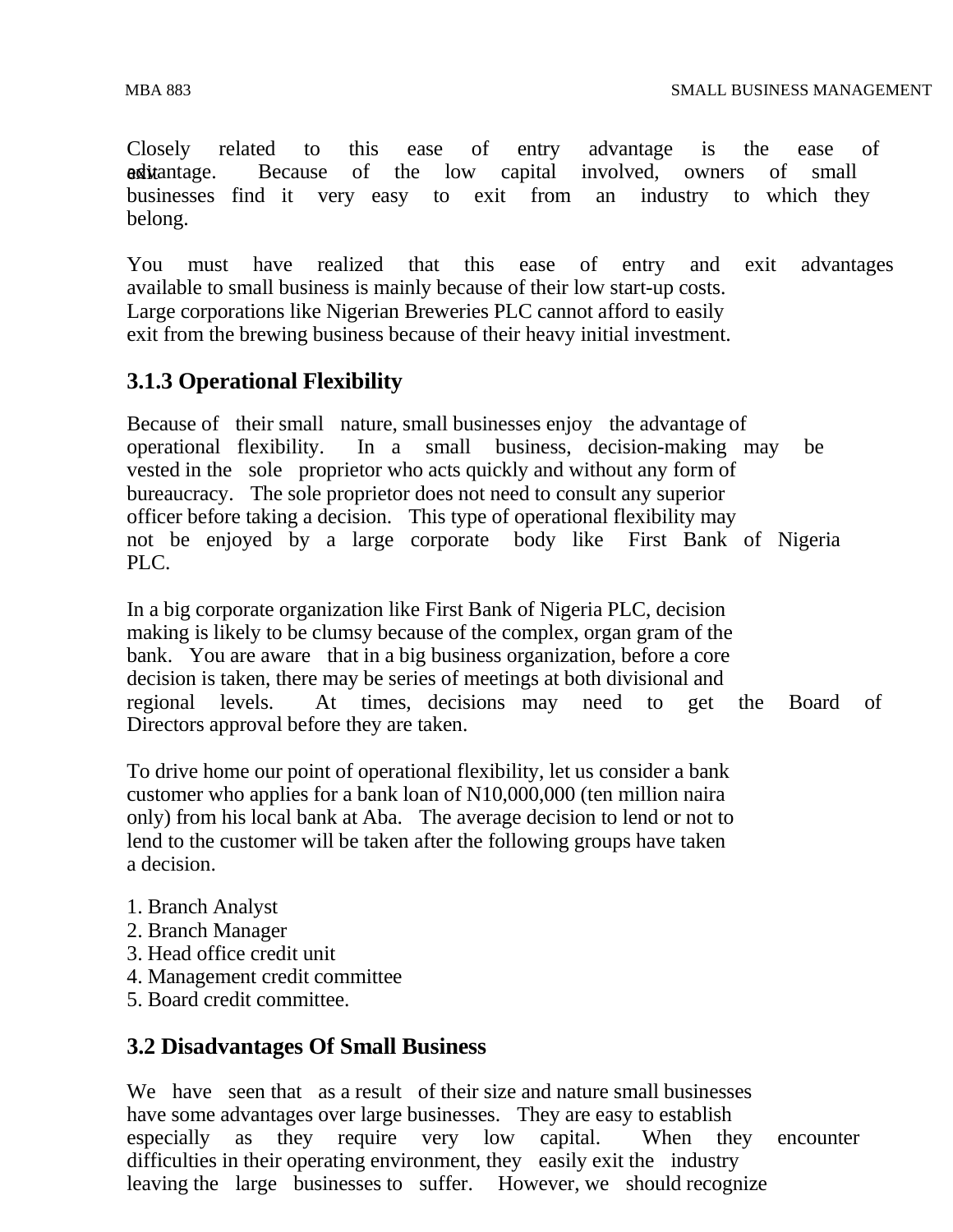MANAGEMENT

that they also have some inherent disadvantages. We shall now discuss some of these disadvantages.

# **3.2.1 Lack of Capital**

From what we see in the macro environment, a lot of small businesses continue to remain small even where opportunities for expansion exist. When asked why they are unable to expand and grow, a lot **of** trepreneurs point to lack of capital as their major problem. And of course you know that this is true. Most modern large businesses require huge investments in capital equipments, technology and working capital which many small businesses cannot afford.

# **3.2.2 Lack of Adequate Technology**

The world has become a small global village with cross border flow of information and technology between nations. Each day advances in science and technology flood the market place making existing products and processes to become obsolete. This situation of constant change in science and technology affects both small and big businesses alike. But you will easily picture that small business enterprises are more exposed to vulnerability due to changes in technology. Because of their sheer small size and lack of adequate capital, small business cannot afford to embrace new technology. This lack of adequate technology is a major set back or disadvantage inherent in small business.

# **3.2.3 Lack of Managerial Skills**

A big corporation like a multinational may have a large structure with continental divisions, regional units and national operating units **n**ihanged by experienced managers with strong business school exposures. A large corporation like Nigerian Breweries PLC will have a large pool of highly experienced managers – Engineers, technologists, chemical engineers, microbiologists, food scientists, accountants etc. But you know that this may not be the case with a small business which may not have any experienced manager in the management team. A small business may have no graduate in its management team.

The size of most small businesses and lack of capital may explain their inability to hire and retain experienced managers. This may translate to lack of managerial skills in most small business set ups. **Obviously can** easily see for yourself that lack of managerial skill stitutes a source of major disadvantage to small businesses.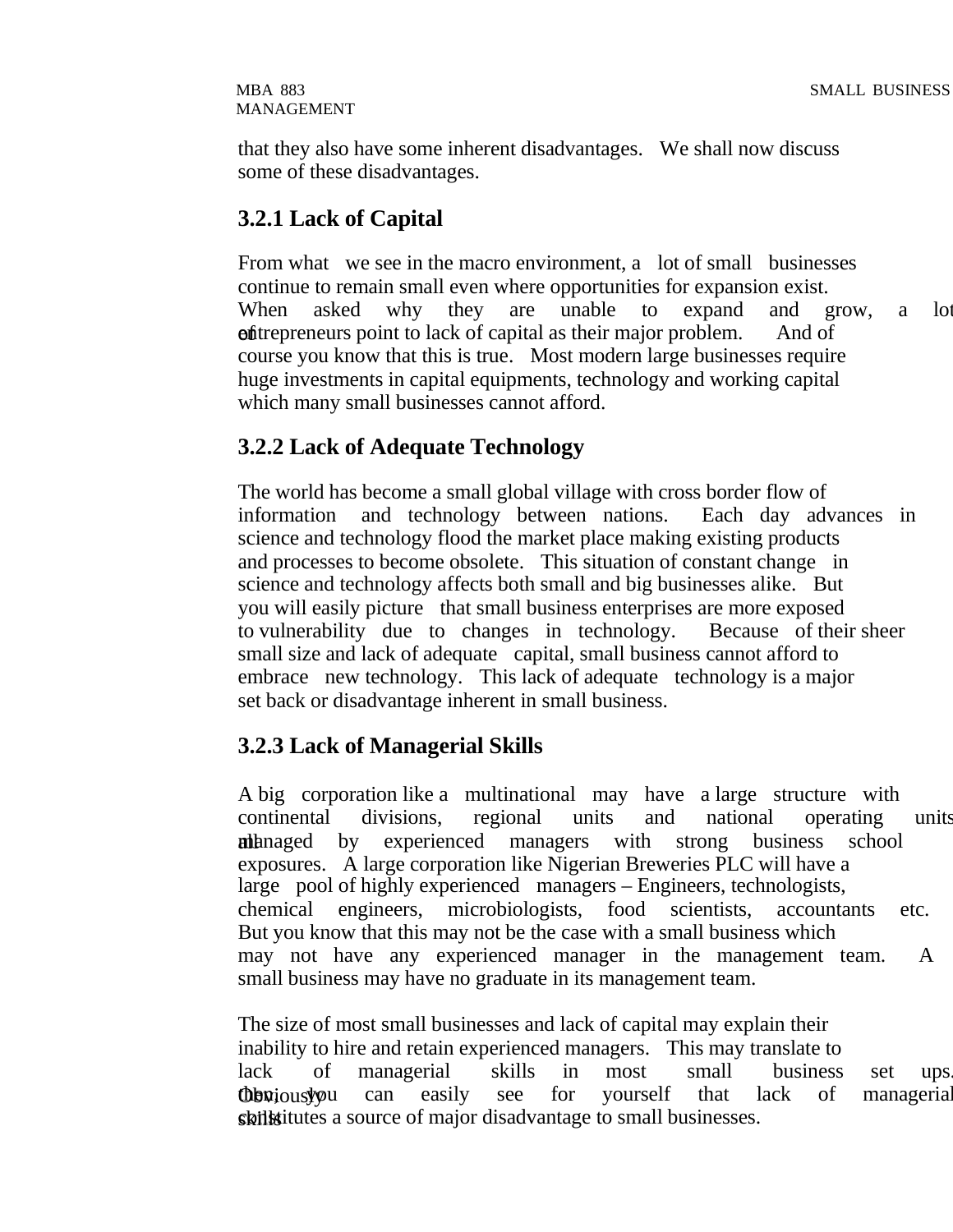#### **A Practical Business Idea for Class Discussion**

#### **Investing In an Envelope Making Plant**

Envelopes need no introduction. Every day, across the Nation, envelopes are used to dispatch both local and international mails. The use of envelopes cuts across all segments of the society. Think of the volumes used daily by banks, insurance companies, manufacturing concerns, the Army, Police, Navy, public and private schools, courier companies etc. The list is endless. It is estimated that current annual demand for envelopes in Nigeria is in excess of 5 billion units in various sizes, shapes and qualities. It is noted that there are different qualities of envelopes in the market and these are targeted at different user segments.

#### **Technical Information**

The plant highlighted in this write up is a small scale plant that can easily be located anywhere in Nigeria since it does not require any electricity.

Working on a single shift of 8 hours per day and using a staff strength of 5, the plant can produce 5,000 pieces of various types of envelopes. Working on 3 shifts of 8 hours each per day, total annual production is estimated at 5,475,000 pieces of envelopes. However, this write up assumes 2 shifts of 8 hours each per day and 300 working days per year. The core equipment required for the project are envelope making machine, specification moulds, catch trays and stand-by Maxwells repair guillotine (manual). The production process is relatively simple. Paper of required grammage is loaded unto the machine. The specification mould is then clamped onto the machine. Manual or hydraulic action on the machine ejects the envelopes unto the catch trays. Gums (specific) are now used to complete the process and the envelopes acquire their finished shapes.

All the equipment and raw materials for envelopes manufacture are available locally. To drive down operating costs, it is advisable for the project promoter to integrate backwards into manufacture of gum and office glue.

#### **3.2.4 Vulnerability to Economic Changes**

In business, change is inevitable and occurs very frequently. Bird flu disease affected the poultry Industry in Nigeria adversely in the year 2006 and wiped out a very large number of birds in most poultry farms. Big farms were able to manage the crisis while the small farms that had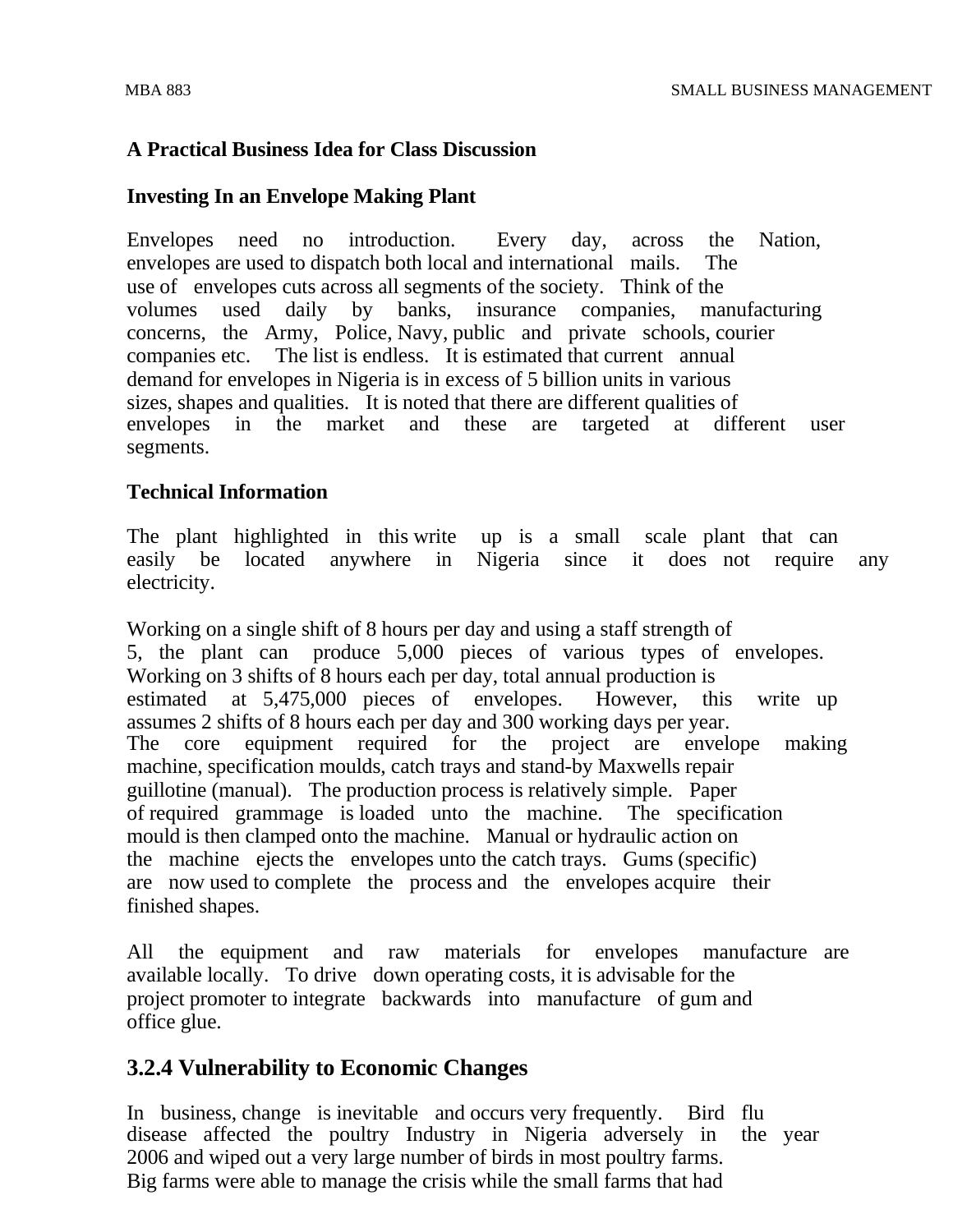MANAGEMENT

no access to medical technology ended up losing all their birds to Bird flu disease. In such cases, you will realize easily that a small business is more vulnerable to economic changes than big businesses. When there are down turns in the economy, the first and major casualties are the small businesses. They are the first to begin to experience financial difficulties and their low capital base obviously cannot absorb huge operating losses arising from adverse economic changes. On the other hand, big corporations have the capacity to absorb economic shocks due to their strong capital base. They also have experienced managers who are able to manage change.

#### **SELF ASSESSMENT EXERCISE**

List three advantages that small business organizations have over big businesses.

#### **3.3 Why People Engage In Small Business**

We have discussed small business. We looked at the advantages and also the disadvantages. We will now look at the reasons for **s**tar business. In other words, we want to know why people actually go into small business.

#### **3.3.1 The Need for Independence**

A major reason why people want to go into small business is that they want to be independent. They want to be in charge of affairs. They want to be the boss. They want to take business risks and also be ponsible for them. You are aware that in the civil service, there are lots of rules and regulations government imposes on all employees in addition to the bureaucracy that tends to deny employees the power to take initiatives. Given this type of scenario, a lot of people may opt to leave the service and establish their own business.

#### **3.3.2 Job Security**

In the private and public sectors of the economy, we hear such words as right-sizing, down-sizing, retrenchment, re-organisation. No matter how the words are used, they all point in the same direction – staff strength reduction. Because of the way and manner most down-sizings **againg** gaster carried fearth in the minds of many employees in both the private and public sectors of the economy. The feeling of job insecurity has led a lot of employees into thinking of setting up their own businesses so as to gain job security. You will recall that some organsations / sectors that have been subjected to job losses are: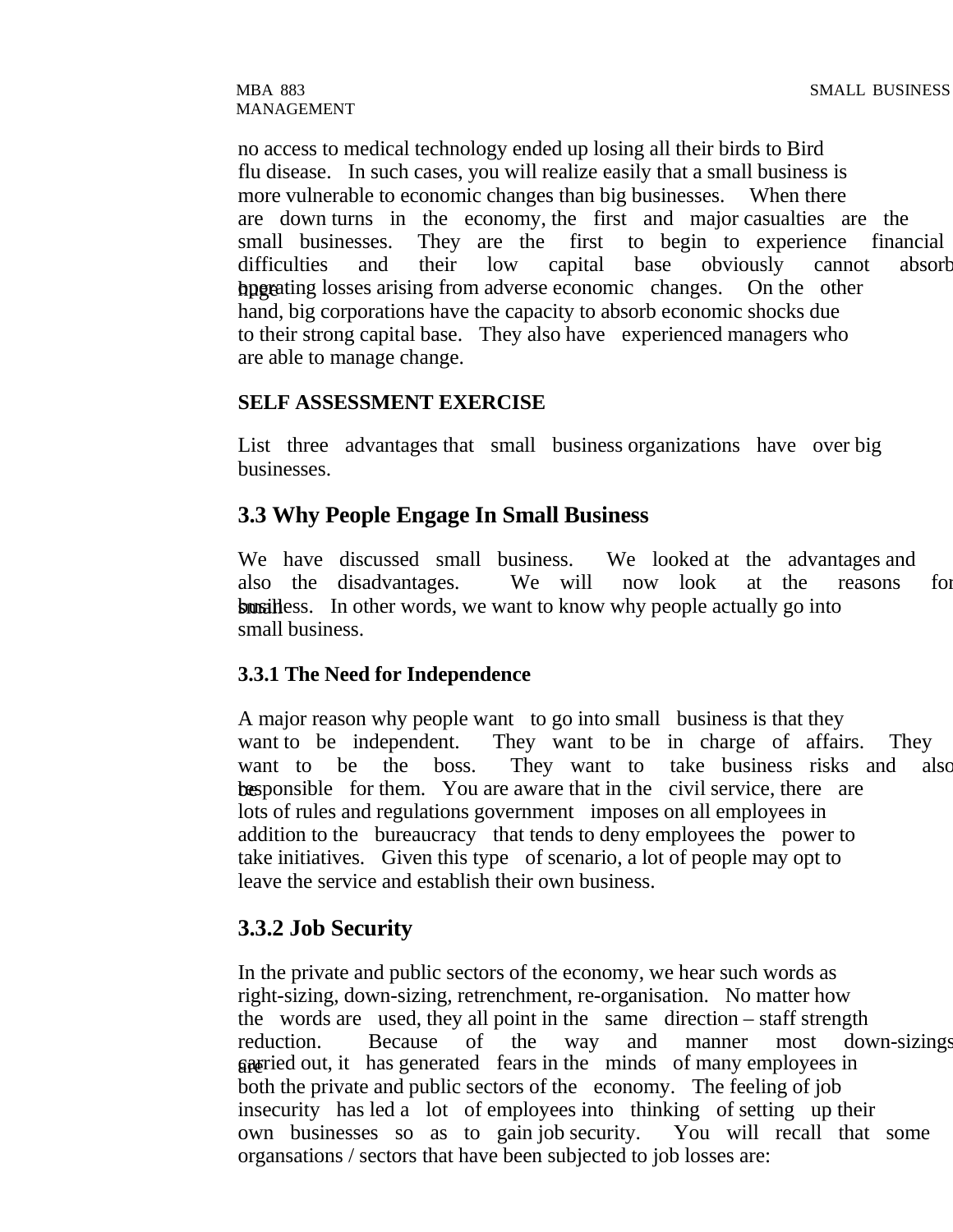- Nigerian Railway Corporation
- Nitel
- The Maritime Industry
- The Banking Industry

# **3.3.3 Family Employment and Community Service**

There exist a lot of reasons why people set up small businesses. One of the such reasons is the need to create employment for members of one's family and also to employ other members of the community.

This aspect is called the community service aspect of small business.

In choosing the business to establish, the would-be-entrepreneur might prefer businesses that are more labour intensive rather than capital intensive. The main reason behind this is to employ more people.

# **3.3.4 Challenge**

When you look around you in your immediate environment, you can easily distinguish three types of people namely:

- Those that see challenges
- Those that hate challenges
- Those that take up challenges

In most situations, it is those that take up challenges that usually have the keen desire to set up business. A major reason why many people go to business school today is that they want to acquire the tools to be able to take up business challenges in their environment. It is important for you to recognize that business requires a lot of courage and challenges.

So some people start their own business just to demonstrate that they are able to face challenges.

# **4.0 CONCLUSION**

This unit treats the advantages and disadvantages of small business. It also looks at the reasons why people go into small business.

# **5.0 SUMMARY**

In this unit, we have discussed the advantages of small business. We also discussed the disadvantages. Then we discussed the key reasons why people set up small business. In our next unit, we shall discuss Introduction to Opportunities Analysis.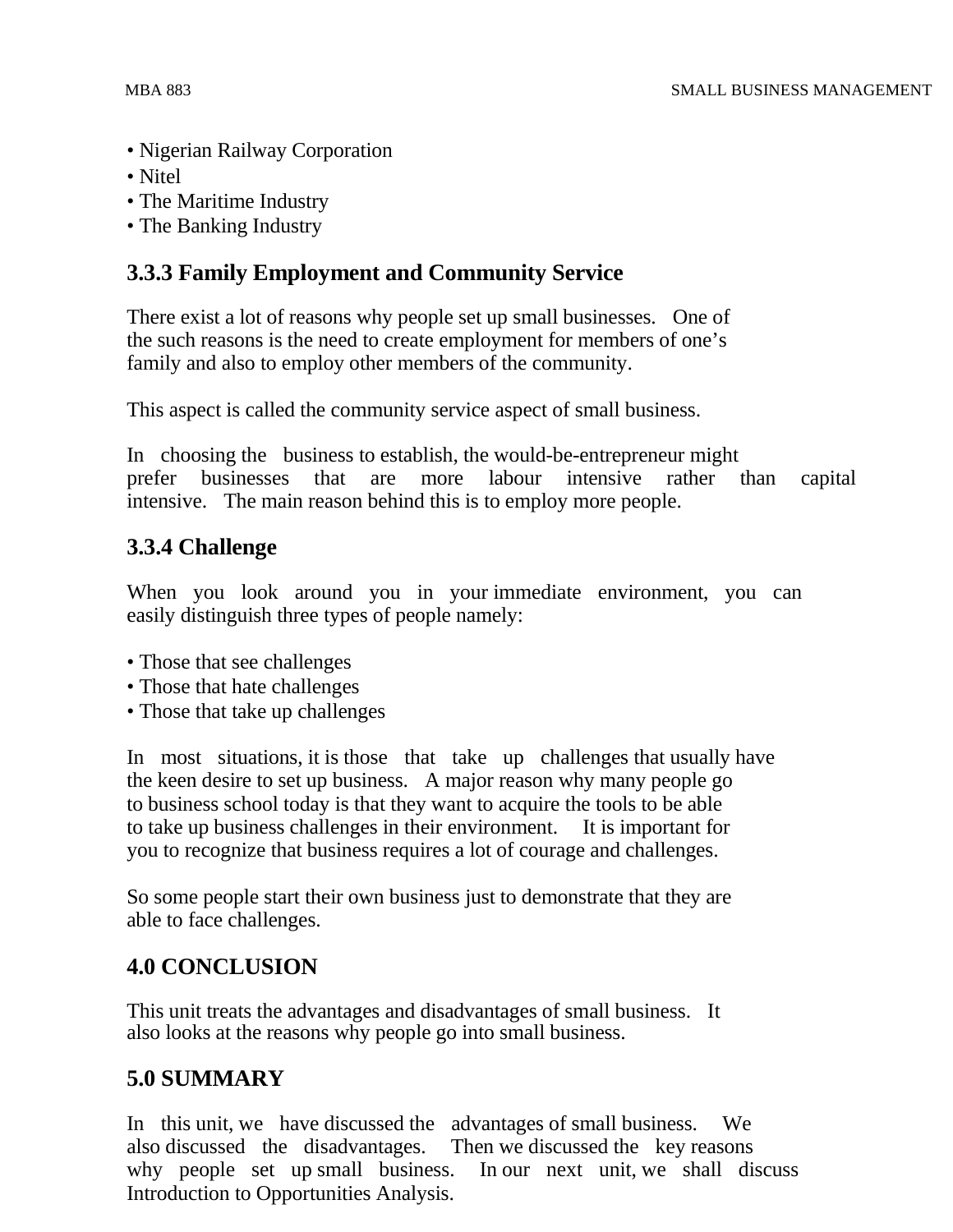# **6.0 TUTOR MARKED ASSIGNMENTS**

- 1. List the advantages of Small businesses.
- 2. List also the disadvantages of Small businesses.

#### **7.0 REFERENCES/FURTHER READINGS**

 Leon Ikpe (1999): A guide to Small Business Investments. Impressed Publishers Lagos.

#### **ANSWERS T O SE LF ASSESSMENT EXERCISES**

The three advantages that small business organizations have over big businesses are:

- They require low start-up capital
- They have ease of entry and exit
- They enjoy operational flexibility.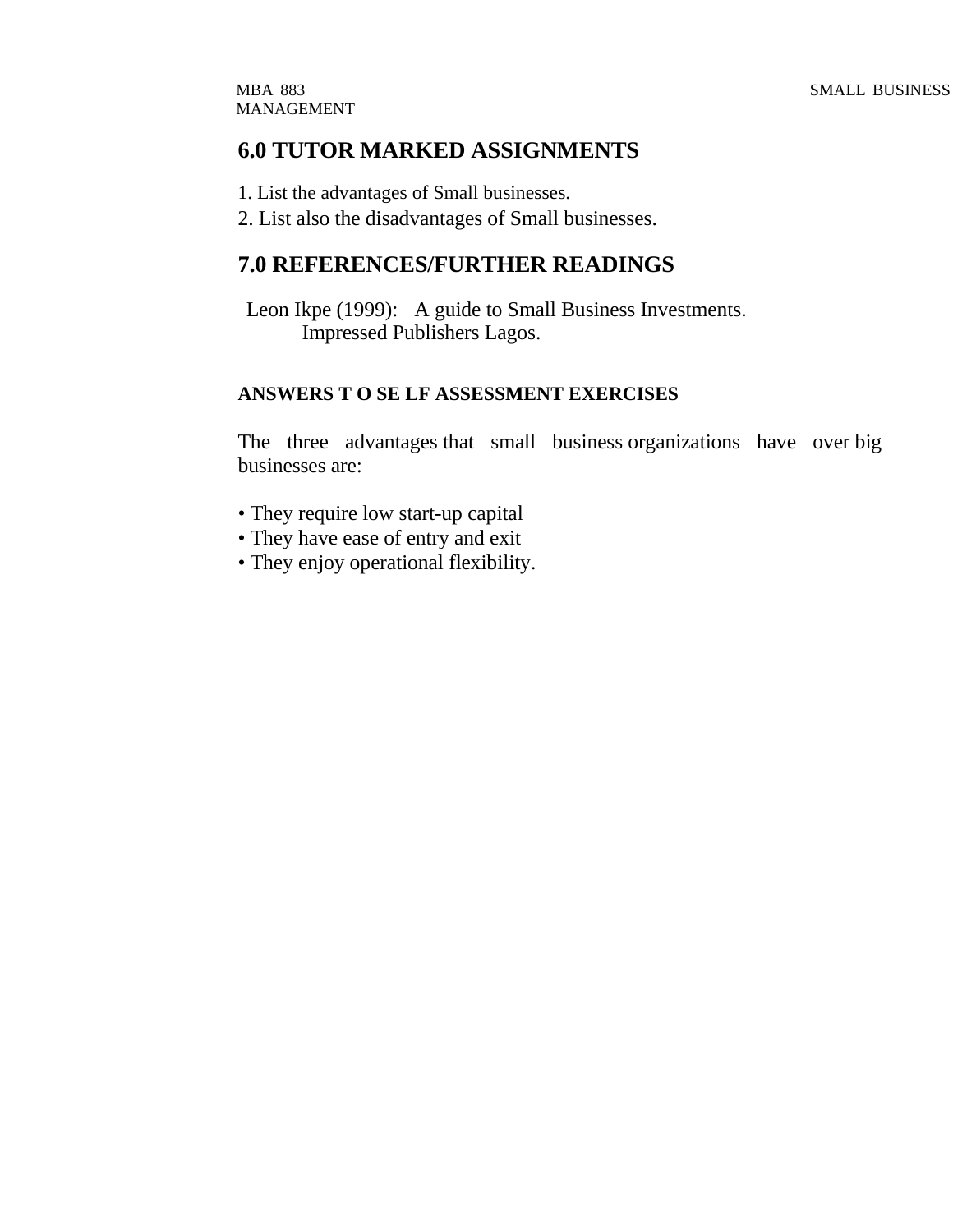# **UNIT 3 INTRODUCTION TO OPPORTUNITIES ANALYSIS**

#### **CONTENTS**

- 1.0 Introduction
- 2.0 Objectives
- 3.0 Main Content
	- 3.1 Introduction to Opportunities Analysis
		- 3.1.1 Demographic Trends
		- 3.1.2 Economic Trends
		- 3.1.3 Political and regulatory Trends
		- 3.1.4 Socio-Cultural Trends
		- 3.1.5 Classification of Goods and Services
		- 3.1.6 Steps involved in conducting Opportunities Analysis
- 4.0 Conclusion
- 5.0 Summary
- 6.0 Tutor Marked Assignments
- 7.0 References/Further Readings

# **1.0 INTRODUCTION**

In the last unit (Unit 2), we discussed the advantages and disadvantages of small business. We also looked at why people set up small businesses. In this unit, we will discuss opportunities analysis which is a vital aspect of our study.

Opportunities analysis provides us with a general framework for identification and analysis of small business opportunities.

# **2.0 OBJECTIVES**

By the end of this unit, you should be able to:

• Discuss the concept of opportunities analysis.

# **3.0 MAIN CONTENT**

# **3.1 Introduction to Opportunities Analysis**

The most important task facing the small scale business entrepreneur is that of identifying business opportunities in the larger macroeconomic environment. You will realize that the economic landscape is dominated by such large multinationals like John Holt Plc, Nigerian Breweries Plc etc. Given their sheer size and presence, the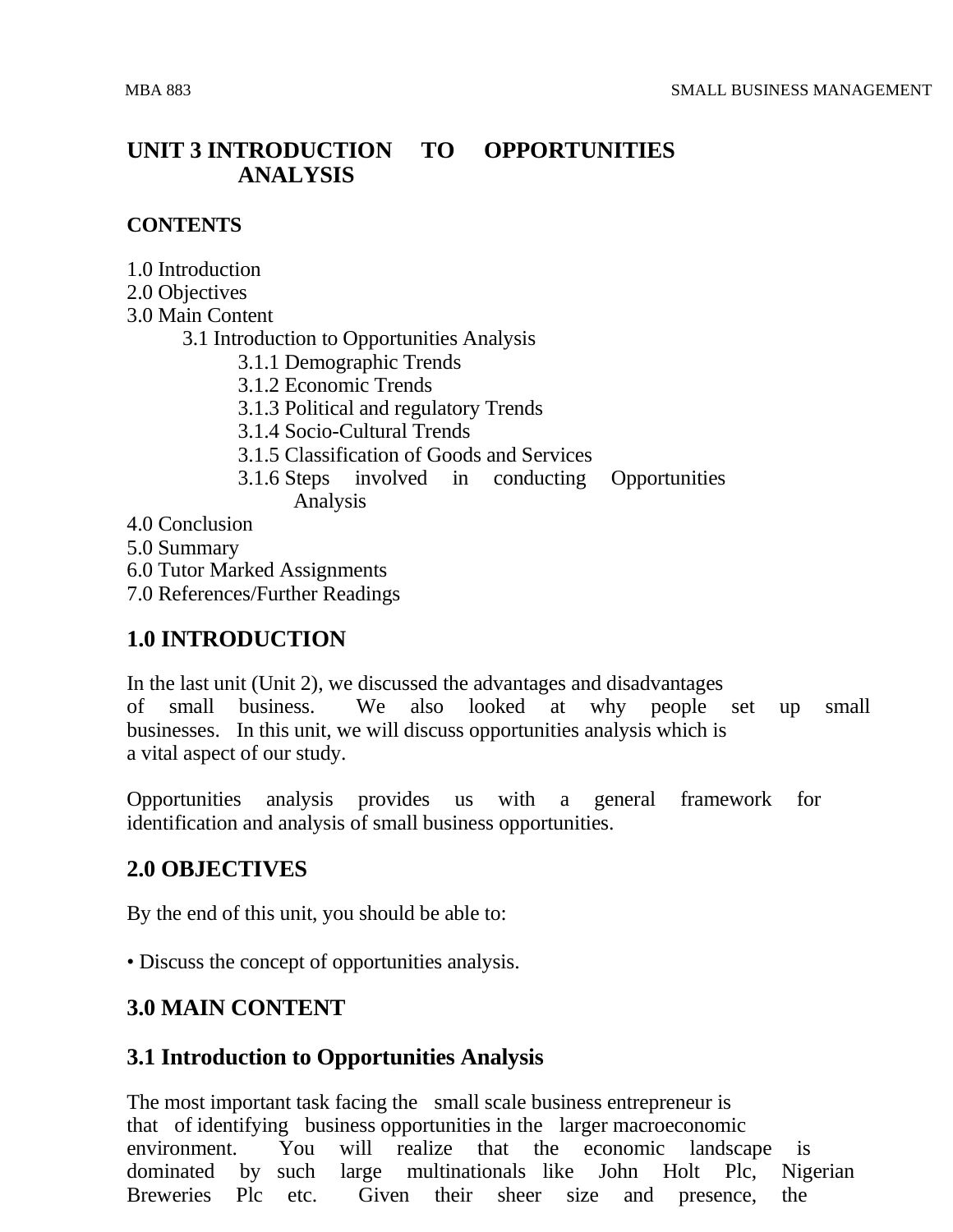MANAGEMENT

multinationals control the market and dictate the operating standards. Given this scenario, how should the small business entrepreneur analyse the opportunities available?.

Opportunities analysis comes in very handy here. Opportunities analysis is the binocular through which the total business environment is viewed. It reveals the structure of industry (including competition and dynamics), isolates the key players. Opportunities analysis is the intellectual tool with which the entrepreneur looks at the environment with a view to identifying business opportunities.

Ordinarily in the economic landscape, understanding competition involves looking at the following:

- the action of manufacturers.
- the action of suppliers
- the action of employees
- Inter-firm rivalry.

Given the nature and structure of competition in the economy, the key questions to be asked by would-be entrepreneurs are:

- 1. Given the competition, what are the products and services that I could select to provide and why?
- 2. What is the current level of demand for the chosen product or service?
- 3. What is the supply situation for the product or service?
- 4. Are there barriers to entry?
- 5. What is the industry likely to look like in the next 2 or 3 years?

Let us now discuss some basic trends that will assist us in conducting opportunities analysis.

# **3.1.1 Demographic Trends**

In conducting opportunities analysis, the first important starting point is to consider the entire population. Understanding the total size of the population is crucial. Also various components of a population needs to be critically examined when attempting to conduct opportunities analysis.

But apart from the total size of the population, the demographic trends need to be examined. When studying a population, the following needs to be properly studied and analysed: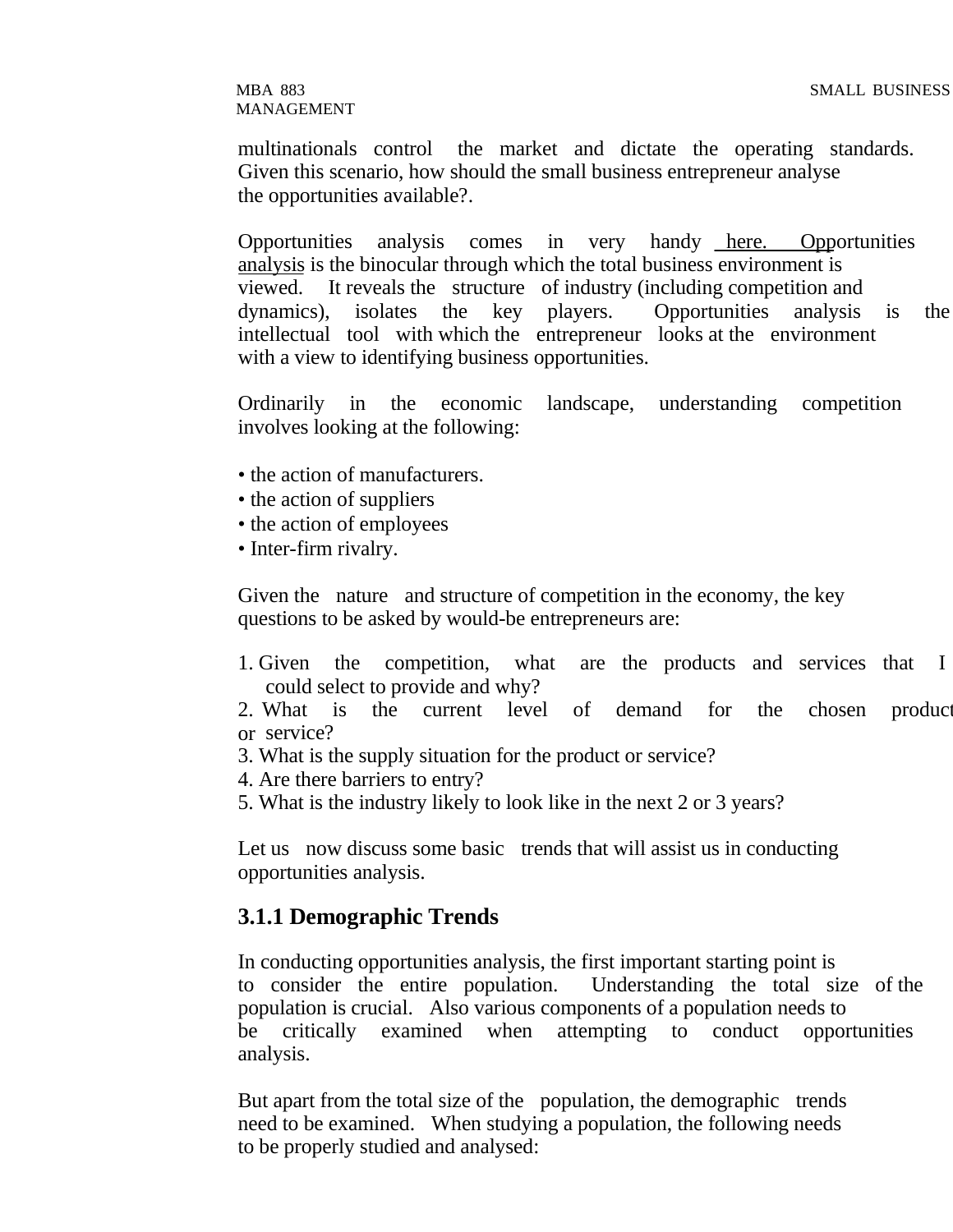#### **Age Distribution of the Population**

The age distribution of a population is very crucial because it breaks down the population into the various age groups like;

| AGE           |              | <b>POPULATION</b> |
|---------------|--------------|-------------------|
| $0 - 5$ years |              | 3,000,000         |
| $6 - 10$ "    |              | 1,500,000         |
| $11 - 16$ "   |              | 2,000,000         |
| $17 - 25$ "   |              | 1,200,000         |
| $26 - 40$ "   |              | 3,000,000         |
| 41 and above  |              | 4,000,000         |
|               | <b>Total</b> | 14,700,000        |

Figure 3.1 Age distribution of a state population in Nigeria – (imaginary figures).

The importance of age distribution of a population is that it gives us an insight into what is likely to be the demand for various goods or services that an age group needs.

For example, an entrepreneur intending to go into the manufacture of baby napkins needs to know in advance the size of his market. He or she needs to know that the number of people between the ages of 0 to 5 years is 3,000,000.

#### **The Size of the Working Population**

Of course, we know that not all members of a population are gainfully employed. For example, people in the age bracket  $0 - 5$  are not usually employed but rather they depend on the working population. In real life, the working population is found in the 17 and above bracket. The importance of estimating the size of the working population is that it enables us to measure purchasing power of a population. In our situation – Nigeria, the work force is divided into two namely:

- Public sector employees
- Private sector employees.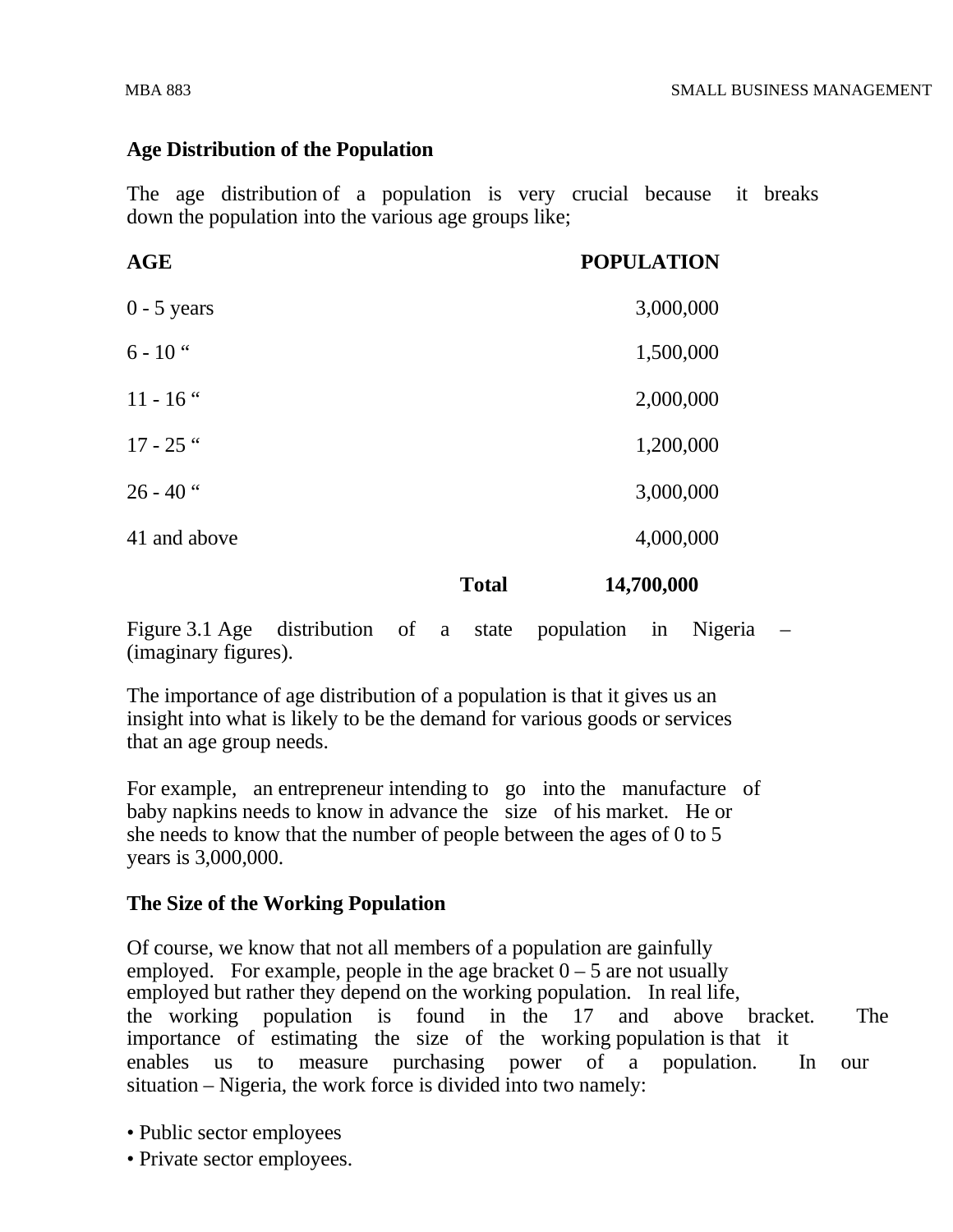MANAGEMENT

The total of these two groups constitutes the total workforce. The size of the workforce and their income gives us the purchasing power of the workforce.

#### **The Birth Rate and the Death Rate**

The birth rate affects the total size of the population. The death rate also affects the total population size. However, if the birth rate of a population exceeds the death rate, then the population will increase. But if the death rate exceeds the birth rate, then the population is likely to decrease. The would-be entrepreneur needs to know the trend of the birth and death rate of the population he or she is interested in.

#### **The Sex Distribution of a Population**

The total size of a population is not all. The sex distribution of the population is also important. The would – be entrepreneur needs to know the number of males and females in a given population. **Example** an entrepreneur going into the manufacture of hair relaxe to first know the number of females in a population under study.

Like wise, a would-be manufacturer of after shave needs to know the number of males in a population under study.

#### **Mobility Trends**

It is also very important for would be entrepreneurs to understand the mobility trends of a population. You are aware that currently there is the problem of rural – urban drift.

A lot of people in the rural areas usually drift into the urban areas in search of employment and other facilities not available in the rural areas.

#### **Ethnic and Religious Structure of A Population**

The ethnic and religious structure of a population is very important. For example in the Nigerian setting, a would-be entrepreneur needs **to** to call the ethnic structure to know for example the number of Yorubas or Hausas. Each ethnic group has its unique features and also the type of goods that the ethnic group purchases. The dressing of a Yoruba lady differs significantly from that of a Hausa Lady.

Entrepreneurs should understand these critical aspects as they devise their plans on what to produce.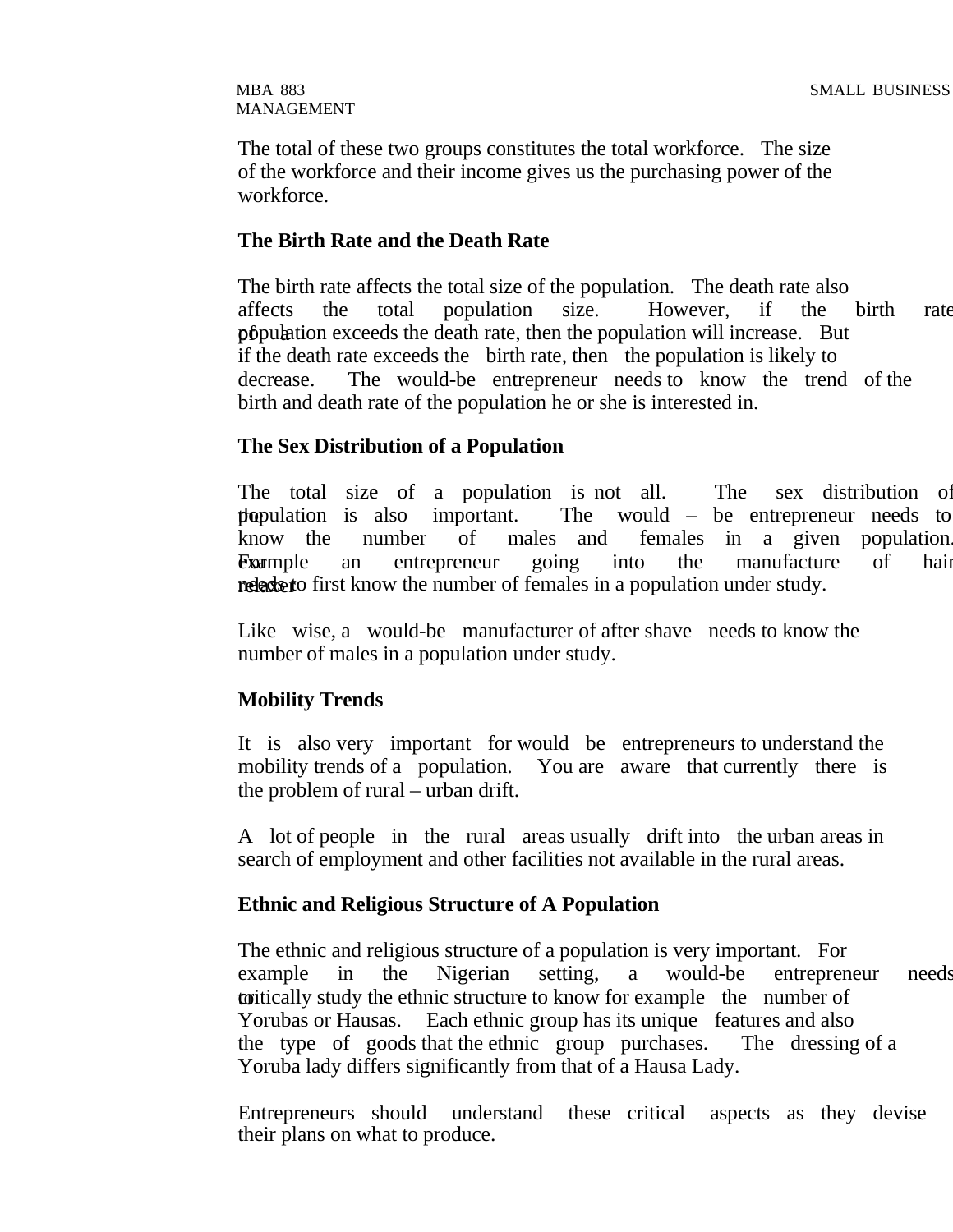We will also note that apart from ethnicity, religion is also a incorportant factor when studying opportunities in an environment.

Christians have their way of life and this differs from the ways of life of Muslims. Christians even have the type of goods they purchase or will not purchase. The same goes for Muslims.

# **3.1.2 Economic Trends**

When trying to search for opportunities in the macro environment, the would-be entrepreneur needs to understand economic trends in the economy. Economic trends will be seen from the interplay of fiscal and monetary policies. Very critical to our analysis are the following:

- Gross domestic product (GDP) growth rate
- The rate of inflation and its effect on prices.
- Movements of interest rate and its impact on the level of investment
- Broad directions of fiscal and monetary policies

# **3.1.3 Political And Regulatory Trends**

It is very important for us to understand that a stable political system is a pre-condition for economic growth and development. It means that would-be entrepreneurs need to properly study the political environment and predict to a large extent the direction of Government political thought. Apart from politics, entrepreneurs need to understand regulation.

Most businesses in Nigeria are highly regulated as could be seen in:

- Business permits
- Prudential regulation
- National agency for food and drug administration and control (NAFDAC)
- Capital market regulations
- Foreign exchange regulations.

# **3.1.4 Socio – Cultural Trends**

In the identification and analysis of business opportunities, it is also important to understand socio cultural trends in a population. Culture basically is a way of life of a people.

The people in any given population have their values and beliefs and it affects the type of goods and services that they will purchase. Other things to consider are: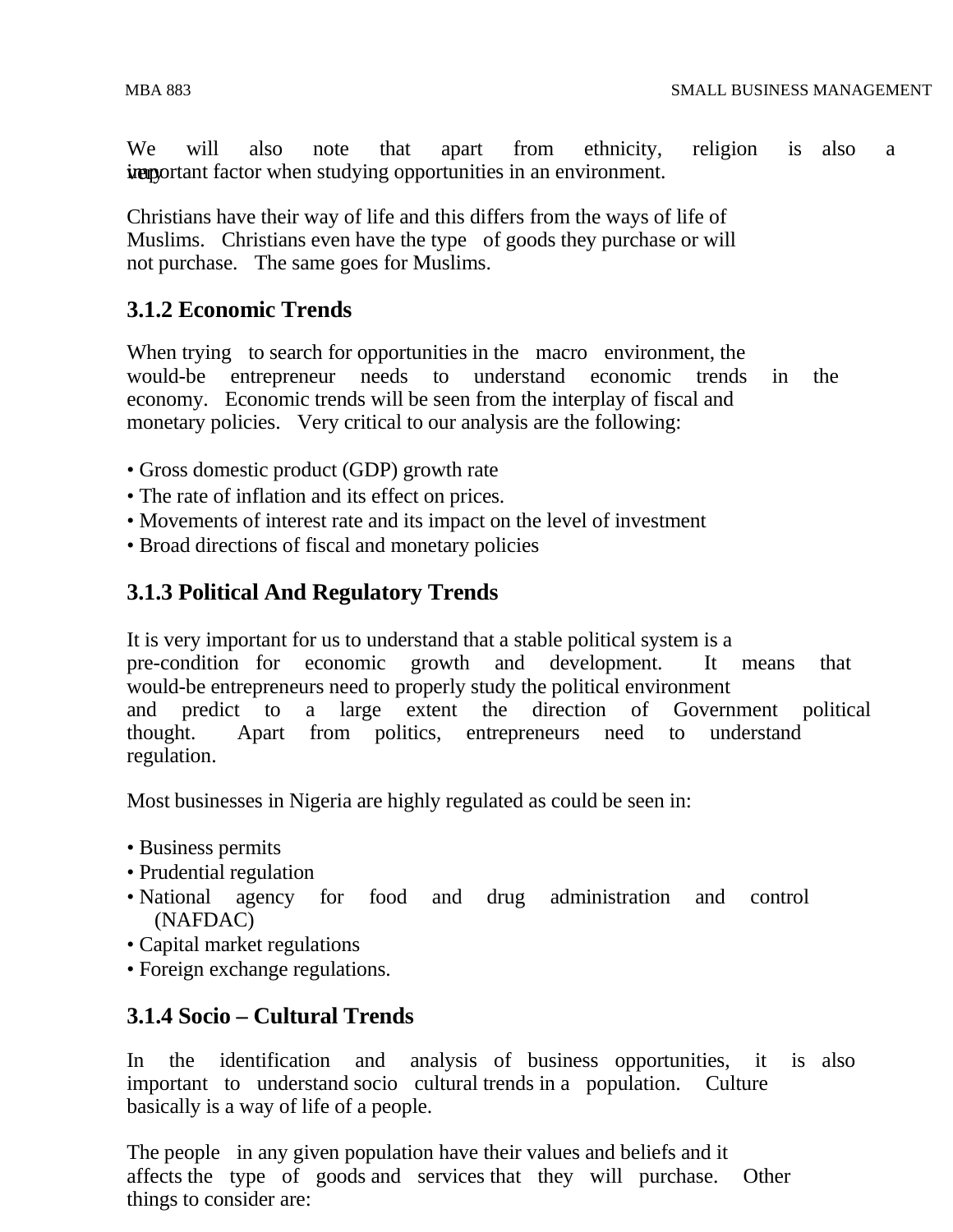- Conservative life styles.
- Fashion. Are skirts high or low?
- Living pattern for married couples.
- Educational level of the population

#### **A Practical Business Idea for Class Discussion**

#### **Handkerchief Manufacturing**

Handkerchiefs are used by a wide segment of society-men, women, ladies, children and what have you. On one hand, it is very much a necessity especially for the upper and middle class in society. However, the most important factor influencing use of handkerchiefs in Nigeria is the very high temperatures especially in most parts of the **Countries** it is usually easy to misplace, the demand for handkerchief is stable and assured in a market like Nigeria. The key success factor is quality and good distribution network.

#### **Technical Considerations**

The project under discussion is a small but dedicated plant for the manufacture of handkerchiefs only using locally sourced textile materials (cotton). On a single shift of 8 hours and using a labour force of 6, the plant can produce 4,000 pieces of handkerchiefs. On a day of 3 shifts of 8 hours each, a production of 12,000 pieces of handkerchiefs can be produced. However, this write up assumes 2 shifts per day for 300 working days in a year. The key machines required are hinged cutting machine, whipping machine, trimming machine and loose items like scissors. Technical care is essential in the production process of handkerchiefs.

Handkerchief grade textile in rolled bales are fed into a pre-set cutting and trimming machine depending on the size of the handkerchief of be produced. With the aid of a geared electric motor and angled scissors, cutting and trimming takes places as the bales cross the knives. Whipping concludes the production and the handkerchiefs are counted and packed in lots ready for the market.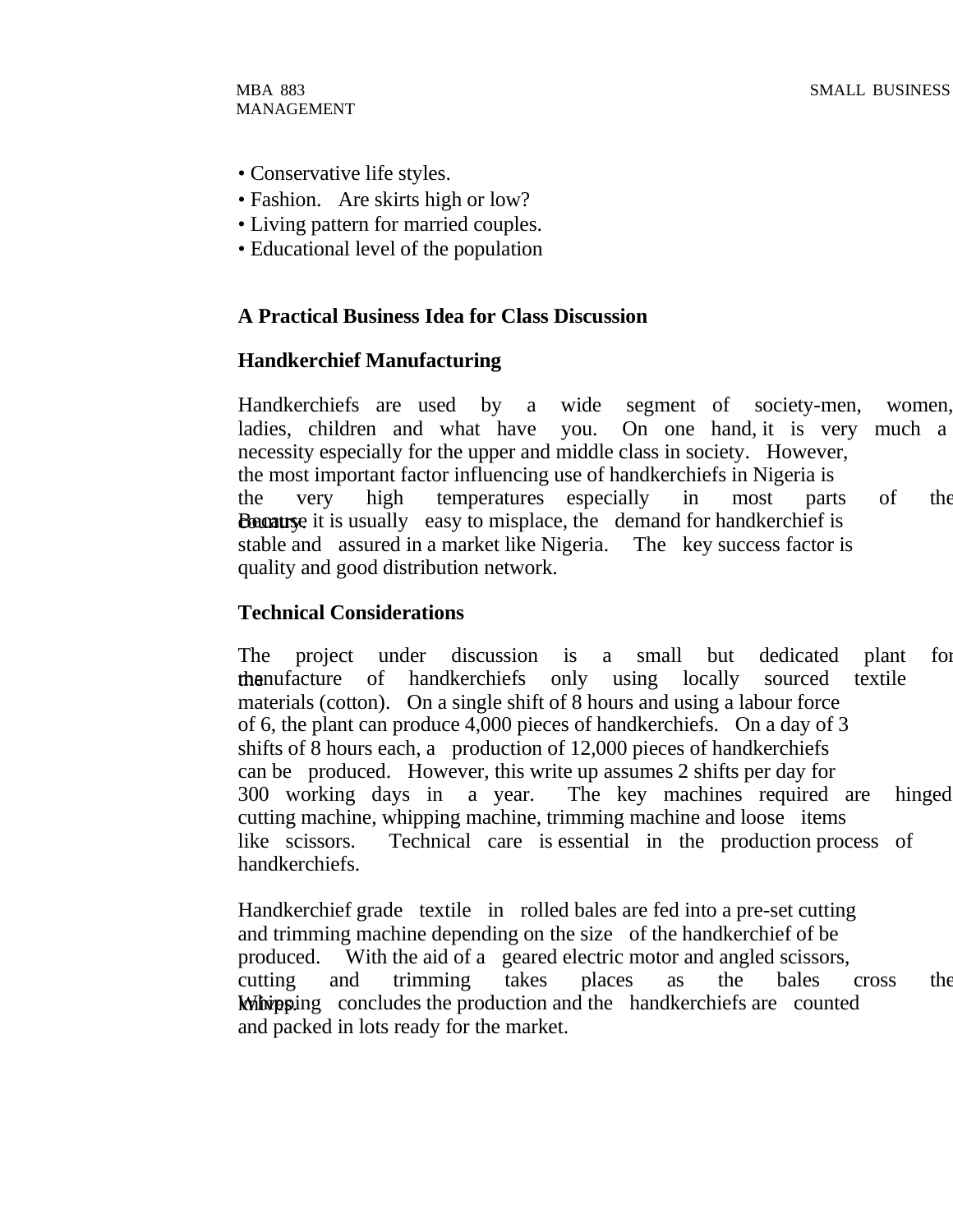# **3.1.5 Classification Of Goods And Services**

In trying to focus on the goods or services that the would **b**etrepreneur is likely to offer to the public, there is the need to classify goods and services into four main groups namely:

#### **Essential Goods**

Essential goods and services are those goods and services that are very essential and the consumption of which are considered very compulsory for virtually all members of society. A major characteristic of essential goods is that the demand is very stable. Essential goods will include things like water, housing, medical care etc.

#### **Non – Essential Goods and Services**

Non-essential goods and services are those that are not essential and the purchase of which is optional. They will include such things like ice cream, choice wine etc.

#### **Durable Goods**

Durable goods are those goods that are used for very long periods and the purchase of which are made infrequently. For example a motor car will have a life span of over 20 years if properly maintained. Also a building can last for over 100 years with proper maintenance.

#### **Non-Durable Goods**

Non-durable goods are those goods that are purchased frequently and used to provide some form of further service. For example, spark plugs though non-durable are used to service cars which are durable goods. Also car fuel filters which are non-durable goods are used to service cars which are durable goods.

| <b>ESSENTIAL GOODS NON-ESSENTIAL GOODS</b> |                            |  |
|--------------------------------------------|----------------------------|--|
| <b>Water</b>                               | Cheese                     |  |
| Fuel (petrol and kerosene)                 | <b>Butter</b>              |  |
| Food items                                 | Whisky                     |  |
| Housing                                    | Wine                       |  |
| Medical care                               | DVD player                 |  |
| Salt                                       | High definition television |  |
|                                            |                            |  |
| <b>DURABLE GOODS NON-DURABLE GOODS</b>     |                            |  |
| Motor cycle                                | Car spark plug             |  |
| Aeroplane                                  | Car contact set            |  |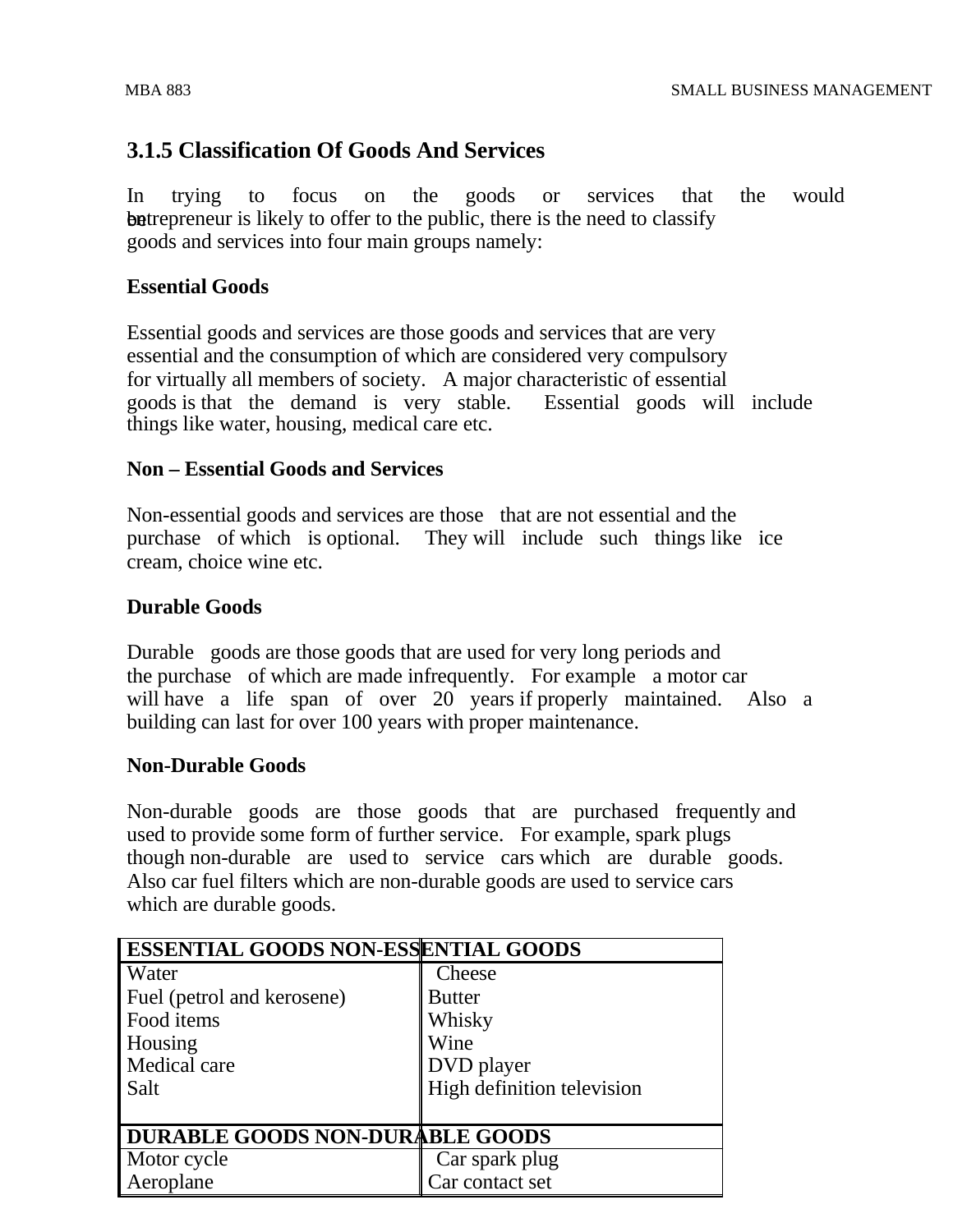MANAGEMENT

| Ship            | Car fuel filter     |
|-----------------|---------------------|
| Refridgerator   | Water candle filter |
| Air conditioner |                     |
| Deep freezer    |                     |
| Building        |                     |

Figure 3.2 Classification of goods and services.

This is based on the Rogets consulting group model.

#### **SELF ASSESSMENT EXERCISE**

Haliru is a four year old child. Draw up a list of ten goods that are regularly used by Haliru as a child.

# **3.1.6 Steps Involved In Conducting Opportunities Analysis**

We have come a very long way. We have discussed **appropriment analysis analysis and the trends** that need to be evaluated while **conductinities** analysis. We will now list the vital steps involved **i**n <u>p</u>onducting opportunities analysis.

- 1. Write out a list of goods and services which you think that a given population requires or demands.
- 2. Divide the goods and services into essential and non-essential goods and services.
- 3. Divide the goods and services into durable and non-durable goods.

Based on your division, choose businesses in the area of essential goods and services. Also choose businesses in the area of non-durable goods.

# **4.0 CONCLUSION**

This unit treats opportunities analysis which is a very crucial aspect of small business management education. In the Unit, we discussed the various trends that need to be examined while conducting opportunities.

# **5.0 SUMMARY**

We have gone through opportunities analysis which is a stepping stone for the would-be entrepreneur searching for the type of business to go into. In the next unit, we will discuss the characteristics for success in small business.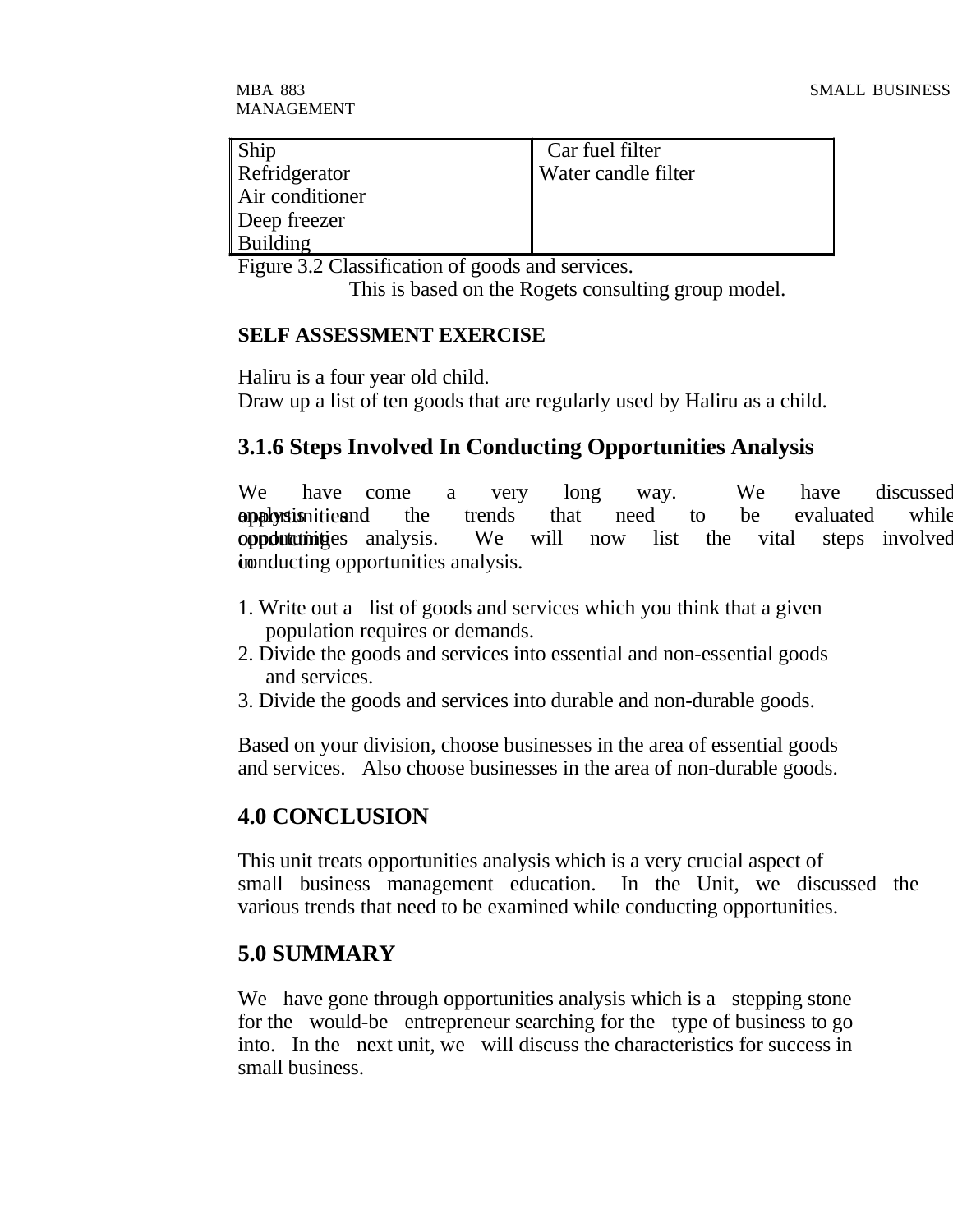# **6.0 TUTOR MARKED ASSIGNMENTS**

In conducting opportunities analysis, we need to understand some trends. Discuss those trends that are important when conducting opportunities analysis.

# **7.0 REFERENCES/FURTHER READINGS**

Leon Ikpe: Project Analysis and Evaluation (1999): Impressed Publishers, Lagos

#### **ANSWERS TO SELF ASSESSME NT EXERCISES**

The list of ten goods regularly used by Haliru is:

- Water
- Drugs
- Soap
- Pomade
- Rice
- Milk
- Beans
- Clothes
- Powder
- Shoes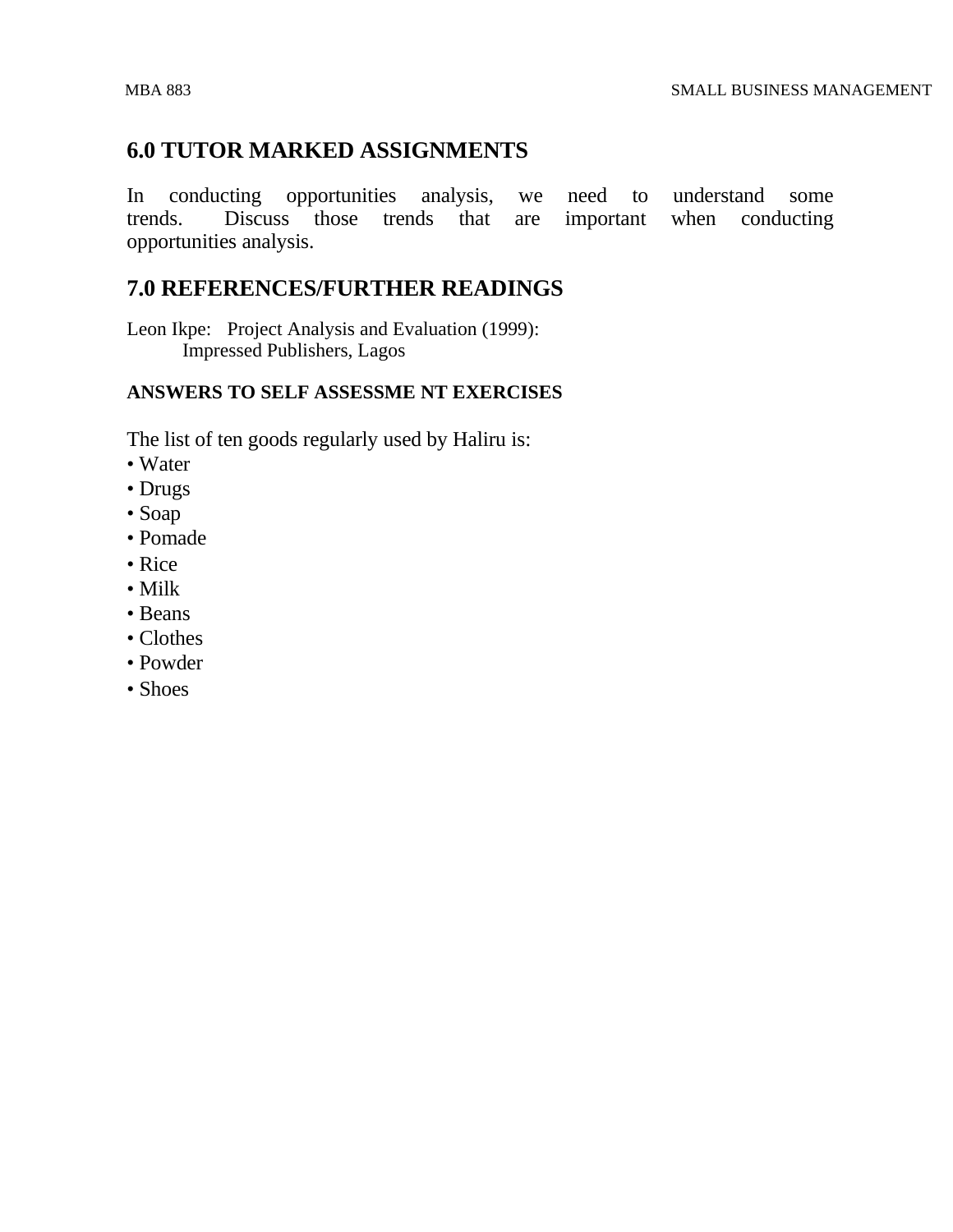# **UNIT 4 ADVANCED OPPORTUNITIES ANALYSIS**

#### **CONTENTS**

- 1.0 Introduction
- 2.0 Objectives
- 3.0 Main Content
	- 3.1 Advanced Opportunities Analysis
		- 3.1.1 Data for Advanced Opportunities Analysis
		- 3.1.2 Use of Data for Advanced Opportunities Analysis
		- 3.1.3 Forecasting Future Demand
- 4.0 Conclusion
- 5.0 Summary
- 6.0 Tutor Marked Assignments
- 7.0 References/Further Readings

# **1.0 INTRODUCTION**

In the last unit (Unit 3) we discussed the Introduction to Opportunities Analysis. In discussing the topic, we looked at opportunities analysis as the binocular through which the total business environment is viewed.

We also discussed trends that assist in the conduct of **opportunities and some of the trends we discussed include economic trends,** political and regulatory trends, socio-cultural trends; we also classified goods and services into various categories – essential and non-essential goods, durable and non-durable goods.

We also discussed briefly the steps involved in conducting opportunities analysis.

In this unit, we shall discuss Advanced Opportunities Analysis which builds on the knowledge we have acquired in Unit 3.

# **2.0 OBJECTIVES**

By the end of this unit, you should be able to:

- Understand Advanced Opportunities Analysis
- Discuss ways of Conducting Advanced Opportunities Analysis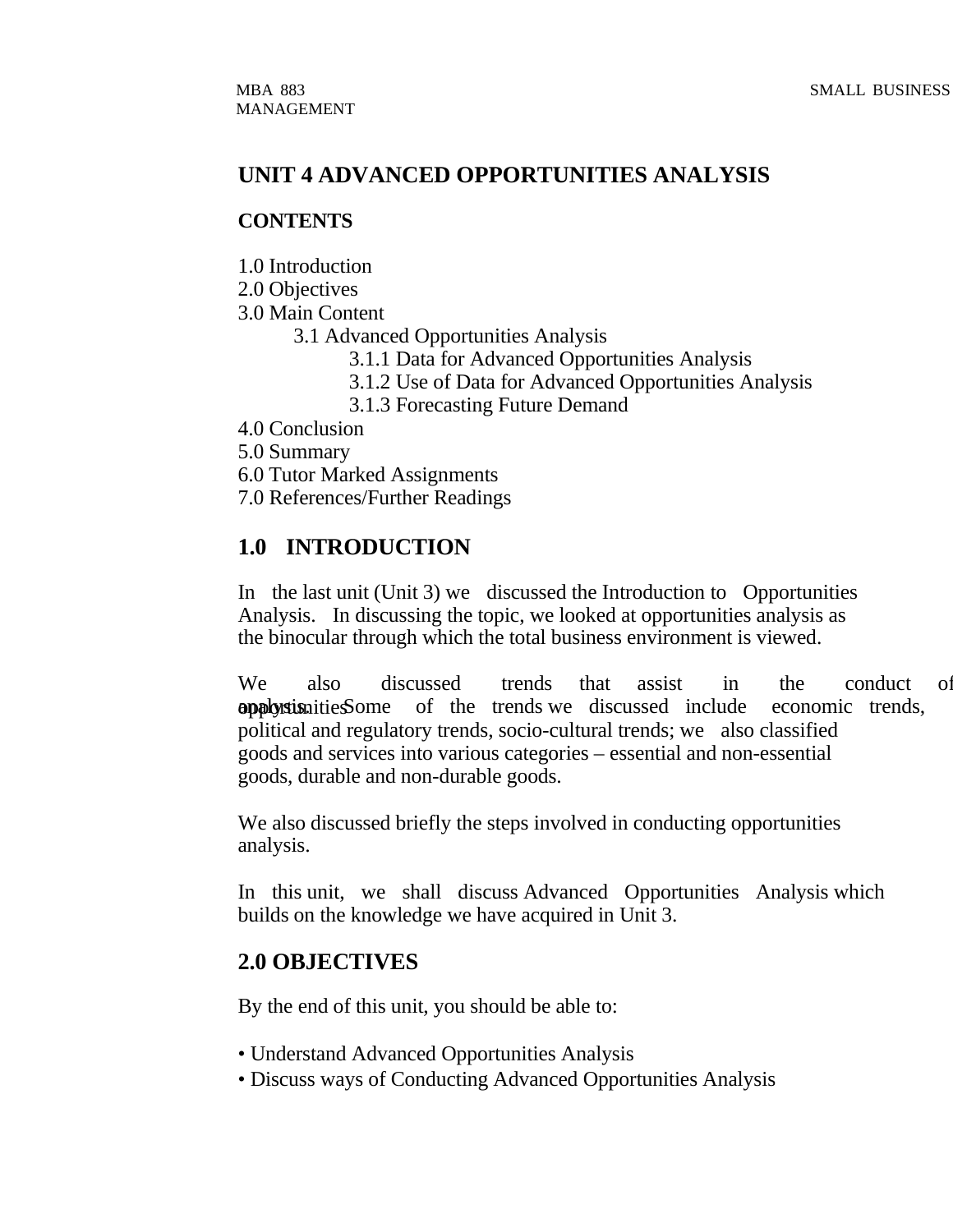# **3.0 MAIN CONTENT**

### **3.1 Advanced Opportunities Analysis**

In the last unit (Unit 3), we discussed an introduction to opportunities analysis which basically provides us with a general background to the understanding of advanced opportunities analysis.

Advanced Opportunities Analysis provides us with the general frame work and tools with which to probe the business environment, forecast the direction of business and properly position a small business in the environment. Advanced opportunities analysis is the use of statistical data to generate accurate forecasts of emerging opportunities in the environment. It also uses past data and statistical methods to generate future forecasts of demand for goods and services in the economy.

Advanced Opportunities Analysis makes use of sectoral analysis, qualitative judgements and data all combined to build an informed opinion of what future demand should be for various sectors of the economy.

# **3.1.1 Data For Advanced Opportunities Analysis**

Generally in conducting Advanced Opportunities Analysis, heavy reliance must be placed on data. As we said earlier, advanced opportunities analysis makes use of data to generate accurate forecasts of emerging opportunity in the economy. Let us see the type of data required for Advanced Opportunities Analysis.

| <b>DATA TYPE</b>                                        | <b>INFORMATION CONTAINED</b>             |
|---------------------------------------------------------|------------------------------------------|
|                                                         | <b>THEREIN</b>                           |
| <b>TOTAL POPULATION DATA Shows</b> the total population | - 01                                     |
|                                                         | Nigeria arranged state by<br>state.      |
|                                                         | Gives a picture of people in every       |
|                                                         | state of Nigeria                         |
| SEX DISTRIBUTION<br>OF.                                 | Shows the total population broken        |
| <b>POPULATION</b>                                       | down into males and females.<br>It       |
|                                                         | gives investors the opportunity $\phi$ f |
|                                                         | knowing the quantity of males and        |
|                                                         | females. Those investing<br>$\ln$        |
|                                                         | female products know<br>their            |
|                                                         | markets in advance.                      |
| <b>TRANSPORTATION</b><br><b>BASIC</b>                   | Provides basic<br>data<br>the<br>on      |
| <b>DATA</b>                                             | transport sector. Gives Investors        |
|                                                         | opportunities to examine<br>the          |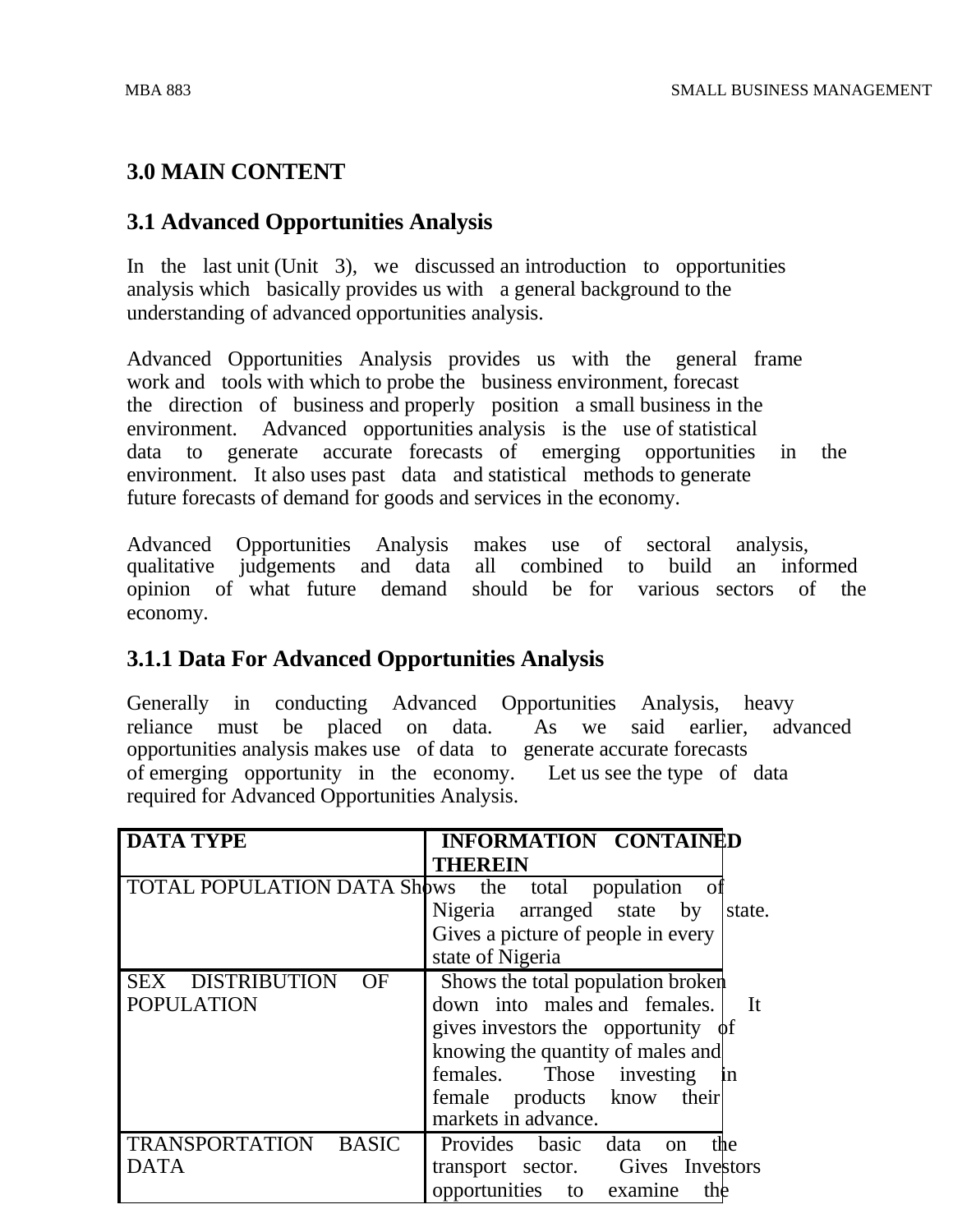|                                                         | sector critically for investment                   |     |
|---------------------------------------------------------|----------------------------------------------------|-----|
|                                                         | opportunities.                                     |     |
|                                                         | COMMUNICATION SECTOR Provides data on the Nigerian |     |
| <b>DATA</b>                                             | <b>Communication Sector.</b>                       |     |
| <b>EDUCATION BASIC DATA Provedles</b> basic data on the |                                                    |     |
|                                                         | education sector. Investors                        | can |
|                                                         | use the data to project for demand                 |     |
|                                                         | for exercise books etc.                            |     |
| Table 4.1: Types of Data for Advanced Opportunities     |                                                    |     |

**Analysis.**

| <b>STATE</b>       | <b>TOTAL</b>           |
|--------------------|------------------------|
| Abia               | 2,833,999              |
| <b>Adamawa</b>     | 3,168,101              |
| Akwa Ibom          | 3,920,208              |
| Anambra            | 4,182,032              |
| Bauchi             | 4,676,465              |
| Bayelsa            | 1,703,358              |
| Benue              | 4,219,244              |
| <b>Borno</b>       | 4,151,193              |
| <b>Cross River</b> | 2,888,966              |
| Delta              | $\overline{4,}098,391$ |
| Ebonyi             | 2,173,501              |
| Edo                | 3,218,332              |
| Ekiti              | 2,384,212              |
| Enugu              | 3,257,298              |
| $\overline{FCT}$   | 1,405,201              |
| Gombe              | 2,353,879              |
| <b>I</b> mo        | 3,934,899              |
| Jigawa             | 4,348,649              |
| Kaduna             | 6,066,562              |
| Kano               | 9,383,682              |
| Katsina            | 5,792,578              |
| Kebbi              | 3,238,628              |
| Kogi               | 3,278,487              |
| Kwara              | 2,371,089              |
| Lagos              | 9,013,534              |
| Nasarawa           | 1,863,275              |
| Niger              | 3,950,249              |
| Ogun               | 3,728,098              |
| Ondo               | 3,441,024              |
| Osun               | 3,423,535              |
| Oyo                | 5,591,589              |
| Plateau            | 3,178,712              |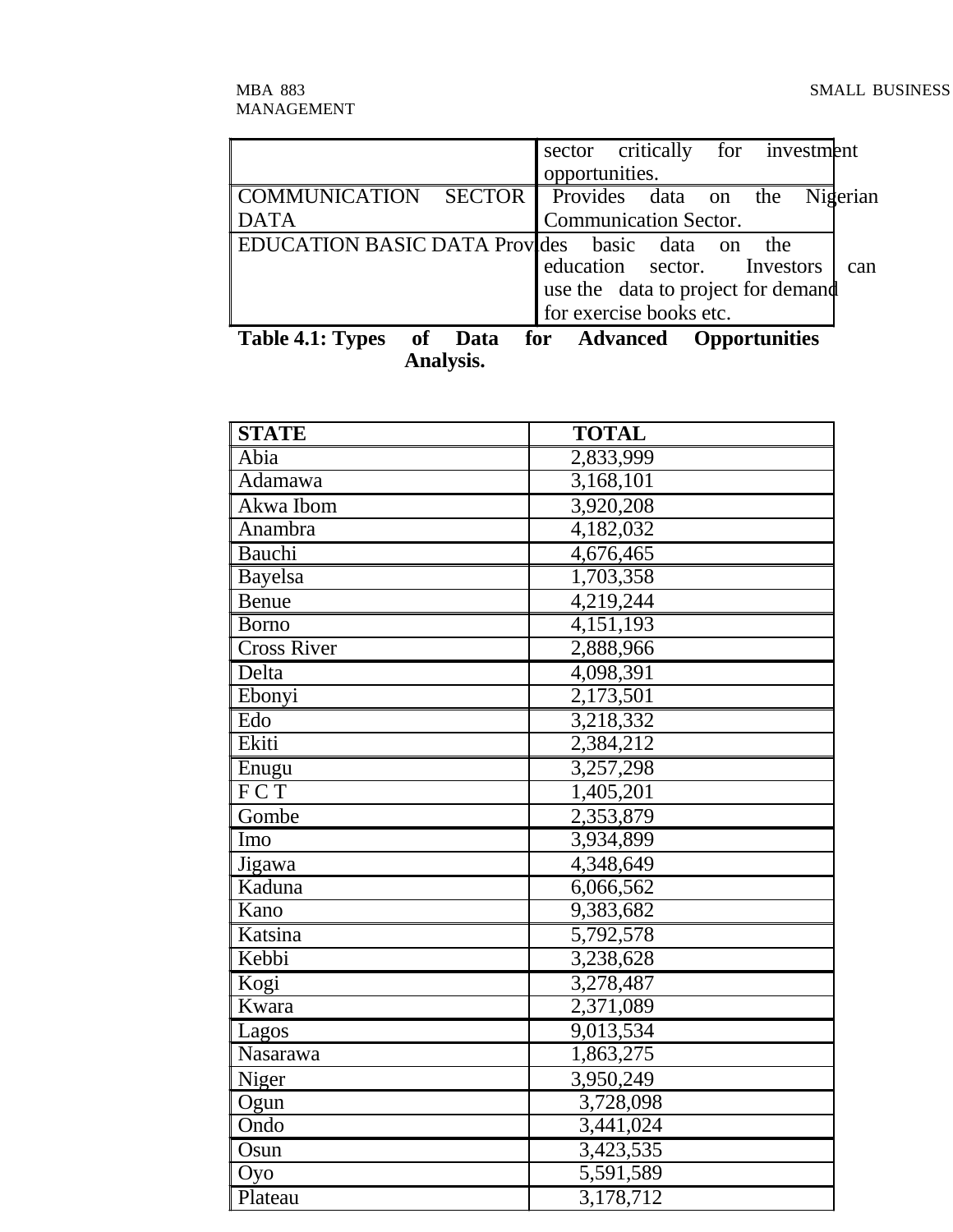| <b>Rivers</b>  | 5,185,400   |
|----------------|-------------|
| Sokoto         | 3,696,999   |
| Taraba         | 2,300,736   |
| Yobe           | 2,321,591   |
| <b>Zamfara</b> | 3,259,846   |
| <b>TOTAL</b>   | 140,003,542 |

**Table 4.2 Nigeria population data (Census 2006).**

|                                     | <u>  STATE TOTAL MALES FEMA</u> LES                                                                                       |  |
|-------------------------------------|---------------------------------------------------------------------------------------------------------------------------|--|
| Abia                                | 2,833,999 1,434,193 1,399,806                                                                                             |  |
|                                     | Adamawa 3,168,101 1,608,123 1,561,978                                                                                     |  |
|                                     | Akwa Ibom 3,920,208 2,044,510 1,875,698                                                                                   |  |
|                                     | Anambra 4, 182, 032 2, 174, 641 2, 007, 391                                                                               |  |
|                                     |                                                                                                                           |  |
|                                     | Bauchi 4,676,465 2,426,215 2,250,250<br>Bayelsa 1,703,358 902,648 800,7<br>Benue 4,219,244 2,164,058 2,055,186<br>800,710 |  |
|                                     |                                                                                                                           |  |
|                                     | Borno $4,151,193$ $2,161,157$ 1,990,036                                                                                   |  |
|                                     | Cross River 2,888,966 1,492,465 1,396,501                                                                                 |  |
|                                     | Delta 4,098,391 2,074,306 2,024,085                                                                                       |  |
|                                     | Ebonyi 2,178,501 1,040,984 1,132,517                                                                                      |  |
| Edo                                 | 3,218,382 1,640,461 1,577,871                                                                                             |  |
| Ekiti                               | 2,384, 212 1, 212, 609 1, 171, 603                                                                                        |  |
|                                     | Enugu 3,257,298 1,624,202 1,633,096<br>FCT 1,405,201 740,489 664,712                                                      |  |
|                                     |                                                                                                                           |  |
|                                     | Gombe 2,353,879 1,230,722 1,123,157                                                                                       |  |
| l Imo                               | 3,934,899 2,032,286 1,902,613                                                                                             |  |
| Jigawa                              | 4, 348, 649 2, 215, 907 2, 132, 742                                                                                       |  |
| Kaduna                              | $6,066,562$ $3,112,028$ $2,954,534$                                                                                       |  |
| Kano                                | 9,383,682 4,844,128 4,539.554                                                                                             |  |
| Katsina                             | 5,792,578 2,978,682 2,813,896                                                                                             |  |
|                                     | Kebbi 3,238,628 1,617,498 1,621,130                                                                                       |  |
| Kogi                                | 3,278,487 1,691,737 1,586,750                                                                                             |  |
| Kwara                               | 2,371,089 1,220,581 1,150,508                                                                                             |  |
| Lagos                               | 9,013,534 4,678,020 4,335,514                                                                                             |  |
| Nasarawa                            | 1,863,275 945,566 917,719                                                                                                 |  |
|                                     | Niger 3,950 249 2,032,725 1,917,524                                                                                       |  |
| Ogun                                | 3,728,098 1,847,243 1,880,855                                                                                             |  |
| 3,441,024<br>$\sqrt{\frac{1}{100}}$ | 1,761,263<br>1,679,761                                                                                                    |  |
| 3,423,535<br>Osun                   | 1,740,619<br>1,682,916                                                                                                    |  |
| 5,591,589<br>Oyo                    | 2,809,840<br>2,781,749                                                                                                    |  |
| Plateau                             | 3,178,712<br>1,593,033<br>1,585,679                                                                                       |  |
| Rivers                              | 5,185,400<br>2,710,665<br>2,474,735                                                                                       |  |
| Sokoto                              | 3,696,999<br>1,872,069<br>1,824,930                                                                                       |  |
| Taraba                              | 2,300,736<br>1,199,849<br>1,824,930                                                                                       |  |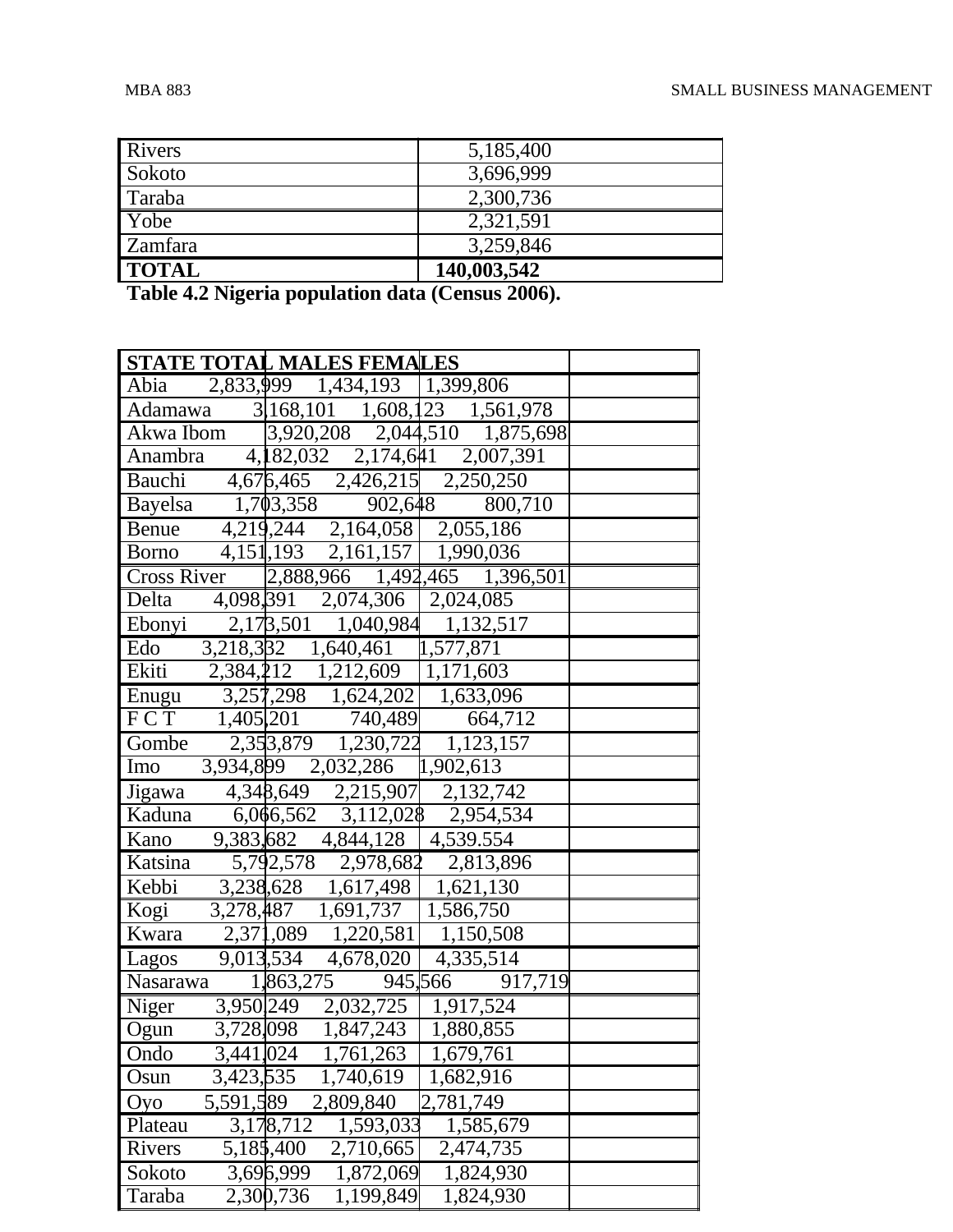MANAGEMENT

| l Yobe         | 2,321,591 | $1,206,003$   1,115,588                 |  |  |
|----------------|-----------|-----------------------------------------|--|--|
| <b>Zamfara</b> |           | 3,259,846 1,630,344 1,629,502           |  |  |
|                |           | TOTAL 140,008,542 71,709,859 68,293,683 |  |  |

**Table 4.3: Sex distribution of Nigerian Population (Census 2006) TRANSPORTATION BASIC DATA, 2004**

| <b>Road Transport</b>                 | 2004                 |
|---------------------------------------|----------------------|
| Length of roads (in kilometer)        | 34,403               |
| Principal roads                       | 15,688               |
| <b>Paved Roads</b>                    | 27,957               |
| of which bad portion<br>6,466         |                      |
| Motor Vehicle population (000)        | 2,176                |
| of which newly registered (000)       | 402                  |
| Number of road accidents<br>14,279    |                      |
| of which; persons involved            | $\overline{2}$ 2,248 |
| of which persons killed<br>5,351      |                      |
| <b>Air Transport</b>                  |                      |
| Loaded freight (000tonnes)            | 22,518               |
| Unloaded freight (000tonnes)          | 63,158               |
| Passengers departing (Number)         | 733,445              |
| <b>Transiting Passengers (Number)</b> | 37,857               |
| <b>Arriving passengers (Number)</b>   | 711, 781             |
| Aircraft arriving (Number)            | 9,097                |
| <b>Maritime Transport</b>             |                      |
| Loaded good (000tonnes)<br>10,634     |                      |
| Unloaded goods (000tonnes)            | 27,569               |
| Arriving ships (Number)<br>6,278      |                      |
| of which Tankers (Number)             | 998                  |
| Passengers arriving by sea (N0.)      | 506                  |
| Passenger departing by sea (N0.)      | 329                  |
| Railway Transport                     |                      |
| Length of railway lines (km)          | 3,505                |
| Number of Loco motions (N0.)          | 46                   |
| Number of Carriages (N0.)             | $\overline{251}$     |
| NO of Wagons (NO.)<br>1,410           |                      |
| Passenger Traffic (000Passengers -    | 1,157,042            |
| km)                                   |                      |
| Goods traffic (000tonnes-km) 139871   |                      |

Sources: Federal Ministry of Work, Federal Ministry of Aviation, Nigeria Port Authority, Nigeria Railway Corporation.

**Table 4.4 Transportation basic data Communication Sector 2004**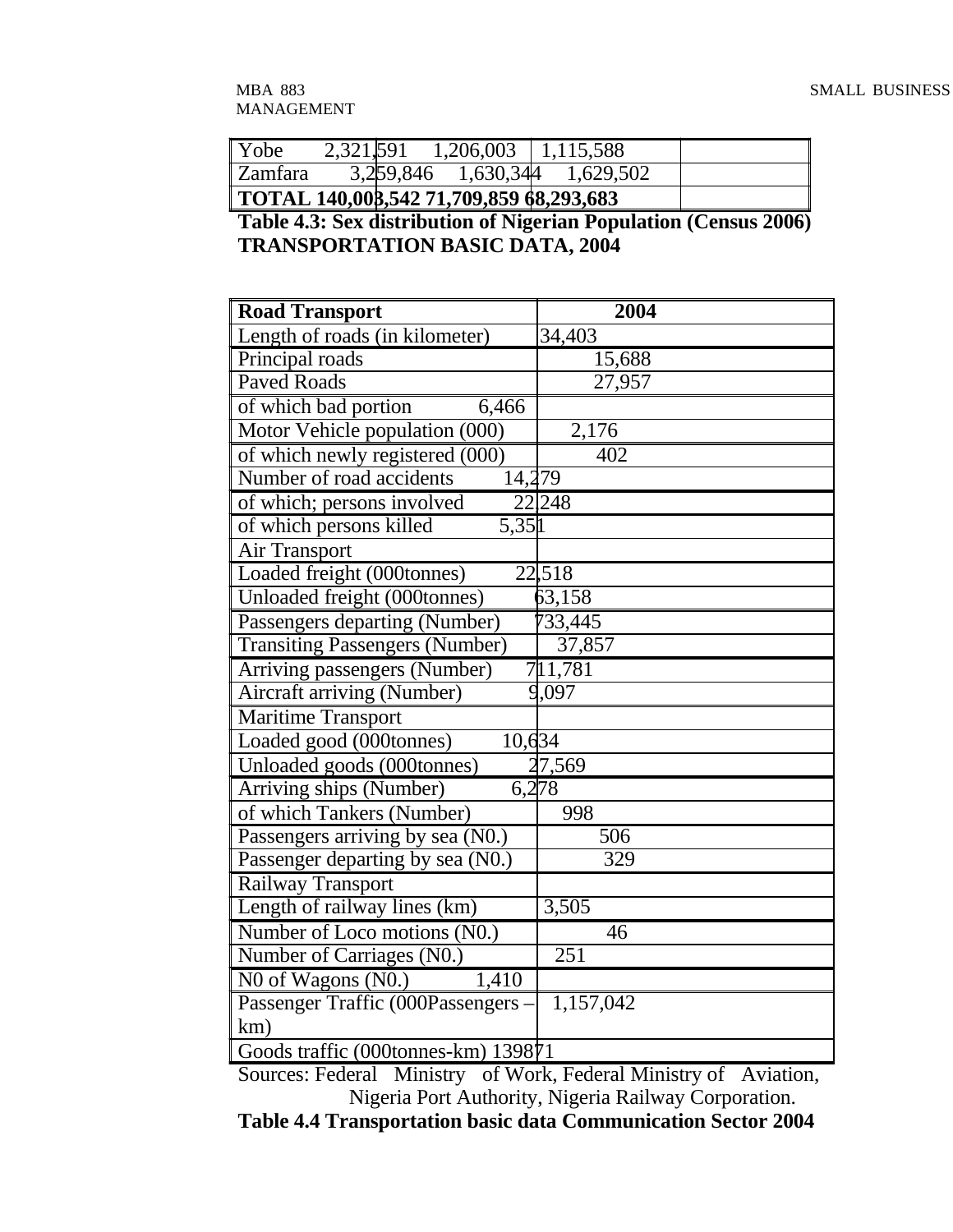| <b>DESCRIPTION</b>                                  | 2004                                                                            |
|-----------------------------------------------------|---------------------------------------------------------------------------------|
| Telephone lines in use (fixed) (000) [1030]         |                                                                                 |
| Telephone lines Cell phone (mobile)                 | 8.300                                                                           |
| (000)                                               |                                                                                 |
| Tele density                                        | 7.77                                                                            |
| Outgoing Direct traffic (million) $65.\overline{8}$ |                                                                                 |
| Incoming Direct traffic (million) 421.6             |                                                                                 |
| Telephone exchange (Number) 312                     |                                                                                 |
| Telephone booths (Number) 4153                      |                                                                                 |
| Telephone Transit Centres 53                        |                                                                                 |
| <b>Internal Mail</b>                                | 41.4                                                                            |
| Total Mail sent abroad (000) 4.6                    |                                                                                 |
| of which by air $(000)$ 4.4                         |                                                                                 |
| Mail received from abroad (000) 13.0                |                                                                                 |
| of which by air $(000)$ 12.5                        |                                                                                 |
| Cource: National Communication                      | $\overline{\text{MCT}}$ Nigeria<br>Commiseion<br>$\mathbf{D}_{\mathbf{O}}$ ctal |

Source: National Communication Commission (NCC) Nigeria Postal Services.

Note: 1 in paid minutes

**Table 4.5: Communication Sector Data EDUCATION BASIC DATA, 2004**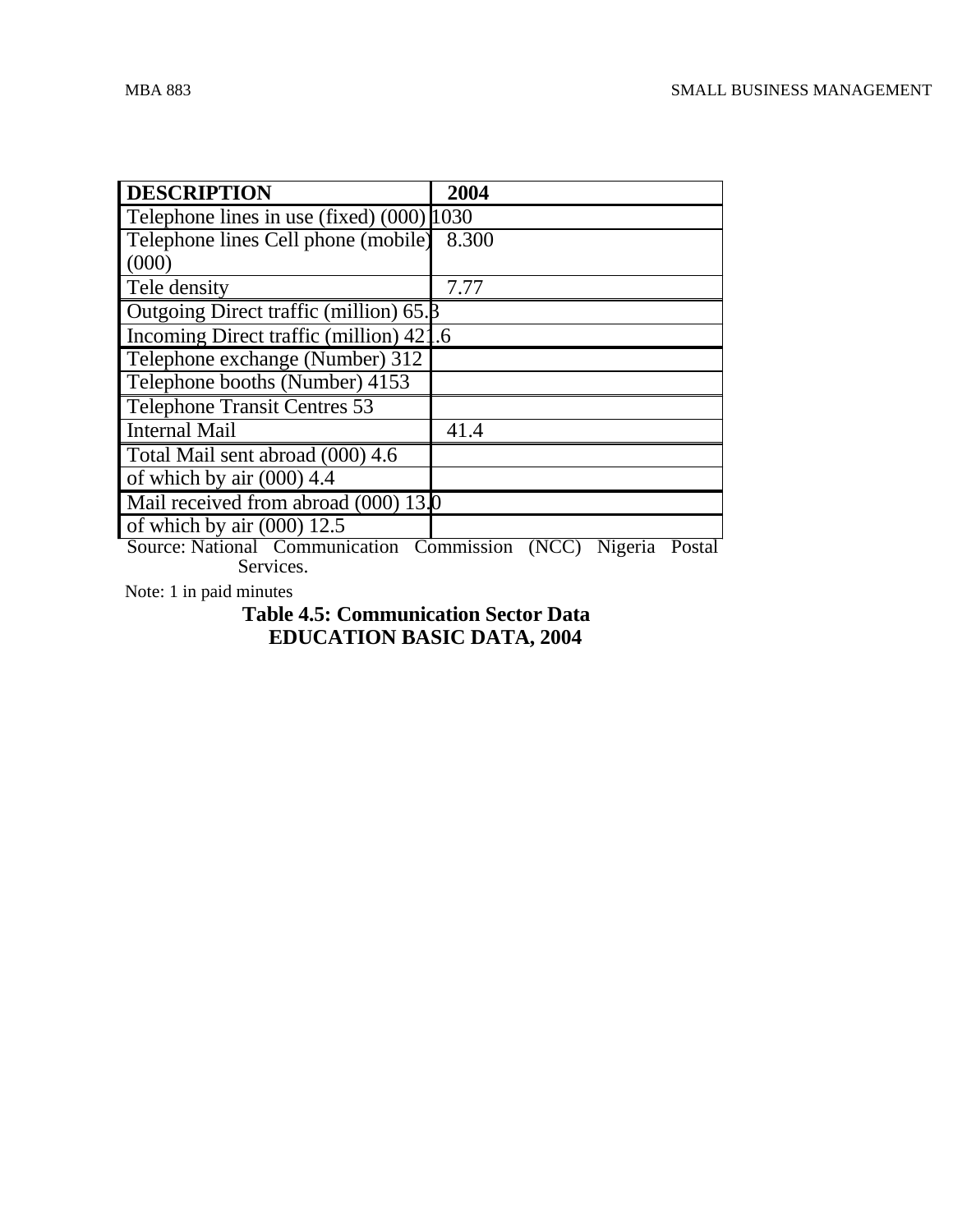| <b>DESCRIPTION</b>                   | 2004   |       |
|--------------------------------------|--------|-------|
| <b>STUDENTS:</b>                     |        |       |
| Student in Primary School (000)      |        | 2546  |
|                                      | 4      |       |
| Students in Secondary School (000)   |        | 6343  |
| Students in University<br>equivalent |        | 267.  |
| (000)                                | 5      |       |
| Students in University (000)         |        | 621.  |
|                                      | 4      |       |
| <b>TEACHERS:</b>                     |        |       |
| Teachers in Primary School (000)     |        | 627   |
| Teachers in Secondary School (000)   |        | 209   |
| Teachers in University equivalent    |        | NA    |
| (000)                                |        |       |
| Teachers in University (000)         |        | 23.8  |
| <b>INSTITUTIONS:</b>                 |        |       |
| Number of Primary Schools            | 57,582 |       |
| Number of Secondary School           |        | 11590 |
| Number of University equivalent      |        | 76    |
| Number of University                 | 52     |       |

Source: Fed. Min. Education, National University Commission, National Board for Technical Education  $N.A = Not Available$ 

University equivalent includes institutions like the polytechnics, specialized tertiary,

#### **Table 4.6: Education basic data.**

#### **3.1.2 Use of Data for Advanced Opportunities Analysis**

Table 4.2 shows the total population of Nigeria broken down inutious states. Table 4.3 displays the sex distribution of population. It breaks down the population of the various states into males and females. Break down of a population into males and females have important data implications for a would-be-investor.

In the first place, the total population of every state is displayed and also the break down into males and females. Break down of a population into males and females makes the job of an investor easier. For example an investor in female hair shampoo should first know the number of females in his target market e.g. Anambra State.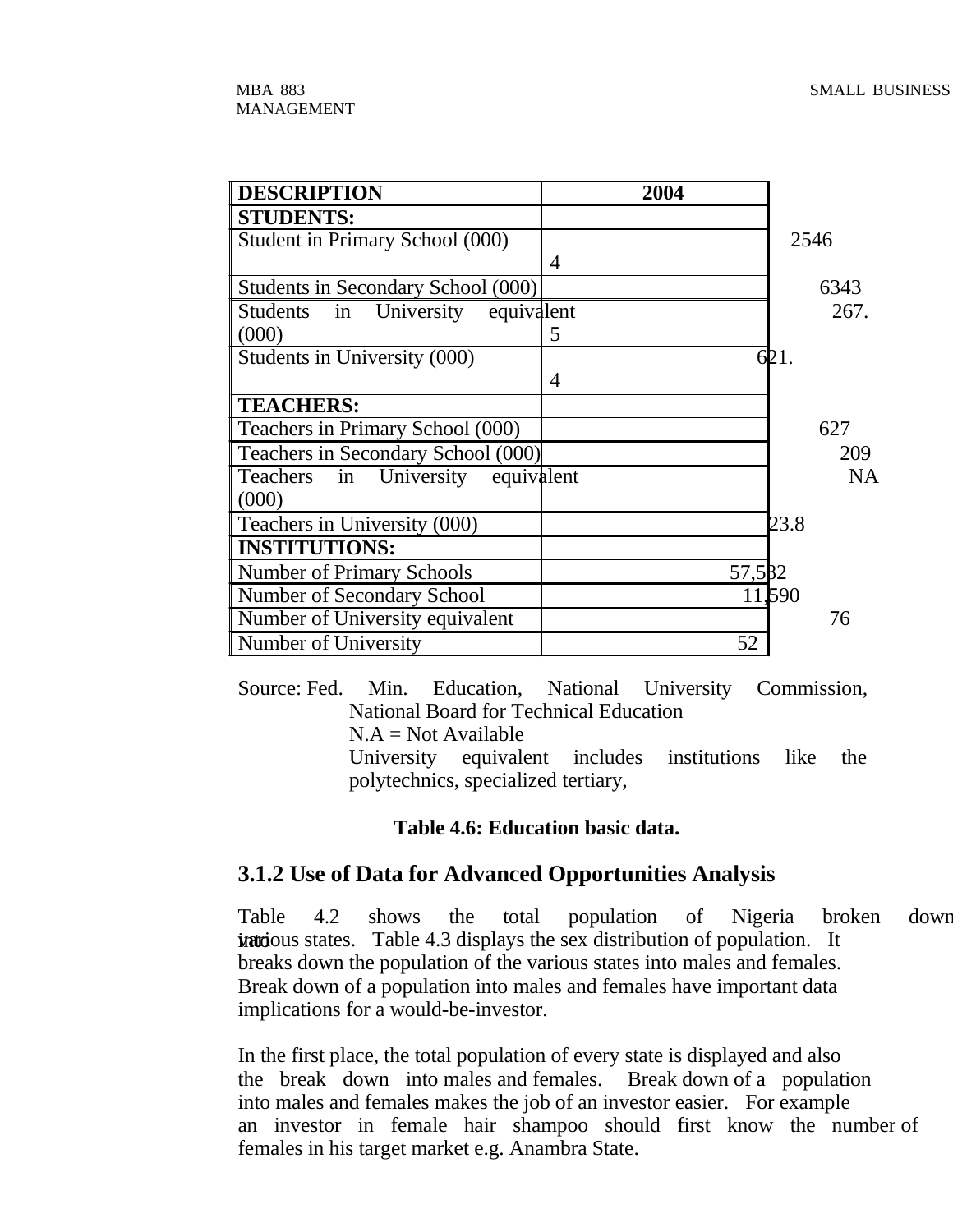Also an investor in sale of men's shirts should have an idea of the number of males in his/her chosen target market.

Now take a closer look at Table 4.4.

Table 4.4 displays Transportation basic data in Nigeria. The data displayed includes length of roads in Nigeria, the motor vehicle population in Nigeria and information on maritime transport.

For example, a manufacturer of car tyres should find the information on the number of vehicles very useful in designing production plans.

Again table 4.6 displays data on the educational sector. The data displayed shows the number of students in primary, secondary and university equivalent.

For an exercise book manufacturer it provides a background to understanding the market potentials of exercise book making business.

In summary, the data available to the would be investor should be properly studied and forecasts made for the future.

#### **SELF ASSESSMENT EXERCISE**

List three types of data that may be useful in Advanced Opportunities Analysis.

#### **A Practical Business Idea for Class Discussion**

#### **Production of Distilled Water**

Distilled water is a very interesting product. It is interesting in the sense that its simple production process has not been given adequate investor attention. Distilled water is used by the battery chargers, clinics, hospitals and pharmacies for the mixing of drugs like penicillin powder. Generally distilled water is used in any situation where the use of ordinary water is contraindicated. As an investor, one has to choose between producing distilled water for use by battery chargers or distilled water for use by hospitals and clinics. Producing for hospitals imposes extra burden on the investor because of the added requirement that the water produced must be pyrogen free. This write-up however focuses attention on producing distilled water for use by battery chargers. Market demand appears assured when one considers the number of vehicles on the Nigerian roads all of which have batteries that use distilled water.

#### **Technical Considerations**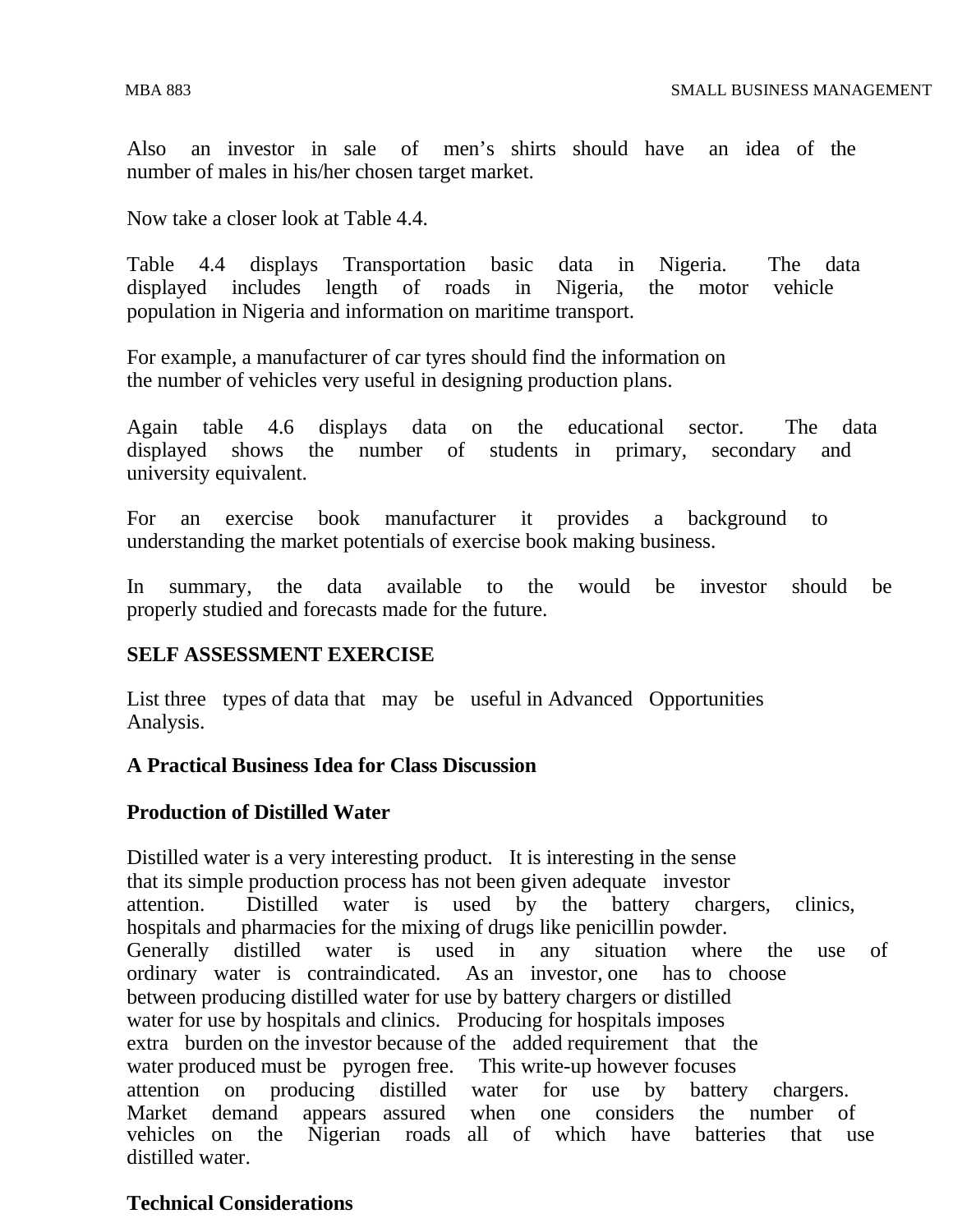The project under consideration is a plant dedicated to the production of distilled water for use by battery chargers. Working on a single shift of 8 hours per day, the plant can produce 1000 litres of distilled water. Working on 3 shifts of 8 hours each per day, total output of 3,000 litres is assured.

However, actual production capacity is limited to a single shift of 8 hours each per day and for 300 working days in a year. The key ipment required for the project are the following: Water filtration unit, preparation tank, water distillation unit with condenser, funneled filling unit, weighing scales and loose items. The raw material is water.

#### **Production Process**

Water is passed through the filtration unit for impurities to be removed. The filtered water is then treated with sodium carbonate to **remotoness.** This treatment to remove hardness is carried out in the paration tank. From here the water is let into the distillation unit for heating. The vapour arising from the heated water is cooled by the water circling the condenser and is collected as distilled water in the funneling tank. From here it is funneled into plastic bottles for sale.

| <b>FINANCIALHIGHLIGHTS</b> |      |         |                 |
|----------------------------|------|---------|-----------------|
| <b>N</b> e-Investment      |      |         | Outlays         |
| <b>Rende</b> Accommodation |      | (2      | years)          |
| <b>Macbblery</b>           |      |         | /Equipment      |
| 500,000                    |      |         |                 |
| <b>Working</b>             |      |         | Capital         |
| <b>30,000</b>              |      | Project | Cost            |
| P <sub>50</sub> jected     | Year |         | Income          |
| P5c0ected00                | Year |         | <b>Expenses</b> |
| P2qiected0                 | Year |         | Profit          |

3,000,000

#### **3.1.2 Forecasting Future Demand**

Given past and current data on the demand for various goods and services, the key problem is how to forecast future demand. The future is always surrounded with uncertainty. In the literature, there are so many forecasting methods. Some are quantitative and others qualitative. We shall discuss a quantitative method used in forecasting. **The the growth factor technique.** 

The growth factor technique is mostly used when the demand for a good or service has a fairly stable base and also grows with time.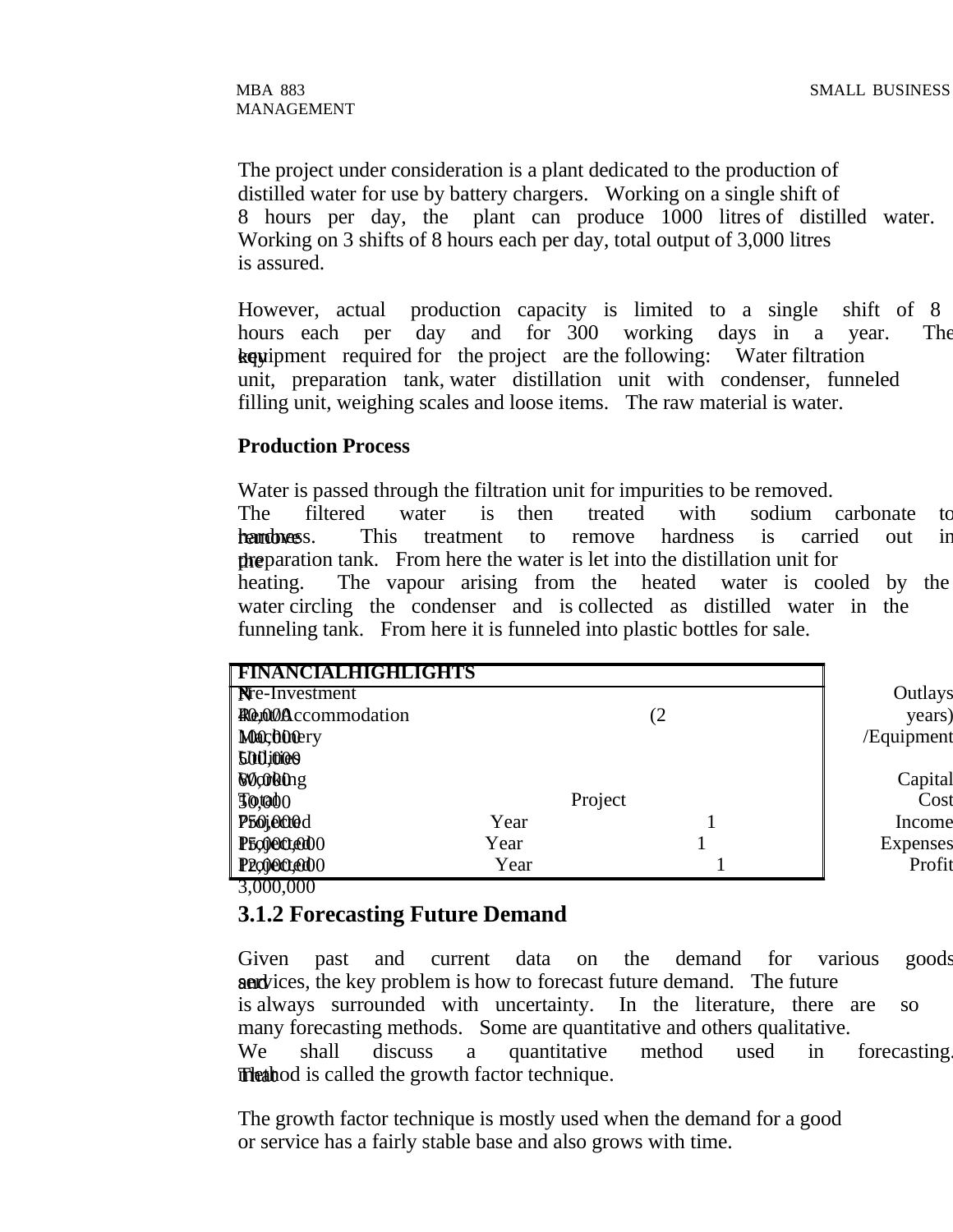In using the growth factor technique, the assumption usually made is that the factors affecting demand will not change. All that is needed is to use a growth rate and make projections.

#### **EXAMPLE**

The demand for passenger cars in Nigeria in year 2007 is 500,000 cars. It is envisaged that income and other factors affecting demand for cars will not change in the near future. Population is growing at 3% per annum. How many cars will be demanded in year 2008?

#### **SOLUTION**

In year 2007, cars demanded amount to 500,000 cars. In year 2008, cars demanded =  $500,000 (1.03) = 515,000$ 

Cars demanded in year  $2008 = 515,000$  cars.

Note: The population growth rate  $= 3\%$  per annum. In the absence of any other factor, the demand for cars will be proportional to the population growth rate of 3% per annum.

#### **4.0 CONCLUSION**

In this unit, we discussed Advanced Opportunities Analysis. We discussed data for advanced opportunities analysis and the types of information they contain. We saw data on population, sex distribution of population and communication sector. We also discussed the use of data for advanced opportunities analysis. We also discussed forecasting of demand using the growth factor technique. All these gave us better insights into opportunities analysis.

#### **5.0 SUMMARY**

This unit treats Advanced opportunities Analysis. Advanced opportunities analysis builds on the knowledge obtained in our discussion of introduction to opportunities analysis. It is a more advanced treatment that uses data and forecasting to predict opportunities and demand in the market place.

In the next unit, we shall treat Characteristics for success in small business.

#### **6.0 TUTOR MARKED ASSIGNMENTS**

What types of data are required for Advanced Opportunities Analysis?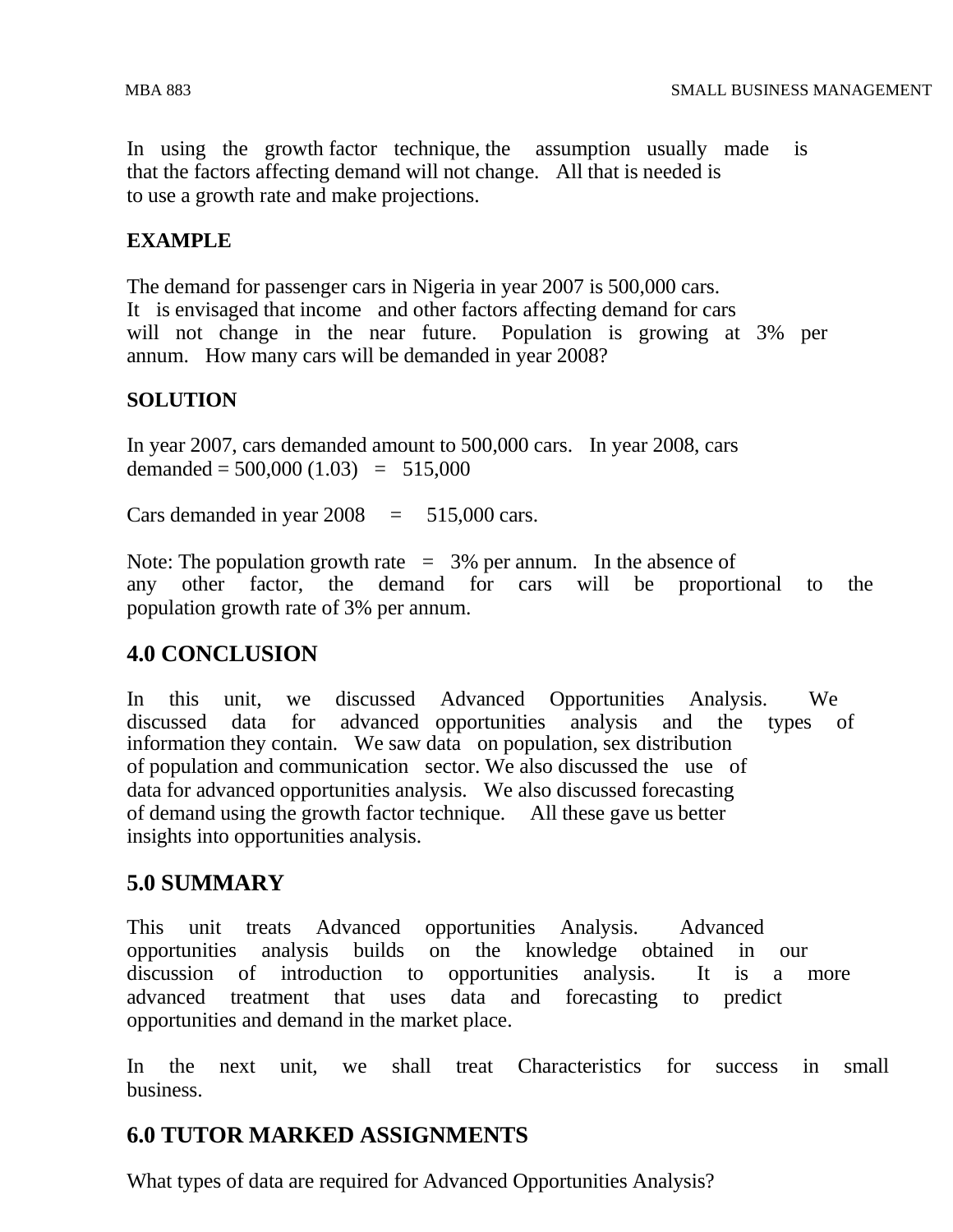# **7.0 REFERENCES /FURTHER READINGS**

- Leon Ikpe (1999): Project Analysis and Evaluation. Impressed Publishers, Lagos
- Leon Ikpe (1999: A guide to Small Business Investments, Impressed Publishers, Lagos.

#### **ANSWERS TO SELF ASSESSMENT EXERCISES**

The three types of data useful for Advanced Opportunities Analysis are:

- 1. Total Population data.
- 2. Sex distribution of population data
- 3. Education basic data.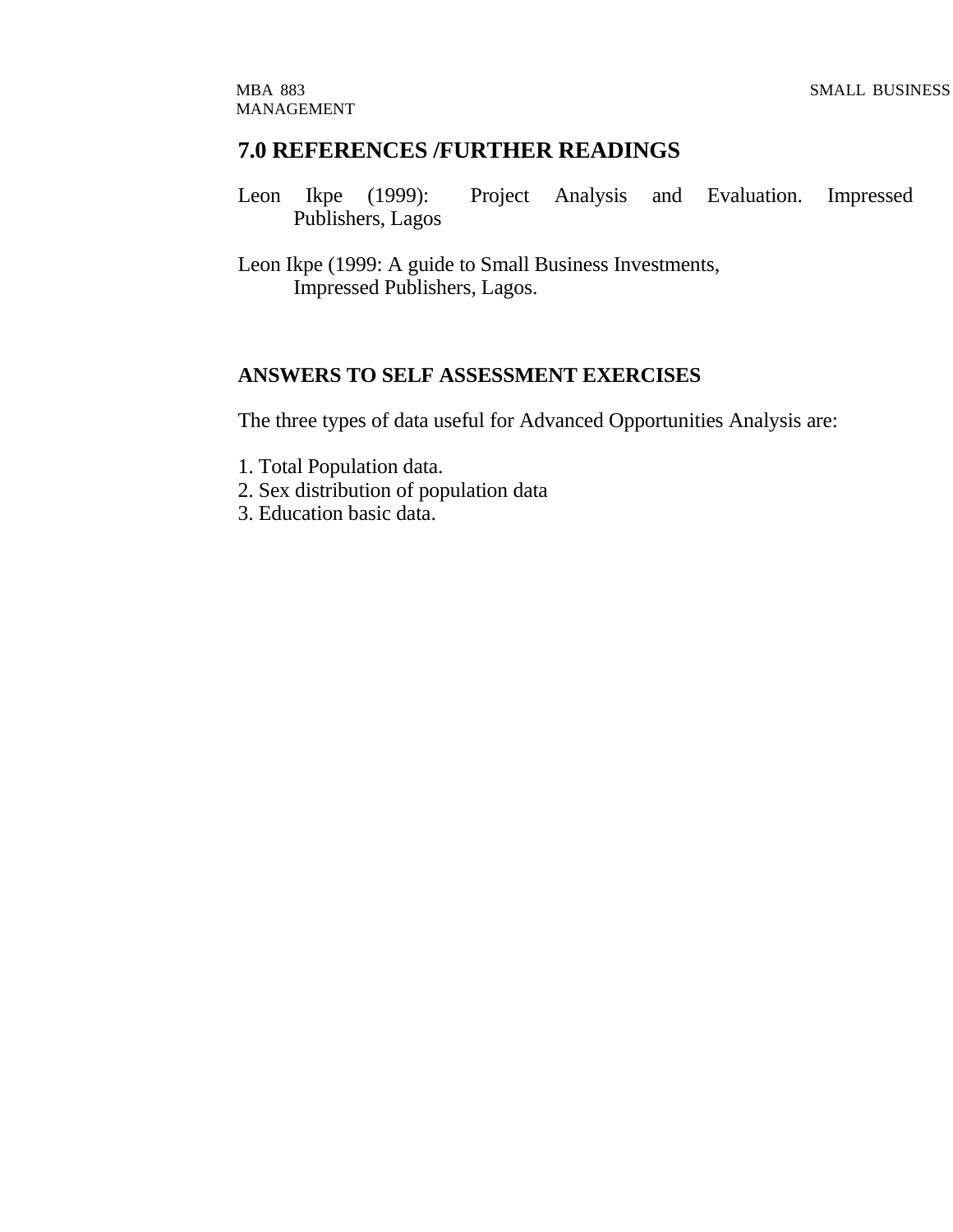# **MODULE 2**

Unit 1 Characteristics for Success in Small Business Unit 2 The Technical Plan Unit 3 The Management Plan Unit 4 The Marketing Plan

# **UNIT 1 CHARACTERISTICS FOR SUCCESS IN SMALL BUSINESS**

#### **CONTENTS**

1.0 Introduction

2.0 Objectives

- 3.0 Main Content
	- 3.1 Characteristics for Success in Small Business
		- 3.1.1 Technical Competence
		- 3.1.2 Mental Ability
		- 3.1.3 Human Relation Skills
		- 3.1.4 High Achievement Drive
		- 3.1.5 Creativity
- 4.0 Conclusion
- 5.0 Summary
- 6.0 Tutor Marked Assignments
- 7.0 References/Further Readings

# **1.0 INTRODUCTION**

In the last unit, we discussed advanced opportunities analysis, which provided us with a background for looking at business opportunities. In this unit, we shall discuss the characteristics for success in small business. In treating the characteristics for success in small business, we shall be looking at characteristics for success in a small business.

# **2.0 OBJECTIVES**

By the end of this unit, you will be able to:

- Identify those characteristics that are essential for success in small business.
- Discuss the characteristics in detail.

# **3.0 MAIN CONTENT**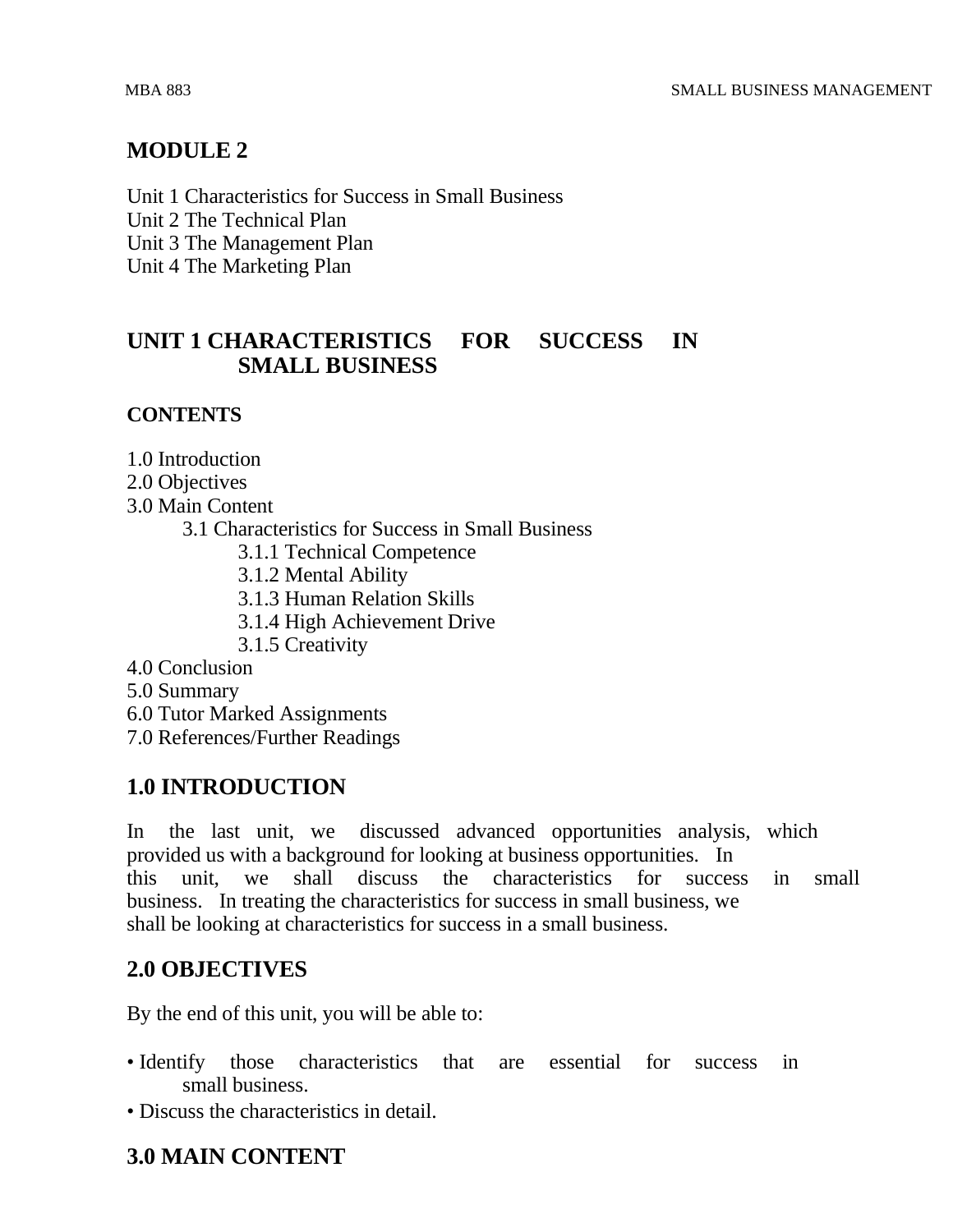# **3.1 Characteristics for Success in Small Business**

In practical terms, it is easy to know that not all business turn out to be successful. Some are successful while some are not.

Apparently, there must be reasons that stand to explain the **hedisons** every business that turns out to be successful. There must be those characteristics that are essential for success. These are called the characteristics for success in small business. It is those characteristics that we now want to discuss.

# **3.1.1 Technical Competence**

One of the most important characteristics for success in a small business is technical competence. Technical competence refers to the ability of the entrepreneur to understand the business in question and also possess the requisite knowledge and skills to engage in the business. **Example,** a person engaged in the business of photography must understand the handling of cameras, films and to some extent filom processing. These are the things that contribute to successful photography. An architect engaged in architectural practice must be able to design good houses.

A motor mechanic who does not understand how to tune a car will end up losing all of his customers.

A medical doctor engaged in medical practice should be able to handle simple ailments like malaria. If that is not the case with him, he will soon find that clients will not make repeat calls to the clinic.

So the first thing that the entrepreneur needs is to know how-to-do-it side of a business. That is what we call technical competence.

Even where the entrepreneur takes the business to the next level, the issue of competence continues to be very relevant. In the **bukings organization, core** competence which is a bundle of skills that an organization possesses is very important. Core competence as a bundle of skills enables a business provide goods and or services to its customers. The core competence of Federal express (Fedex) is logistics management. It is the understanding of logistics management **that blues** Fedex provide courier services to its clients nationwide. Sony's core competence is miniaturization. This core competence enables it to build strong and compact electronic goods that are world class. So we need to repeat the fact that every successful entrepreneur needs to have good technical knowledge of the business he/she is going into or thinks of going into.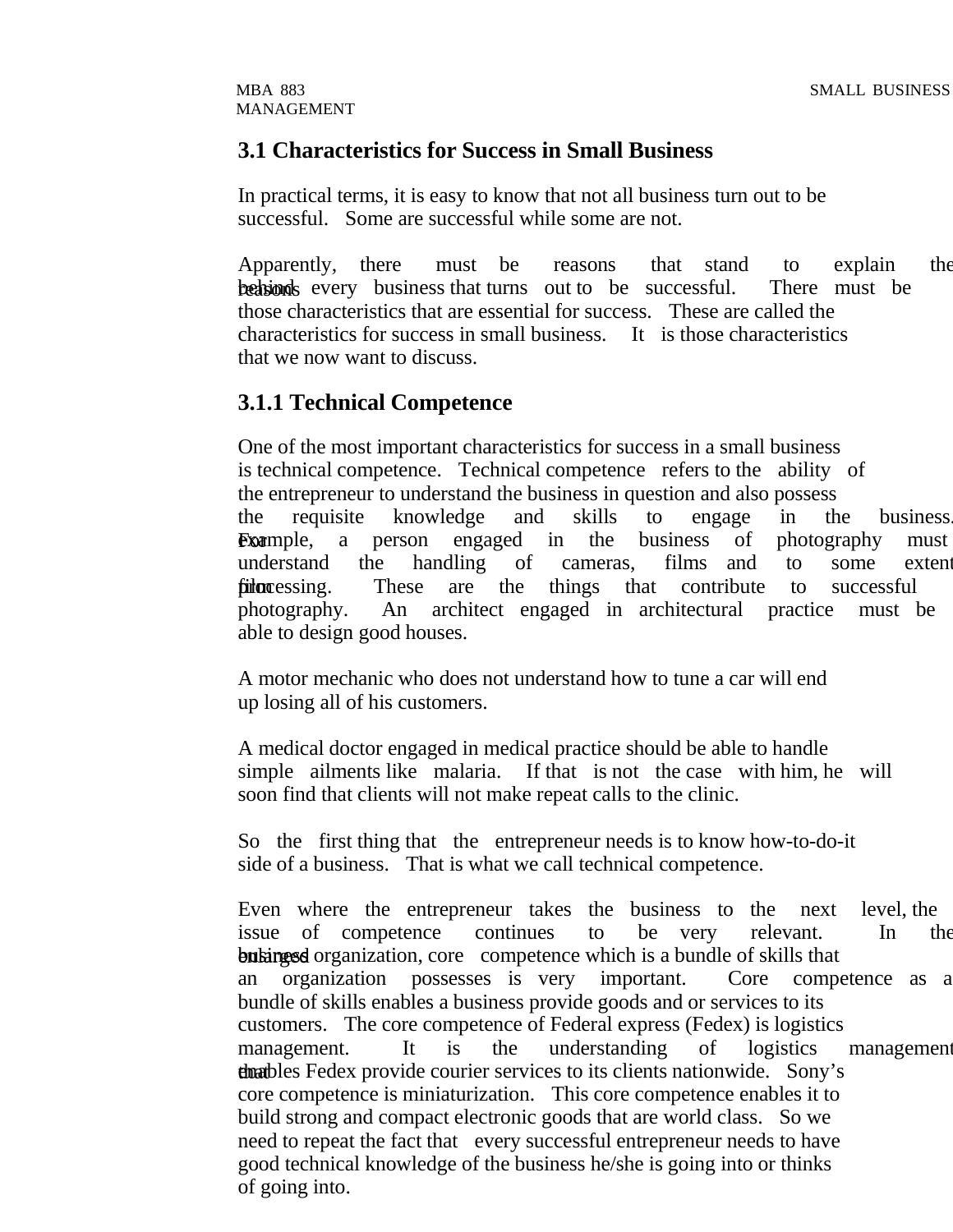# **3.1.2 Mental Ability**

Another important characteristic for success in small business is mental ability. For an entrepreneur to be successful, he / she must have good mental ability. When we talk of mental ability, we are talking about the capacity to understand. Mental ability enables the entrepreneur think and develop competitive strategies. The ability to think enlarges the entrepreneur's vision and generates ideas on how to see competition not in small terms but from a wider perspective.

In business, apart from knowledge, there is the very crucial need for the entrepreneur to possess general knowledge. The possession of general knowledge enables the entrepreneur to have a wider view of the various components of a business and also picture how they join together.

Mental ability enables a good entrepreneur to anticipate the moves of competitors well in advance and take necessary strategic steps to ensure business survival.

# **3.1.3 Human Relation Skills**

Possession of good human relation skills is another characteristic for success in entrepreneurship. In general terms, it is very easy to see that most successful entrepreneurs have good human relations skills. Possession of good human relations skills ensures that the entrepreneur gets along well with the following:

- their employees
- business associates
- customers
- suppliers
- government

Generally when we are discussing human relations skills we are thinking of three basic skills namely:

- Communication skills
- Motivational skills
- Leadership skills

Let us discuss these three skills briefly. Communication basically is the process of exchanging information between one person and another. Or it could be between one person and a group of persons. Communication also could be between an enterprise and third parties or customers. Inside the enterprise or organization, the entrepreneur needs to exchange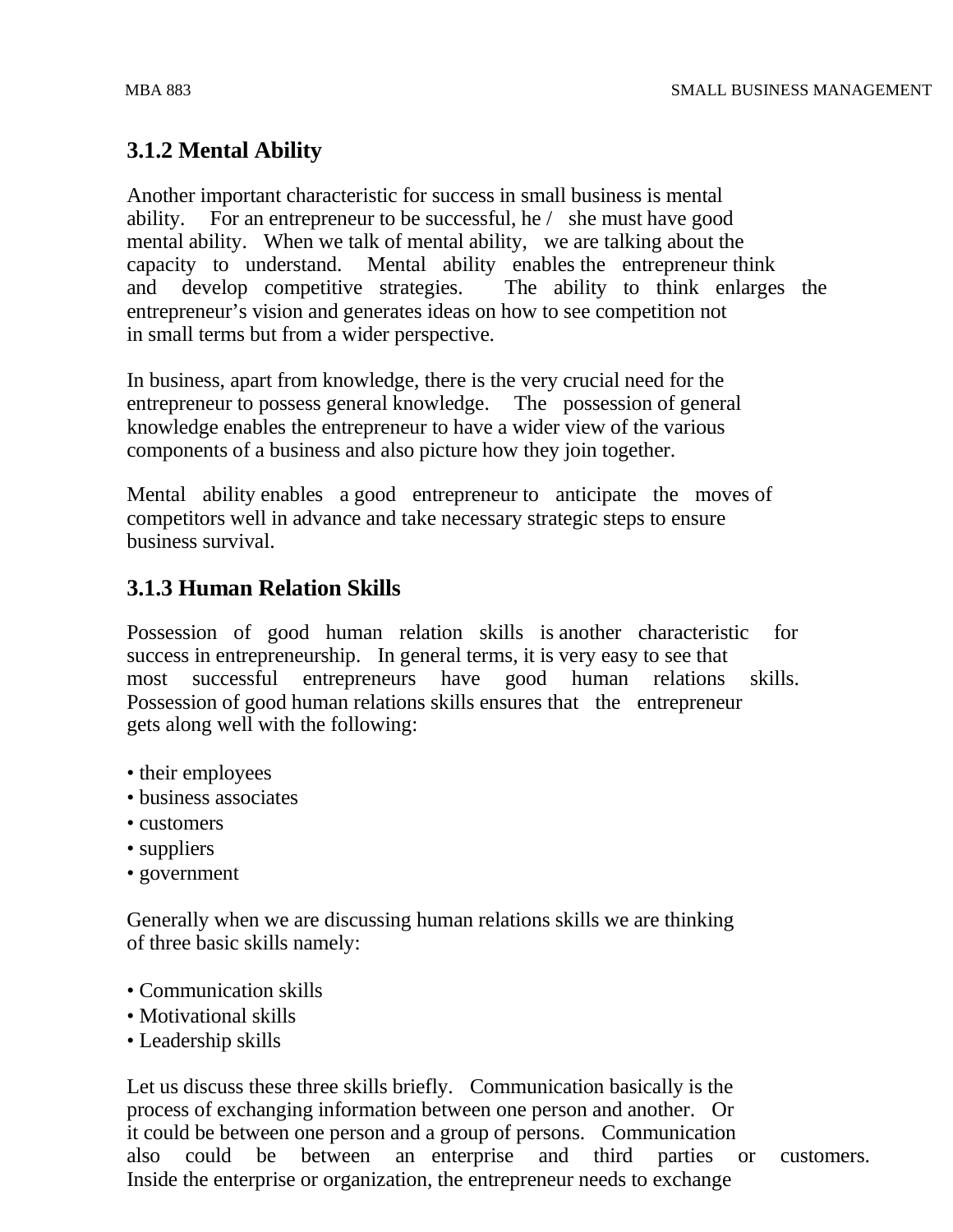# MANAGEMENT

information at various levels. There is need to communicate with the workers so that management functions are accomplished.

Communication provides a link between people in an organization. Generally, the principles of communication indicate that effective human relations skills involve the following:

- Addressing people by name
- Smiling at people
- Speaking to people (audibly)
- Being warm to people
- Being friendly
- Showing Interest in people
- Being a great listener
- Looking for opportunities to praise people
- Acting like a member of a team
- Being humble

Motivational skills is another key characteristic for success in business. An entrepreneur invariably works with people some of who turn out to be subordinates. Managers should understand how to motivate people. Ordinarily, motivation is a process of inducing people to engage in an activity willingly. Although in the literature, money has been identified as a key motivator, there are other motivators such as:

- Good work environment
- Full appreciation for work done
- Job security
- Promotion on the Job.

Leadership skills is another important human relation skills. A good leader attracts good followership. A good leader shows how to do it. Some good leadership traits include the following.

- ability to socialize well with people
- self assurance
- self control
- emotional stability and ability to withstand pressures.
- good moral standing
- confidence

#### **SELF ASSESSMENT EXERCISE**

List four leadership traits that you are aware of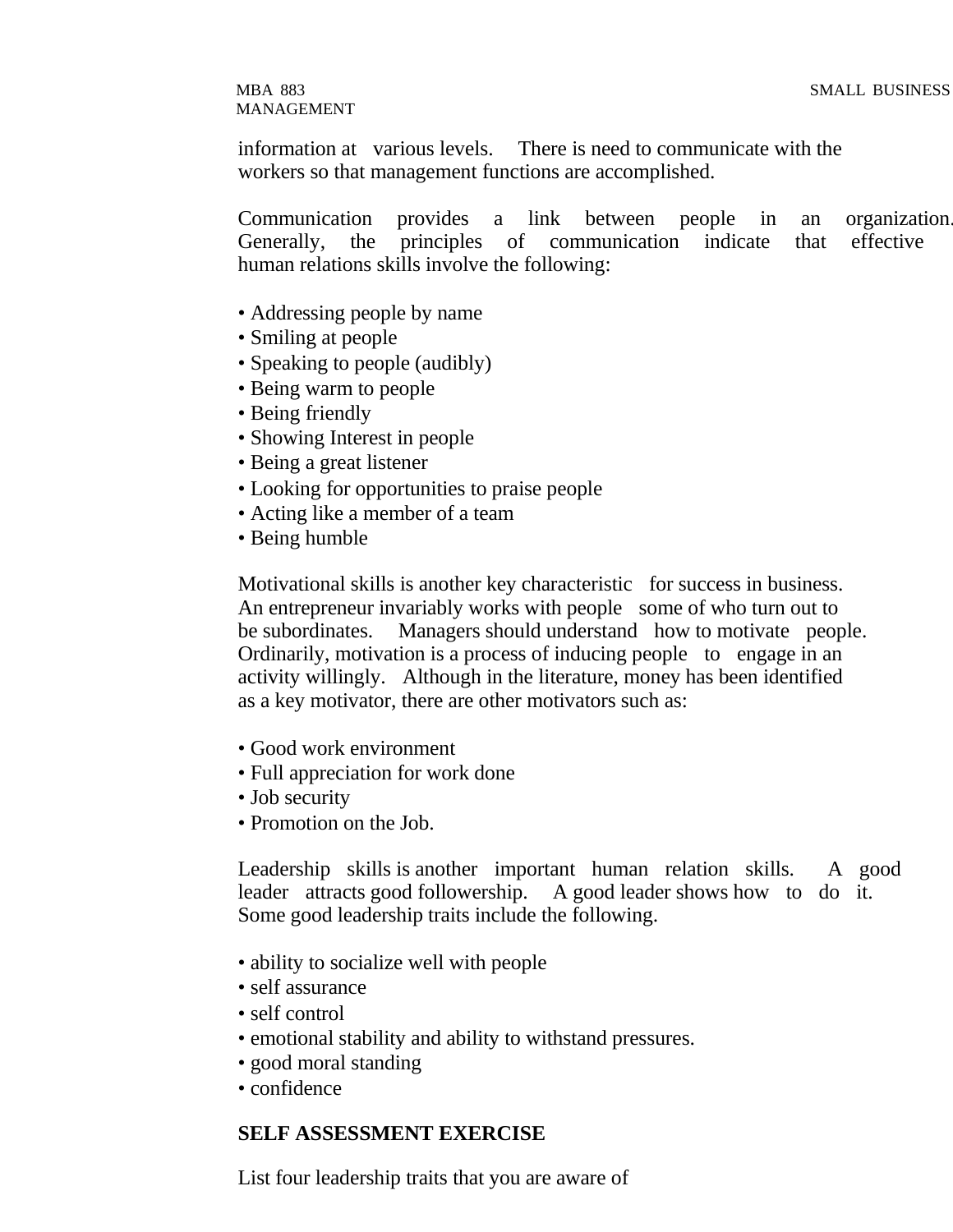#### **A Practical Business Idea for Class Discussion**

#### **Commercial Grinding Mill Project**

A lot of the food and drink input of Nigerians is produced from assorted grains like millet, corn, soya beans;. These grains are converted to such items like soya beans and milk, ogi, corn flour, corn vita, bourn vita and the rest. On a more relevant scale, the conversion of cassava to garri, fufu or starch involves the process of grating. Based on these types of market information, it is easy to see why a well designed commercial grinding mill located in high density areas and close to markets can be relied upon to generate significant cash flows to an investor.

#### **Technical Information**

The project highlighted in this write-up is a grinding mill shop designed to provide dry and wet milling services to the public. The shops will have a uniform design and replicated in all the locations where the investor is operating.

Each milling location (shop) will have five (5) mills running on wet and dry basis and two cassava graters. To accommodate the inconsistencies of NEPA, each shop will have a stand by generator and a deep bore hole since this project consumes a lot of water. Service will be on first come first served basis. For a start, the investor should take-off with four (4) shops carefully targeted at high density locations.

#### **Technical Data**

MILL FEATURES: Hopper inlet systems. Low noise with cone receivers.

POWER DRIVES: Electric motors. Single phase 2 hp – 5hp

- POWER: Power Holding Company or 10 KVA generator
- ACCESSORIES: Power drive belts, spare pulleys, bolts and nuts, Grinding discs and electric motors, water pumps.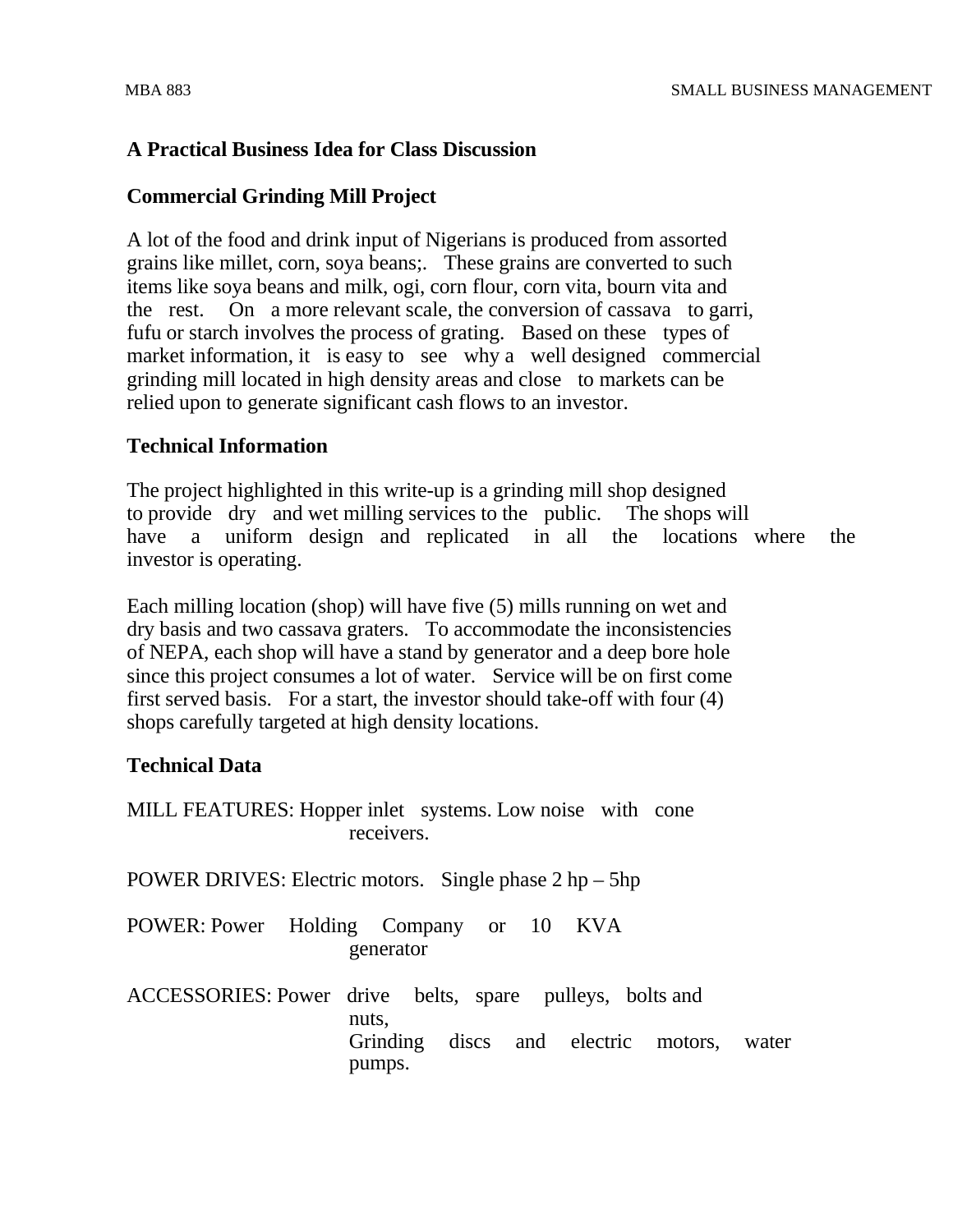| <b>FINANCIAL HIGHLIGHTS</b>                  |           |
|----------------------------------------------|-----------|
| Pre-Investment outlays                       | 20,000    |
| Rent / accommodation (2 yrs) for 4 locations | 96,000    |
| Machinery / Equipment                        | 100,000   |
| <b>Utilities</b>                             | 400,000   |
| <b>Working Capital</b>                       | 20,000    |
| <b>Total Project Cost</b>                    | 636,000   |
| Projected Year 1 Income                      | 1,200,000 |
| Projected Year 1 Expenses                    | 400,000   |
| Projected Year 1 Profit                      | 800,000   |

# **3.1.4 High Achievement Drive**

Generally, most successful entrepreneurs are very high achievers. But success does not come easy. You must work for it. High achievers are always driven by the passion to achieve and succeed in whatever they are engaged in. But how do you identify a high achiever?

In small business management literature, high achievers have three important characteristics namely:

- Taking responsibility for all their actions especially in finding solutions to problems.
- Taking of calculated risks
- Ensuring feedback in their operations.

Lazy people unlike high achievers hate work and do not have **loffectives to be met.** They have small plans. High achievers are usually driven by a passion to succeed and they do have big plans. Big plans attract energy.

#### **3.1.5 Creativity**

Creativity happens to be another important characteristic for success in entrepreneurship. Ordinarily, creativity is the ability to process and arrange information in ways that lead to new knowledge.

Creative people end up with Innovations and also innovative ways of doing things. They create new processes and designs.

For example, Edwin Land developed the Polaroid Camera which was an enhanced camera with the ability to produce pictures instantly. This move by Edwin Land gave Polaroid a head-start over its closest rival, Kodak.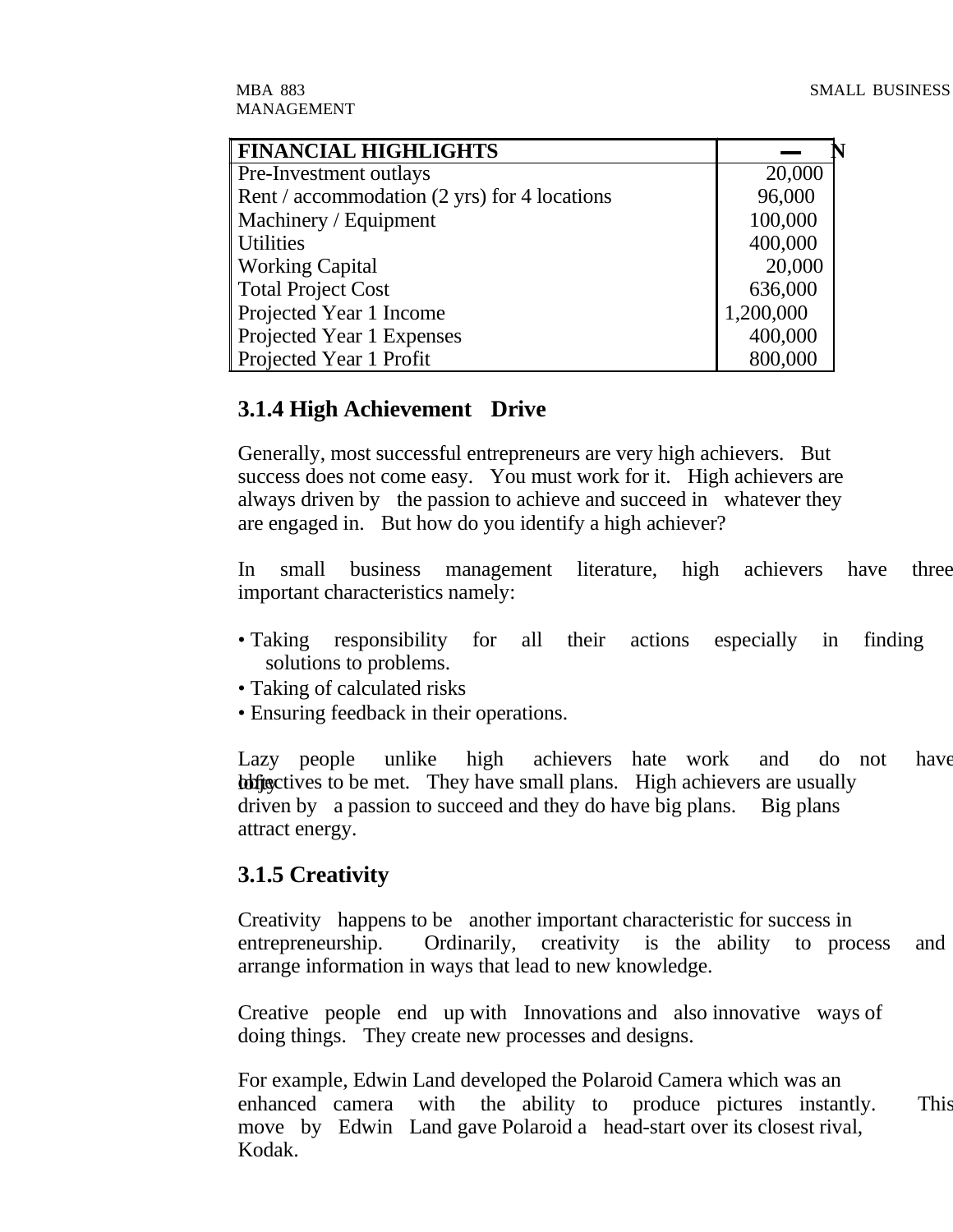Creative people have a lot of characteristics some of which include the following:

- They generate many new ideas in a short time
- They are motivated by challenges
- They convert problems into opportunities
- They believe in themselves
- They value their mental independence
- They are very flexible in their thinking
- They enjoy experimenting with new ideas

# **4.0 CONCLUSION**

In this Unit, we discussed the characteristics for success in small business. Some of the characteristics discussed are Technical competence, mental ability, Human relation skills and Creativity.

### **5.0 SUMMARY**

Success in entrepreneurship requires deep characteristics for success. The characteristics should be present in the entrepreneur or learnt through formal or informal education. If the characteristics for success are embedded in an entrepreneur, it means that success will come easy. Technical competence, mental ability, human relation skills and creativity have been discussed as key characteristics for success in entrepreneurship.

In our next unit, we shall discuss the Technical plan.

# **6.0 TUTOR MARKED ASSIGNMENTS**

Human relation skill is very important in an entrepreneur. Discuss the three components of human relation skills

#### **7.0 REFERENCES/FURTHER READINGS**

- Leon Ikpe (1999) A guide to Small Business Investments. Impressed Publishers, Lagos.
- Leon Ikpe (1999): Project analysis and evaluation. Impressed Publishers, Lagos.

#### **ANSWERS TO SELF ASSESSMENT EXERCISES**

The four leadership traits are: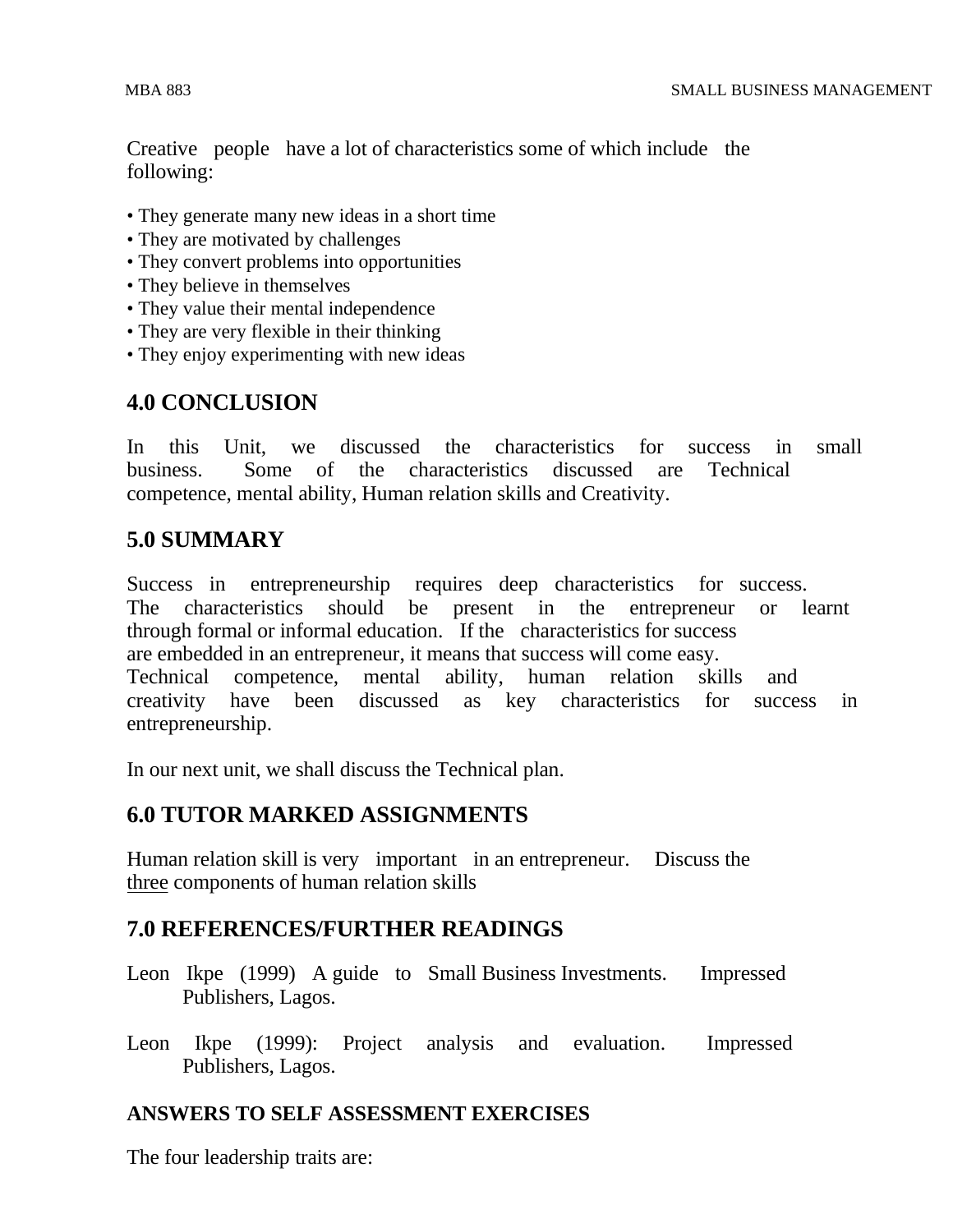MANAGEMENT

- Good moral standing
- Self assurance
- Self control
- Confidence.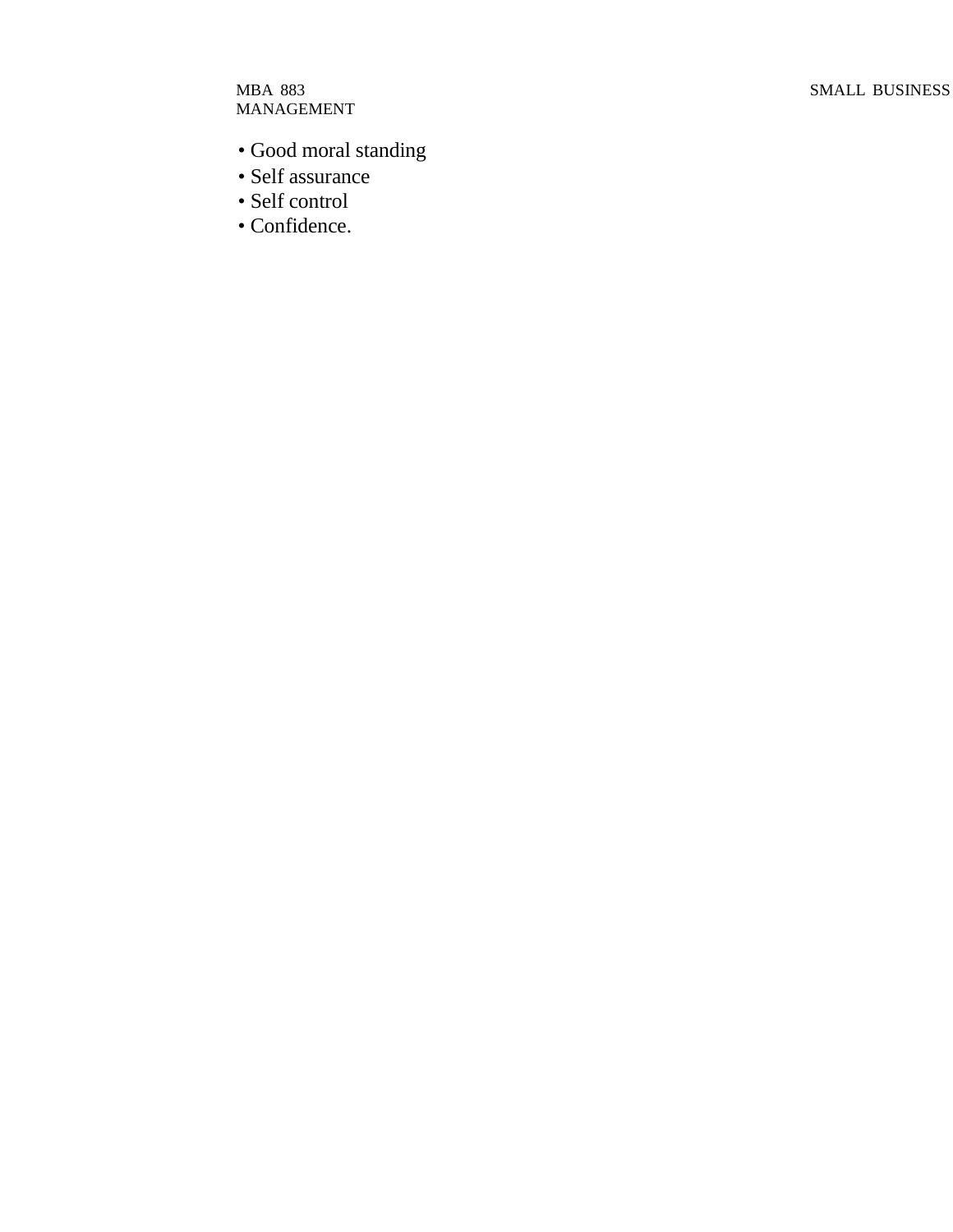# **UNIT 2 THE TECHNICAL PLAN**

### **CONTENTS**

1.0 Introduction 2.0 Objectives

3.0 Main Content

3.1 The Technical Plan

- 3.1.1 Factors affecting Location of a business
- 3.1.2 The Components of a Technical Plan

4.0 Conclusion

- 5.0 Summary
- 6.0 Tutor Marked Assignment
- 7.0 References/Further Readings

# **1.0 INTRODUCTION**

In the last Unit (Unit 5), we discussed characteristics for success in small business. In this Unit, we shall discuss the Technical plan. In discussing the Technical plan, we shall examine the various components of the technical plan.

# **2.0 OBJECTIVES**

By the end of this Unit, you will be able to understand:

- what a business plan is
- what a technical plan is
- how it is related to a business plan

# **3.0 MAIN CONTENT**

# **3.1 The Technical Plan**

A key function of management of any business is planning especially when a business is to be started from the scratch. When a business is to be started especially from the scratch, the entrepreneur needs a formal business plan. The business plan is a document which sets out what a business is going to do and how it is going to do it.

To ease our discussion we shall divide the business plan into five segments namely:

- the technical plan
- the management plan
- the marketing plan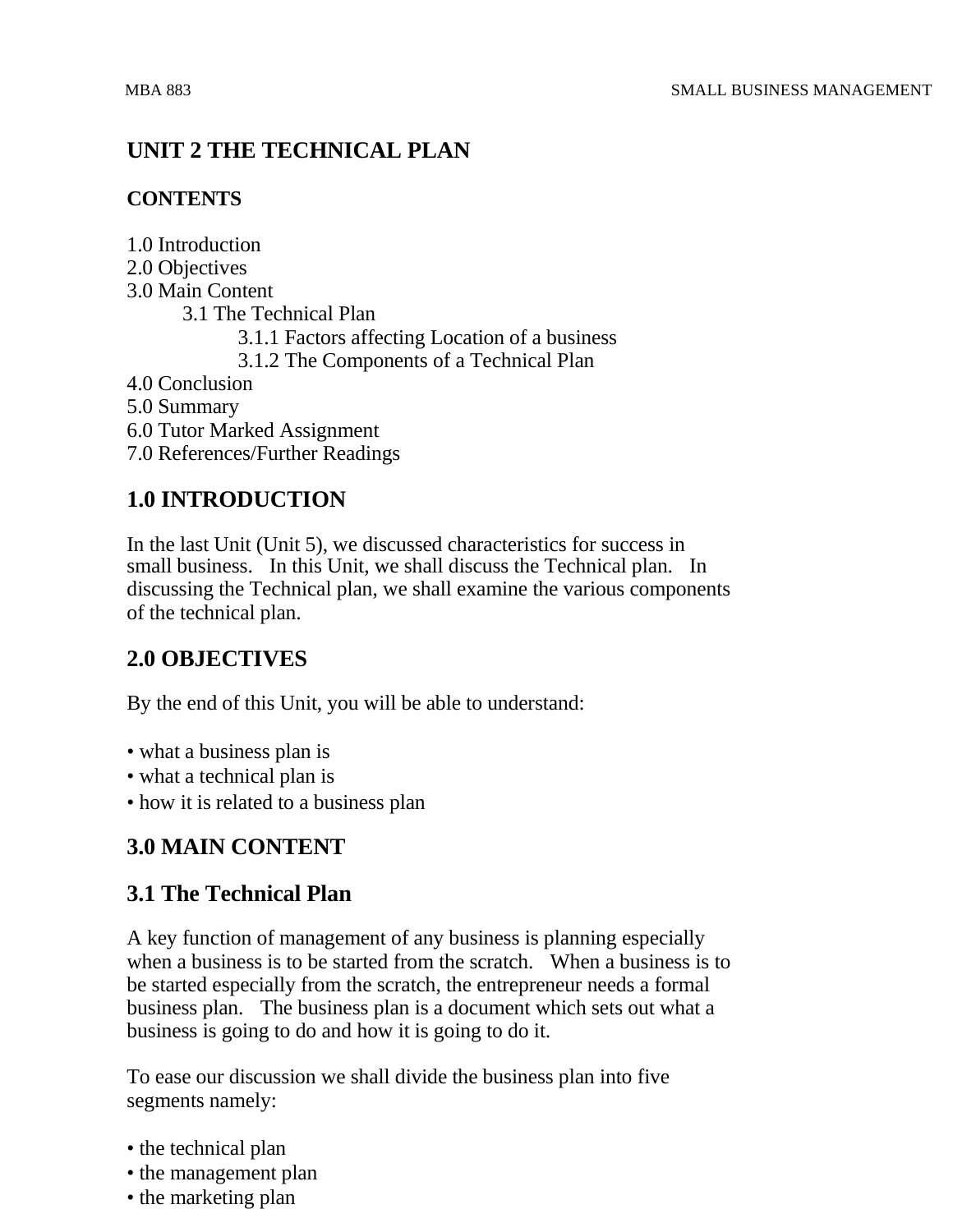- the financial plan
- the economic plan

Following our arrangement, we shall discuss the technical plan is this unit.



 **Figure 6.1: Structure of a small business plan**

From what we have seen so far, a technical plan is a component of what is known as a business plan. The technical plan addresses the technical issues affecting a business. But before we delve into Technical plans proper, we would do ourselves some good if we first discussed factors affecting location of a business.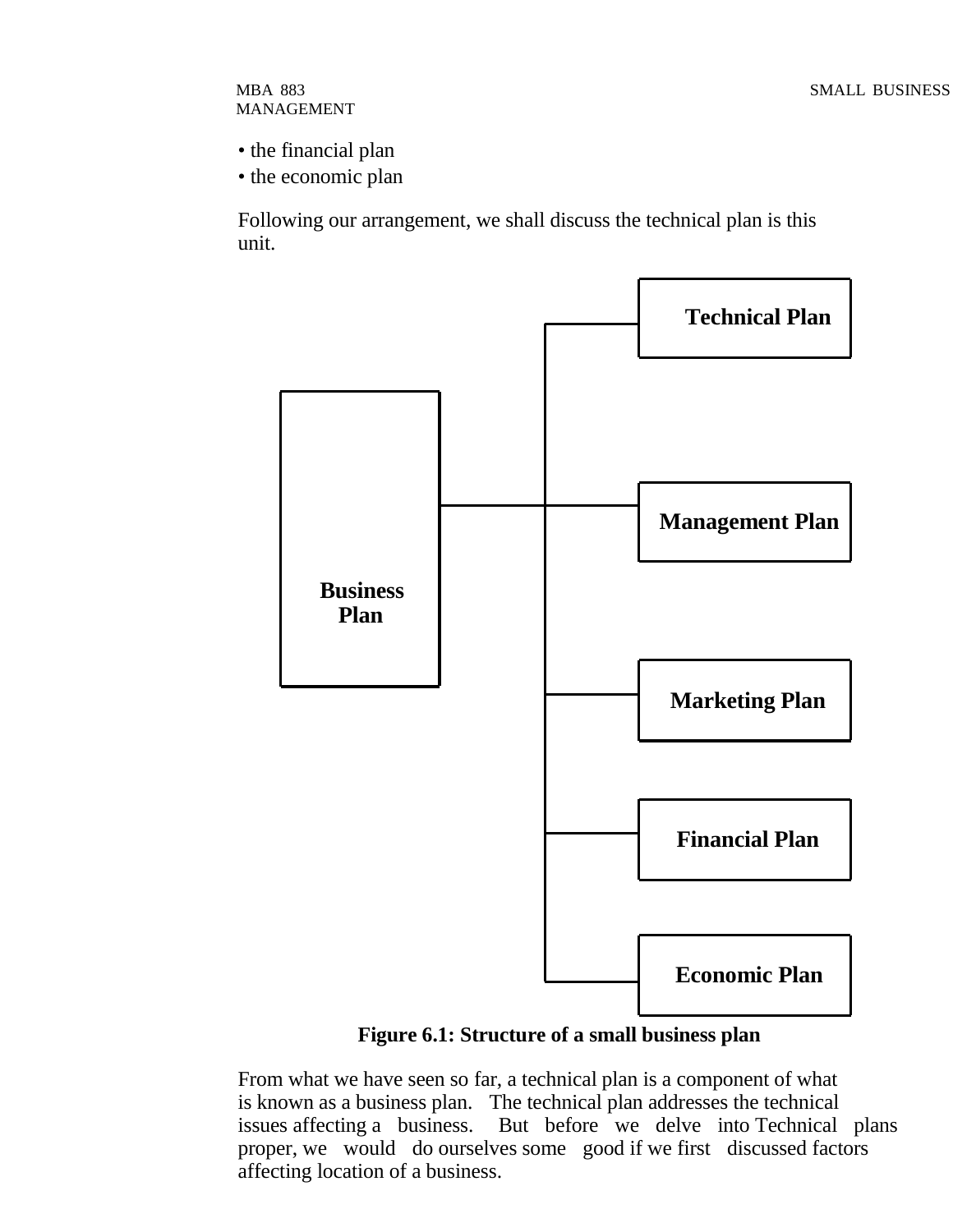# **3.1.1 Factors Affecting Location of a Business**

A very important aspect of business planning is the ability to site a business where it should be and also maximize returns to the owners. Choosing a location for a business is not an easy task. However, irrespective of the type of business that is to be started, certain key factors stand out as influencing the location of business. Some of the factors are described below.

#### **Personal Factors**

At times, personal factors alone determine where a business will be located. For example an entrepreneur might decide to locate a business in his home town just to generate employment for the local folks. Also another entrepreneur might choose a location simply because of the climate.

#### **Nearness to critical markets**

A majority of businesses are set up mainly for profit motives. A few are non-profit making. And so if a business is to receive patronage, it has to have customers. Therefore, businesses tend to locate close to where their markets are. From our own understanding markets tend to be concentrated in large cities like Ibadan, Lagos, Onitsha, Kano and Aba.

The large cities have critical markets based on their population and the accompanying purchasing power. A city that has a large work force invariably will have high purchasing power needed to translate needs into effective demand.

#### **Nature of the business concerned**

Apart from nearness to critical markets, the nature of the business goes a long way to determine where it will be located. For example, **a** convenience goods store should be located where customers have quick and easy access to, wholesalers locate according to different criteria. They may not locate at critical mass areas.

Rather they locate where the rent is fair and the roads available too.

Barber shops, restaurants and tobacco shops tend to locate close to each other.

#### **Nearness to Suppliers**

For manufacturing businesses one of the major factors affecting location is nearness to suppliers especially of critical raw materials. Raw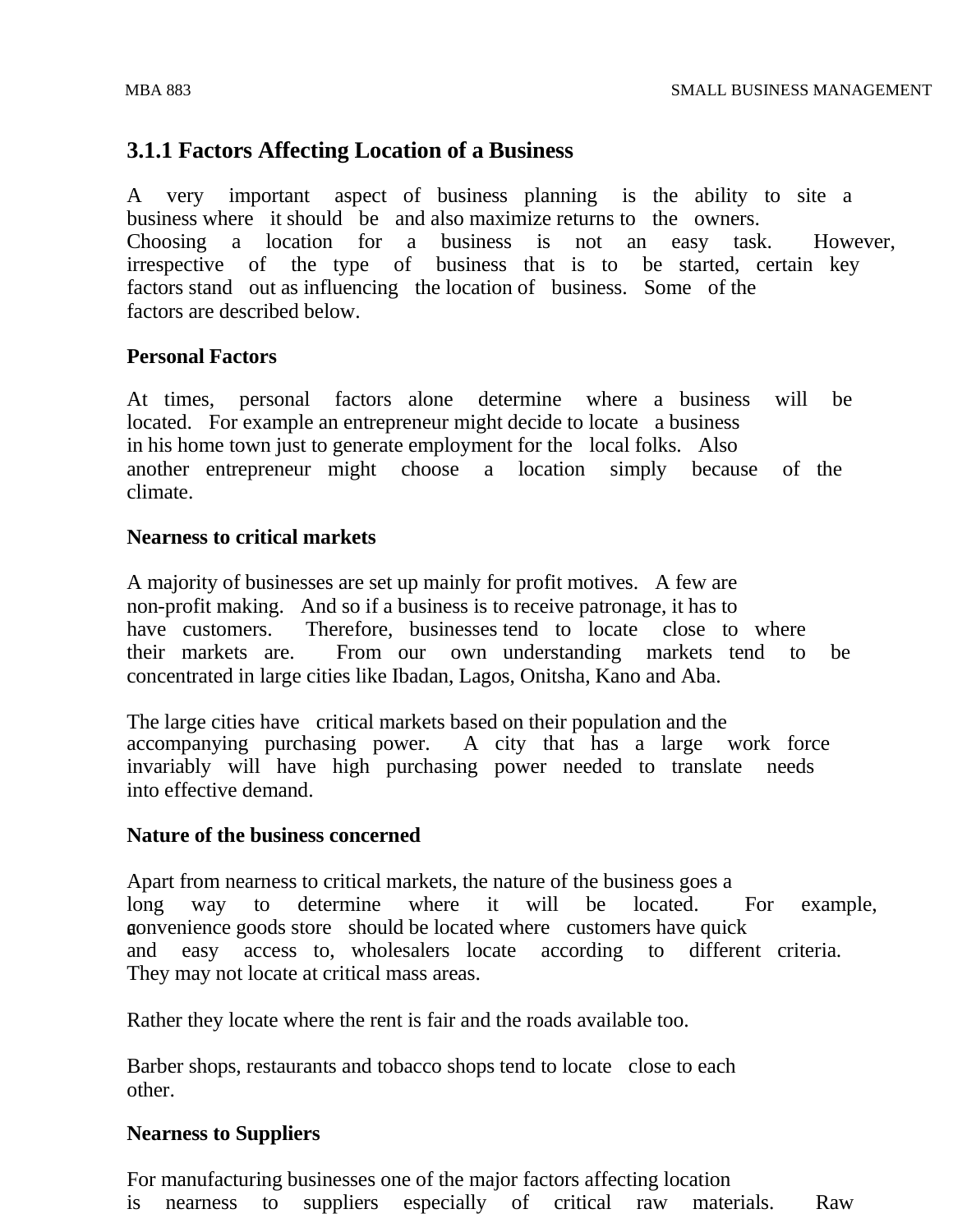materials costs are critical costs in a manufacturing set up and in many cases raw materials form about 70% of the total costs of a product.

#### **Nearness to Power Supply**

Another major factor affecting location of businesses is nearness Rower Supply. Power is very important for every business but more important especially in a manufacturing concern. Power is required to power the various machinery and equipment. Power is also needed for offices. Even where power is available, erratic power supplies disrupt production plans and invariably lead to manufacturers not meeting market demand.

#### **Transportation**

Every business needs transportation services. Customers coming to every business location make use of roads where they exist. If roads do not lead to a business location, it becomes very difficult to move raw materials into a factory and also finished goods from the factory to the consumers of the goods.

#### **A Practical Business Idea for Class Discussion**

#### **Palm Oil Production Plant**

Palm oil is an important food item in the Nigerian diet. It is primarily used in cooking and is rich in Vitamin A. It is used as industrial raw material by soap and vegetable oil industries hence its industrial importance. Put together therefore, we have a product that has a wide market and presents good investment opportunities for a small scale investor.

#### **Technical Considerations**

The project considered in this write-up is a medium sized palm oil plant. Since the basic raw material for the project is fresh fruit bunches (FFB) from the oil palm tree, the problem of raw material sourcing is not likely to arise. The basic and necessary machinery for the project are the boiler / sterilizer, rotary stripper; digester and clarifier.

#### **Production Process of Palm Oil**

Quartered fruit bunches are introduced into the boiler / sterilizer and left for about 30 minutes under hot steam for boiling and sterilization to take place. The quartered bunches are then fed into the rotary stripper which strips the fruits from the quartered bunches which are still at a very high temperature of about 110oc. The loose fruits from the rotary stripper are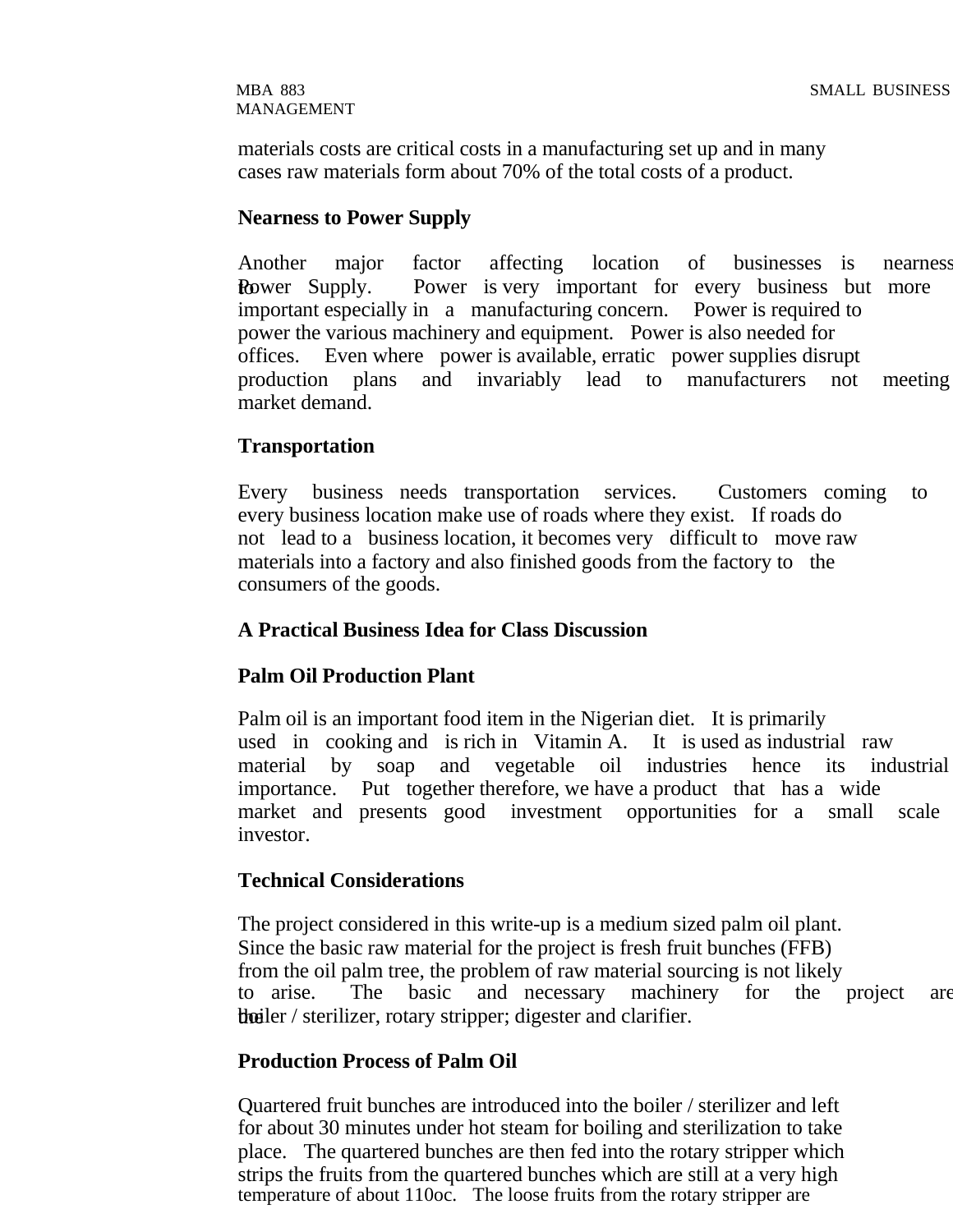then fed into the horizontal digester for maceration. In the digester, the palm fruits are beaten in to a paste. Hot water which is introduced into the digester forces the thick paste and water into the oil clarifier unit. In the clarifier, the oil is separated from the water and palm oil is collected from a tap. Investors are advised to use the tenera oil palm fruit because of its high oil yielding abilities.

#### **Technical Data**

MACHINERY: Digester with capacity of digesting 480kg of loose fruit per hour. CLARIFIER: Volume – 1000 litres per operation POWER: Power Holding Company + Electric motor 20 Hp.

Plant Installed Capacity: 2700 tons of FFB handling capacity per annum.

#### **FINANCIAL HIGHLIGHTS N**

| <b>Pre-Investment Outlays</b> | 100,000   |
|-------------------------------|-----------|
| Rent/Accommodation            | 250,000   |
| Machinery/Equipment           | 800,000   |
| Utilities                     | 400,000   |
| <b>Working Capital</b>        | 200,000   |
| <b>Total Project Cost</b>     | 1,750,000 |
| Projected Year 1 Income       | 5,000,000 |
| Projected Year 1 Expenses     | 3,700,000 |
| Projected Year 1 Profit       | 1,300,000 |
|                               |           |

# **3.1.2 The Components of a Technical Plan**

By components of a Technical plan, we mean those things that ought to be considered as parts of the technical plan. Our plan in this discussion is to itemize the various items and draw up a check list later. Let us now look at the various items starting from land and buildings.

#### **Land and Buildings**

In the consideration of land and buildings, we should focus our attention on the place where the business is located or to be located. Also apart from the land, we shall focus attention on the buildings to be erected on the land, we should look at their adequacy or otherwise.

All things relating to land and buildings will come under land and buildings in the Technical plan.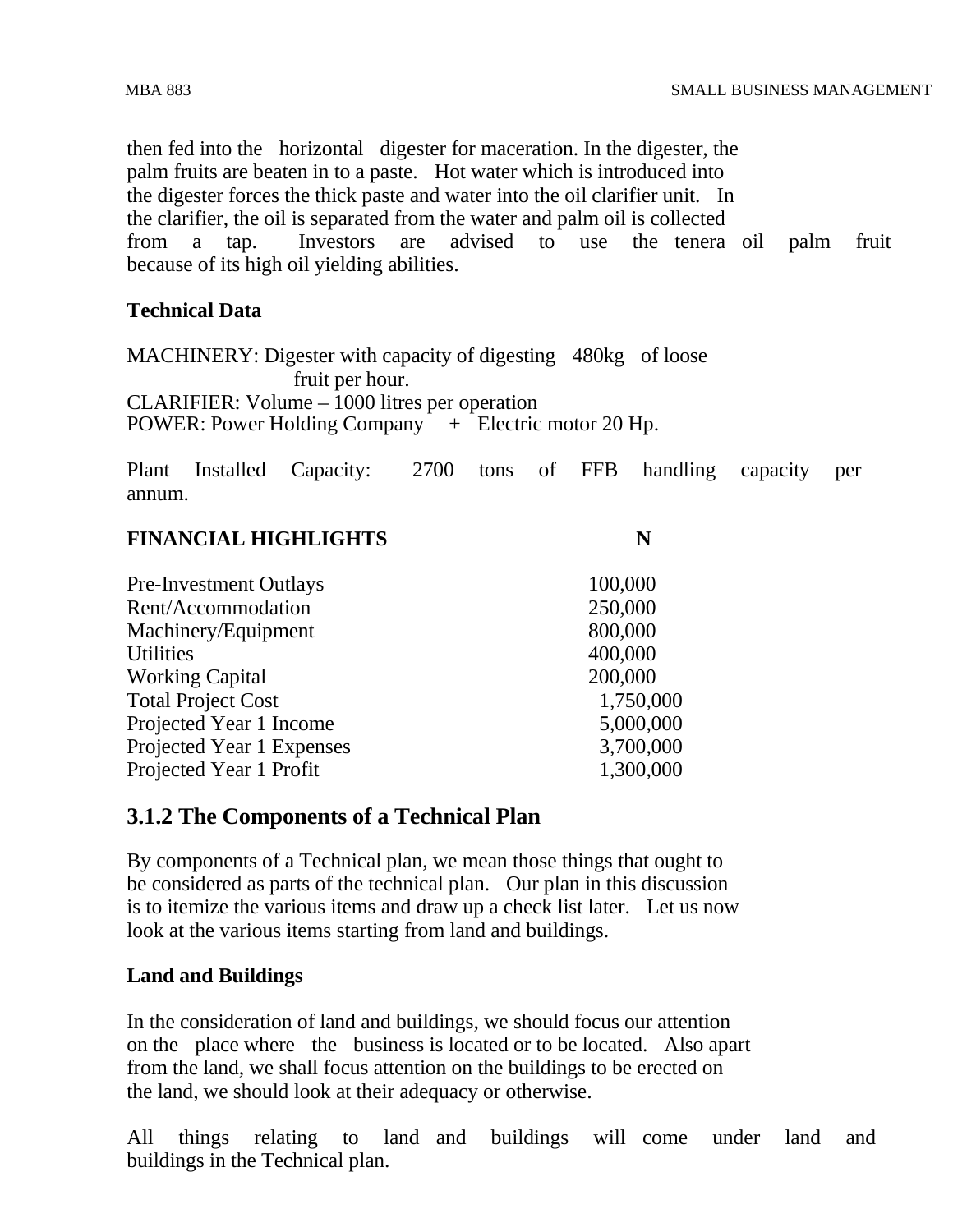|                                   | Has   | this | been | taken | care | in | the |
|-----------------------------------|-------|------|------|-------|------|----|-----|
|                                   | plan? |      |      |       |      |    |     |
| Rent payment                      |       |      |      |       |      |    |     |
| Land acquisition                  |       |      |      |       |      |    |     |
| Construction of offices           |       |      |      |       |      |    |     |
| Construction of factory buildings |       |      |      |       |      |    |     |
| Drainage                          |       |      |      |       |      |    |     |
| Perimeter fence                   |       |      |      |       |      |    |     |
| Security                          |       |      |      |       |      |    |     |

 **Table 6:1 land and buildings checklist**

#### **Machinery and equipment**

The first component of a technical plan we identified was land buildings. After the land and buildings, the next item to be considered is machinery and equipment. In a manufacturing set up, machinery and equipment are very critical. In this segment, it is necessary to identify the machinery and equipment that will be required for a proposed

For example a sachet water manufacturing plant will have the following machinery and equipment.

- Borehole with fittings
- Water treatment plant
- U. V purifiers
- Sachet water filling machine

After the identification of the machinery and equipment, there will be the need to identify the raw materials to be used and their sources.

Following the identification of the raw materials, there is the need to describe the production process of the product in question. For example in laundry soap manufacture, caustic soda is reacted with palm kernel oil to yield soap.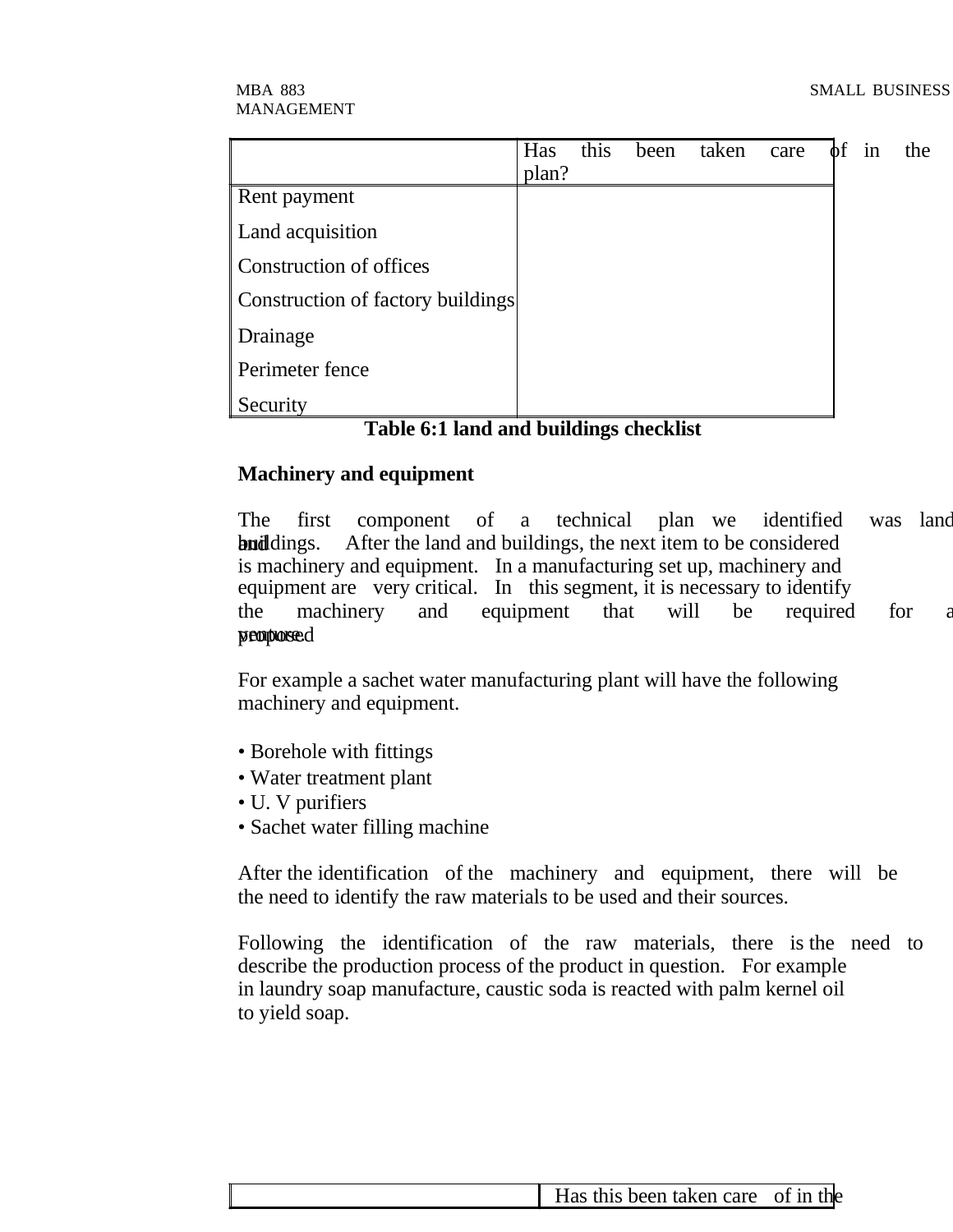|                                | plan? |
|--------------------------------|-------|
| Identification of machinery    |       |
| equipment                      |       |
| List of machinery / Equipment  |       |
| required for the manufacturing |       |
| Raw material requirement       |       |
| Raw material sources           |       |
| Production process             |       |
| Maintenance arrangements       |       |

#### **Table 6.2: Machinery / equipment checklist**

#### **The Production Plan**

We have just discussed machinery and equipment in a technical plan. Let us go a step further to discuss the production plan. In discussing production plans, we shall define capacity in relation to production. In the literature, there are three types of capacity namely:

• Installed capacity.

This is the highest output of a machine if it works every second, minute, hour, day and month.

• Attainable capacity

This is a realistic capacity of a machine and it takes into intervalse intervalse to consideration, plant break down, repairs, public holidays etc.

• Actual capacity

There are 3 shifts of 8 hours each per day. Actual capacity depends on the market, availability of raw materials and other inputs.

#### **Utilities**

Under utilities, our intention is to discuss the availability of basic utilities that are involved in standard manufacturing or business set ups. The key utilities involved are:

• Power

This refers to both public and private sources of power and their reliability.

• Water supply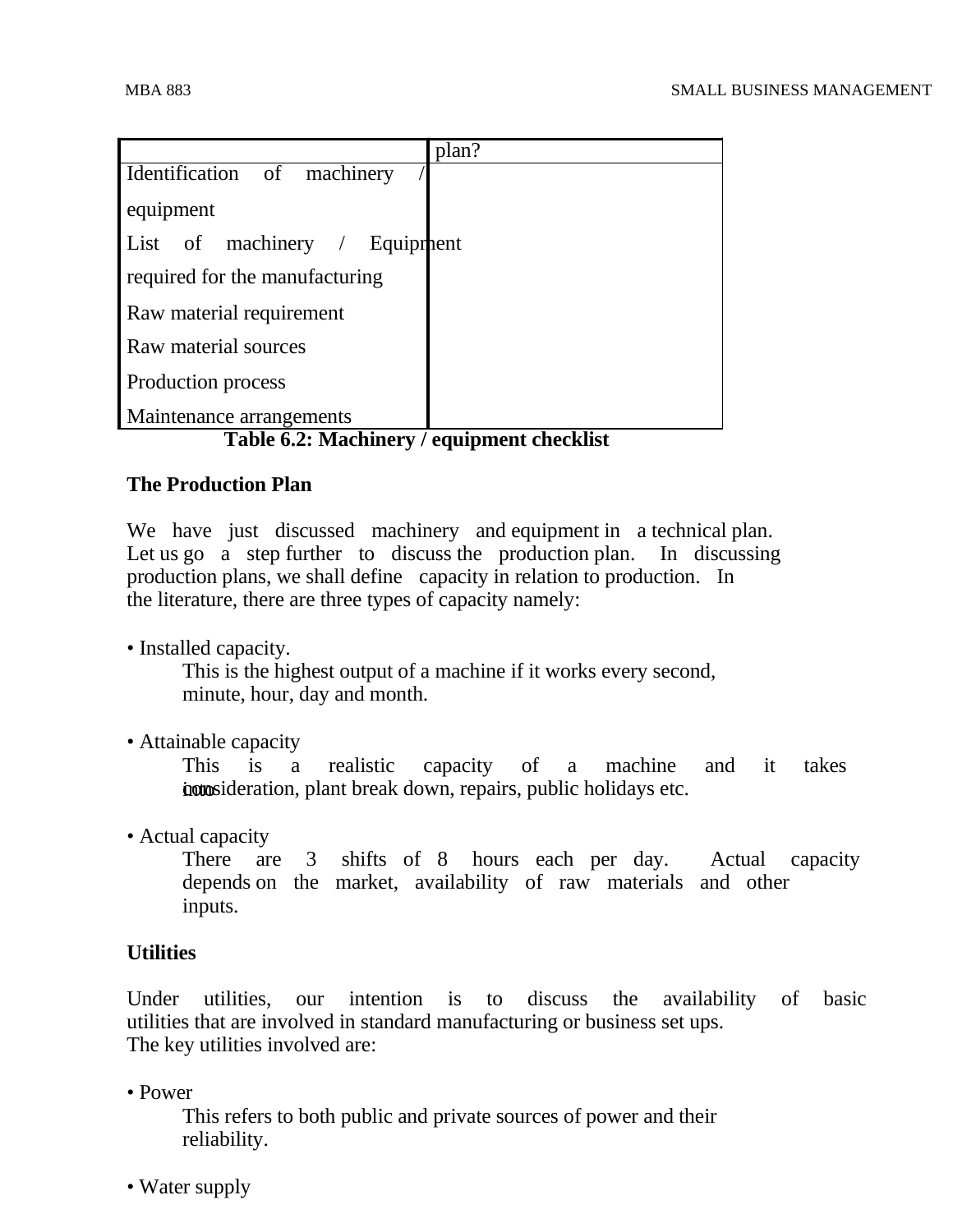MANAGEMENT

This refers to both public and private sources of water supply and their reliability.

#### **SELF ASSESSMENT EXERCISE**

In a manufacturing set up, the Plant has three capacities List the three capacities

|                                      | Has this been taken care of in the |
|--------------------------------------|------------------------------------|
|                                      | plan?                              |
| Public power supply                  |                                    |
| Private power supply                 |                                    |
| power requirements<br>  Total<br>of  | the                                |
| machinery / equipment                |                                    |
| Public water supply                  |                                    |
| Private water supply                 |                                    |
| requirements<br>of<br>Total<br>water | the                                |
| usiness                              |                                    |

 **Table 6. 3 Utilities check list**

#### **Technical Support and Maintenance**

Businesses that are technical in nature require that machinery **and equipment** should operate at maximum efficiency. Operating at maximum efficiency means that the relevant machinery and equipment should be routinely serviced. There is also the requirement that repairs be carried out on equipment if breakdown occurs.

In most practical cases, technical support can be arranged for a small business. Technical support can be provided by an Engineering firm which can carry out repairs on machinery, generators etc.

# **4.0 CONCLUSION**

The technical plan was treated in this unit. Under the technical plan we discussed matters relating to the technical aspects of a business plan. In doing this, we also developed a check list for the components of the technical plan.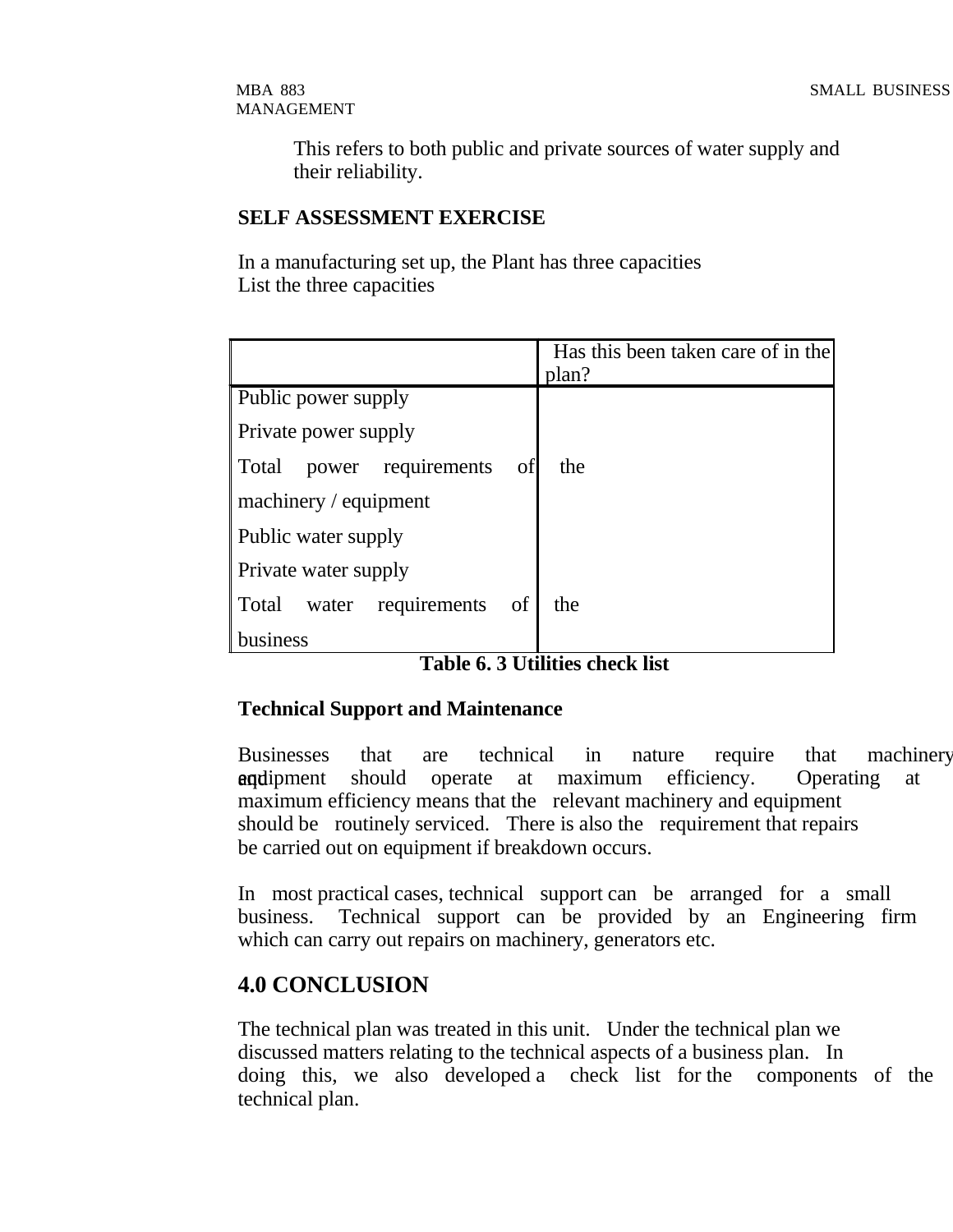# **5.0 SUMMARY**

We have said that business plans are documents that set out what a business seeks to achieve. We also saw that a technical plan is a major component of a business plan. Under the technical plan, we discussed such things as land and building, machinery and equipment etc.

In the next unit, we shall discuss the management plan.

# **6.0 TUTOR MARKED ASSIGNMENTS**

What aspects of a business plan does a technical plan cover?

### **7.0 REFERENCES/FURTHER READINGS**

- Leon Ikpe (1999) A guide to Small Business Investments. Impressed Publishers, Lagos.
- Leon Ikpe (1999): Project analysis and evaluation. Impressed Publishers, Lagos.

#### **ANSWERS TO SELF ASSESSMENT EXERCISES**

The Three capacities of a plant are

- 1. Installed capacity
- 2. Attainable capacity
- 3. Actual capacity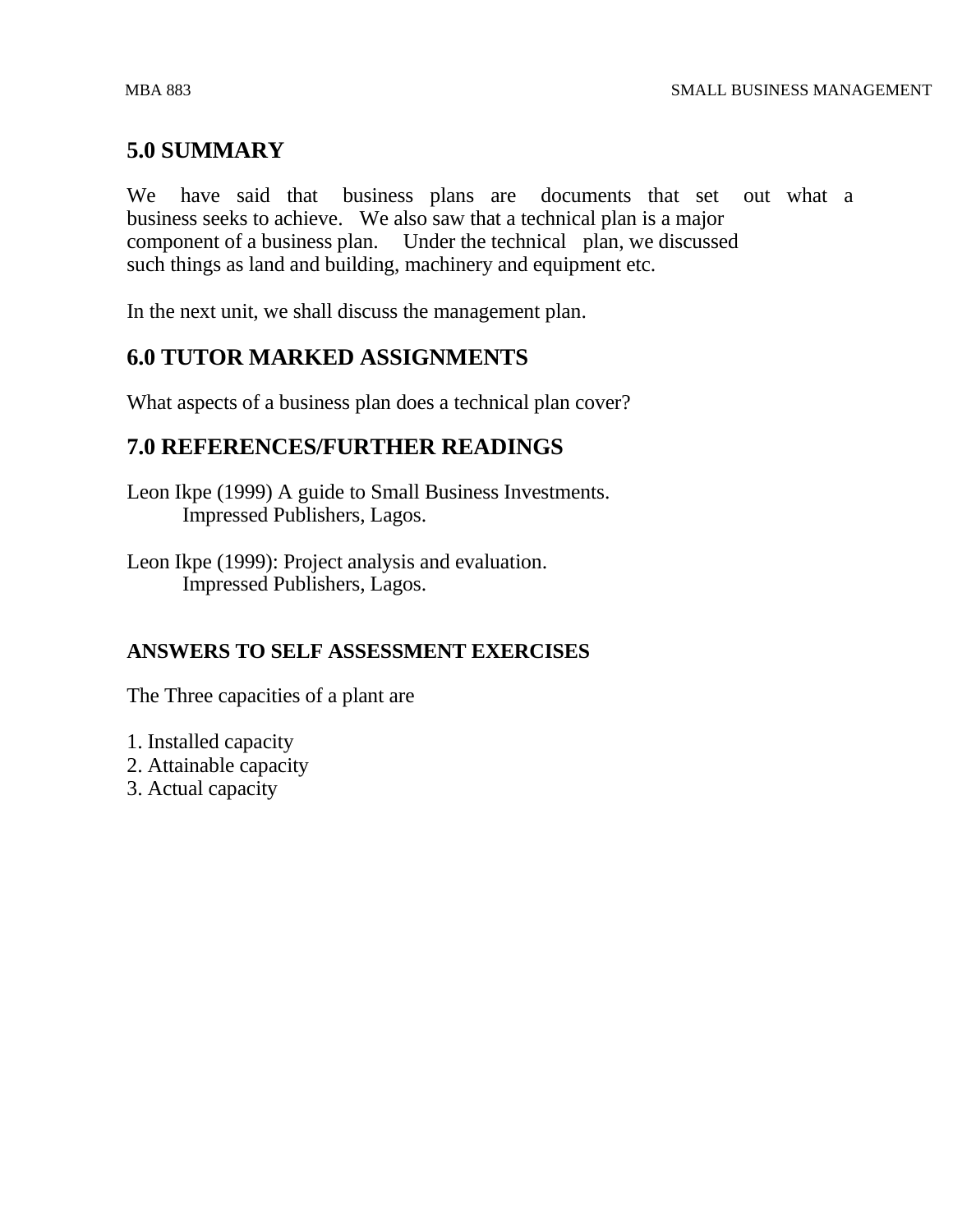# **UNIT 3 THE MANAGEMENT PLANS**

#### **CONTENTS**

1.0 Introduction

2.0 Objectives

3.0 Main Content

3.1 The Management Plan

3.1.1 The legal form of a business

3.1.2 The Organization Structure

4.0 Conclusion

5.0 Summary

6.0 Tutor Marked Assignments

7.0 References/Further Readings

# **1.0 INTRODUCTION**

In the last unit, (Unit 6), we discussed the Technical plan. In this unit, we shall go ahead and discuss the Management plan. In doing so, we shall discuss the various components of the management plan.

# **2.0 OBJECTIVES**

By the end of this unit, you will be able to:

- Understand what a management plan is
- Discuss the components of a management plan

# **3.0 MAIN CONTENT**

# **3.1 The Management Plan**

We have earlier said that a business plan is a document which sets out what a business is going to do and how it is going to do it.

The way a business plan is arranged is in components. In unit 6, we discussed the first component of a business plan which we called the Technical plan component. The next component which we shall discuss is the management plan.

The management plan addresses the issues concerning how a business will be run. It will address issues concerning the legal form of the business, the organization structure of the business, the management team and the staffing of the business.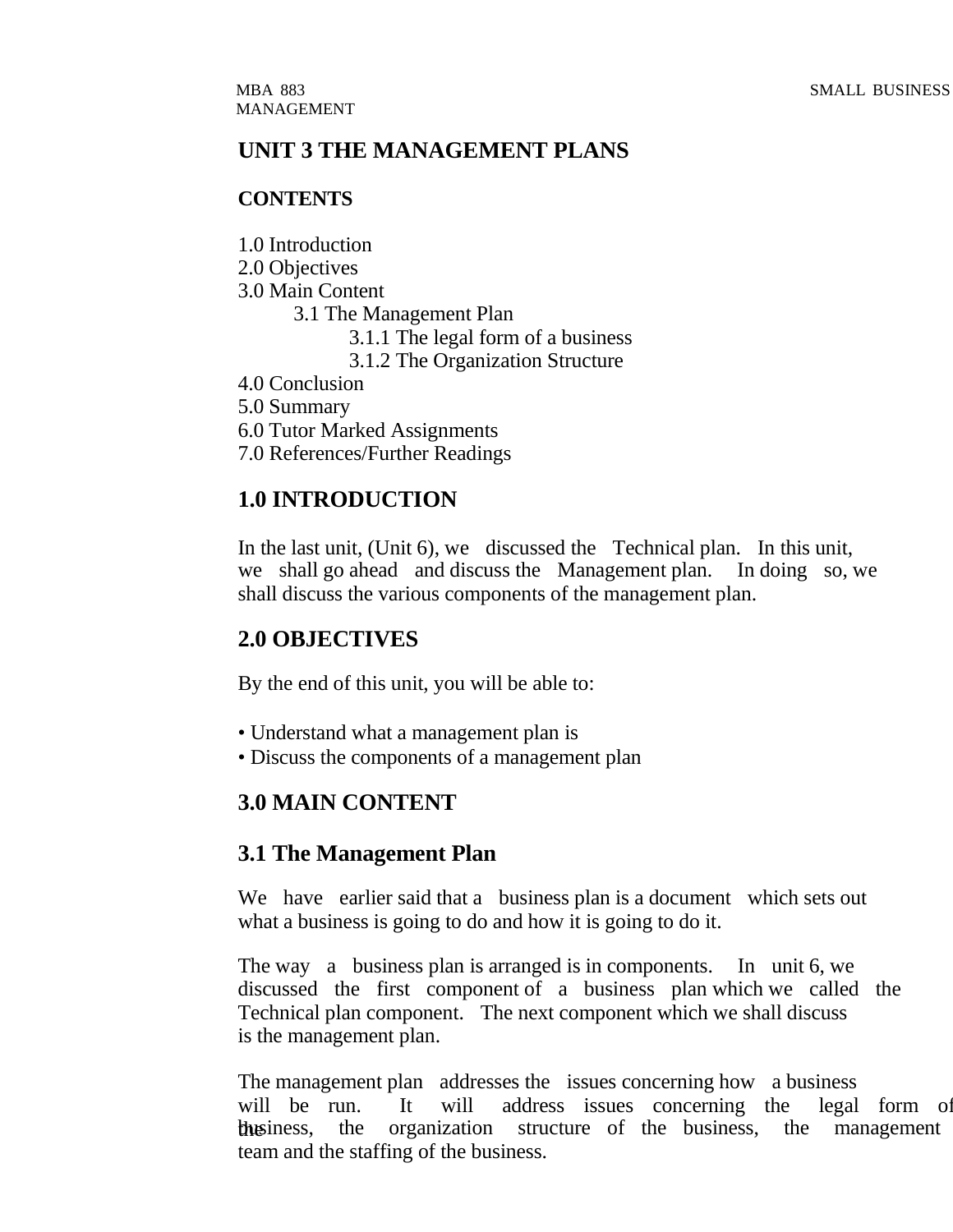Also issues regarding to regulation and business permits are usually contained in the management plan segment of a business plan.

The management plan is very important because in every business, success or failure depends on the management.

#### **3.1.1 The Legal Form of a Business**

There are various forms in which a business can be operated. Understanding the legal form of the business is important as it enables us to understand what a business can do legally and what it cannot do. Let us now discuss the various forms in which a business can beerated.

#### **The Sole Proprietorship**

In the Nigerian setting, the simplest form of business organization is the sole proprietorship. Under the sole proprietorship, a man or woman undertakes to establish a business and run the business as the sole proprietor. The sole proprietor is responsible for the strategic direction of the business. He reaps all the profits and also bears all the losses if the company fails to make a profit.

#### **Registered Business Names**

A lot of men and women go about their businesses in their own personal names. In their shops or business locations, they may not have sign boards indicating where they are. But the proper thing to do while engaged in small business is to register the name of the business. In line with the Registration of Business names Act of 1963, any person wishing to do business in any name other than the person's name is required to register the name as a business name. Examples of business name are:

- Leo Okoro trading as Leotraco Industries
- Peter Umoh trading as Umoh agencies.

Usually when a business is registered as a business name, a certificate of registration is issued by the registrar of business names. The certificate of registration is different from the certificate of incorporation which we shall discuss at a later stage in this unit.

#### **Partnerships**

Another form of small business organization is the partnership. Partnership is defined as the relation which subsists between persons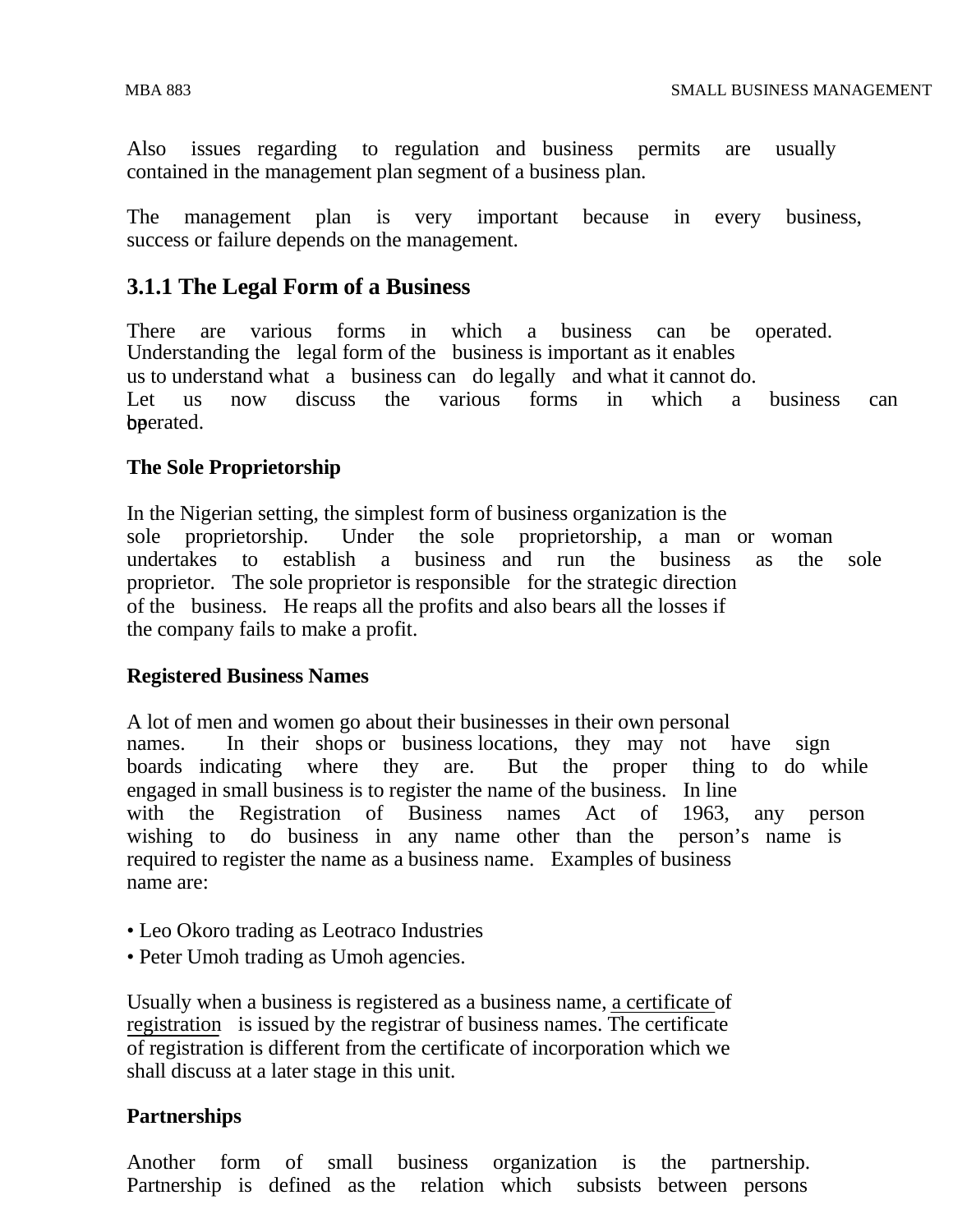MANAGEMENT

carrying on a business in common with a view of profit. Apparently two or more persons can combine to form a partnership. A partner has unit is done on behalf of the firm by his other partners unless the articles of partnership otherwise provide.

Another important thing to note is that no formality is required to bring a partnership into existence. Thus creation of partnership can be either orally, by conduct or in writing.

#### **Incorporated Companies**

In Nigeria today, many businesses are run as incorporated companies. The most important feature of an incorporated company is the principle of its corporate existence. Following this principle, an incorporated company is regarded as a separate legal entity, distinct from, though composed of, the individuals who make up the corporate body. The rule about the concept of legal entity of an incorporated company was laid down in Salomon Vs Salomon which stated that "the company is at law a different person from the subscribers.

So that although the company has no physical existence nevertheless, it is regarded in law as a separate person like any natural person. Thus a company can sue or be sued in its own name.

Let us go ahead and discuss other key features of a company.

#### **The Memorandum of Association**

The memorandum of Association is the company's charter and it defines the limits to the company's powers. The memorandum of Association must contain the following information.

- a. The name of the company
- b. The objects clause defining the powers of the company.
- c. The limited liability clause
- d. Capital clause the amount of its Authorized capital.
- e. Registered office

#### **The Articles of Association**

The Articles of Association are the regulations governing the internal management of a company. Usually the articles of association **are** bounded by the memorandum of association. Items to be found in the articles of association are such matters as transfer of shares, meetings, voting rights etc.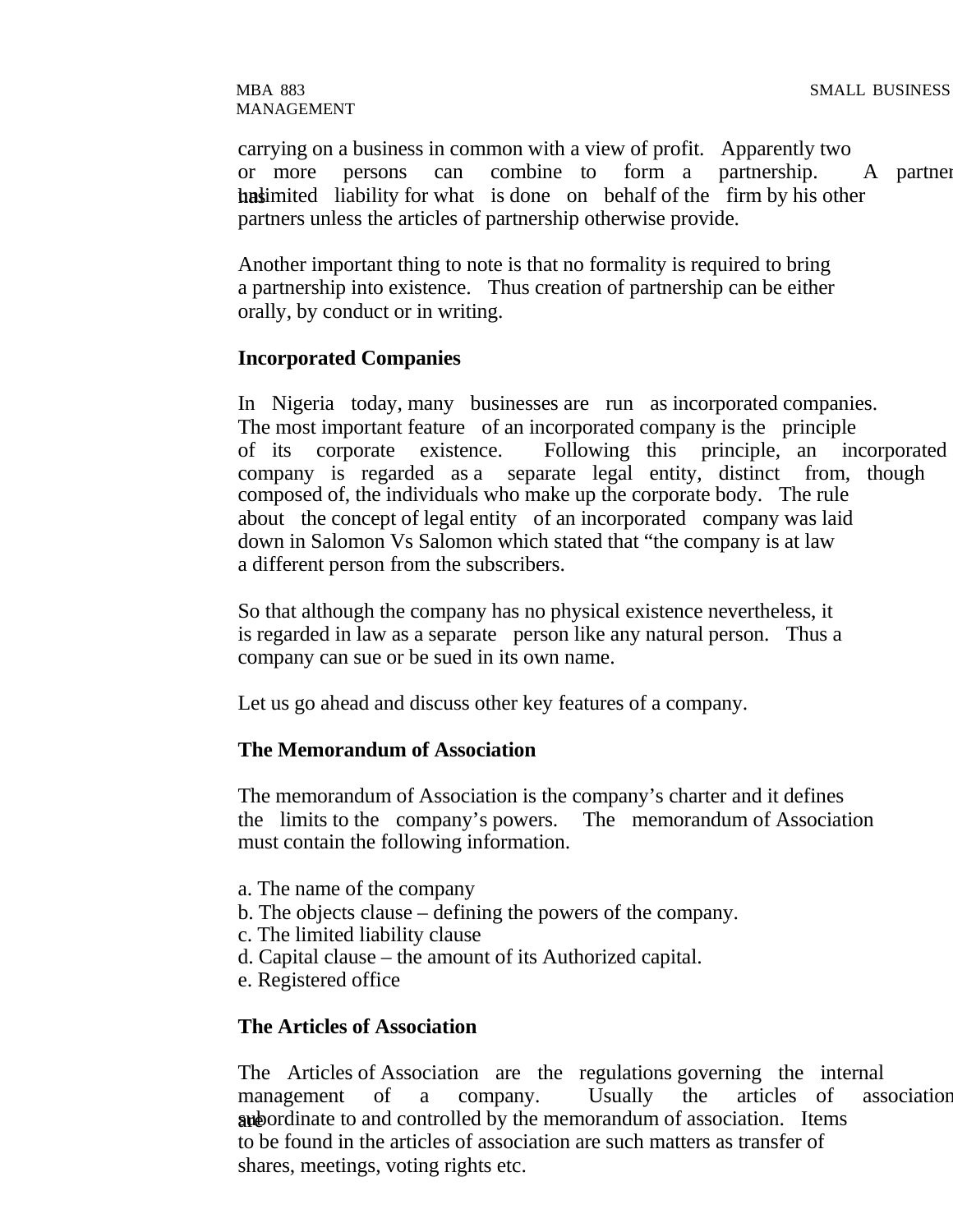In the Incorporation of a company, all the necessary documents including list of directors are lodged with the Corporate Affairs Commission. If the application is successful then a Certificate of Incorporation is issued.

At this point in time, we must point out that in the Nigerian context, there are two main types of companies – private and public companies.

#### **SELF ASSESSMENT EXERCISE**

List four information that you can find in a memorandum and articles of association of a company.

#### **3.1.2 The Organization Structure**

We have discussed the various forms of business organization. We did this so that you would be able to distinguish each form of business organization from the other. Having done that, our next task is to discuss the organization structure.

In many standard businesses, work is arranged in units, sections, departments and divisions. The organization structure shows the various units in an organization and the relationships between the units. Reporting lines in the organization are also captured in the organization structure.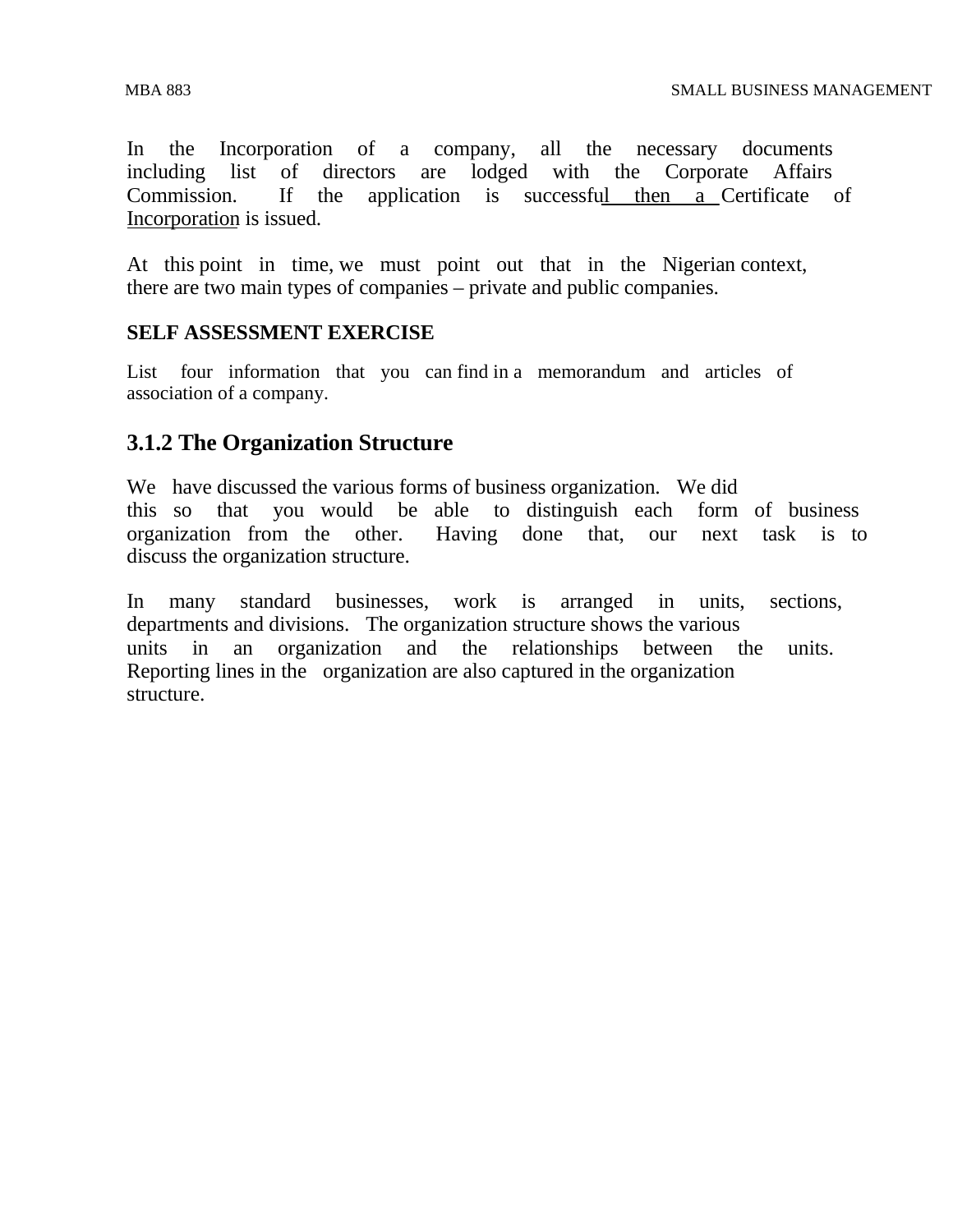

**Figure 7.1: Organisation Structure in a Manufacturing Firm**

#### **A Practical Business Idea for Class Discussion**

#### **Palm Kernel Cracking Plant**

After the manufacture of palm oil, the palm kernel is left as residue. In a lot of areas, most of these palm kernels are just abandoned and left to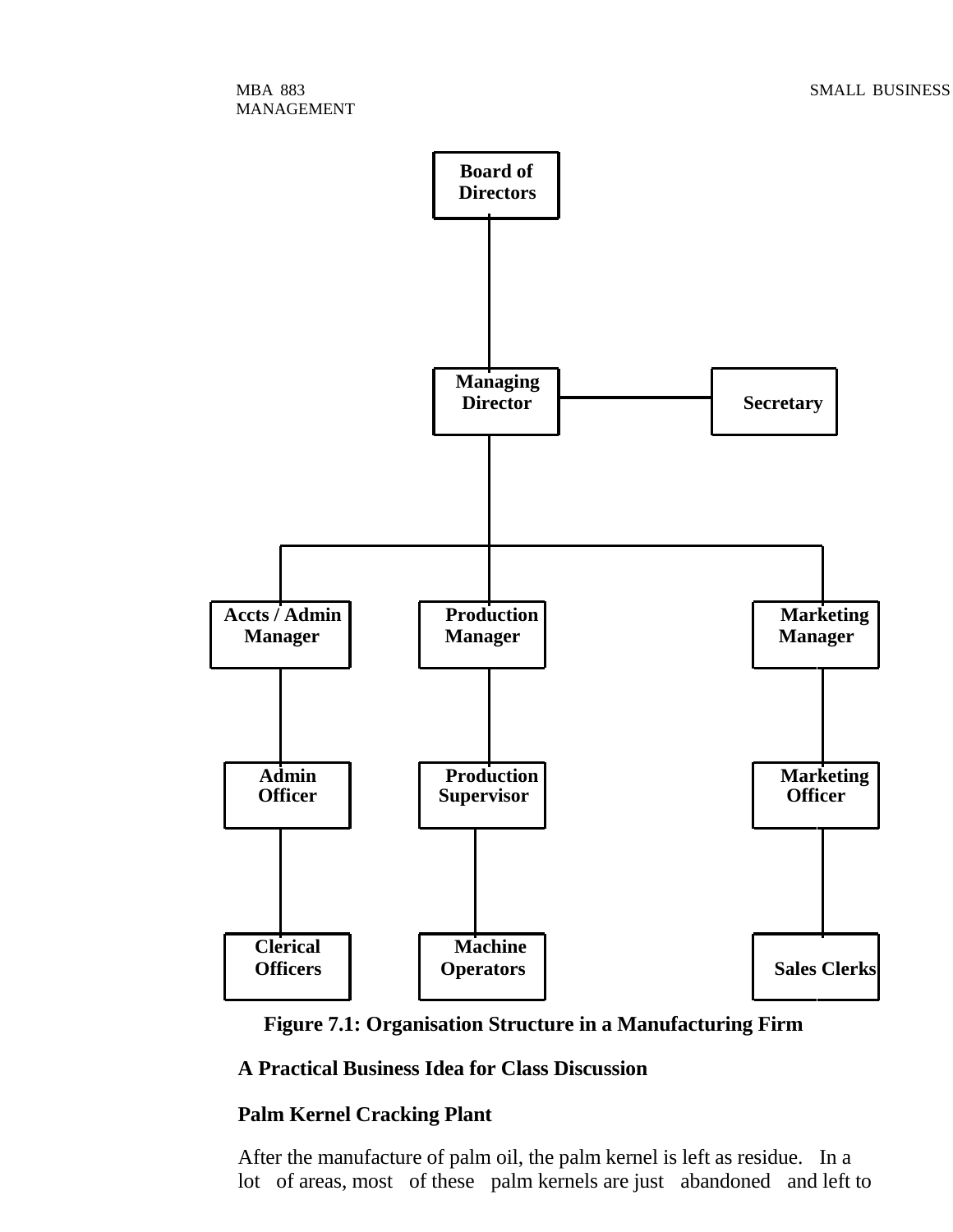waste possibly because the primary investor has collected his primary interest – the palm oil and has nothing more to do with the kernel. At the other end of the Investment vehicle, there exist organizations/people seeking to use the palm kernel for other activities. Before the palm kernel can be reached, the outer shell has to be removed through cracking. So we now identify an investment opportunity where the investor positions to crack palm kernels only and sell the kernels to other users like the palm kernel oil producers.

#### **Technical Considerations**

The project under consideration is a palm kernel cracking plant to be devoted solely to the cracking of palm kernels. Working on a single shift of 8 hours, the plant can crack 5 tons of palm kernels. If the plant is run on 3 shifts per day, the plant is capable of cracking 5,475 tons of palm kernels per annum. However, to accommodate time lost to maintenance of equipment, equipment failures and breakdown, we indicate that the plant can run for 300 days in a year. Actual running capacity will be based on the investor's market opportunities and demand. Although it is noted that the key equipment for this project is the cracking machine, investors should be aware that the cracker/separator is a more technically superior machine to the simple cracker which only cracks but cannot separate the kernel from the outer shell. Investors should therefore insist on the cracker / separator equipment to make production work easier and cost efficient.

#### **Palm Kernel Cracking Process**

The palm kernel cracker / separating machine is usually mounted on a rigid platform reinforced with metal and cement blocks because of the vibrations from the machine. The cracking process is relatively simple. Palm kernels are fed into the hopper and the power switched on. The cracked palm kernels are then discharged into the palm kernel separating chamber for separation of the kernel from the shell. The kernels are then bagged ready for the market.

| <b>TECHNICAL DATA</b>  |                                           |  |  |  |  |
|------------------------|-------------------------------------------|--|--|--|--|
| <b>CRACKING</b>        | Capacity: 15 tons per day                 |  |  |  |  |
| <b>MACHINE DETAILS</b> | Specifications:                           |  |  |  |  |
|                        | Cage rotor of about 350 mm diameter and 4 |  |  |  |  |
|                        | Cracking openings, cast cracking pads and |  |  |  |  |
|                        | Adjustable basement.                      |  |  |  |  |
|                        |                                           |  |  |  |  |
| <b>POWER</b>           | <b>Power Holding Company</b>              |  |  |  |  |
| <b>POWER DRIVES</b>    | 20 Hp electric motors with geared options |  |  |  |  |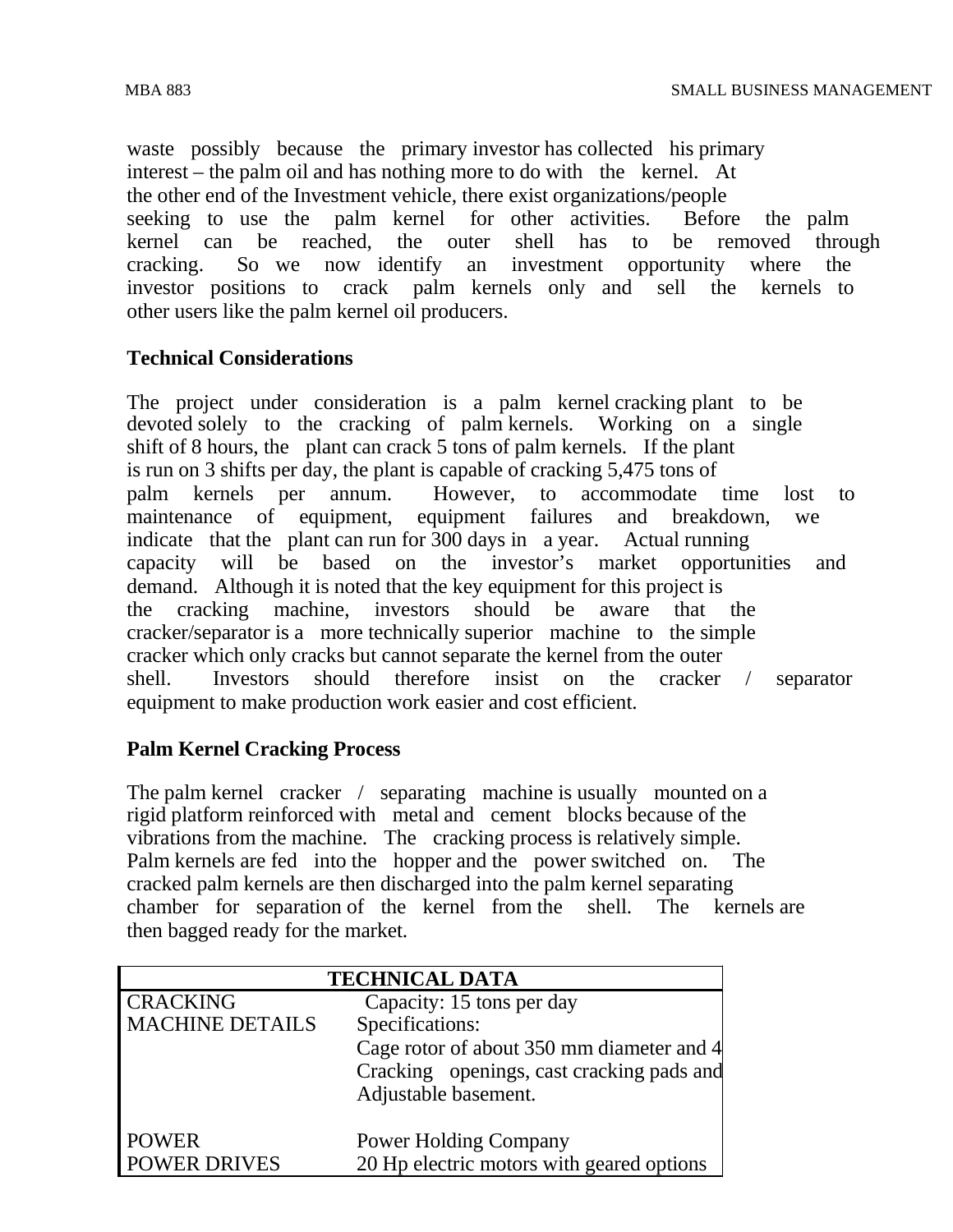|                                  |     |     |                        |     | Has this been taken care of in the<br>plan? |
|----------------------------------|-----|-----|------------------------|-----|---------------------------------------------|
| What                             | are | the | divisions              | 1n  | the                                         |
| business?                        |     |     |                        |     |                                             |
| What                             | are | the | departments            |     | the<br>1n                                   |
| division?                        |     |     |                        |     |                                             |
| What                             | are | the | units<br>$\sin$        | the |                                             |
| department?                      |     |     |                        |     |                                             |
| Who are the key managers?        |     |     |                        |     |                                             |
| What are their qualifications?   |     |     |                        |     |                                             |
| How many staff do you need?      |     |     |                        |     |                                             |
| What skills do you want in them? |     |     |                        |     |                                             |
| What are                         |     |     | the salaries that will |     | be                                          |
| paid to the staff?               |     |     |                        |     |                                             |

|  |  | Table 7.1: Management plan checklist |  |  |
|--|--|--------------------------------------|--|--|
|--|--|--------------------------------------|--|--|

|                                                                          | Has this been taken care of in the<br>plan? |
|--------------------------------------------------------------------------|---------------------------------------------|
| What consultants do you need?                                            |                                             |
| Why are they needed?                                                     |                                             |
| What form of legal ownership will                                        |                                             |
| be used?                                                                 |                                             |
| What licenses do you need?                                               |                                             |
| What permits do you need?                                                |                                             |
| business registered<br><b>Has</b><br>the                                 | with                                        |
| NAFDAC?                                                                  |                                             |
| Who is the Chief Executive of                                            | the                                         |
| business?                                                                |                                             |
| What special qualifications                                              |                                             |
| experiences are needed for                                               | the                                         |
| Chief executive post?<br>Toble 7.2. Monogament plan cheellet (continued) |                                             |

**Table 7.2: Management plan checklist (continued) 4.0 CONCLUSION**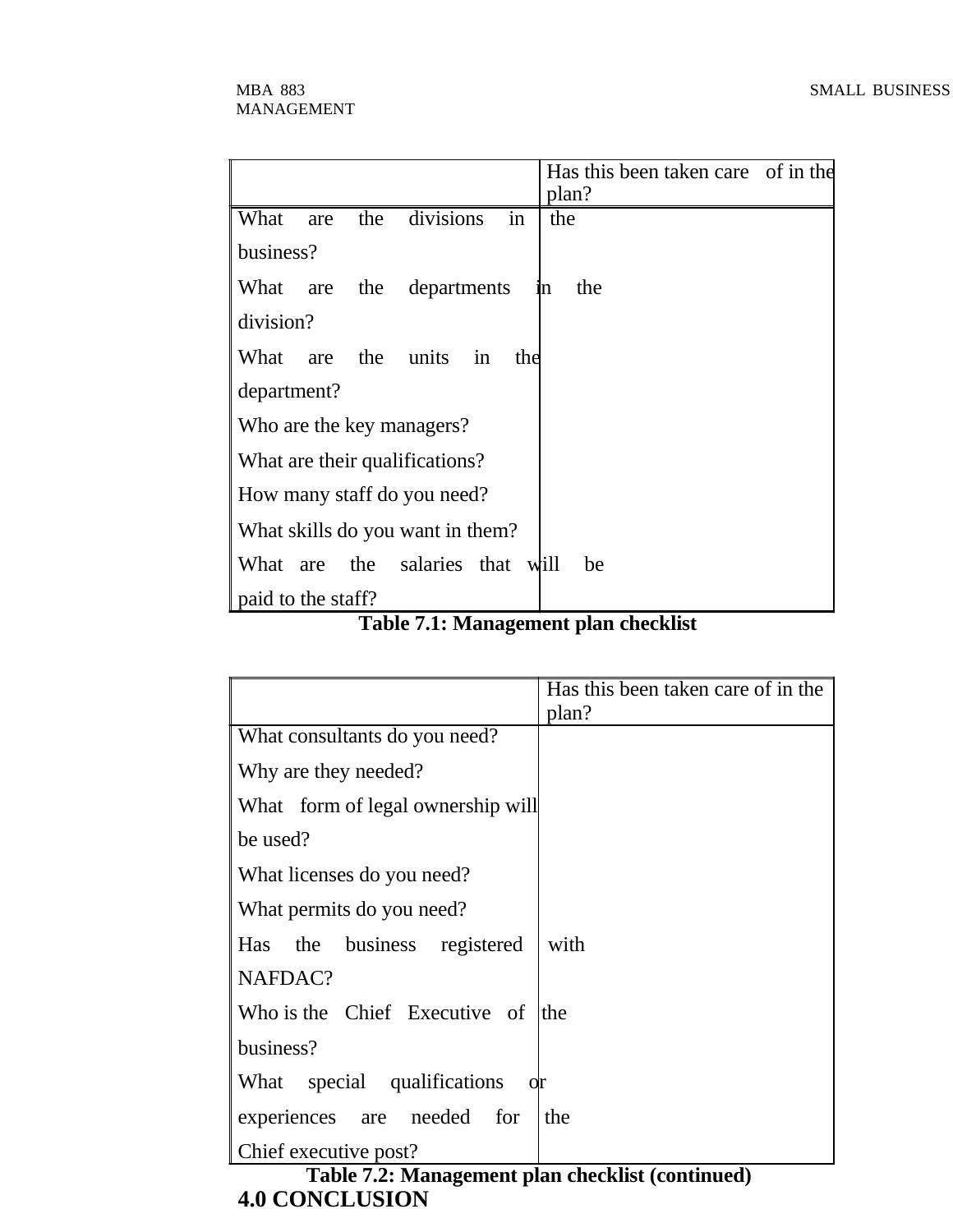The management plan was treated in this unit. Here, we discussed the forms of business organization that you are likely to encounter. We also developed a check list for the components of the management plan.

# **5.0 SUMMARY**

We have said that a business plan is a document that sets out what a business seeks to achieve and how it wants to do it. The management plan is a key aspect of a business and examines the management aspects of the business. It focuses attention on the staffing of an organization to enable it meet organization needs.

In the next unit, we shall discuss the marketing plan.

#### **6.0 TUTOR MARKED ASSIGNMENTS**

The management of any business is very crucial if it has to succeed. When preparing a management plan for a start-up project what do you consider as the most important things that must be in the management plan?

#### **7.0 REFERENCES/FURTHER READINGS**

- Leon Ikpe (1999) A guide to Small Business Investments. Impressed Publishers, Lagos.
- Leon Ikpe (1999): Project analysis and evaluation. Impressed Publishers, Lagos.

#### **ANSWERS TO SELF ASSESSME NT EXERCISES**

The four information to be found in a memorandum and articles of association are:

- 1. The name of the company
- 2. The objects clause
- 3. The amount of the share capital
- 4. The registered office of the company

# **UNIT 4 THE MARKETING PLAN**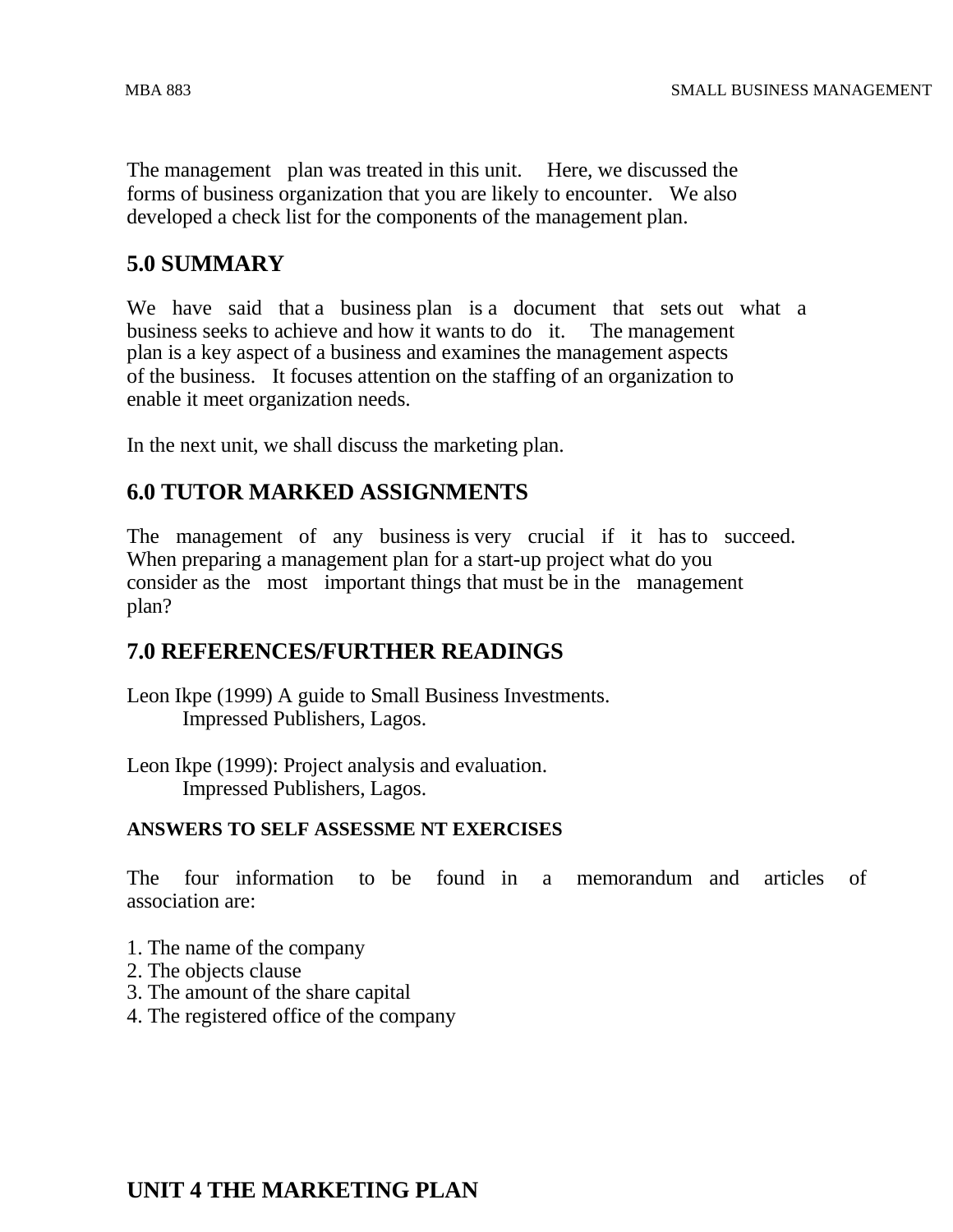#### **CONTENTS**

- 1.0 Introduction
- 2.0 Objectives
- 3.0 Main Content
	- 3.1 The Marketing Plan
		- 3.1.1 Potential Customers
		- 3.1.2 Evaluating the size of the Market
		- 3.1.3 Forecasting future demand
- 4.0 Conclusion
- 5.0 Summary
- 6.0 Tutor Marked Assignments
- 7.0 References/Further Readings

# **1.0 INTRODUCTION**

In the last unit (unit 7) we discussed the management plan which addressed key issues concerning how the small business will be managed. In this unit, we shall discuss the marketing plan which is a crucial component of the business plan.

# **2.0 OBJECTIVES**

By the end of this unit, you will be able to:

- Understand the marketing plan.
- Discuss the contents of a marketing plan.

# **3.0 MAIN CONTENT**

# **3.1 The Marketing Plan**

We have seen that a business plan is a key document that sets out what a business are going to do and how it is going to do it. A business plan though seen as a large picture is made up of some smaller plans pictures. The marketing plan is one of such plans or pictures.

The marketing plan addresses all issues concerning the marketing of the small business products or services. The marketing plan addresses issues relating to the market, competition, pricing, product distribution policies, advertisement and other issues.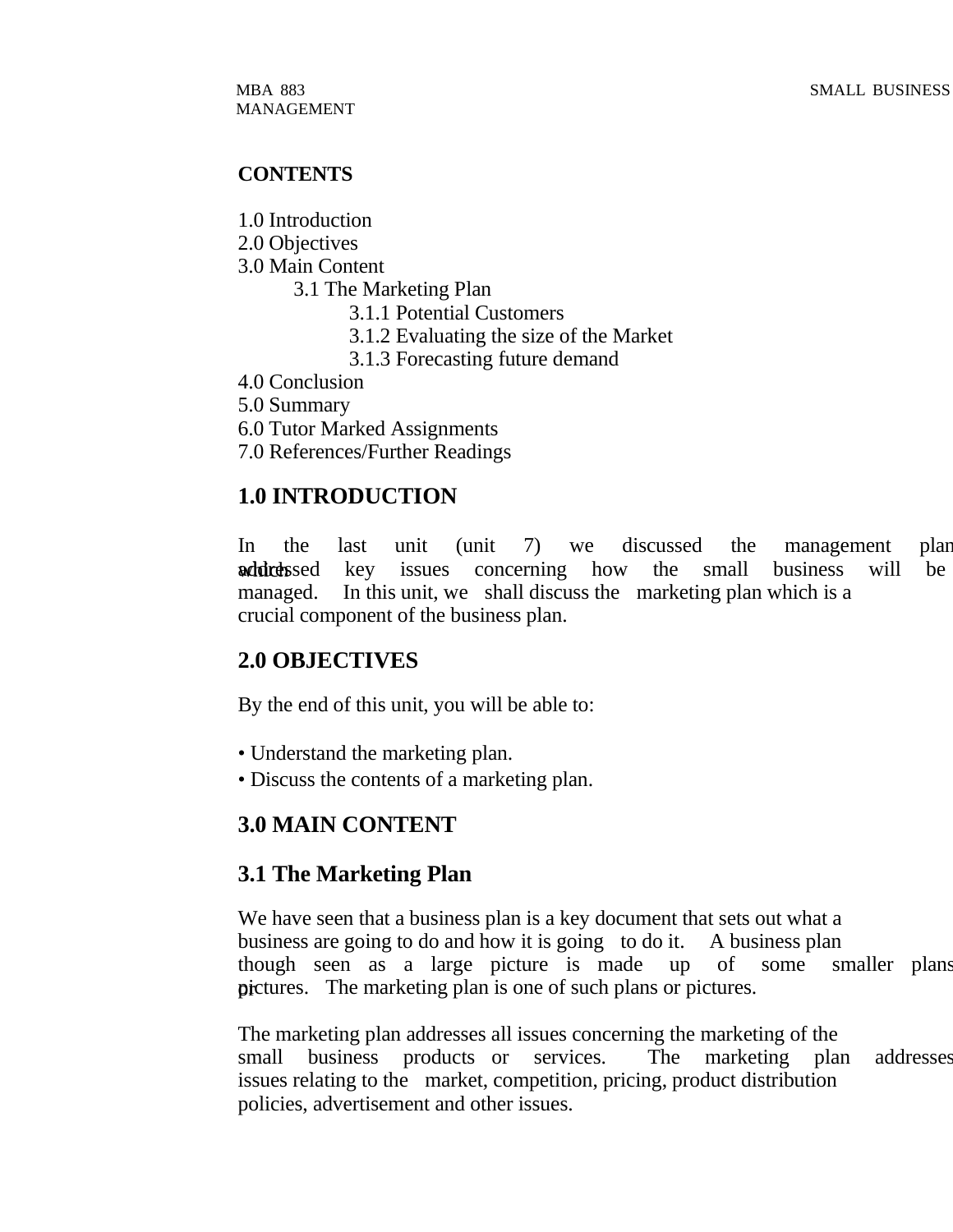# **3.1.1 Potential Customers**

A starting point for our discussion is to properly define who the potential customers of the business are or will be. Customer definition is not an easy task as we shall soon see.

Sometimes confusion arises as to what is a customer because people also fail to distinguish customers from consumers.

The term consumer refers to the person or one who uses a product (or service) for his personal satisfaction or benefit. In the industrial sector, the consumer is the one who changes the form of a product to alter its identity. For example a soap manufacturer will buy caustic soda and use it to manufacture soap. He is the consumer of the raw material. On the other hand, a customer may be a consumer or a dealer who buys a product and eventually resells the product.

Also even for a service, the business should clearly identify the types of consumers that they wish to serve.

For example there may be many types of hotels because of the types of customers that need to be served namely:

- hotel for students
- hotel for travellers
- hotel for high class individuals.

|                                    | Has this been taken care of in the<br>plan? |
|------------------------------------|---------------------------------------------|
| What type of business are          | you                                         |
| planning?                          |                                             |
| What products or services will you |                                             |
| offer to the market?               |                                             |
| Who is your potential customer?    |                                             |
| How do you define your potential   |                                             |
| customer?                          |                                             |
| What are your customer             |                                             |
| characteristics?                   |                                             |
| What are their income levels?      |                                             |
| Who are the consumers<br>of        | your                                        |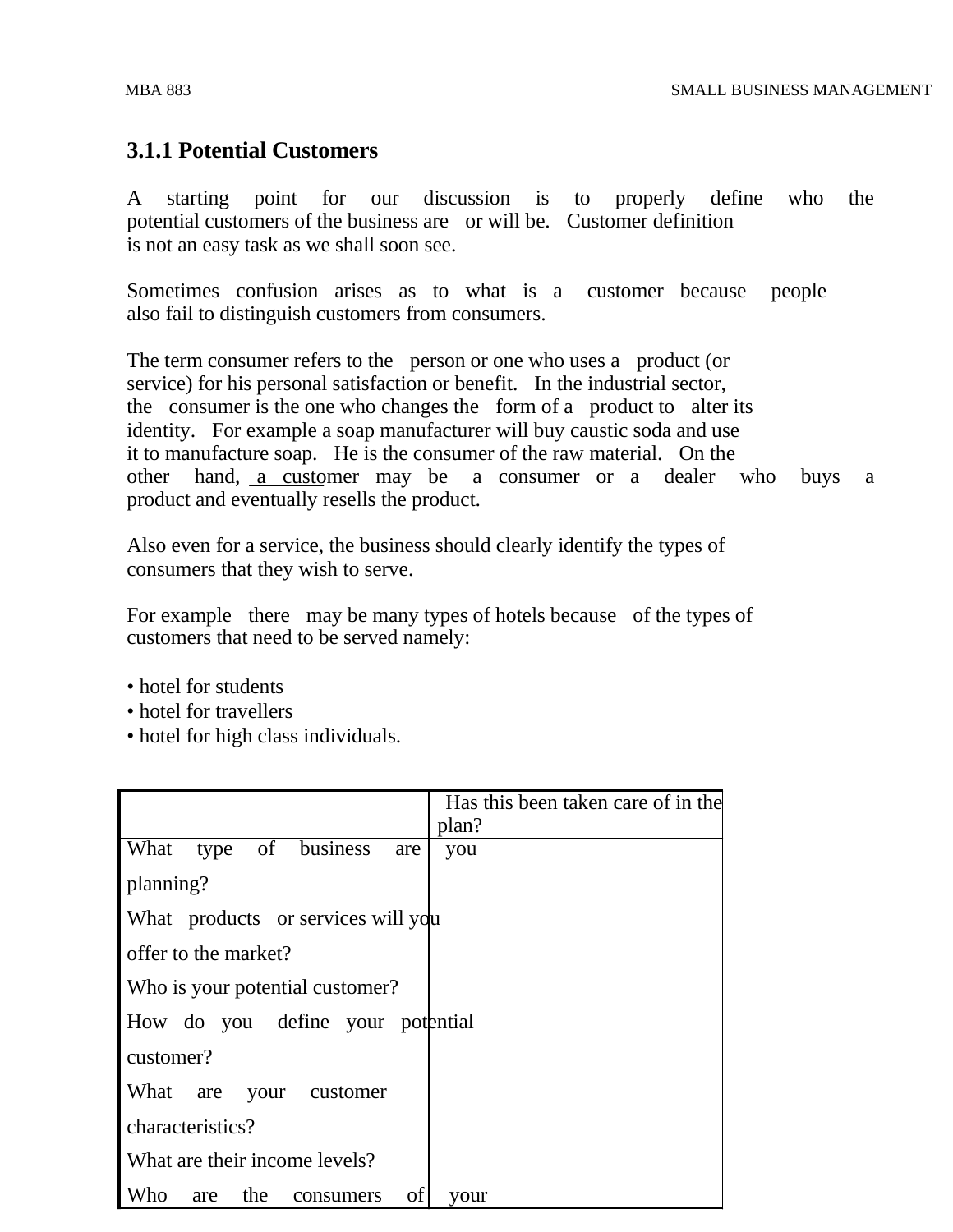|                            | product or service?               |  |
|----------------------------|-----------------------------------|--|
|                            | Are the consumers different from  |  |
| $\parallel$ the customers? |                                   |  |
|                            | Where are your customers located? |  |

**Table 8.1: Potential Customers Checklist.**

#### **A Practical Business Idea for Class Discussion**

#### **Palm Kernel Oil Extraction Plant**

Palm kernel oil (PKO) is derived from the pressing of the palm kernel with palm kernel cake as residue. Market demand for palm kernel oil is very high because of the various uses to which it is put. PKO is used to produce bar soaps, liquid detergent, edible vegetable oil, body cream and pomade. In the medical area, it is used as an anti-convulsant in domestic households, used in the manufacture of anti-hista-mines and other pharmaceutical preparations. The major clients of the prospective investor in this project will be major soap producers (Lever brothers, PZ etc), refiners of vegetable oils, pharmaceutical companies and also the feed millers who will use the palm kernel cake as additive to livestock feeds.

#### **Technical Consideration**

The project under consideration is a plant dedicated to the manufacture of palm kernel oil and palm kernel cake. The core **exambinery required** include oil expeller, toaster, receiving tank and storage tank. Because the oil will be consumed by human beings, it is safer to use stainless steel for both the receiving tank and the storage tank. Working on a single shift of 8 hours per day, a total output of 3 tons of PKO and 3.6 tons of Palm kernel cake is achievable. On 3 shifts per day and for 1 year, installed capacity of the plant is 3,285 tons of palm kernel oil and 3942 tons of palm kernel cake. Attainable capacity is projected at 90% of the plant installed capacity.

#### **Production Process of Pko**

Clean, sorted palm kernel fruits are loaded unto the toaster for controlled heating. The heating increases the rate of oil extraction. The heated palm kernels are now fed into the oil expeller through the inlet cone. A collecting funnel drives the kernels into the crushing/extracting chamber where the kernels are pressed by a motorized screw press. Palm kernel oil is collected through a funnel into the receiving tank while the palm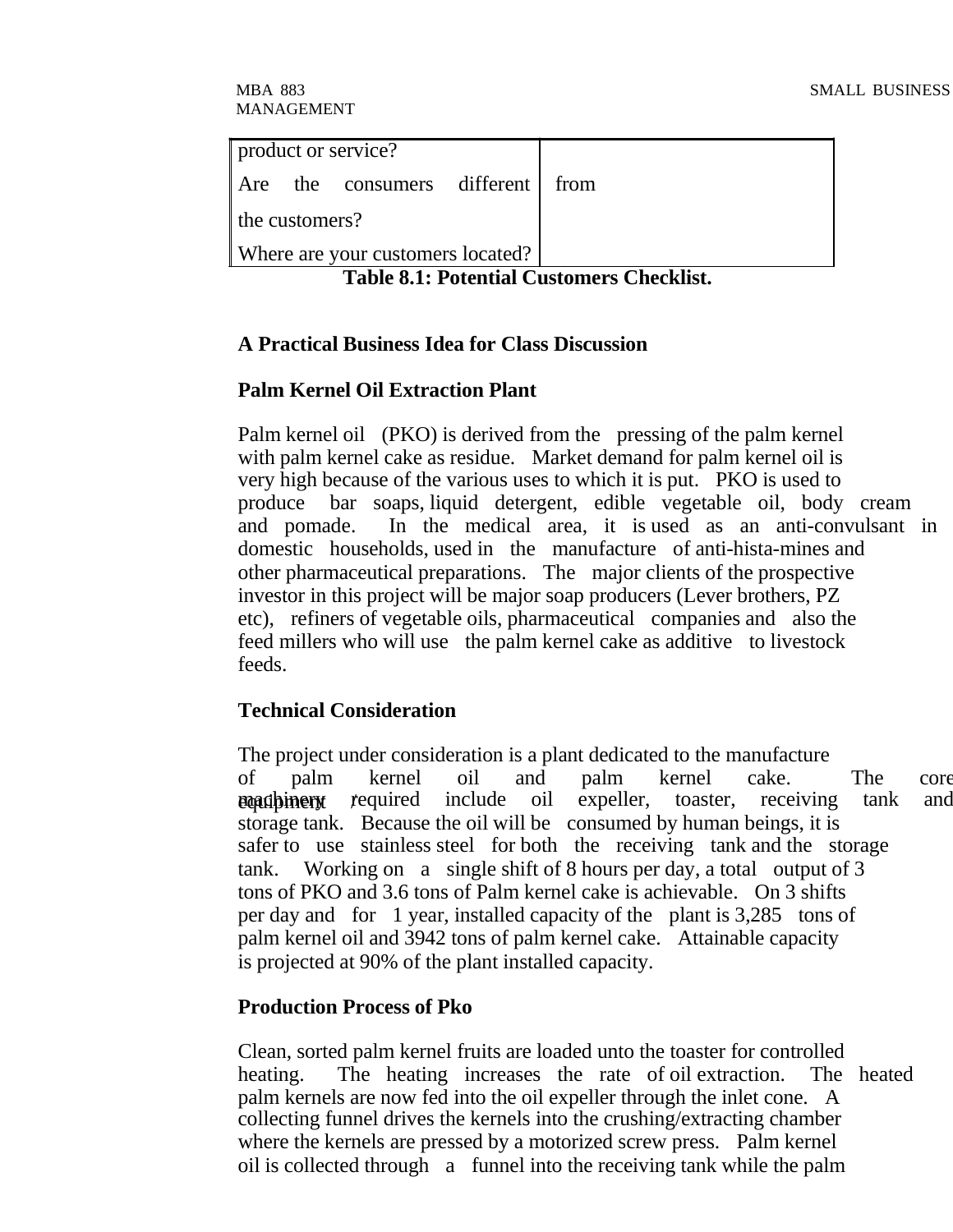kernel cake is discharged through the terminal funnel and collected as a residue.

| <b>TECHINCAL DATA</b>                                      |
|------------------------------------------------------------|
| <b>OIL EXPELLER</b> Cage Stator with sieve filtration.     |
| <b>SPECIFICATIONS</b> Gear motorized Screw pressing system |
| Cake adjuster unit oil tap and central flow.               |
| Hanging hopper inlet cone.                                 |

| <b>FINANCIAL HIGHLIGHTS</b>   |            |
|-------------------------------|------------|
| <b>Pre-Investment Outlays</b> | 100,000    |
| Rent/Accommodation            | 400,000    |
| Machinery/Equipment           | 700,000    |
| <b>Utilities</b>              | 350,000    |
| <b>Working Capital</b>        | 300,000    |
| <b>Total Project Cost</b>     | 1,850,000  |
| Projected Year 1 Income       | 20,000,000 |
| Projected Year 1 Expenses     | 17,000,000 |
| Projected Year 1 Profit       | 3,000,000  |

# **3.1.2 Evaluating The Size Of The Market**

Apart from identifying who the potential customer of the small business is, there is the need for us to go ahead and evaluate the size of the market for our products or services. The evaluation of the size of the market is very important because it gives us a picture of the total market size in terms of naira and kobo.

A standard marketing plan should state the market size of the product or service in question. The size of the market is usually estimated by using both qualitative and quantitative methods. To enable us approach our studies carefully, let us follow the following steps in our effort to evaluate market size:

- Define demand
- Examine factors affecting demand
- Examine demand for Intermediate and capital goods
- Build market demand

#### **Defining Demand**

For us to be able to properly prepare a marketing plan, we need to define and understand what we mean by demand. It will help us to prepare a good marketing plan.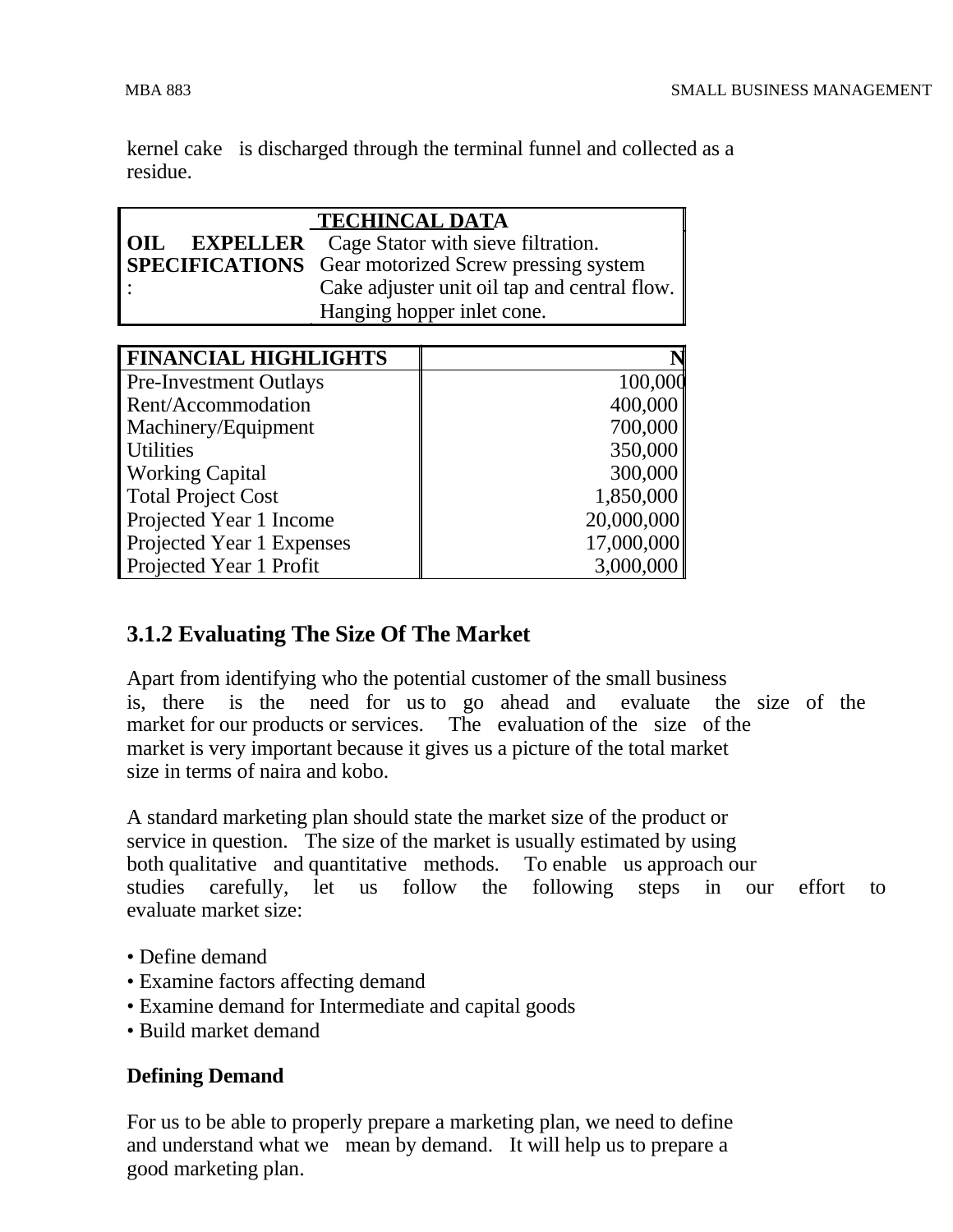# MANAGEMENT

For purposes of our study, we shall define demand for a product or service as the total quantity of goods or services that able customers in a defined area are willing to buy at set prices. In effect therefore, demand refers to a set of quantities that customers are willing to buy at different prices. In the traditional economics setting, the demand curve is downward sloping (with a price and quantity axis).

It will also be very important for us at this particular time to define and distinguish between two types of demand – Total market demand and Project demand Total market demand refers to the total demand within a set Geographical area like Nigeria. For example we can make atatement that the total demand for beer in Nigeria is 10 million bottles per annum. The meaning of the statement is that in Nigeria, the total quantity of beer demanded is 10 million bottles at the current ruling pries. But we also need to define another type of demand which we shall call Project demand.

Project demand is not the same thing as total market demand. It is a sub set of the total market demand. If a market for a product or service already exists, project demand is the projects share of total dearketd. If a market is saturated with goods, new projects may face the difficulty of selling their products or services.

By and large, it is important to focus attention on a project demand. Mistakes which tend to be fatal occur when analysts confuse market and project demand

#### **Factors Affecting Demand**

We have just defined demand which is very important in our study. But we need to go a step further to examine the factors affecting demand in the market place. It is going to help us build a good demand schedule and also a better marketing plan.

In the traditional economics platform, one of the most important factors affecting demand is price. If we assume a well behaved demand curve, then the higher the price of a good, the smaller the quantity that will be bought. Also the lower the price, the greater the quantity that will be purchased. This appears to be a rational behaviour especially where human beings are involved.

Another important factor affecting demand for a product or service is the income of the population. Given a basket of income available to purchasers, it is logical to believe that the higher incomes **people**, the more goods and services they are likely to purchase. So we can say with a measure of confidence that a population with a higher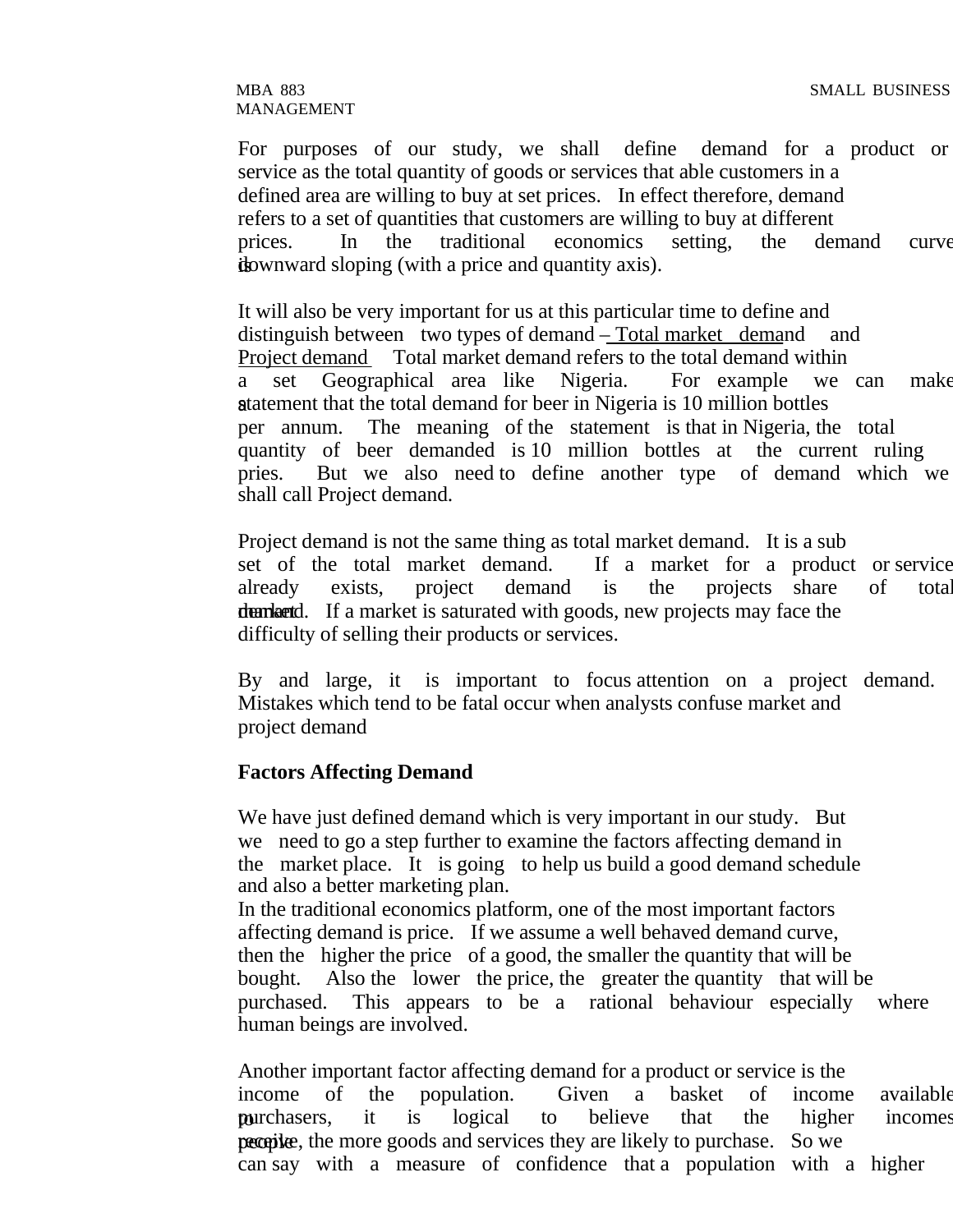income is more likely to purchase more goods and services than a population with a lower income.

Apart from income, population is another major factor affecting demand in any given setting. It is certain that a large population dertrainds more goods and services than a smaller population. A major aspect of any population which we should not forget is the ethnic and religious structure of the population.

The ethnic structure of a population affects the type of goods and services that will be demanded. For example in the Nigerian setting, palm oil tends to sell much more in the southern states than in the North because most southerners tend to use palm oil in cooking. But in the Northern States, ground nut oil seems to be more available and by implication the people use more of it for their cooking.

Also, religion is another aspect of any population that needs to be looked at while drawing up any demand schedule. Again in the Nigerian setting, Pork is not an acceptable diet for Muslims but most Christians eat pork. These are the type of critical inputs you need when you are trying to build a demand schedule which of course is a critical input in building of a marketing plan.

Prices of other goods also tend to affect demand. For example tea and sugar are said to be complementary goods since they go hand in hand. It is therefore logical to say that the price of tea at any given time will affect the demand for sugar. In the same fashion, bread and butter also appear to be complementary goods.

#### **Demand for Intermediate and Capital Goods**

When we largely discussed demand, our general thinking appeared to be that the goods discussed ought to be consumer goods. But that is not always true. There are some goods which are generally known as Intermediate and also capital goods. It is important that we understand these two types of goods.

We shall go ahead to discuss intermediate goods as goods which are not purchased for immediate consumption but rather are used in the production of consumer goods. For example flour is an intermediate good mostly used in the manufacture of bread. Tyres also appear to be intermediate goods if purchased by a car manufacturer. But tyre is also a consumer good if purchased by Mr. Solomon for use in his car.

On the other hand, capital goods are those goods that are used for the manufacture of both intermediate and consumer goods. A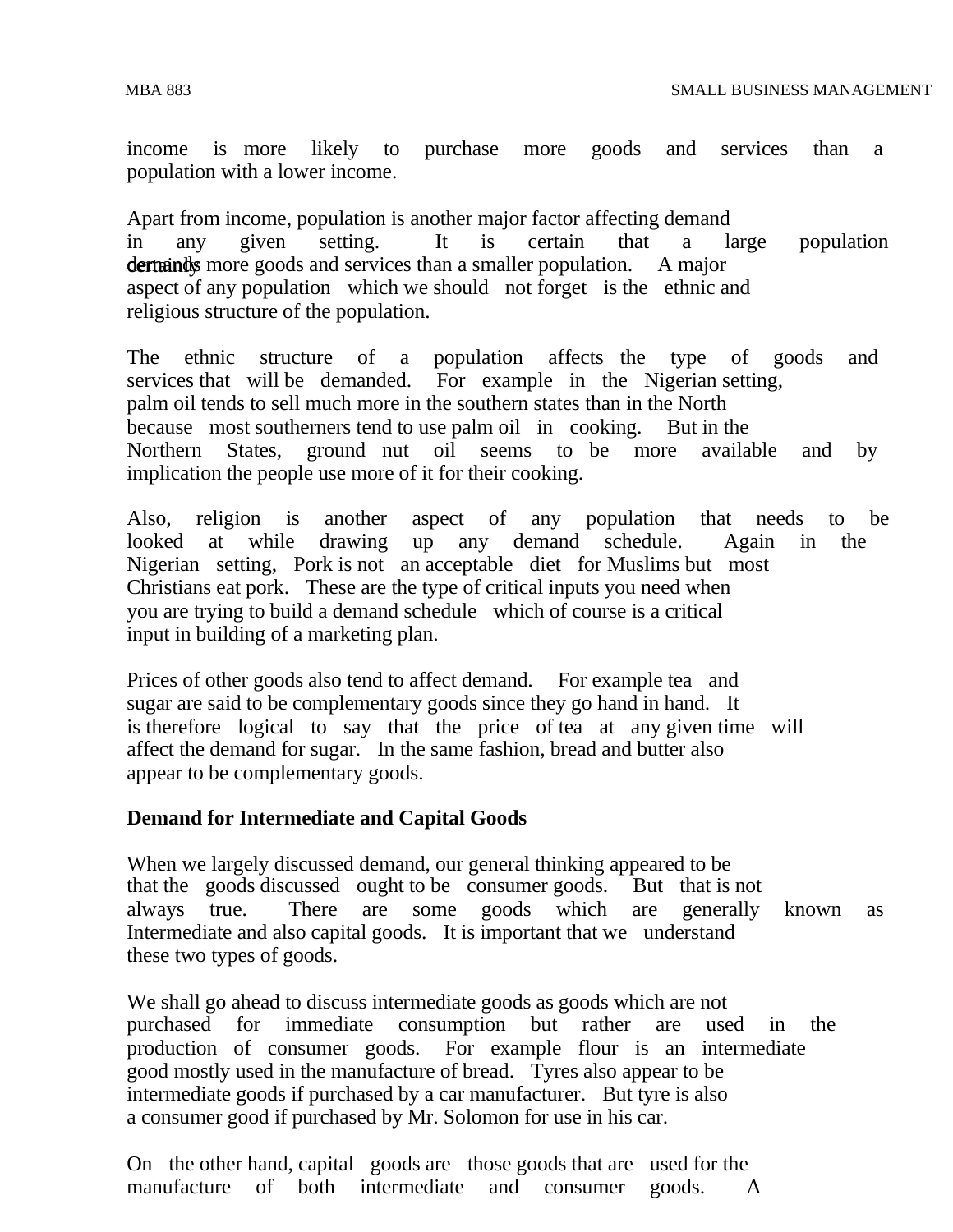manufacturing plant is a capital good. One thing we need to know about capital goods is that they last for very long periods because of their nature.

#### **Building Market Demand**

We have defined what demand for a product or service is **edearally** examplement what a population is.

- Let  $X = no$  of persons in a population
	- $Y = average$  number of a given product consumed by each person in that Population per annum
- Then  $XY = Total$  market demand per annum for the product in question

#### **SELF-ASSESSMENT EXERCISE 1**

There are 400,000 persons in a city called Madas. Each person in the city drinks a bottle of water daily. What is the annual demand for water in Madas?

# **3.1.3 Forecasting Future Demand**

As at the time of preparation of a business plan, some of us will assume that building the demand schedule for a product is all that is required. But that is not true because the analyst should be able to forecast future demand for the product in question or the service. Forecasting future demand appears to be a very difficult task because there is a lot **of** uncertainty attached to forecasting of a future event. Ordinarily, demand for many goods may be either stable, erratic or our rigenter-dictable. Social change, structural adjustments, change of taste and technology all add up to make forecasting a difficult task especially of demand.

Usually, there are two basic approaches that are available when we are trying to forecast demand namely:

- Qualitative techniques
- Quantitative techniques

#### **Qualitative Techniques**

Qualitative techniques are mainly desk methods which are based on reports obtained from various sources. One of the sources could be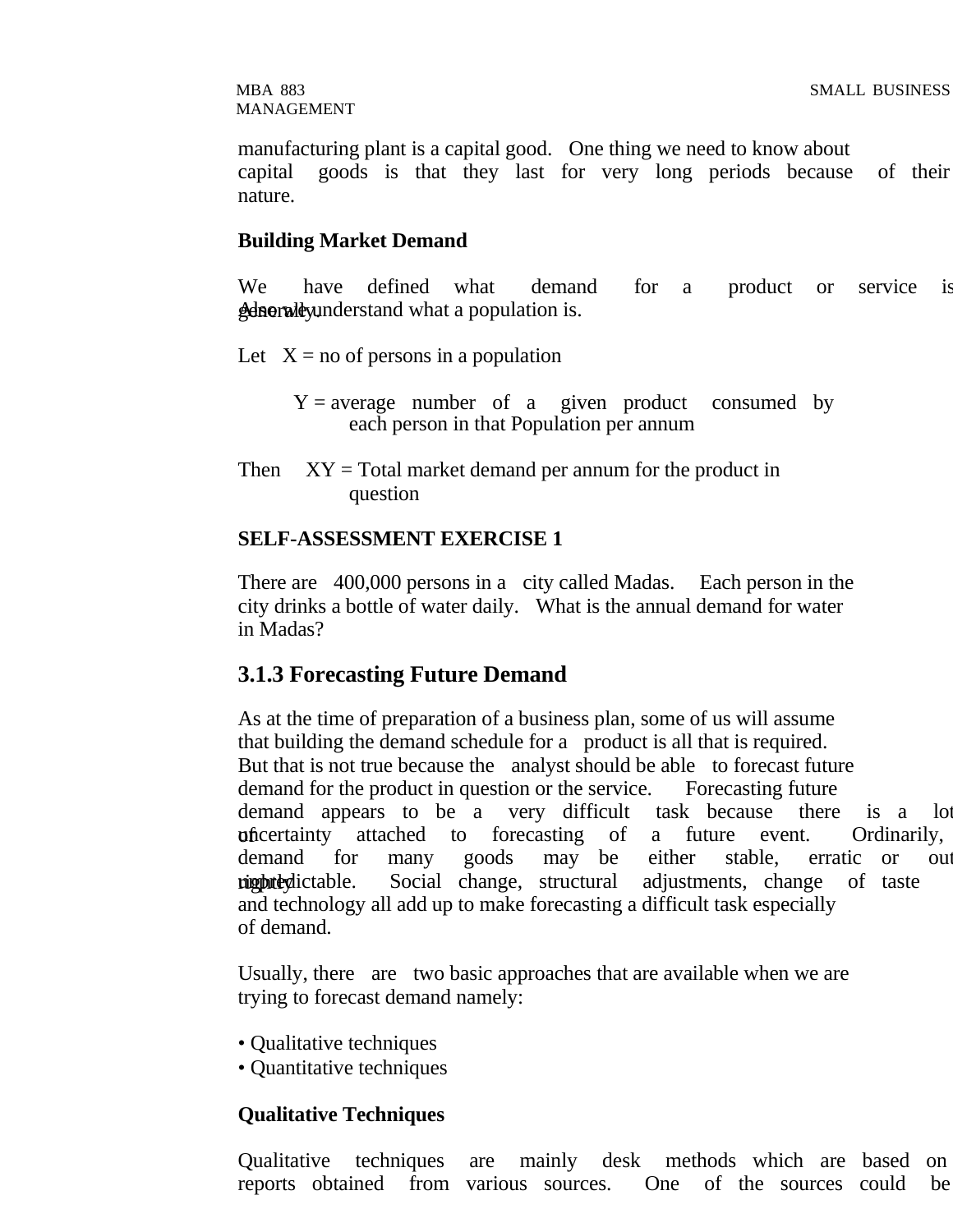expert opinion obtained from a pool of experts in an industry. The experts usually are seen to be knowledgeable about a product or industry and therefore are in a position to forecast what the future demand for a product is likely to be.

Another way of obtaining information for use in forecasting demand is known as the Sales Force Composite method.

Under this method, salesmen in a particular industry can provide expert data on demand. But in most cases; the data and the forecasts that they provide differs significantly from that provided by a panel of experts. The general belief is that since salesmen operate at the grass root level, they are more knowledgeable about the demand for products and the accompanying forecasts.

# **Quantitative techniques**

Majority of the data generated by the qualitative techniques are often unreliable, biased and plagued by subjective state of mind of the people making the forecasts. As so, we think they are clumsy data in the hands of the entrepreneur.

Quantitative techniques in forecasting however are less subjective and are more or less based on past data.

In the main they are mathematical in nature and tend to be **not** accurate. One of the quantitative techniques used is the Time series approach. The time series approach generally has become very popular with analysts who are trying to forecast the demand of a good or service. The general feeling is that time is a crucial explanatory variable that explains the future.

According to this thinking, past data can explain relationships between the demand of a commodity and time. For example, we can display the relationship between demand and time in a graphical way.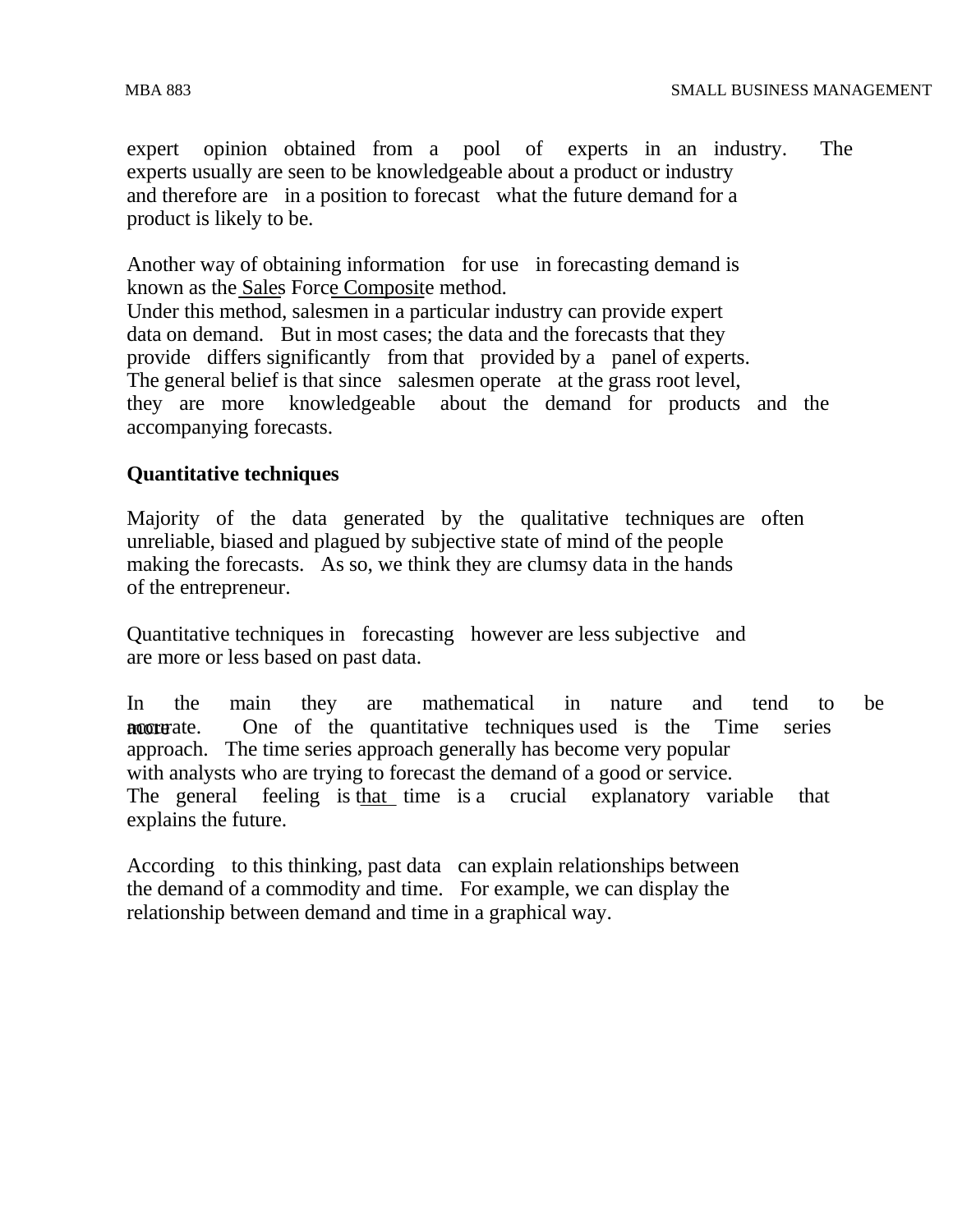# **Quantity demanded**



**Figure 8.1: Demand for cars in Asaba**

|                                    | Have you covered this in the plan? |
|------------------------------------|------------------------------------|
| How big is the market?             |                                    |
| Who are your competitors?          |                                    |
| How are they faring?               |                                    |
| What is the structure<br>of        | lthe                               |
| competition?                       |                                    |
| What are your competitors prices?  |                                    |
| What are your prices?              |                                    |
| What are the trends in the market? |                                    |
| What market share are you thinking |                                    |
|                                    |                                    |

 **Table 8.2: Marketing plan check list.**

|  | Have you covered this in the plan? |  |
|--|------------------------------------|--|
|--|------------------------------------|--|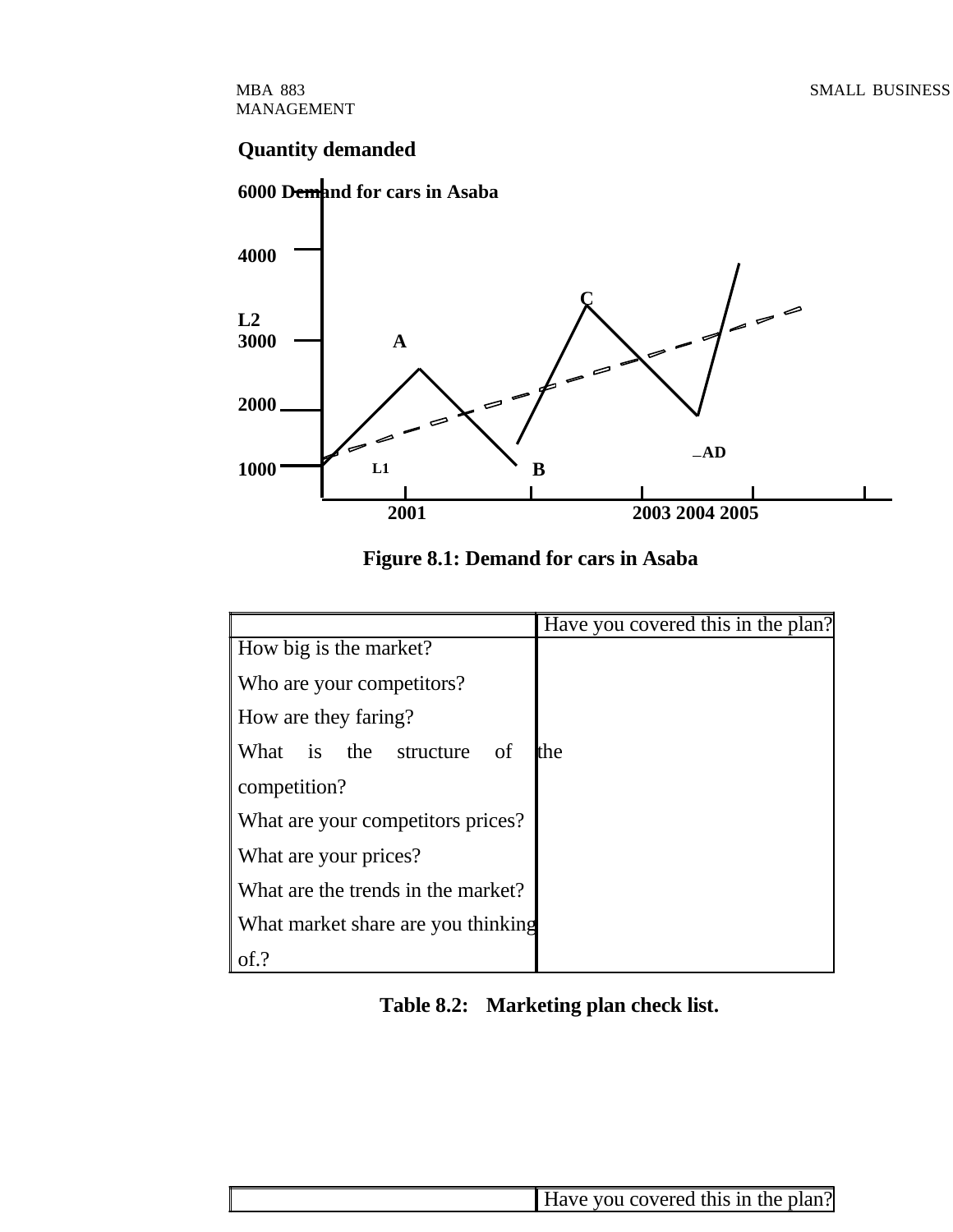|                        |               | What are your competitors        |         |
|------------------------|---------------|----------------------------------|---------|
| strengths?             |               |                                  |         |
| What                   | are           | your competitors                 |         |
| weaknesses?            |               |                                  |         |
| What is your strength? |               |                                  |         |
| What is your weakness? |               |                                  |         |
|                        |               | What is your competitive         |         |
| advantage?             |               |                                  |         |
|                        |               | How will you distribute          | your    |
| goods?                 |               |                                  |         |
|                        |               | How will you promote your goods? |         |
| What                   | $\frac{1}{1}$ | your customer                    | service |
| policy?                |               |                                  |         |

 **Table 8.3: Marketing plan checklist.**

# **4.0 CONCLUSION**

In this unit, we discussed the marketing plan which in itself we saw was a component of a master plan which we called a business plan. We also developed a check list for the marketing plan.

# **5.0 SUMMARY**

All along, we have highlighted the fact that a business plan is a critical document that sets out what a business seeks to achieve and how it wants to do it.

The marketing plan that we have just discussed is a key component of the master business plan. It examines the marketing aspects of a plan. Just like we did, we discussed market demand, factors affecting demand etc. The marketing plan checklist was also drawn up. In the next unit, we shall discuss the financial plan.

# **6.0 TUTOR MARKED ASSIGNMENTS**

Your are preparing a marketing plan for a new instant Noodle. What are the key information that must be contained in the marketing plan that you are preparing?

# **7.0 REFERENCES/FURTHER READINGS**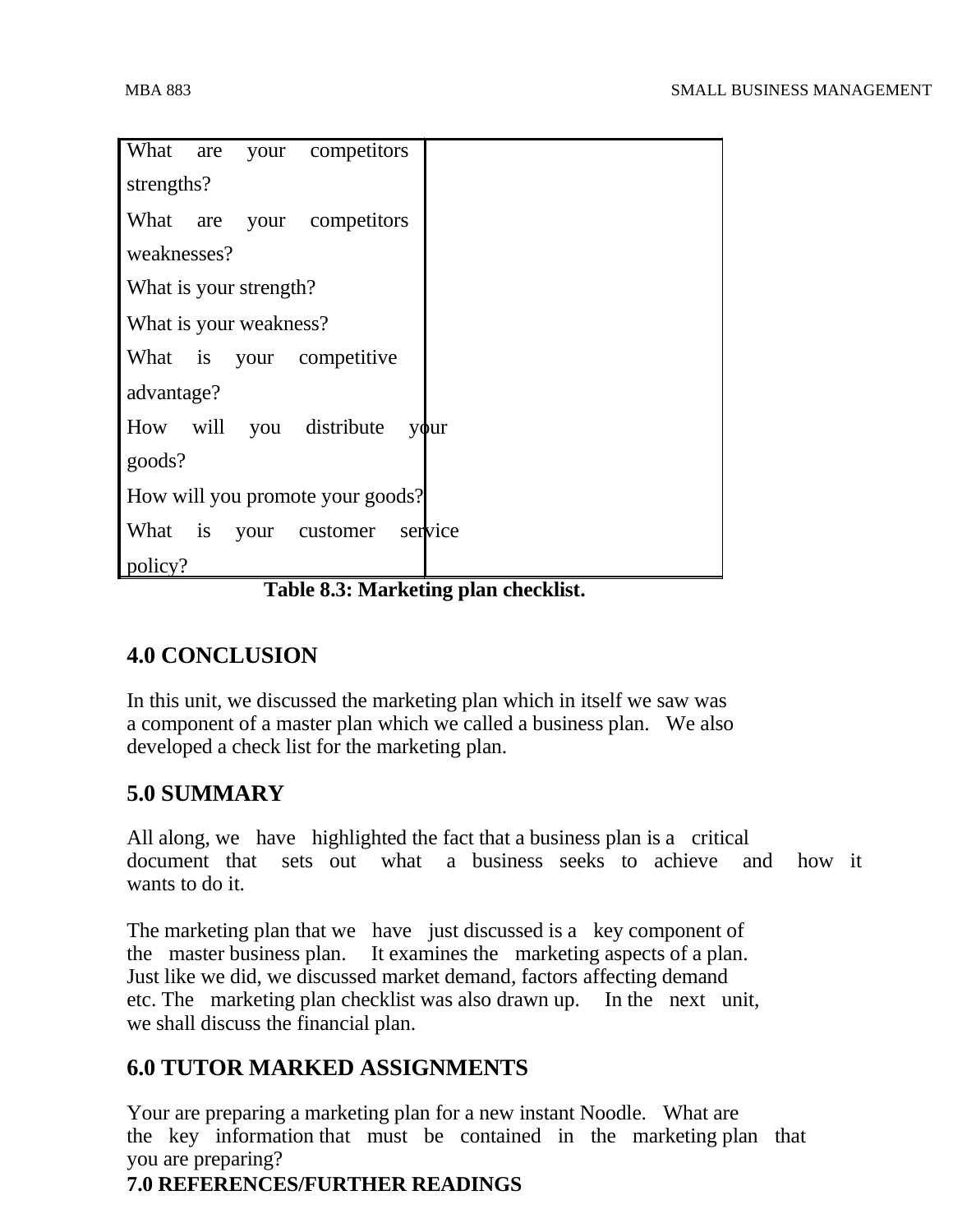Leon Ikpe (1999) A guide to Small Business Investments. Impressed Publishers, Lagos.

Leon Ikpe (1999): Project analysis and evaluation. Impressed Publishers, Lagos.

#### **ANSWERS TO SELF ASSESSMENT EXERCISES**

One person drinks 365 bottles of water per year. 400,000 persons will drink 400,000 x 365 bottles

 $= 146,000,000$ 

The annual demand for water in Madas is 146,000,000 bottles of water per annum.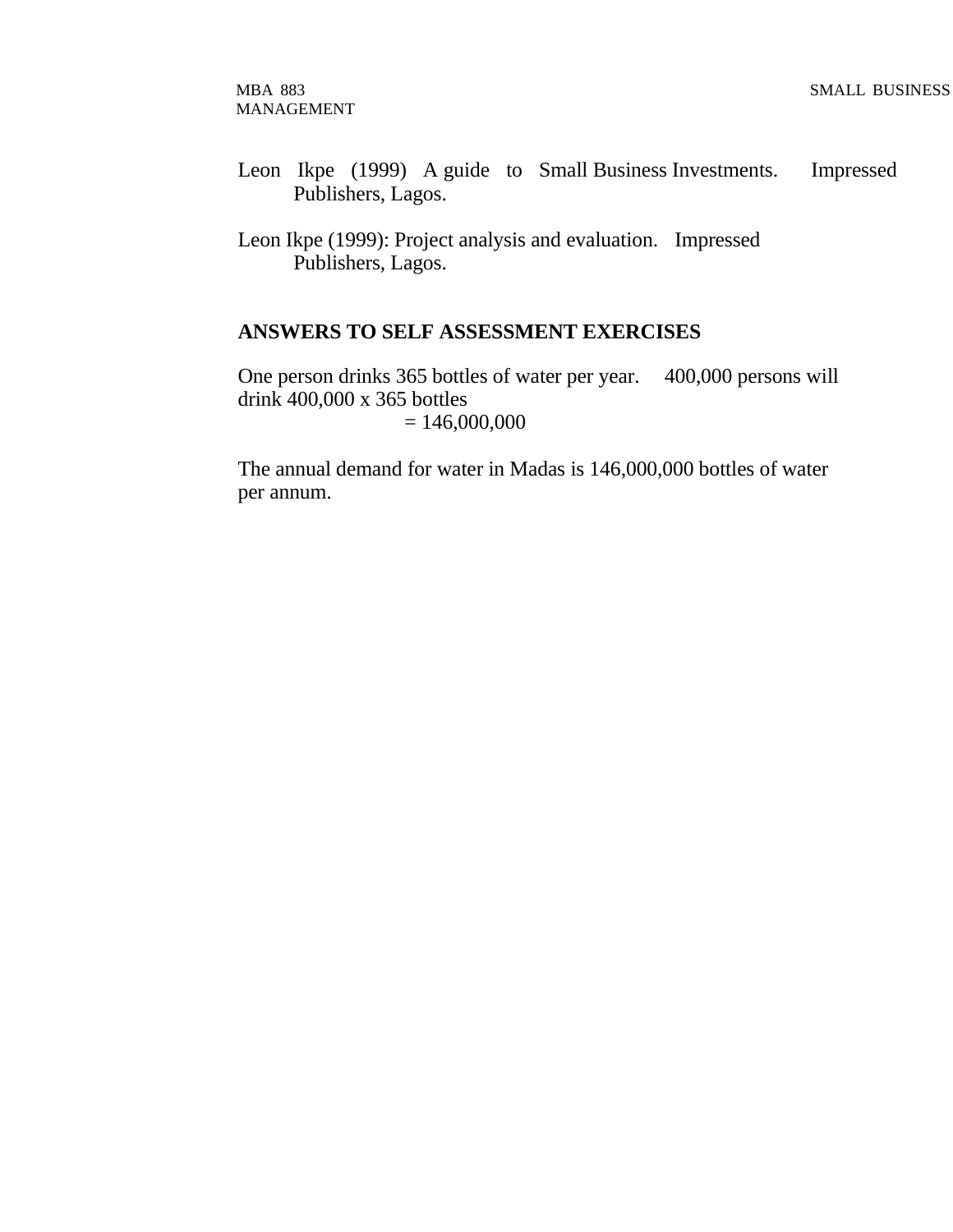# **MODULE 3**

Unit 1 The Financial Plan Unit 2 The Economic Plan Unit 3 Managing Manufacturing Operations Unit 4 Managing Service Based Operations

# **UNIT 1 THE FINANCIAL PLAN**

# **CONTENTS**

1.0 Introduction 2.0 Objectives 3.0 Main Content 3.1 The Financial Plan 3.1.1 Contents of a Financial Plan 4.0 Conclusion 5.0 Summary 6.0 Tutor Marked Assignments 7.0 References/Further Readings

# **1.0 INTRODUCTION**

In the last unit (Unit 8) we discussed the marketing plan which addresses key issues concerning the marketing plans of a small business and how the plan should be structured. In this unit, we shall discuss the financial plan which is a very crucial component of a business plan.

# **2.0 OBJECTIVES**

By the end of this unit, you will be able to:

- Understand clearly the meaning of a financial plan.
- Discuss the key components of a financial plan.

# **3.0 MAIN CONTENT**

# **3.1. The Financial Plan**

As we have discussed in our earlier units, a business plan is a document that sets out what a business is going to do and how it is going to do it. As we have continued to say, the business plan is a large picture made up of smaller plans or pictures. One of those plans or pictures is called the financial plan.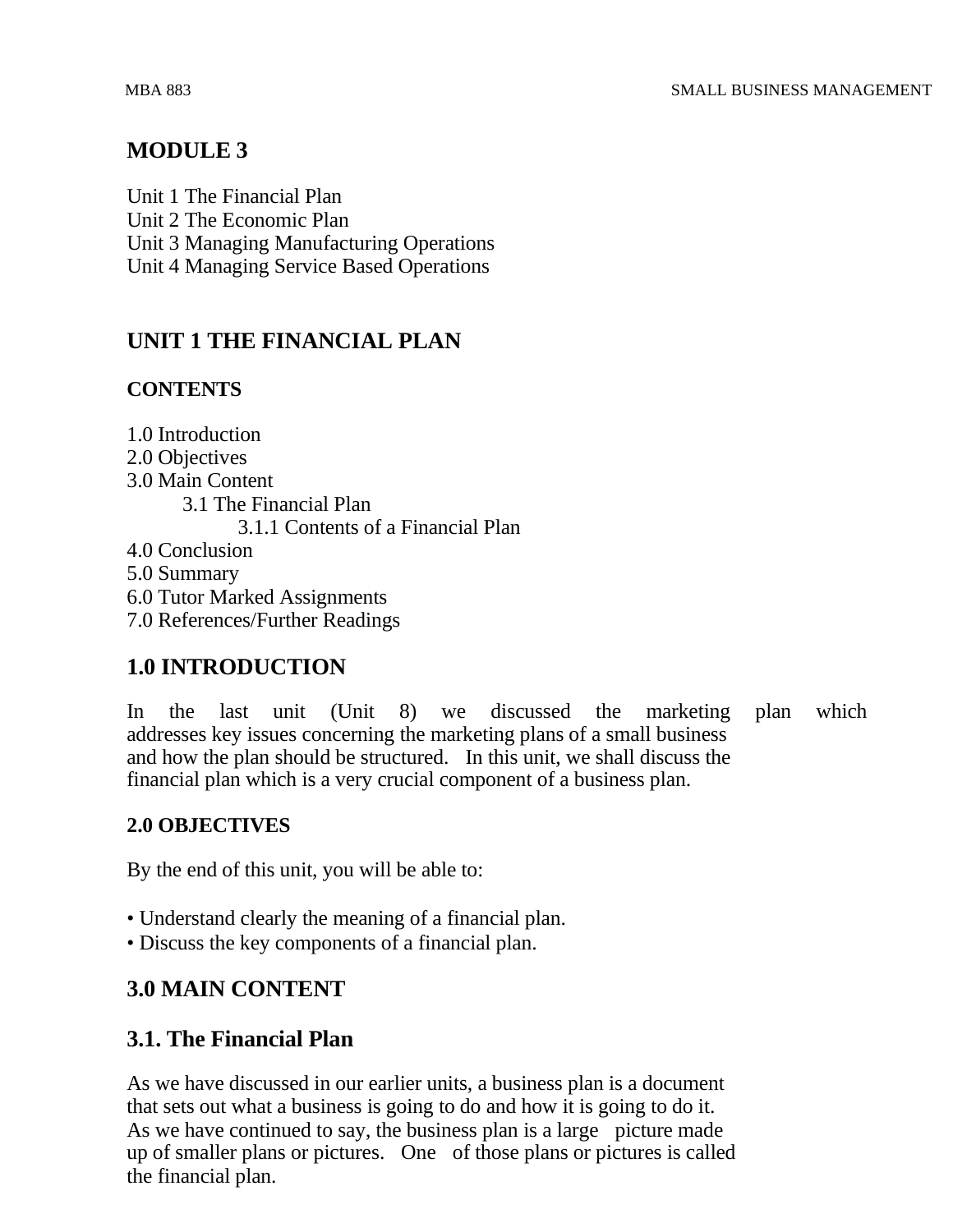MANAGEMENT

The financial plan addresses all the key issues relating to the financing of the small business. In practical terms, it does appear that the financial plan is the most important of all the plans because in the first place, it clearly shows the would-be-entrepreneur the total financial picture of a project in terms of total project cost, financial inflows and outflows.

Again as you are aware, banks when called up to finance a project are usually interested in the financials of the project. The banks want to know every detail of the financial implications of the project being the submitted to them for appraisal and lending of funds. Banks want to know what the profitability of a project will be and besides, the cash flows.

The financial plan is expected to capture all this information and provide them in a manner that the other third parties can read them. By the third parties, we mean either the banks or the would-be-investors.

#### **SELF-ASSESSMENT EXERCISE**

Name three parties that you think make use of a financial plan flocision making.

# **3.1.1 Contents Of A Financial Plan**

To explain the standard acceptable contents of a financial plan, we shall list out the contents and then go ahead to present a practical example of a plan. The following are contents of a financial plan.

- Estimates of Project cost including Land, Buildings and things like steel structures
- Utilities costs
- Machinery and equipment costs
- Pre-operational expenses
- Working capital requirement
- Financing plan
- Projected income statement
- Projected cash flow statement
- Projected balance sheet

#### **Practical Example of a Financial Plan**

A company is engaged in the extraction of palm kernel oil (PKO) from palm kernels. The company now plans to add a vegetable oil refining plant to its operations so that it can convert the palm kernel oil (PKO) to vegetable oil through refining.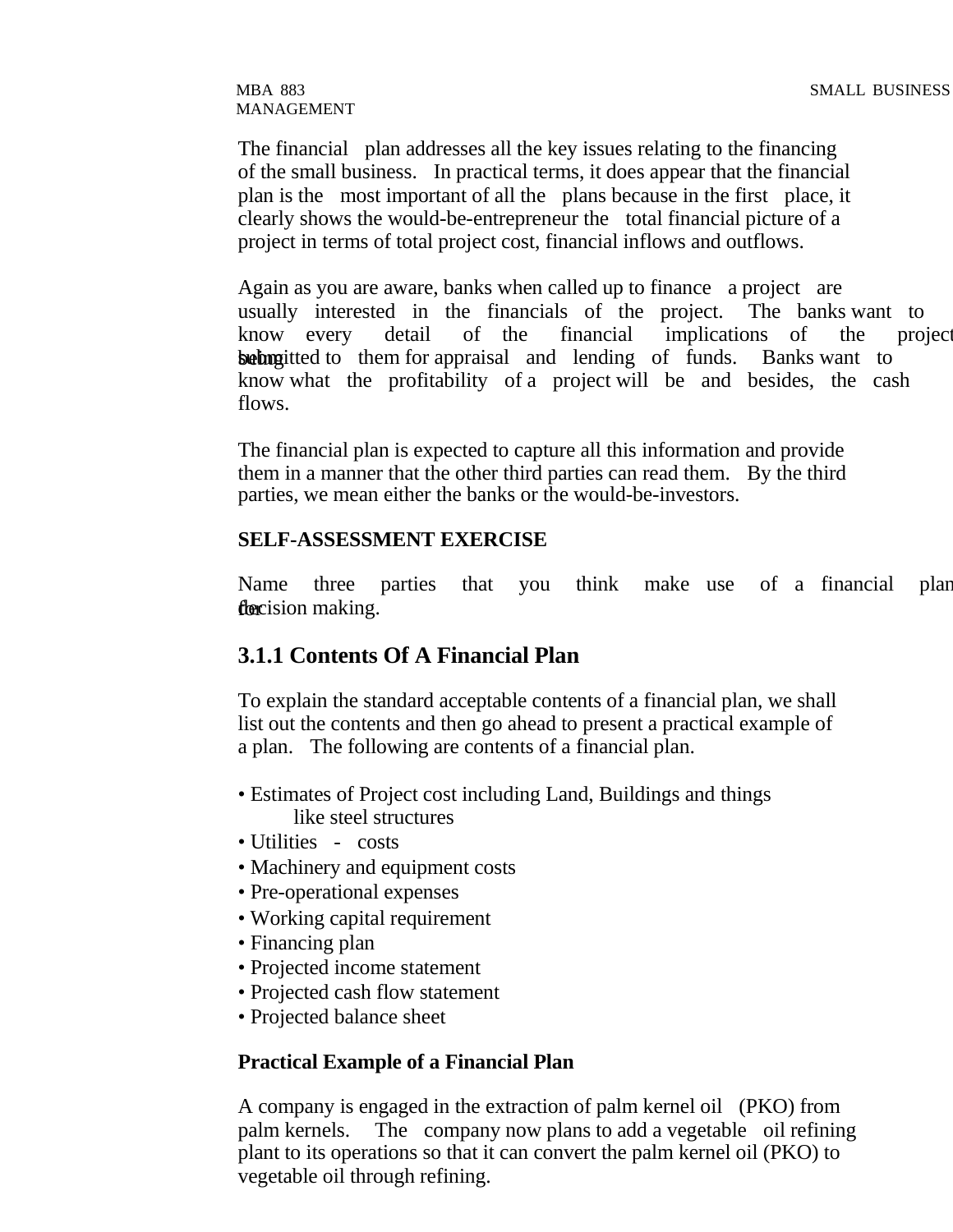The company has approached a bank to help it finance the acquisition of the vegetable oil refining plant. Below is the financial plan of the proposed plant.

You are please requested to study the plan carefully and ensure that you understand it very well.

#### **Financial Plan**

The objective of the financial plan is to determine the financial outlays and inflows of the project with a view to establishing the commercial viability of the proposed venture. To be able to do this, the following should be established:

- Start up costs for the project
- Revenues of the project
- Expenditures of the project
- Profit and loss profile of the project

| <b>Estimates of Project Cost</b>                                                                                                                                                                                                                                    | N                                                                  |
|---------------------------------------------------------------------------------------------------------------------------------------------------------------------------------------------------------------------------------------------------------------------|--------------------------------------------------------------------|
| <b>LAND FOR THE PROJECT</b><br>Civil works and foundations                                                                                                                                                                                                          | 4,000,000<br>5,000,000                                             |
| <b>Steel Structures</b>                                                                                                                                                                                                                                             |                                                                    |
| Includes H Beams, U Channels,<br>Angles, checker plates, Railing pipes,<br>Roofing materials                                                                                                                                                                        | 13,000,000                                                         |
| <b>Total Land, Building and Steel Structures</b>                                                                                                                                                                                                                    | 22,000,000                                                         |
| <b>Storage Tanks</b><br>2 Units crude oil tank - 200 tons -<br>1 Unit refined oil tank – 300 tons -<br>1 Unit fatty acid tank – 50 tons -<br>1 Unit water storage tank - 20 tons -<br>1 Unit Furnace oil tank – 20 tons -<br>1 Unit diesel storage tank - 20 tons - | 3,000,000<br>2,000,000<br>850,000<br>750,000<br>750,000<br>750,000 |
| <b>Sub Total</b>                                                                                                                                                                                                                                                    | 8,100,000                                                          |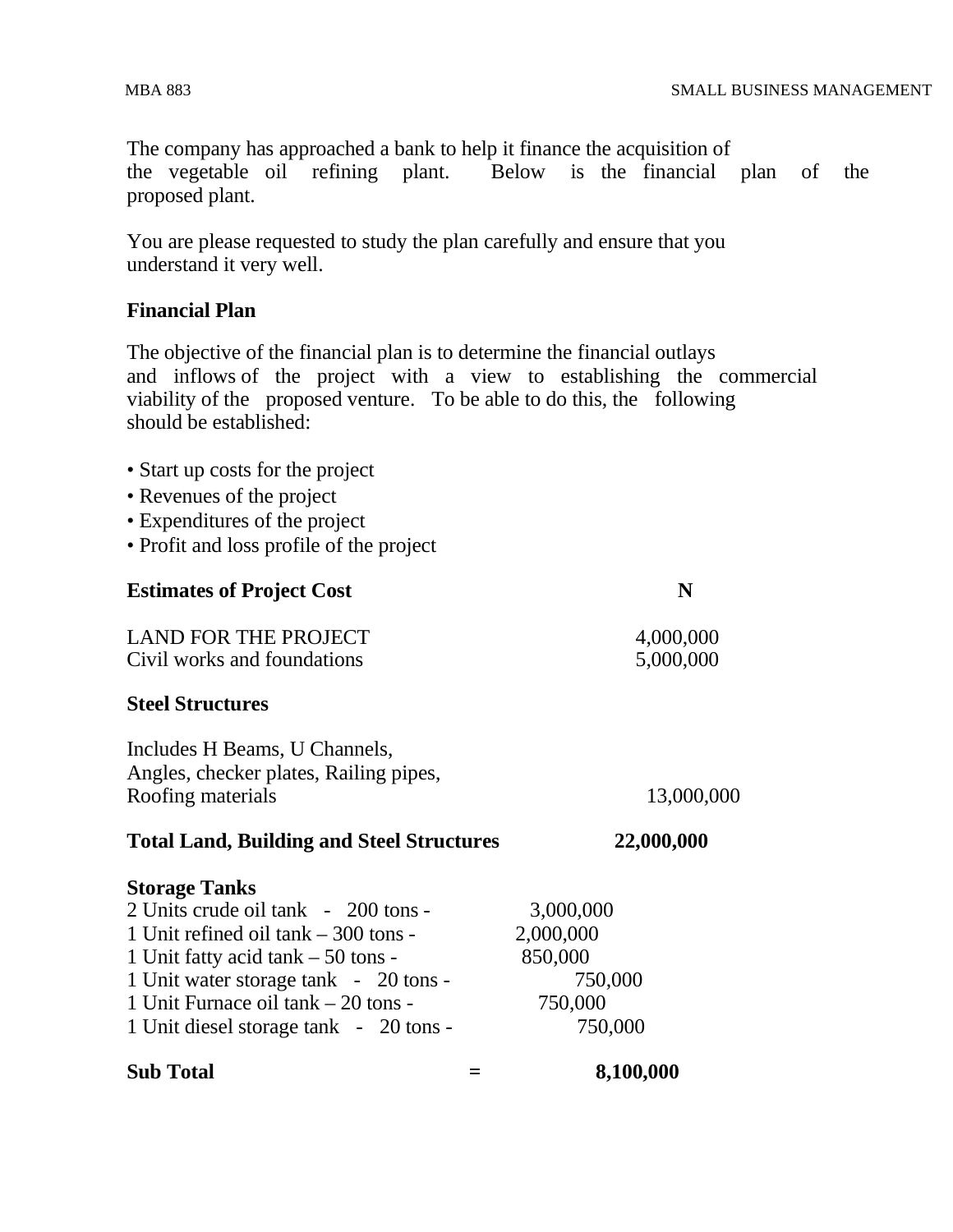MANAGEMENT

#### **Utilities**

| 1 Unit 500 KVA Transformer - | 3,500,000  |         |  |
|------------------------------|------------|---------|--|
| 1 Unit 500 KVA generator -   | 10,000,000 |         |  |
| 1 Unit water bore hole       |            | 500,000 |  |
|                              |            |         |  |

# **Proposed Financing Plan (=N=)**

|                                                          | <b>PROJECT</b> | <b>BANK TOTAL</b>                 |                     |
|----------------------------------------------------------|----------------|-----------------------------------|---------------------|
|                                                          | <b>SPONSOR</b> |                                   |                     |
| Land, building<br>and<br>steel                           |                | 9,000,000 13,000,000 22,000,000   |                     |
| structures                                               |                |                                   |                     |
| Machinery and Equipment 20,800,000 77,940,000 98,740,000 |                |                                   |                     |
| Storage tanks                                            |                |                                   | 8,100,000 8,100,000 |
| Utilities                                                |                | $14,000,000 - 14,000,000$         |                     |
| Pre-operational expenses                                 | $ 450,000 -$   | 1,450,000                         |                     |
| $\vert$ Sub – Total                                      |                | 45,250,000 99,040,000 144,290,000 |                     |
| <b>Working Capital 30,617,994</b>                        | 30,617,994     |                                   |                     |
| <b>Total</b>                                             |                | 75,867,994 99,040,000 174,907,994 |                     |

# **Contribution Ratio**

Project  $= 43.3\%$  $Bank = 56.7%$ Total  $= 100\%$ 

# **Schedule of Financial Assistance Required**

Financial assistance is required from the bank to be applied as follows:

|                                               |  |  | N          |
|-----------------------------------------------|--|--|------------|
| 1. Construction of steel structures to house  |  |  | 13,000.000 |
| the vegetable oil plant                       |  |  |            |
| 2. Contribution towards purchase of the=      |  |  | 77,940,000 |
| vegetable oil refining plant                  |  |  |            |
| 3. Contribution/purchase of storage tanks $=$ |  |  | 8,100,000  |
| <b>Total</b>                                  |  |  | 99,040,000 |
|                                               |  |  |            |

# **Projected Loan Disbursement: 1/11/2006**

**MORATORIUM: 6 Months from disbursement to enable plant to be**  delivered on site plus commissioning.

Projected 1st Repayment due date: 30/4/2007

**Sub Total**  $=$  14,000,000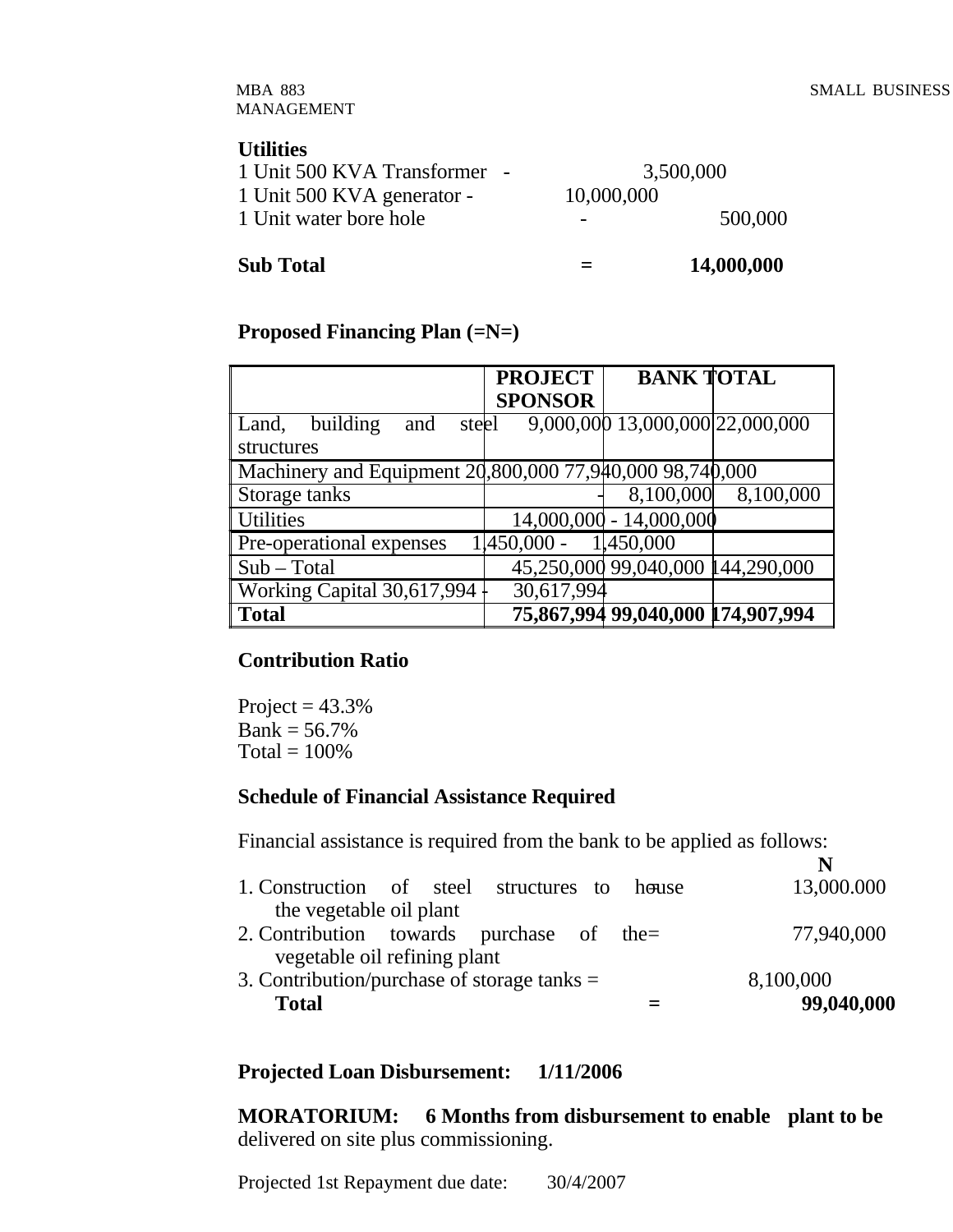Quarterly Loan Repayment: N8,674,693 Interest rate: 10% per annum with quarterly rest. Expected date of last installment: 31/12/2009 **Financial Projections**

The financial forecasts and projections have been arrived at on the following bases and assumptions:

#### **Bases**

- 1. The forecast includes results as shown by the financial statements for the year ended 31st December 2005.
- 2. The audited financial statements for the six months ended 31st December 2005 and the projections for the year ended 31st December 2007 have been prepared on a basis consistent with the accounting policies normally adopted by the company.

#### **Assumptions**

- 1. PROJECT YEAR: Year 1 of the project is the year 2007
- 2. The loan of N99, 040,000 will be disbursed at about the first week of November 2006. The impact of the Loan therefore on revenues will begin to show in year 2007, which is regarded as the 1st year of the consolidated project.
- 3. The vegetable oil plant will commence operations latest on 1st April 2007 and working on 2 shifts /day. If the production plan for the year 2007 appears threatened, the plant will operate at full capacity to cover anticipated production gaps in year 2007. From year 2008 and beyond, the plant will run according to the production plan.
- 4. There will be no significant changes in Government regulations that will affect labour costs and other operating expenses besides the ones in force in year 2006.
- 5. There will be no drastic change in the political and economic climate of the country that will adversely affect the operations of the company.
- 6. Government will continue to see the need to protect local manufacturers from foreign invasions.

#### **Depreciation**

Depreciation of depreciable fixed assets is calculated to write off the book value on the straight line method at the following rates: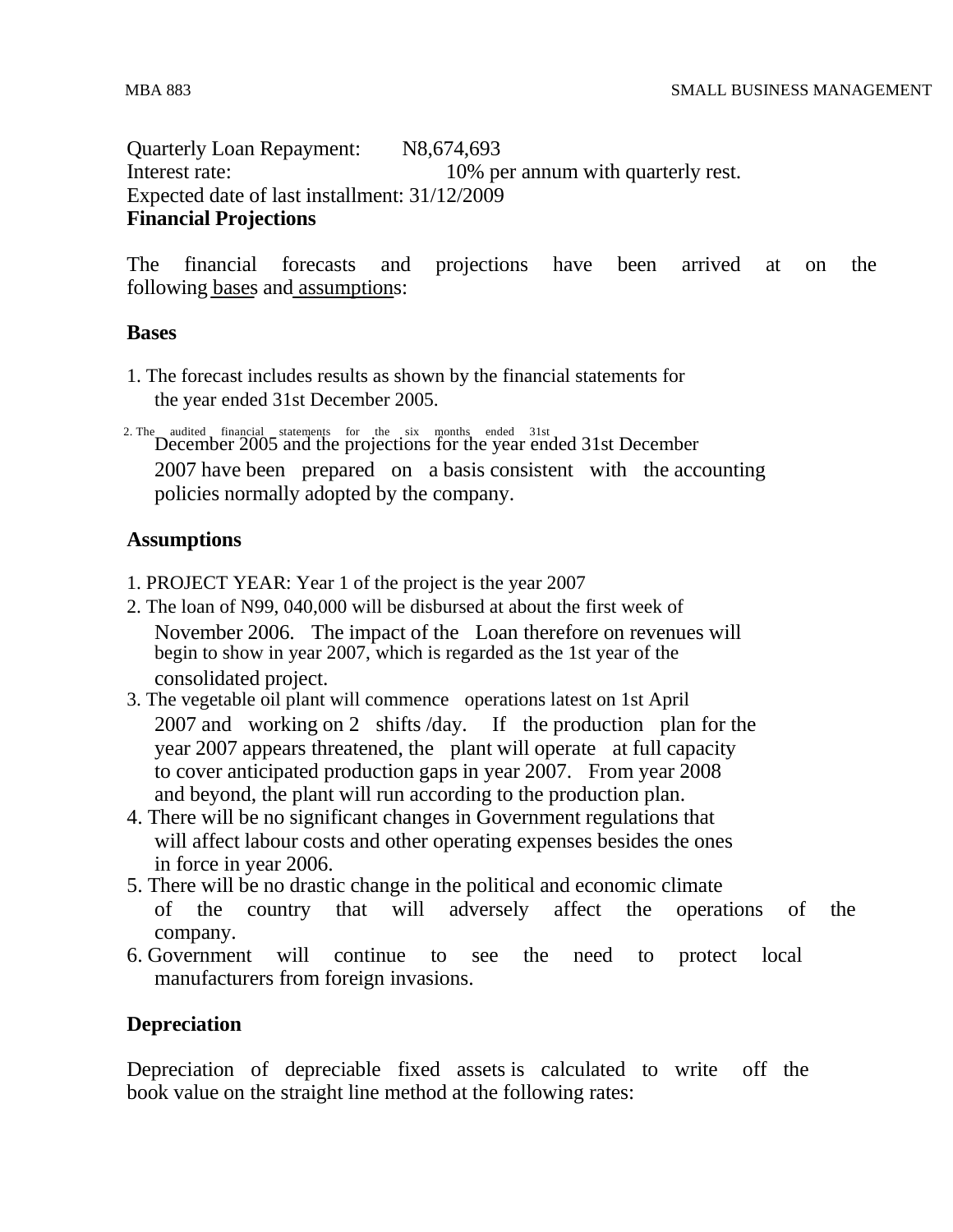# MANAGEMENT

#### **ITEM**

|                            | $\frac{0}{0}$ |
|----------------------------|---------------|
| Land and Building          | 2.5           |
| Motor vehicle              | 15            |
| Furniture and Equipment 10 |               |
| <b>Plant and Machinery</b> | 10            |

#### **Project Implementation Schedule**

Loan Application and approval: 14 weeks from June 2006 Loan approval and disbursement: Latest date 1/11/2006 Plant and Machinery arrive Nigeria: Latest End of February 2006 Installation and test run of plant: March 2007 (4 weeks) Plant commences operation: Latest 1st April, 2007

#### **Revenue Projections**

From the proposed production plan, the following is the revenue profile for the project in year 1 (Year 2007)

| <b>PRODUCT QUANTITY</b>                            |                    | <b>PRICE</b>   | <b>TOTAL</b>     |
|----------------------------------------------------|--------------------|----------------|------------------|
|                                                    | <b>SOLD (TONS)</b> | <b>PER TON</b> | <b>REVENUE N</b> |
|                                                    |                    |                |                  |
| Refined Vegetable Oil 12,498 145,000 1,812,210,000 |                    |                |                  |
| Palm Kernel Cake (PKC) 18,418                      | 5,000              | 92,090,000     |                  |
| Palm Kernel<br>$\overline{\mathrm{Sludge}}$        | 1,31               | 4,000          | 5,260,000        |
| $ $ (PKS)                                          |                    |                |                  |
| <b>Fatty</b> acid                                  |                    | 657.84 100,000 | 65,784,000       |
| <b>Total</b>                                       |                    |                | 1,975,344,000    |

#### **PROJECTED YEAR 1 REVENUES**

Year 2 Revenues are same as year 1 Revenues,

Year 3 Revenues are projected to increase by 5% over year 2 revenue due to increase in selling prices occasioned by increase in raw material inputs prices.

 **Revenue (N)**

Year 4 Revenues are same as year 3 revenues

Year 5 Revenues are projected to increase by 5% over years 3 & 4 due to increase in raw material input prices.

#### **Summary of Projected Revenues**

| Year $1 - (2007)$ | 1,975,344,000 |
|-------------------|---------------|
| Year $2 - (2008)$ | 1,975,344,000 |
| Year $3 - (2009)$ | 2,074,111,200 |
| Year $4 - (2010)$ | 2,074,111,200 |
| Year $5 - (2011)$ | 2,177,816,760 |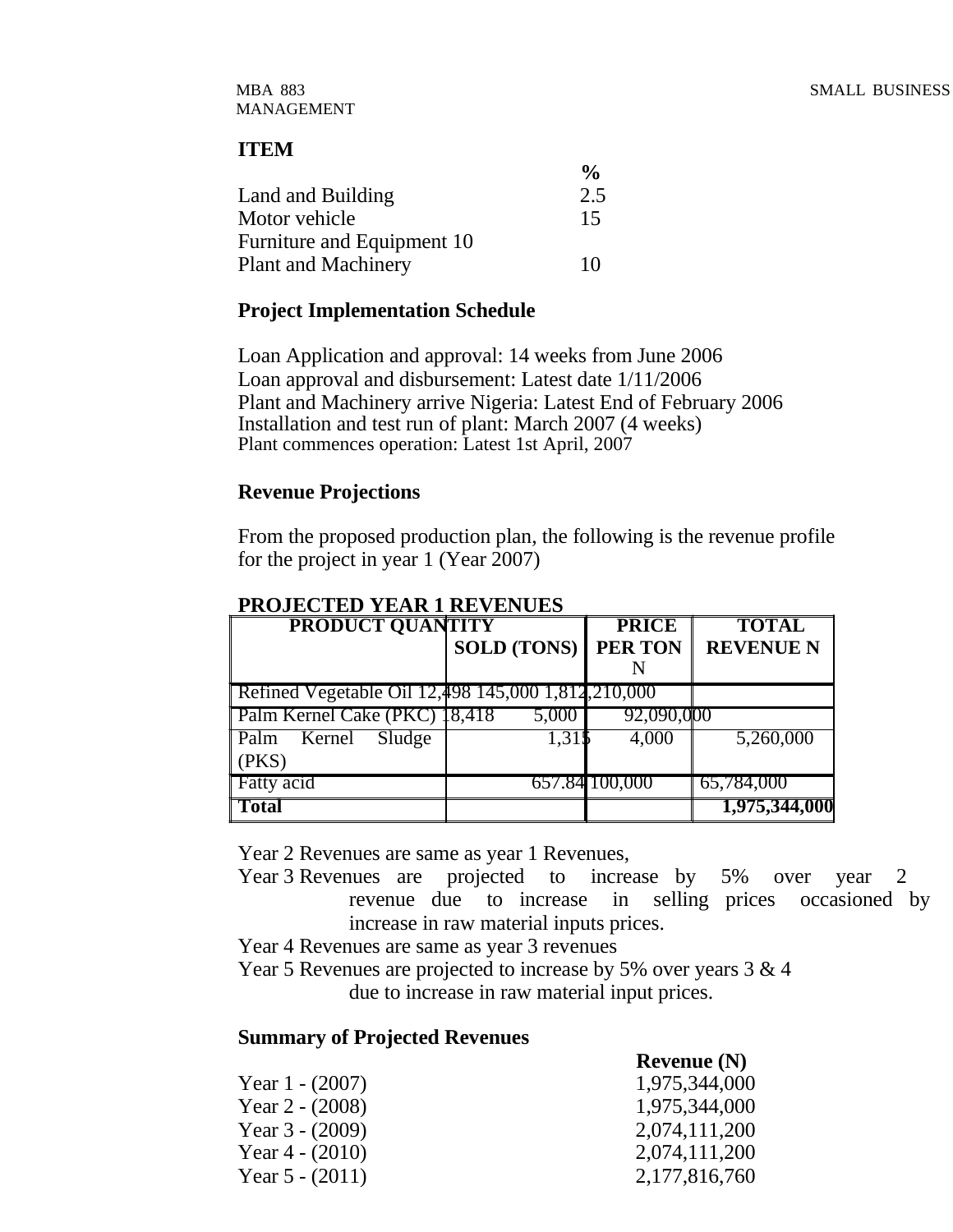#### **Production Materials and Their Costs**

| Cracked palm Kernel | $N45$ , 000 per ton |
|---------------------|---------------------|
| Bleaching earth     | N88, 000 per ton    |
| Citric acid         | $N200$ , per kg     |
| Phosphoric acid     | $N300$ per $kg$     |

#### **Vegetable Oil Packaging Costs**

The refined vegetable oil will be sold in two ways:

- 1. Direct to vegetable oil distributors who will purchase the vegetable oil in tanker loads. In this case, the vegetable oil tankers will come and load vegetable oil at the factory.
- 2. The refined vegetable oil will be filled into plastic jerry cans of 9 litres and 18 litres capacity and also sold to the market. The purpose of this is to ensure that the brand of vegetable will be in affordable units and prices to the market.

#### **PROJECTED TRADING, PROFIT AND LOSS ACCOUNT FOR THE YEAR ENDED 31st DECEMBER**

|                                   | 2007 2008     |                  |
|-----------------------------------|---------------|------------------|
| Sales                             | 1,975,344,000 | 1,975,344,000    |
| <b>Opening Stock</b>              | 30,000,000    | 40,000,000       |
| + Cost of Manufactured goods      | 1,576,320,178 | 1,588,266,114    |
| Less Stock at Close               | 40,000,000    | 50,000,000       |
| $=$ Cost of Sales                 | 1,566,320,178 | 1,578,266,114    |
| <b>Gross Profit</b>               | 409,023,822   | 397,077,886      |
|                                   |               |                  |
| <b>DEDUCT</b>                     |               |                  |
| Selling and distribution expenses | 10,265,716    | $10,336,01\,\mu$ |
| Administrative expenses           | 32, 263, 476  | 28,557,67        |
| <b>Total Expenses</b>             | 42,529,192    | 38,893,68        |
| Profit before tax                 | 366,494,630   | 358,184,201      |
| Tax provision                     | 117,278,281   | 114,618,944      |
| Profit after tax                  | 249,216,349   | 243,565,257      |

#### **PROJECTED CASH FLOW STATEMENT (N)**

|                                                  | 2007 2008   |                                      |
|--------------------------------------------------|-------------|--------------------------------------|
| <b>SOURCES OF CASH</b>                           |             |                                      |
| Earnings before interest & taxes<br>Depreciation | 382,494,630 | 370,184,201<br>19,137,615 19,137,615 |
| Total sources of cash                            |             | 401,632,245 389,321,816              |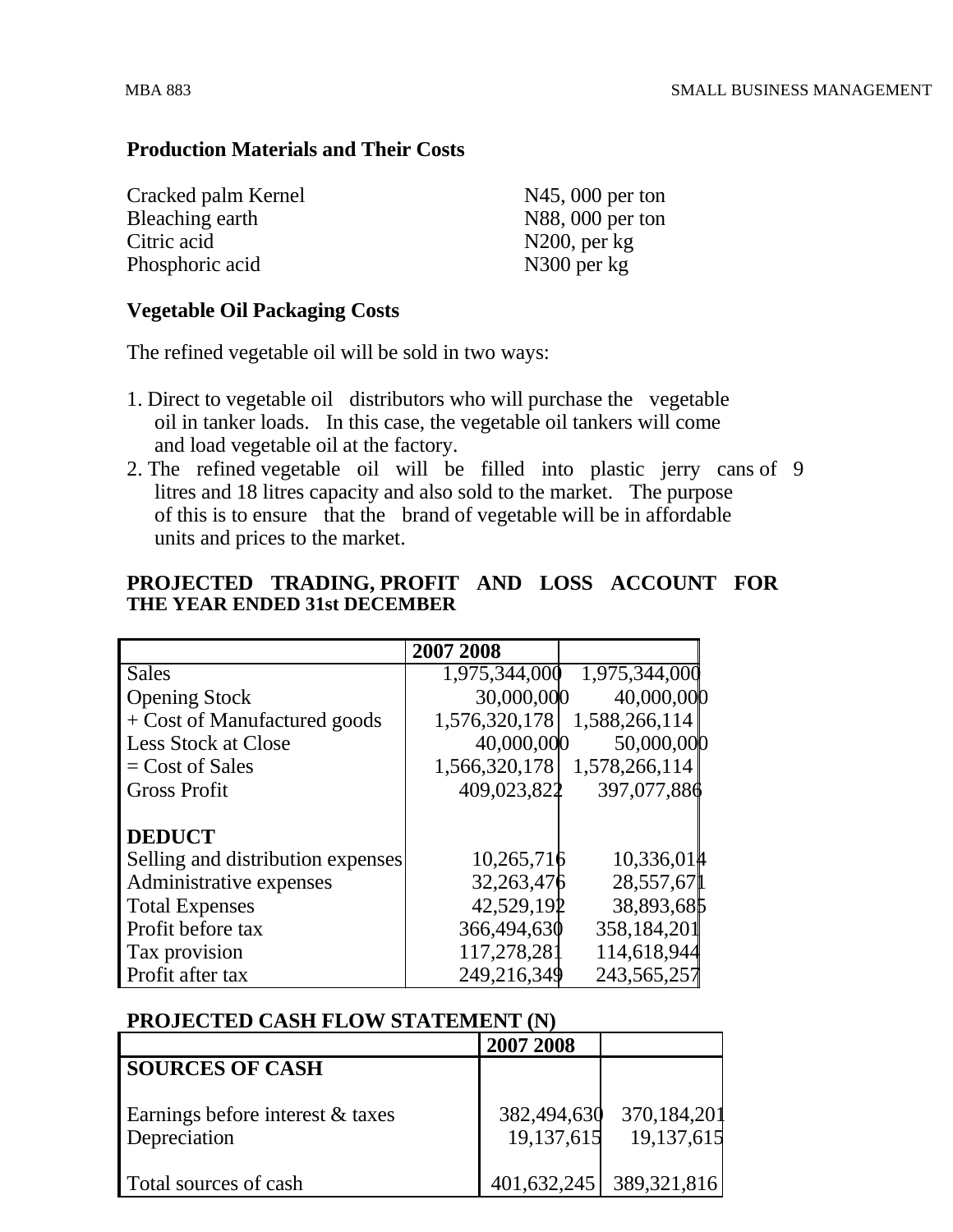г

| <b>USES OF CASH</b>              |             |                               |
|----------------------------------|-------------|-------------------------------|
| Loan Repayments                  | 26,024,079  | 34,698,77 <sup>p</sup>        |
| <b>Interest and Bank Charges</b> | 16,000,000  | 12,000,000                    |
| Taxation                         |             | 117,278,281   114,618,944     |
| Total uses of cash               |             | 159, 302, 360   161, 317, 716 |
| Cash Surplus / (Deficit)         | 242,329,885 | 228,004,100                   |
| <b>Opening Cash Balance</b>      |             | 10,000,000 252,329,885        |
| <b>Closing Cash Balance</b>      |             | 252,329,885 480,333,985       |

#### **PROJECTED BALANCE SHEET (N)**

|                                    |              | 31/12/2007 31/12/2008 |  |
|------------------------------------|--------------|-----------------------|--|
| <b>ASSETS EMPLOYED</b>             |              |                       |  |
| <b>Net Fixed Assets</b>            | 198,538,111  | 179,689,096           |  |
| <b>INTANGIBLE ASSETS</b>           |              |                       |  |
| Preliminary expenses               | 55,000       | 55,000                |  |
|                                    |              |                       |  |
| <b>CURRENT ASSETS</b>              |              |                       |  |
| Stock-in-trade                     | 180,000,000  | 290,000,000           |  |
| <b>Raw Materials</b>               | 140,000,000  | 300,000,000           |  |
| Debtors & Prepayments              | 60,012,378   | 70,000,000            |  |
| <b>Cash and Bank Balances</b>      | 12,000,000   | 7,767,318             |  |
| <b>TOTAL</b>                       | 392,012,378  | 667, 767, 313         |  |
| <b>CURRENT LIABILITIES</b>         |              | 70,000,00             |  |
| <b>Creditors and Accruals</b>      | 53,000,000 0 |                       |  |
| <b>Bank Overdraft</b>              |              | 15,000,000 14,000,000 |  |
| <b>Tax Provisions</b>              | 117,278,281  | 114,618,944           |  |
| <b>TOTAL</b>                       | 185,278,281  | 198,618,944           |  |
| Net Current Assets / (Liabilities) | 206,734,097  | 469,148,369           |  |
| <b>FINANCED BY</b>                 | 1,000,00     |                       |  |
| <b>Share Capital</b>               | 0            | 1,000,000             |  |
| <b>RESERVES</b>                    |              |                       |  |
| <b>Profit and Loss Account</b>     | 341,031,222  | 584,596,479           |  |
| <b>Directors Current Account</b>   | 63,295,986   | 63,295,986            |  |
| <b>Shareholders Fund</b>           | 405,327,208  | 648,892,465           |  |
|                                    |              |                       |  |

#### **4.0 CONCLUSION**

In this unit, we have discussed the financial plan and we went ahead to use a practical example to demonstrate what the financial plan should look like in real life. For our real life example, we used a vegetable oil refining plant. We did also advise that you study the worked example carefully so that you can understand a financial plan properly.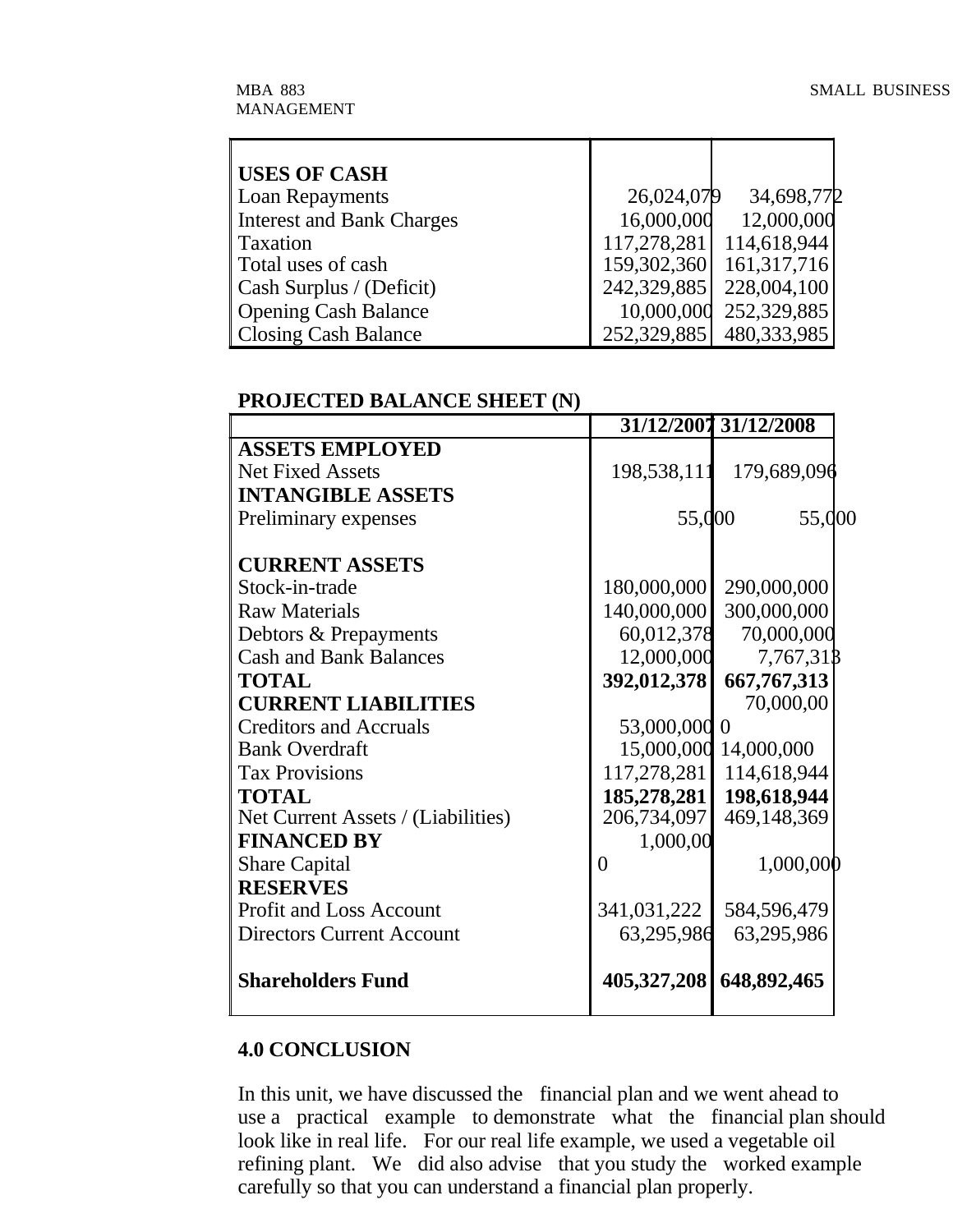# **5.0 SUMMARY**

We have fully seen that the financial plan is a very important document both for the entrepreneur and the bank that is expected to finance a would-be-project. It brings out all the fine details of a project as far as finance is concerned.

In the next unit, we shall discuss the economic plan.

# **6.0 TUTOR MARKED ASSIGNMENTS**

Discuss the key users of a financial plan and why they are interested in the financial plan.

# **7.0 REFERENCES/FURTHER READINGS**

- Leon Ikpe (1999) A guide to Small Business Investments. Impressed Publishers, Lagos.
- Leon Ikpe (1999): Project analysis and evaluation. Impressed Publishers, Lagos.

#### **ANSWERS TO SELF ASSESSMENT EXERCISES**

The three parties that make use of a financial plan are:

- 1. The would-be-entrepreneur
- 2. The financier e.g. a bank
- 3. An investor who is being asked to invest in the project.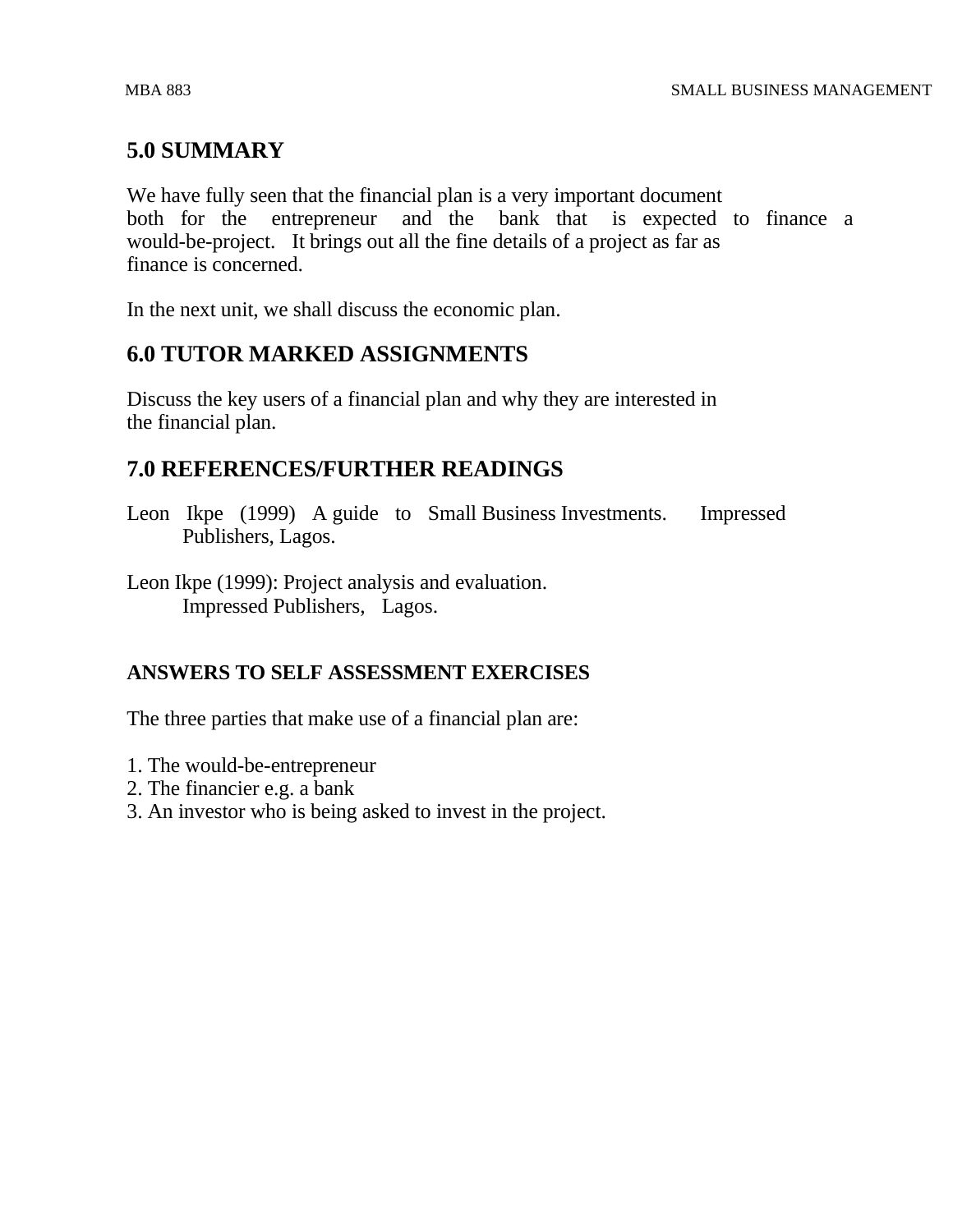# **UNIT 2 THE ECONOMIC PLAN**

# **CONTENTS**

1.0 Introduction

2.0 Objectives

3.0 Main Content

3.1 The Economic Plan

3.1.1 Economic and Financial Analysis (a Comparison)

3.1.2 Contents of an Economic Plan

4.0 Conclusion

5.0 Summary

6.0 Tutor Marked Assignments

7.0 References/Further Readings

# **1.0 INTRODUCTION**

In the last unit (Unit 9), we discussed the financial plan which we say addresses key issues concerning the finance of a **enterprise.** busine We even used an example of a vegetable oil **plant trate** a practical example of a financial plan. In this unit, we shall discuss the Economic plan which is again a very crucial component of the business plan.

# **2.0 OBJECTIVES**

By the end of this unit, you will be able to:

- Understand the meaning of the economic plan.
- Discuss the key components of the economic plan.

# **3.0 MAIN CONTENT**

# **3.1 The Economic Plan**

All along we have tried to dissect a business plan and by so doing, we broke the business plan into a number of smaller plans like the marketing plan, the financial plan etc.

When we discussed the financial plan, we set out to examine **and** uate certain things like cash in flows and outflows. At the end of the day, the financial plan discloses whether a would be small business will be profitable or not.

However, when we are discussing revenues and costs in naira terms, we are simply considering the thinking of an investor or bank. Most of the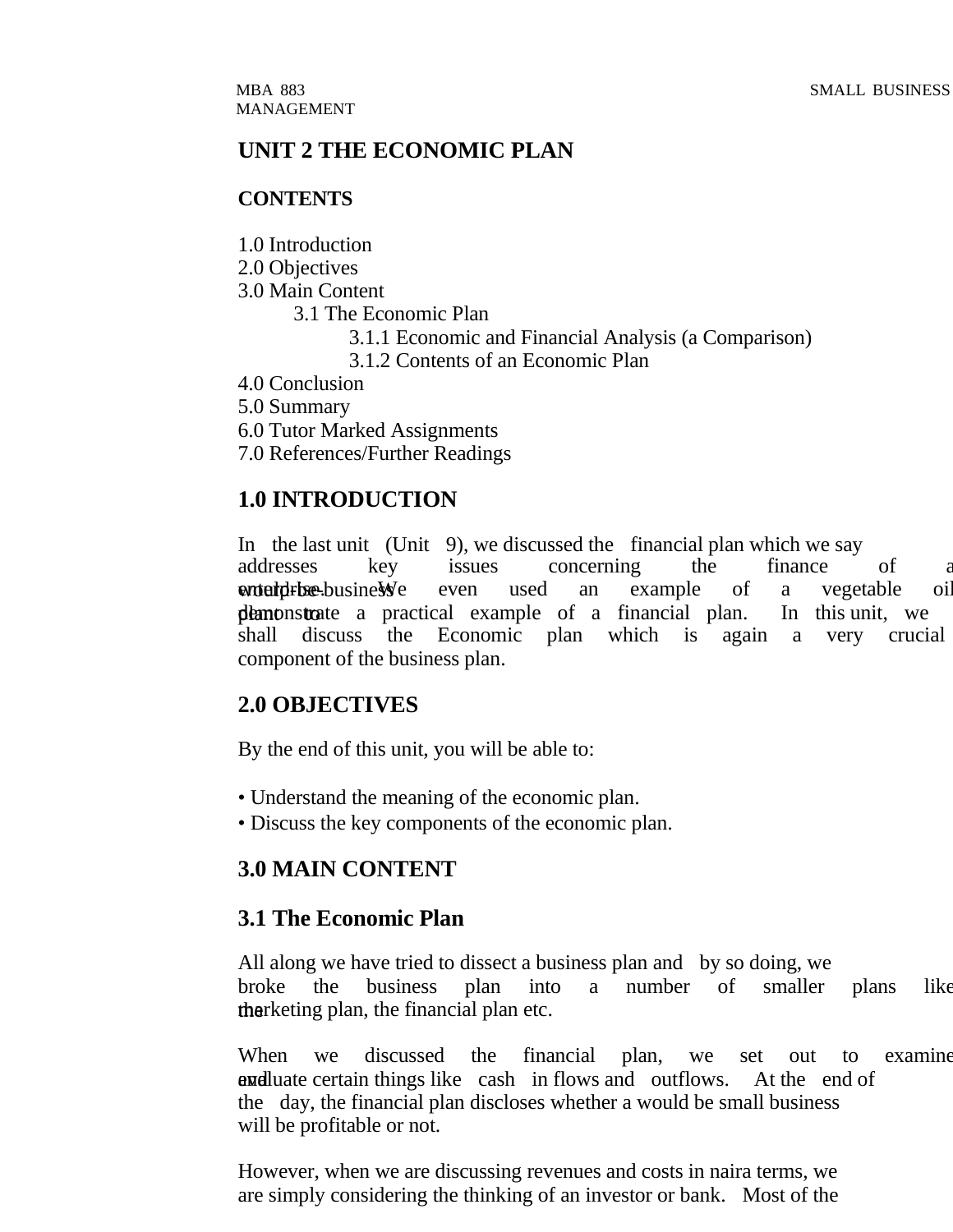items in the financial plan are micro elements as far as an economy is concerned. What we are saying is that the financial plan is a micro view of a project from an investors narrow view point.

The Economic plan unlike the financial plan considers projects from a macro economic view point as opposed to a micro view point. The economic plan looks at the business from the total view in terms of planned impact on the macroeconomic environment.

# **3.1.1 Economic and Financial Analysis (A Comparison)**

The financial plan tries to see a would-be-project from an investor's view point. That is essentially a micro view. In the alternative, the economic plan tries to see a would-be-project from a national view point or best still, a macro economic view point.

Both financial and economic plans are talking of resources and how the resources will be allocated. Both of them seem to be concerned with resource allocation problems. In the end both the financial plan and the economic plan seek to provide answers as to whether an investment project will be undertaken or not. However, there are differences between the financial and Economic plan.

We will stress from the onset the fact that they differ in their underlying objectives. The financial plan arranges resources without any consideration of the society in which the would-be-business will be located.

On the other hand, the Economic plan tries to arrange or display resources with full consideration of the impact of a project on the entire society.

Another important point to note is that both the Economic plan and the financial plan try to evaluate a project in terms of benefits and costs. But the definition of costs and benefits differ between the financial and economic plan.

In the financial plan, costs and benefits are usually reduced to Naira and Kobo terms. But in the economic plan, costs and benefits go beyond naira and kobo terms. For example in the economic plan, costs are usually expressed in terms of opportunity costs or foregone costs to the society as a whole.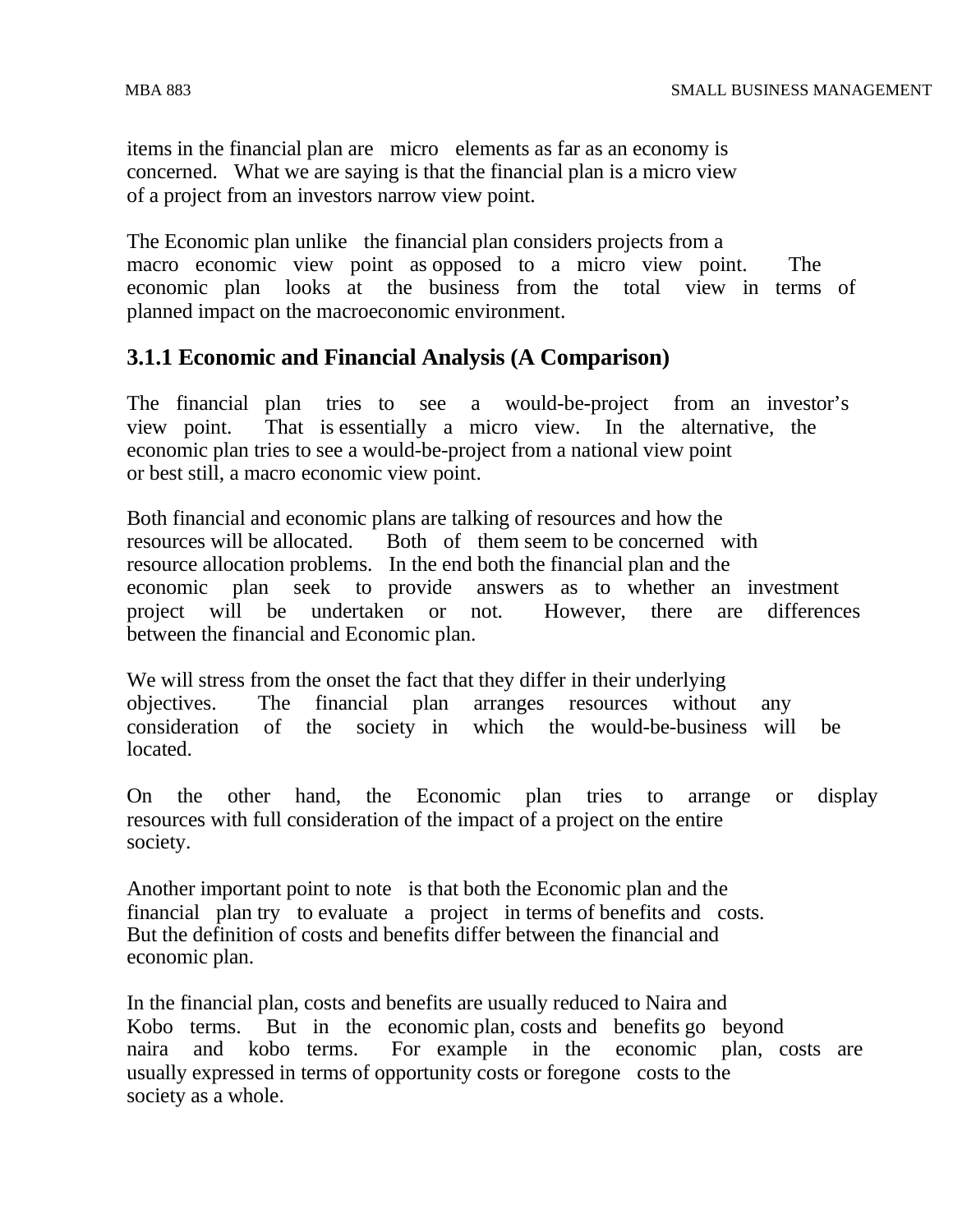#### **A Practical Business Idea for Class Discussion**

#### **Commercial Production of Laundry bar Soap**

Laundry soap is used mainly for washing. It is found in every home, office and factory because of its importance. Although powdered soap and liquid soap are soaps found on the market shelf, laundry soap ix preferred because it is not hard on textiles.

In the Nigerian market, manufacture of laundry bar soap used to be dominated by such big names as Lever brothers, PZ etc. However, in the wake of the structural adjustment programmes, a lot of small scale entrepreneurs have sprung up and are currently giving the big names a big fight. The advantage of the small scale producer is in the area of overheads and operational flexibility. The key to success in solar knows is quality and lower prices.

#### **Technical Information**

The production of soap is a simple chemical reaction referred to Saponification.

The simplest way to explain Saponification is to write the Chemical equation: oil (fatty acid) + caustic  $soda = soap + glycerol$ . Incidentally this equation is learnt at secondary school level chemistry and does not need extra clarification. The basic materials required for production of soap are palm kernel oil or palm oil, caustic soda, liquid sodium silicate, dyes and perfumes (where required). The basic equipment are the paration tank, mixing tank, solidification boxes, soap slicer and soap stamper.

#### **Production Process**

There are three different methods employed in the production of laundry bar soap namely: the full boiled process, the semi-boiled process and the cold process. The cold process is the one discussed in this write-up. Caustic soda is dissolved in water in the preparation tank and **left** error in the issue of the teast 24 hours to enable the the state of the state of the the state of the state of the state of the state of the state of the state of the state of the state of the state of the state of chemical reaction to be completed. The specific gravity should come up to 13000 kg/m3.

A measured quantity of palm kernel oil is put into the mixing tank. A measured quantity of caustic soda solution is added into the mixing tank and stirred properly for at least 10 minutes.

Then sodium silicate, soda ash in solution, dye are added in measured quantities. Stirring continues for another 10 to 15 minutes with perfume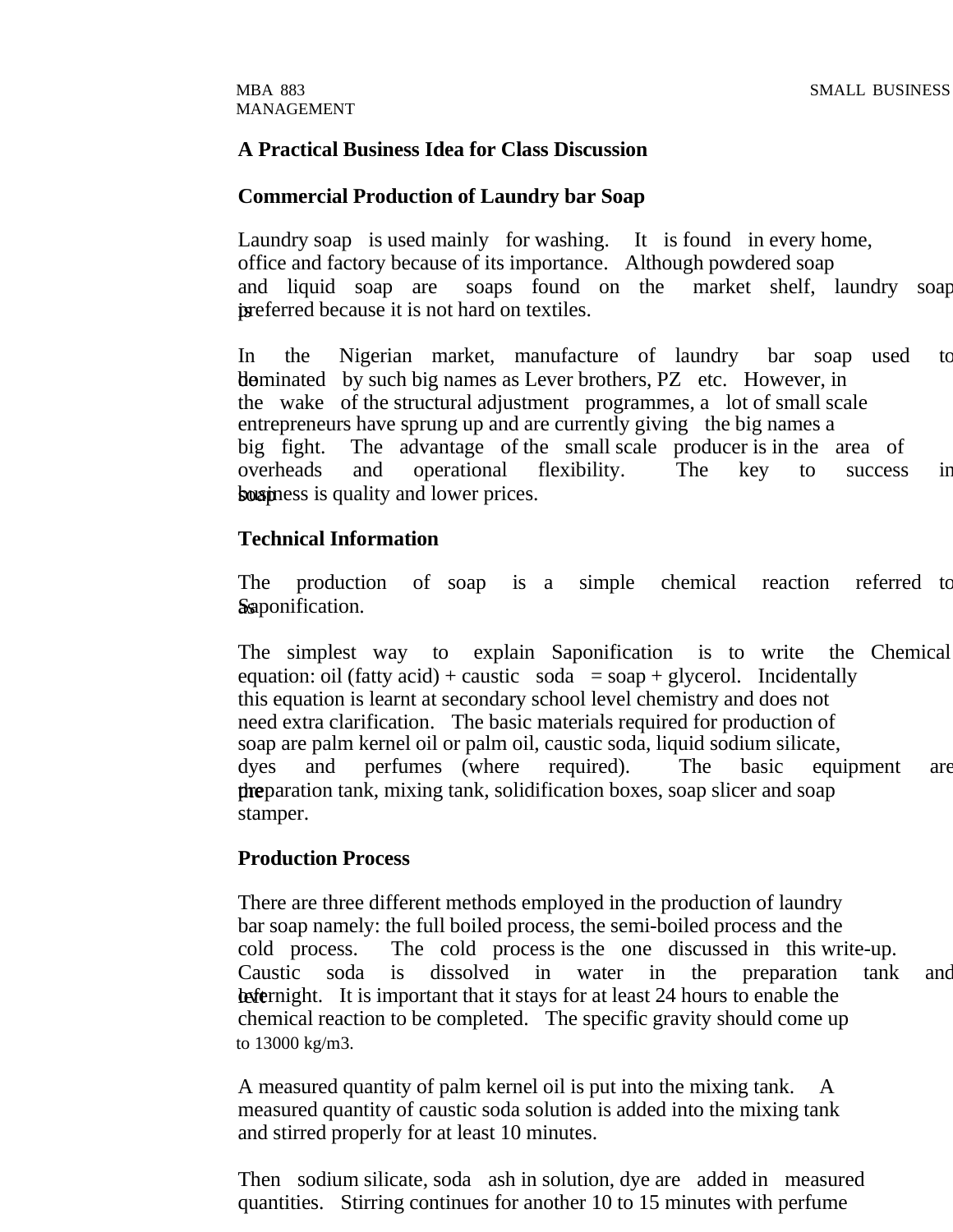added if desirable. Pour the soap into the solidification boxes which have nylon underlay. Leave the soap to harden. After about 15 hours, you have a hard soap. With the use of the slicing machine the soap is cut into shapes while the soap stamper affixes the name of the soap on it. The bar soap is packaged and ready for the market.

#### **FINANCIAL HIGHLIGHTS N**

| <b>Pre-Investment Outlays</b> | 30,000    |
|-------------------------------|-----------|
| Rent / Accommodation          | 100,000   |
| Machinery / Equipment         | 100,000   |
| <b>Utilities</b>              | 30,000    |
| <b>Working Capital</b>        | 100,000   |
| <b>Total Project Cost</b>     | 360,000   |
| Projected Year 1 Income       | 2,800,000 |
| Projected Year 1 Expenses     | 1,400,000 |
| Projected Year 1 Profit       | 1,400,000 |

|                                    | this<br><b>Have</b><br>you covered | the<br>1n |
|------------------------------------|------------------------------------|-----------|
|                                    | plan?                              |           |
| Will the project generate          |                                    |           |
| employment in the economy?         |                                    |           |
| If yes to what extent?             |                                    |           |
| No of skilled hands<br>that        | will<br>be                         |           |
| employed                           |                                    |           |
| Will the<br>project lead to        | economic                           |           |
| growth?                            |                                    |           |
| Will the<br>nation save<br>foreign |                                    |           |
| exchange if the project<br>is      |                                    |           |
| undertaken?                        |                                    |           |
| If<br>yes what amount of           | foreign                            |           |
| exchange?                          |                                    |           |
| What are the forward and backward  |                                    |           |
| linkage effects of the project?    |                                    |           |
| Will the project lead<br>to        |                                    |           |
| technological education?           |                                    |           |
| What<br>the social<br>are<br>costs | of<br>the                          |           |
| project to the economy?            |                                    |           |

**Table 10.1: Economic plan checklist.**

# **3.1.2 Contents of an Economic Plan**

So far, we have tried to understand what an economic plan is and how to distinguish it from the financial plan. We will now go ahead and discuss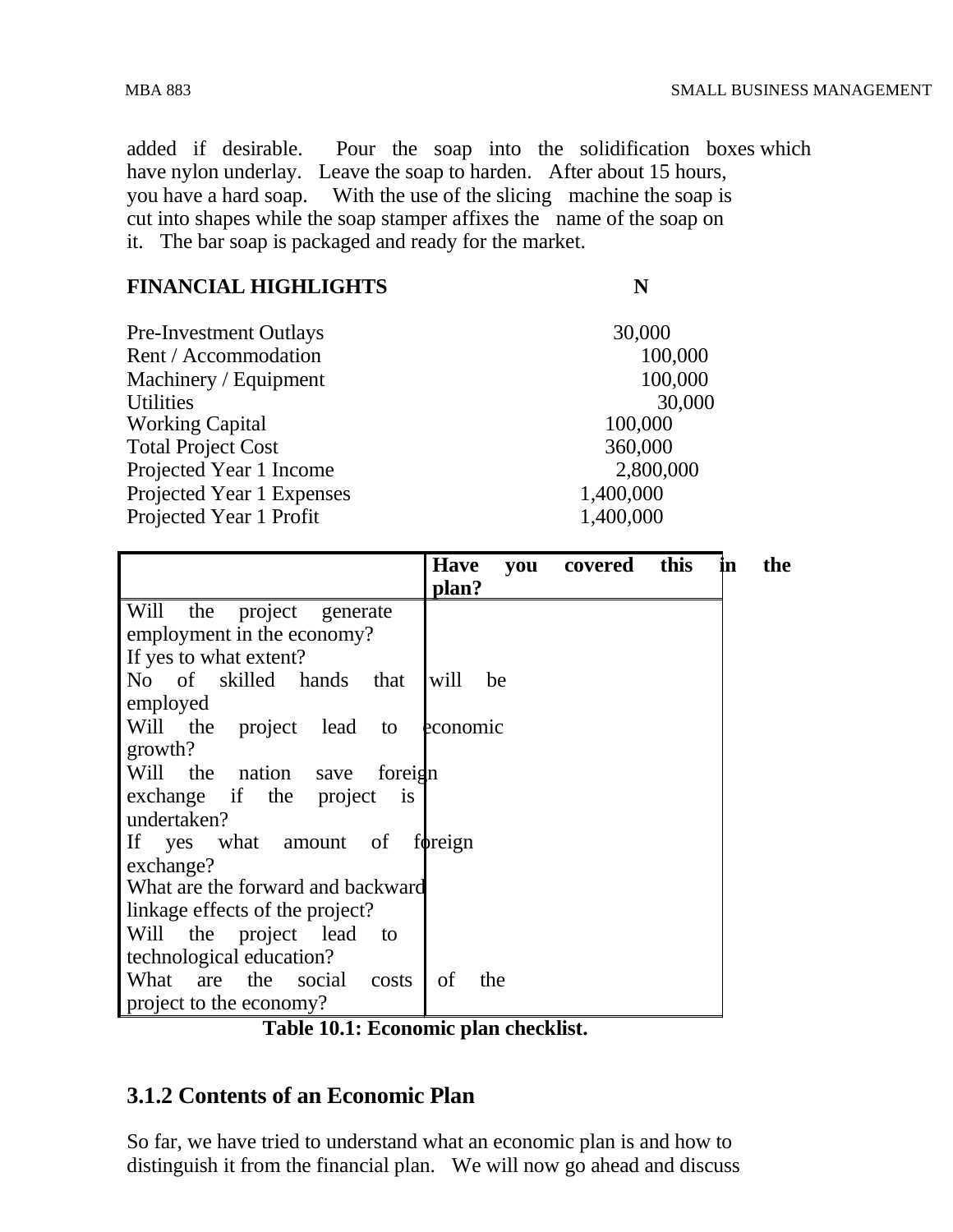some of the key contents of an economic plan. By contents, we mean those items we hope to see inside the economic plan.

#### **Transfer Payments**

Generally transfer payments represent the transfer of resources from one section of society to another. Remember that economic plans take row views of a society into consideration.

An important transfer payment is interest. Basically interest is a reward for capital. For example, if a project is funded through bank borrowing, the estimates of interest charges are usually included in the financial plan. And so if you look properly you will see interest charges in the projected income statement. What resources (interest) that the project has paid has been collected by another member of society (the bank). In this case, there is really no net increase of resources to the society as a whole. The interest is only a transfer of resources from a borrower to a lender.

So as the logic goes, in the economic plan, interest charges are excluded since they only represent transfer payments.

#### **Taxes**

Taxes are another set of transfer payments which we are going to look at. Taxes are paid out of profits and if a project is profitable, it will pay tax to the central authorities. That explains why in the computing of the net income of a project, taxation is usually deducted.

Taxes are therefore deductions before arriving at net profits of husiness. However, in the economic plan, taxes represent **transferments** from a business to the Central Government. And so again as the logic goes, in the economic plan, taxes are excluded because they are only transfer of resources from one section of the society to another.

#### **Subsidies**

In evaluating a private sector undertaking, it will be difficult to hear of the word subsidies. This is because the private sector is largely profit driven. So in the financial plan of a private sector project, it will be unheard of to see the item called subsidies.

But this will be a different story if we are building the economic plan of a project. Most public sector projects are heavily subsidized to enable the poor gain access to certain goods and services which ordinarily they cannot gain access to.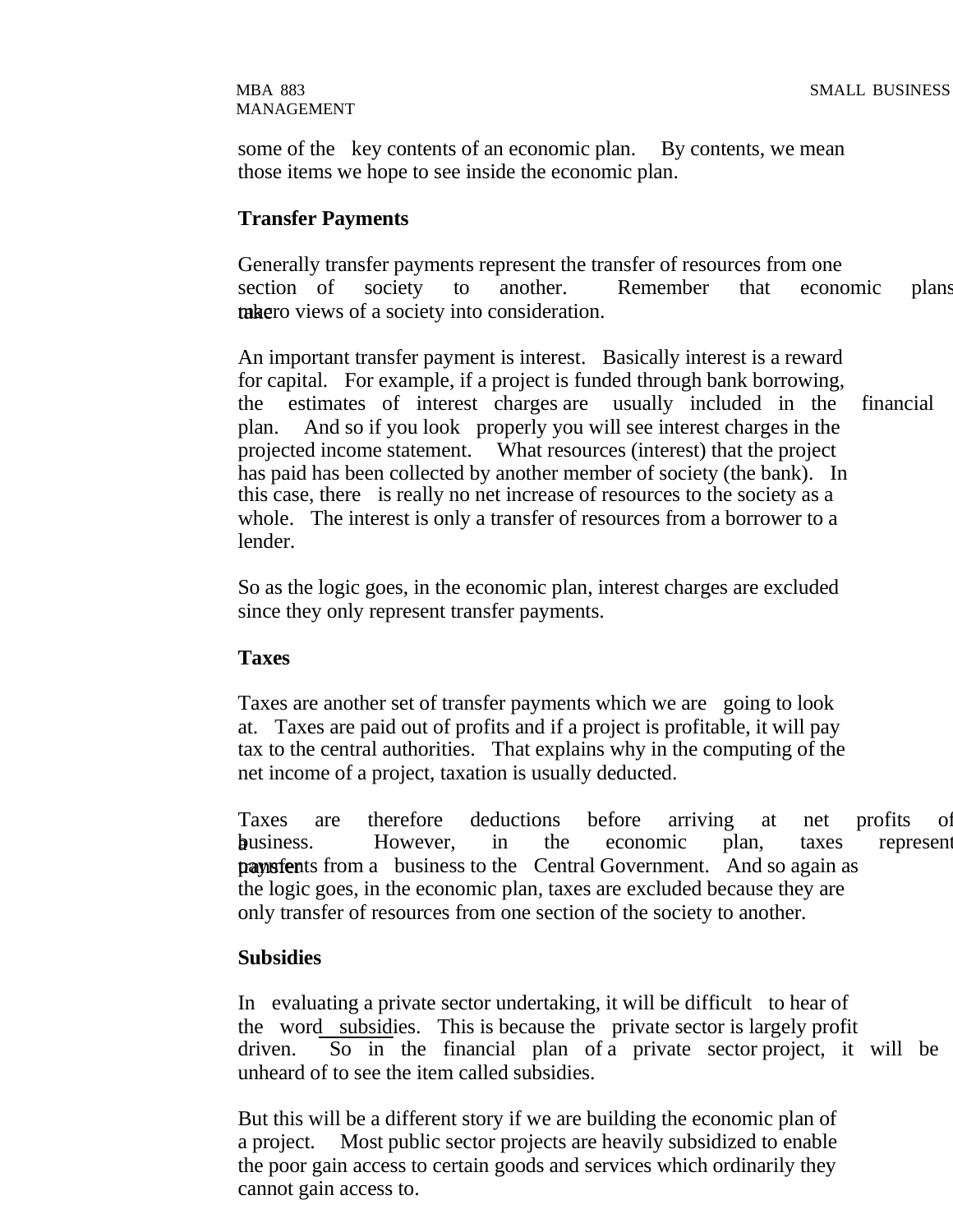Logically subsidies represent opportunity costs to the society as a whole. So in the economic plan, any subsidy so enjoyed should be added as part of the costs of a project.

#### **Linkage Effects of a Project**

Generally, linkage effects are those effects that arise from a projects initiation. For example when a polytechnic is located within a new environment, many things follow immediately.

New constructions start immediately. New shops spring up. Bookshops begins to spring up. Some industries begin to start-up in the environment to produce water, soap and other products which the students of the polytechnic will need.

Generally, there are two types of linkage effects broadly defined as forward and backward linkage effects.

Forward linkage is the stimulus given to manufacturing industries that use the products of a project. For example if a flour manufacturing plant is located in a town, it will lead to the establishment of bakeries that will use the flour. This is a forward linkage effect.

Similarly, flour manufacturing requires wheat as a raw material input. We can see that the establishment of a wheat flour manufacturing plant will invariably lead to increased cultivation of wheat. This is the backward linkage effect.

#### **SELF ASSESSMENT EXERCISE**

Name two transfer payments

#### **A Global Example of Economic Analysis**

In 1986, the World Bank was considering the desirability or otherwise of assisting Nigeria set up a rice farm covering thousands of hectares in a rice producing area of Nigeria. Under the scheme, farmers will be allocated large hectares of land for cultivation of rice subsidized to encourage the farmers. Such things like fertilizers will be heavily subsidized while technical advice will be provided by World Bank experts and Nigerian agricultural experts. The forecast life span of the project is five years after which it is expected that diminishing returns will set in.

A financial analyst forecasts that the following is the incremental cash balances that will accrue to the farmers.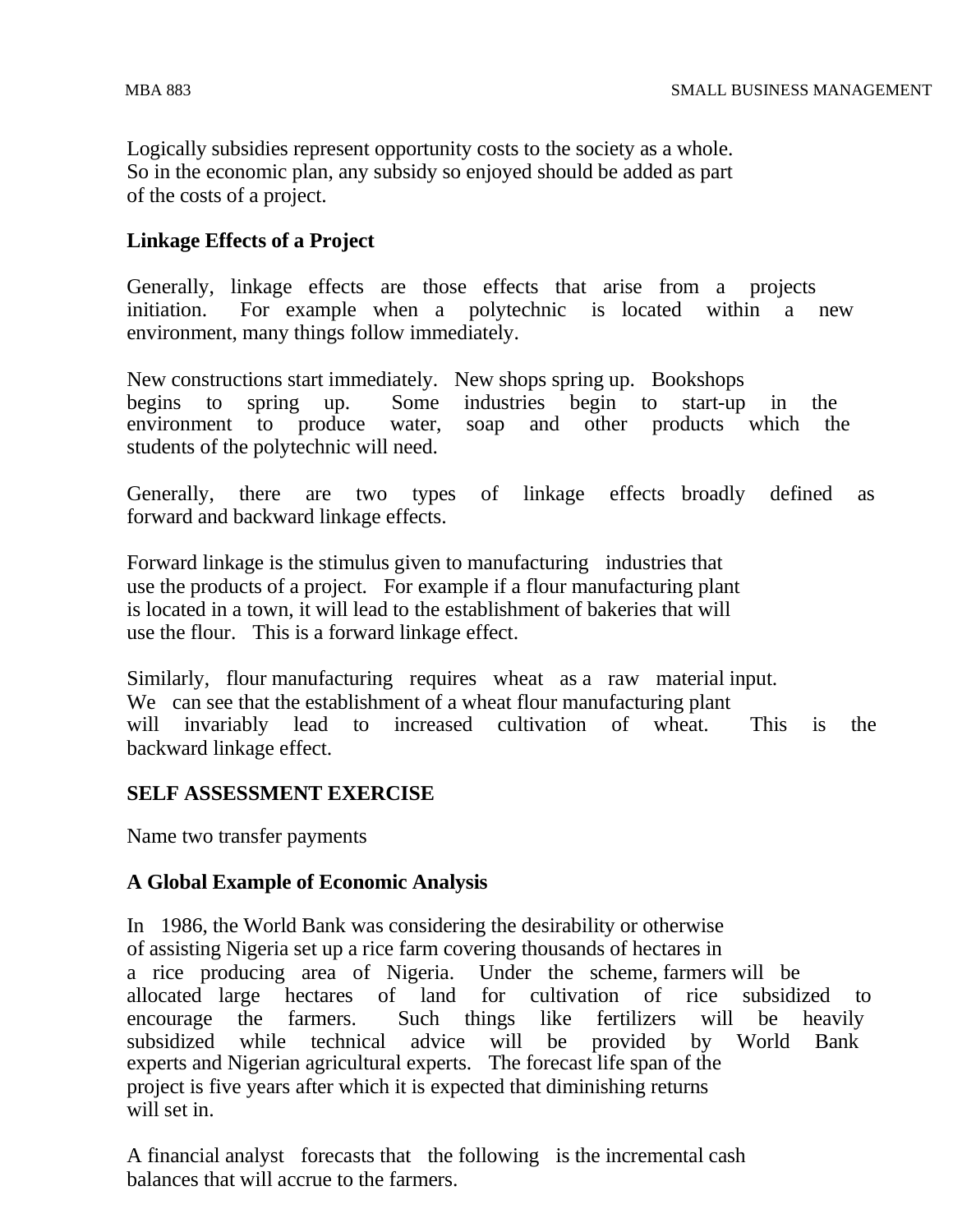| Year          | <b>Amount</b> |
|---------------|---------------|
|               | N300,000      |
| $\mathcal{D}$ | $+$ N600,000  |
| 3             | $+ N700,000$  |
|               | $+$ N800, 000 |
| 5             | $+$ N900, 000 |

The subsidies to the farmers in the 5 years is expected to be as follows:

| Year                        | <b>Amount</b> |
|-----------------------------|---------------|
|                             | N50,000       |
| $\mathcal{D}_{\mathcal{L}}$ | 50,000        |
| 3                           | 30,000        |
|                             | 50,000        |
| 5                           | 60,000        |

Also although technical advice is to be provided by World Bank experts and their Nigerian counterparts, below is the value of the technical hen reduced to monetary naira values.

| Year           | <b>Amount</b> |
|----------------|---------------|
|                | N40,000       |
| $\overline{2}$ | 40,000        |
| 3              | 60,000        |
| 4              | 30,000        |
| 5              | 20,000        |

Because the farmers are expected to pay tax as other citizens do, the financial analyst in arriving at the incremental cash balances due to the farmers already had deducted the tax due from them. The estimates of taxation are reproduced below.

| Year                        | <b>Amount</b> |
|-----------------------------|---------------|
|                             | $- N10,000$   |
| $\mathcal{D}_{\mathcal{L}}$ | N60,000       |
| $\mathcal{R}$               | N70,000       |
|                             | N80,000       |
| 5                           | N90,000       |

The cost of the rice project initially is N1, 000,000 to enable the project take off. Although the lending rate for agriculture projects is 9%, it is considered that the real opportunity cost of capital is 13%. Should the project be acceptable?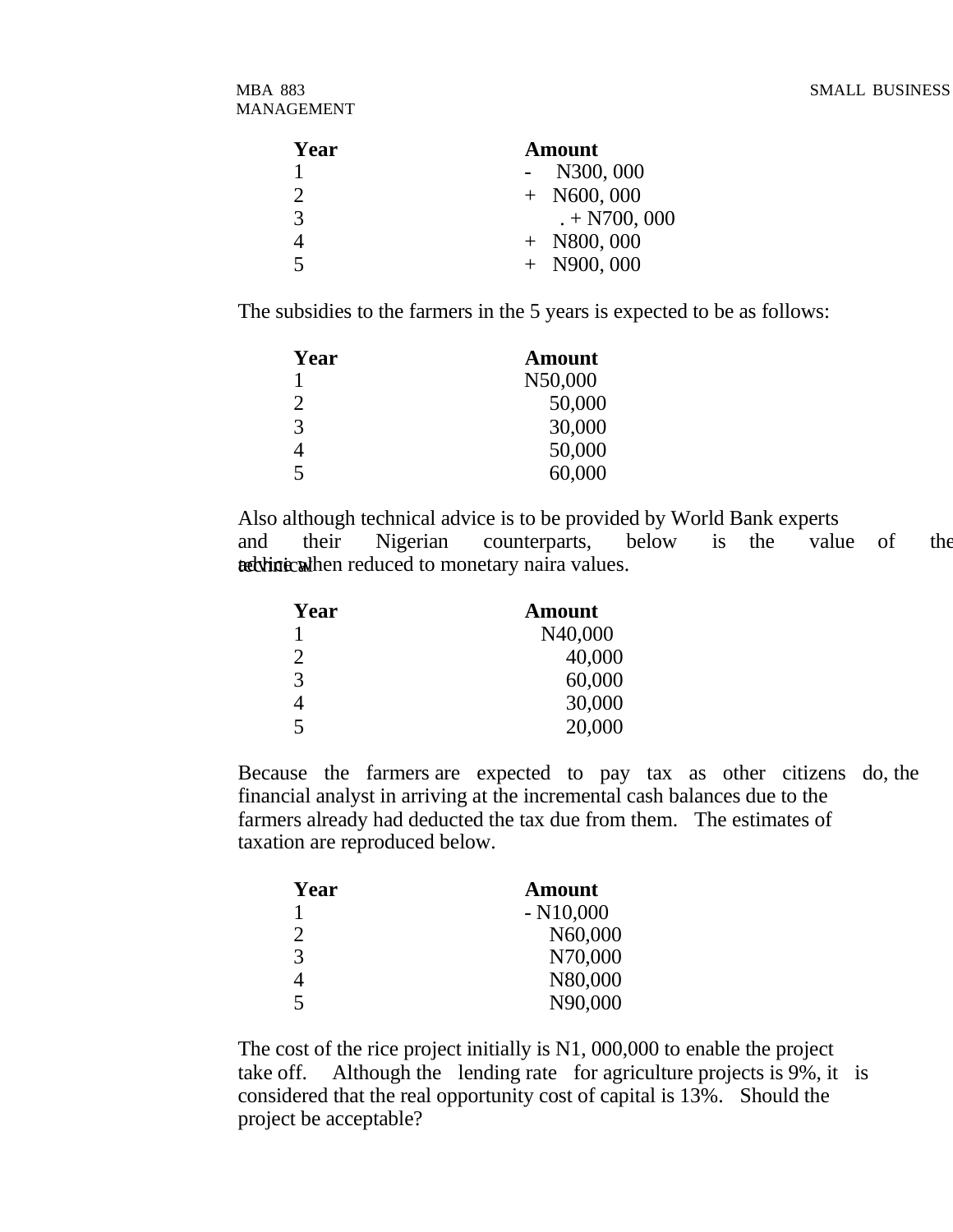### **SOLUTION**

Although a variety of methods exist to appraise the project, the most favoured method is the net present worth method. As earlier explained.

NET PRESENT WORTH = Present Worth Present Worth **Less** of Benefits of Costs

- a. Subsidies represent outflows of cash to the economy as a whole and so constitute costs of the project. They now appear as negative entries to denote cash outflow.
- b. Taxation is added back because it represents a transfer payment from the farmers to the government. It is to be recognized that the taxes arise because of the rice project. The negative tax entry in year one is the tax foregone as a result of the rice project.
- c. Technical advice also constitutes a use of resources and has to be clearly recognised as an outflow of resources.

# **4.0 CONCLUSION**

In this unit, we have discussed the Economic plan. We also discussed the differences between the financial plan and the economic plan. So that while the financial plan focuses attention on purely private sector initiatives like profits etc, the economic plan focuses attention on how projects affect the macro environment. We also discussed transfer payments. All these helped us to understand the economic plan.

# **5.0 SUMMARY**

We have just discussed the economic plan and seen how important it is in understanding the general business plan. Economic plans try to adjust financial plans which are mainly private sector plans. Economic plans reflect a macro approach to planning.

In the next unit, we shall discuss managing manufacturing operations.

# **6.0 TUTOR MARKED ASSIGNMENTS**

The financial plan differs significantly from the Economic plan. What are the differences between them?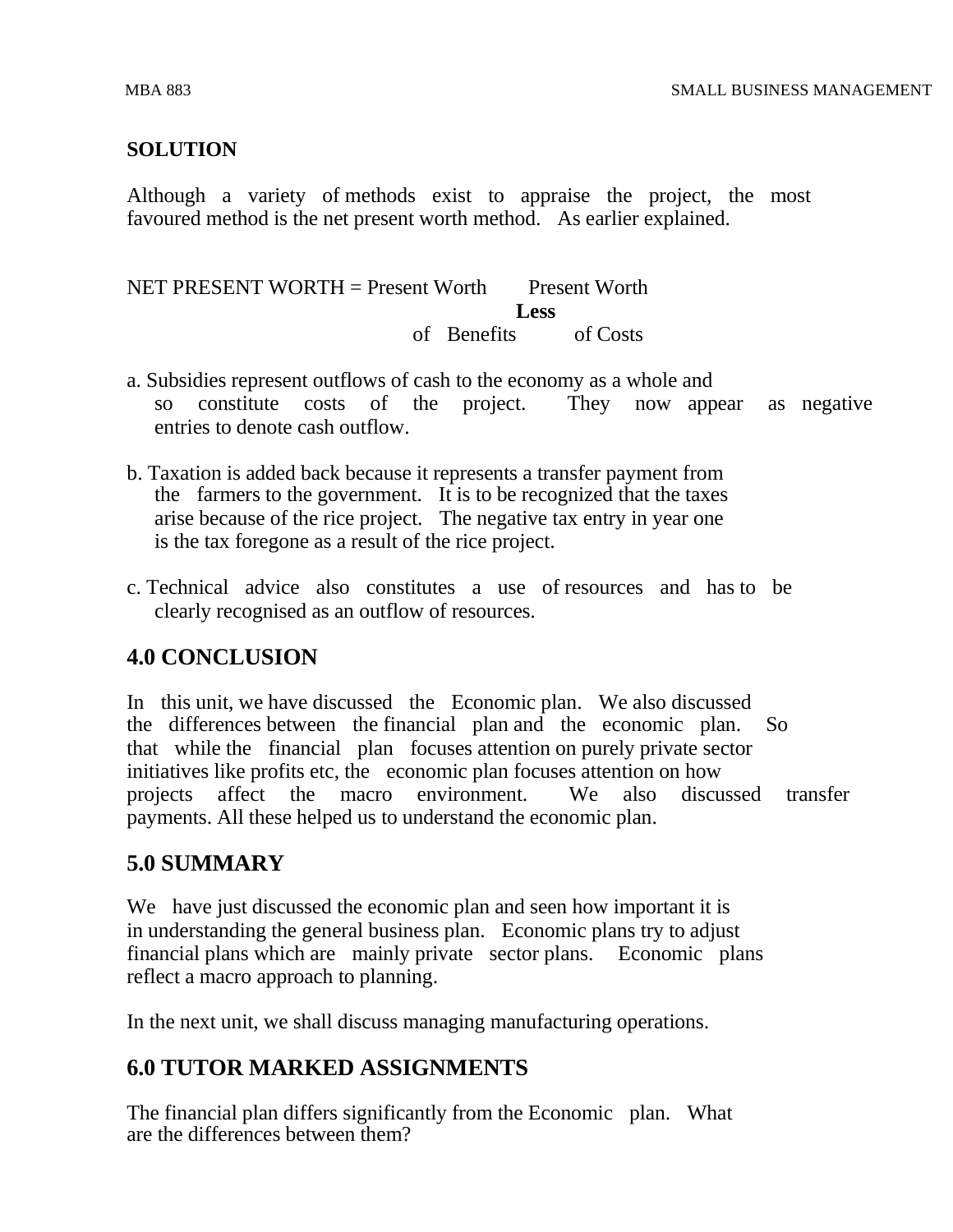# **7.0 REFERENCES/FURTHER READINGS**

- Leon Ikpe (1999) A guide to Small Business Investments. Impressed Publishers, Lagos.
- Leon Ikpe (1999): Project analysis and evaluation. Impressed Publishers, Lagos.

# **ANSWERS TO SELF ASSESSMENT EXERCISES**

Two transfer payments are:

- 1. Interest charges
- 2. Taxes.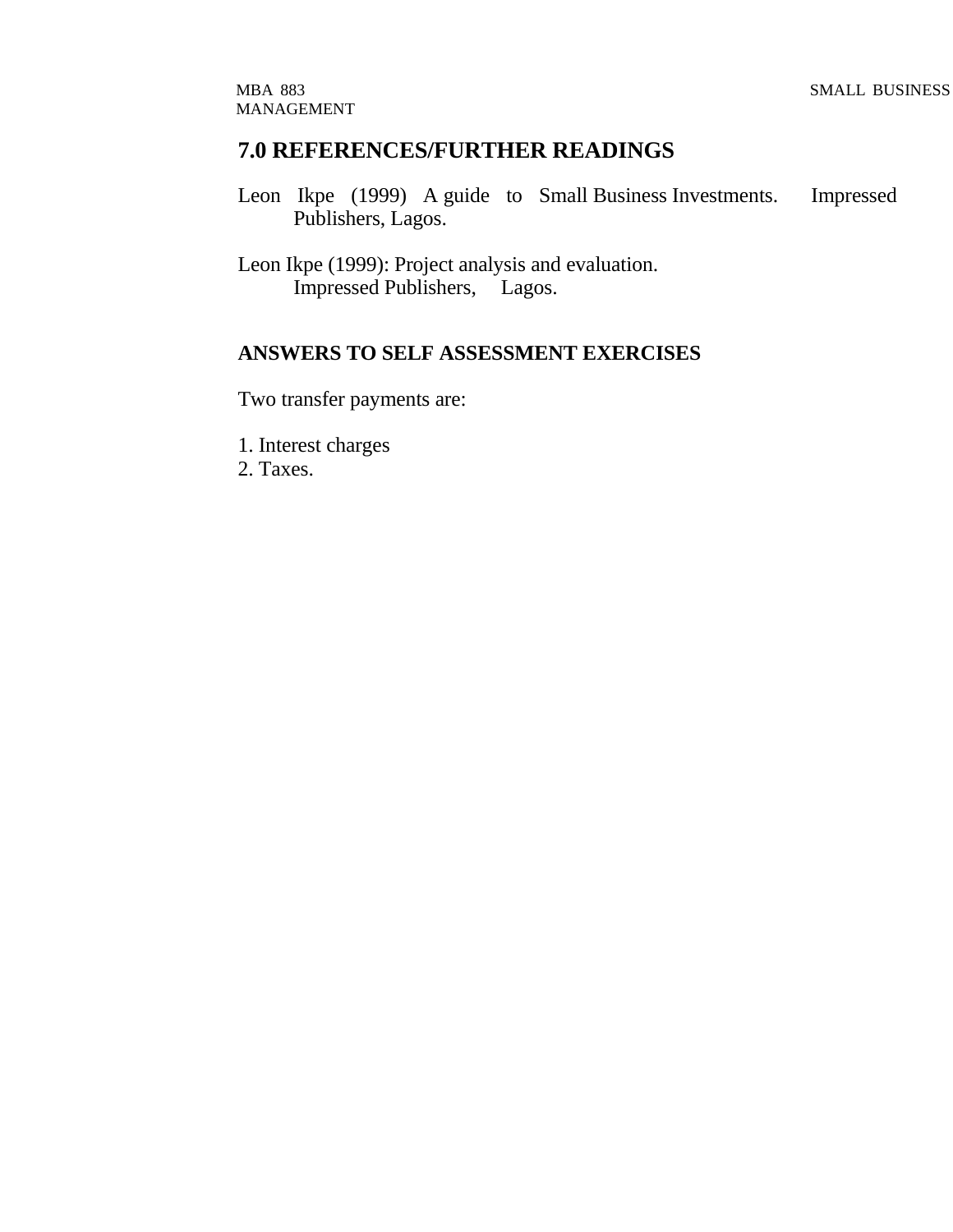# **UNIT 3 MANAGING MANUFACTURING OPERATIONS**

# **CONTENTS**

- 1.0 Introduction
- 2.0 Objectives
- 3.0 Main Content
	- 3.1 Managing manufacturing Operations
		- 3.1.1 The Nature of Manufacturing
		- 3.1.2 Manufacturing Facilities
		- 3.1.3 Raw Materials Considerations
		- 3.1.4 Production Processes
		- 3.1.5 Management Functions in Manufacturing
- 4.0 Conclusion
- 5.0 Summary
- 6.0 Tutor Marked Assignments
- 7.0 References/Further Readings

# **1.0 INTRODUCTION**

In the last unit (Unit 10) we discussed the Economic plan which we said is a part of the total document called the business plan. In this unit, we shall discuss managing manufacturing operations. Small businesses come in various sizes and forms. Some are service organizations. But a lot of them are small manufacturing businesses producing such items like sachet water, bread, soap, detergents, cosmetics etc.

We shall now focus attention on how the manufacturing operations should be managed.

# **2.0 OBJECTIVES**

By the end of this unit, you should be able to:

- Understand the nature of manufacturing
- Discuss management of manufacturing operations.

# **3.0 MAIN CONTENT**

# **3.1 Managing Manufacturing Operations**

As we have said, there are various forms of small business organizations in the economy. Some are service organizations while some are trading organizations. However a good number of them are manufacturing organizations that manufacture a wide range of goods in the economy.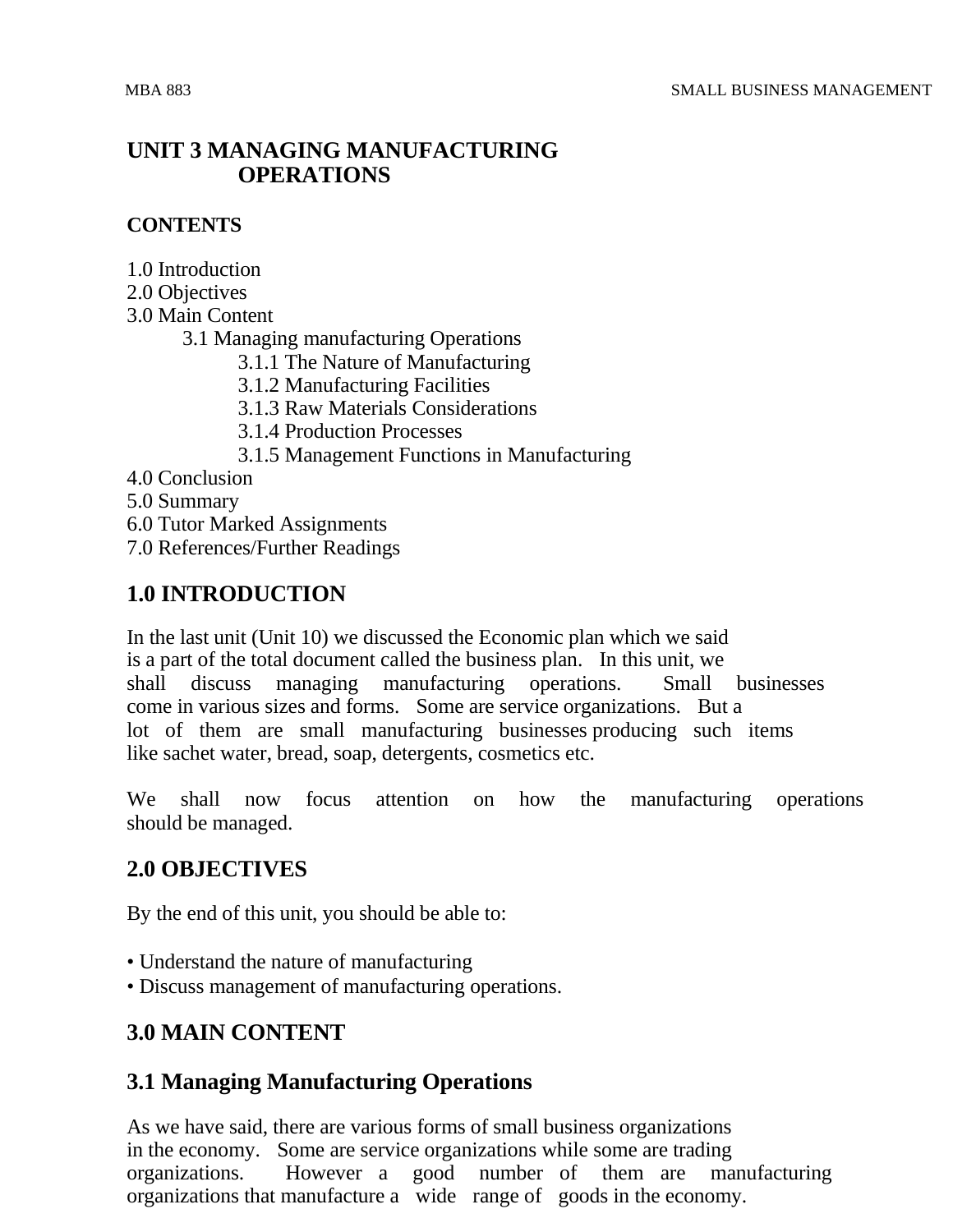Managing manufacturing operations presents us with a basic framework that should be of use to the small business initiator. **Manufacturing operations is a very challenging task especially where the** entrepreneur has had no formal training in manufacturing.

In a lot of companies, a greater number of the labour force and assets of the company are tied to the manufacturing function.

# **3.1.1 The Nature of Manufacturing**

Manufacturing is basically a conversion process. It involves converting raw materials into products which either serve as intermediate goods or they become consumer goods. In converting the raw materials into gods, plant and machinery are used. We will now critically follow some basic steps which will take us through the nature of manufacturing and the basic important things.

# **3.1.2 Manufacturing Facilities**

We should understand that manufacturing does not take place in a vaccum. It takes place in a setting called a factory or a plant. In setting up a manufacturing facility, the entrepreneur should be able to understand the standard requirements for efficient manufacturing operations. It is those things that we now want to look at.

# **Land**

Our interest in land is because it is land that houses any factory or plant. The first thing about land is that the entrepreneur must ensure that the land acquired for the envisaged project will provide sufficient space to accommodate machinery and equipment, space for movement of vehicles in and out of the facility. Space should be provided for the buildings that will house the offices. In finer detail, we should make allowance for parking space within the manufacturing facility for loading and off loading of goods and materials.

Better still, the entrepreneur should also make allowance for a security post that will restrict and control access to the manufacturing facility. It will not also be out of place to recommend that the facility facturing have a perimeter fence.

# **Factory layout**

Another important aspect of manufacturing which should be properly addressed is the factory layout. The factory layout pays attention to how the machinery and equipment will be arranged to ensure smooth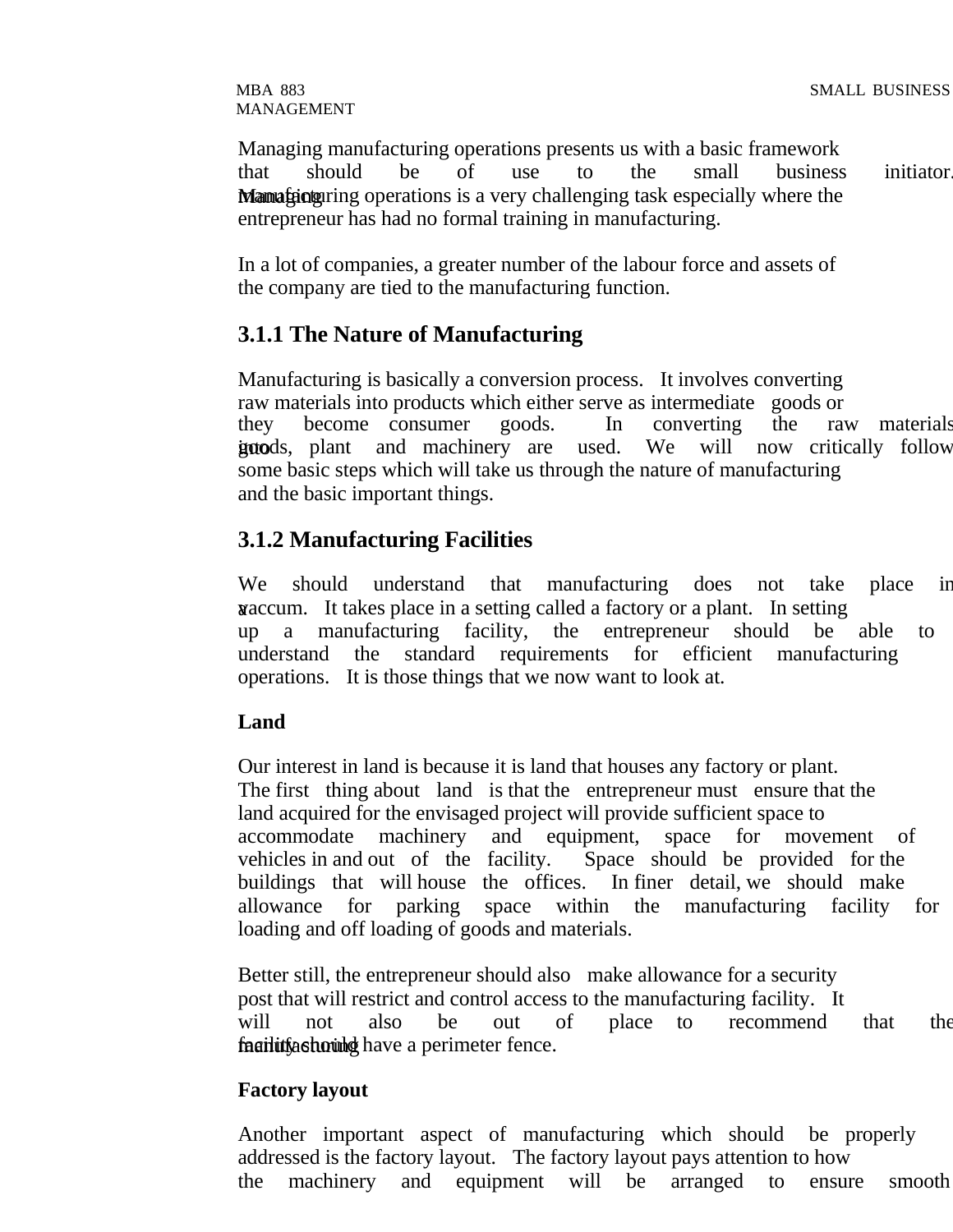manufacturing operations. The factory layout should also take into consideration the production processes and also Government regulation. For example in sachet water and bottled water production, NAFDAC regulations are that the factory shall consist of the following which must be clearly demarcated.

- a. Administrative office
- b. Cloak room
- c. Packaging materials Store
- d. Production hall
- e. Finished goods store
- f. Production manager's office
- g. Water treatment room

#### **Machinery and Equipment**

We have just discussed factory layout. We shall now discuss machinery and equipment in manufacturing operations. Machinery and equipment as the name suggests are the necessary machines, equipment, tools etc that are used to manufacture goods. For example a sachet water manufacturing facility will require the following machinery and equipment.

- A comprehensive water treatment plant consisting of sand filters, activated carbon filter, iron filter, UV sterilizers with lamp.
- Automatic sachet water packaging machine.
- Nylon extruder for extrusion of nylon
- Water bore-hole with fittings like tanks
- Laboratory equipment, water test kits etc.

Apart from arranging the machinery / equipment, the entrepreneur should ensure that the correct equipment are sourced and installed to ensure smooth manufacturing operations.

#### **Utilities**

In planning an efficient manufacturing facility, the entrepreneur must properly address issues concerning utilities. The first utility we will consider is power. We require electricity to power the various machinery in a factory. In most cases, power from the public supply will be available but the supply will be erratic. Because power supply from the public source is usually erratic and unreliable, there is need for every manufacturing facility to have a stand-by generator which will be used when the public power source fails. In the choice of generators, it is important to go for a generator capable of carrying the entire machines in the manufacturing facility.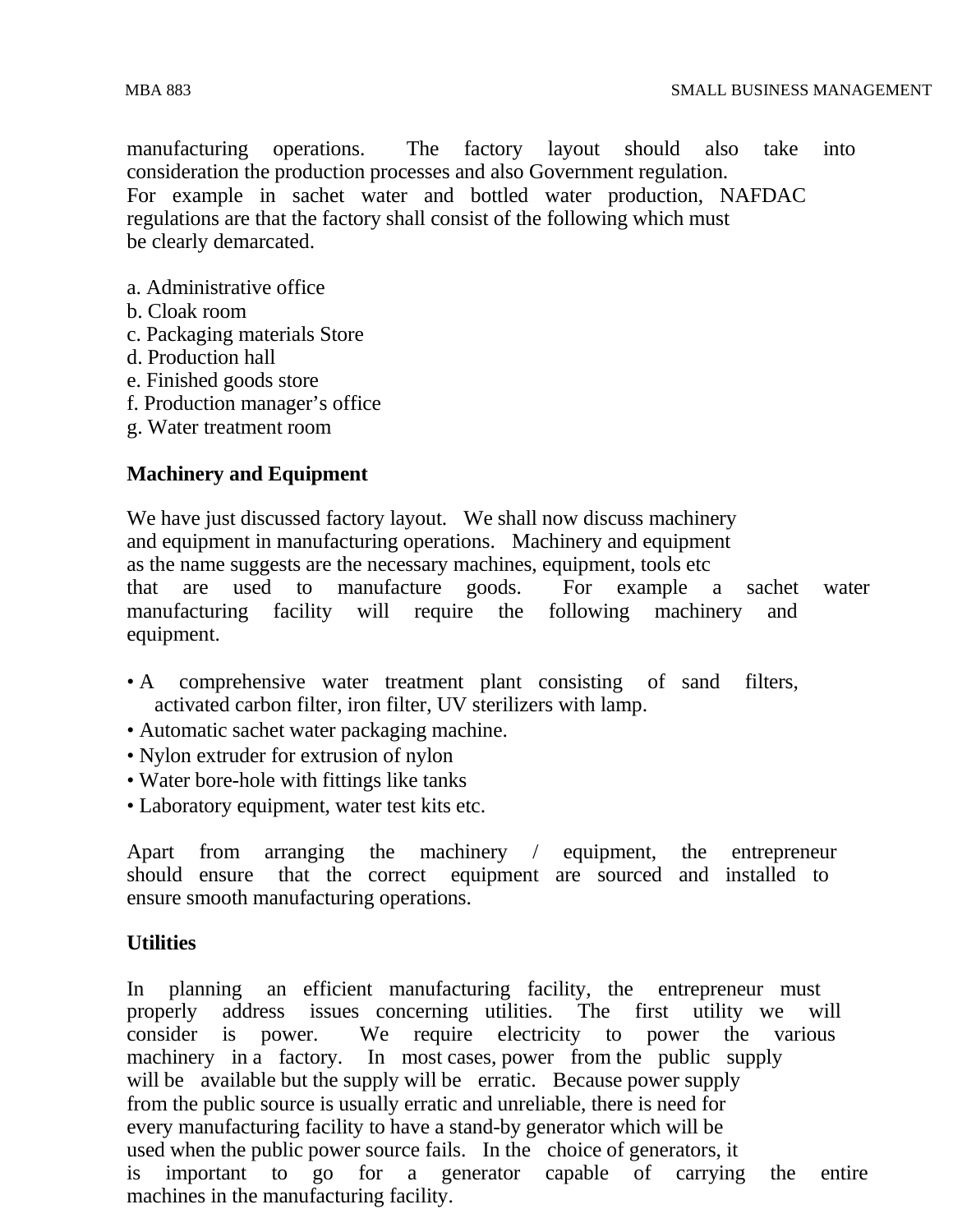# MANAGEMENT

Another important utility is water. Experience has shown that most manufacturing operations require water as inputs. A Cassava processing facility will need a lot of water so also will a cosmetics manufacturing facility. So depending on the goods to be manufactured, there is the need to sink a bore-hole in the manufacturing facility.

|                                         | Have you thought of this? |  |
|-----------------------------------------|---------------------------|--|
| machinery<br>What<br>$\angle$ equipment | are                       |  |
| needed?                                 |                           |  |
| What are their specifications?          |                           |  |
| Design of the machinery                 |                           |  |
| Construction e.g. body in               | <b>c</b> arbon            |  |
| steel                                   |                           |  |
| Installation materials – cables etc.    |                           |  |
| Motor control centre                    |                           |  |
| Raw materials consumption               |                           |  |
| Clean water requirements                |                           |  |
| Pressure requirements                   |                           |  |
| Fuel oil requirements                   |                           |  |
| Compressed air requirement              |                           |  |
| Installed power                         |                           |  |
| <b>Electrical conductors</b>            |                           |  |
| Weighing arrangement for oil            | and                       |  |
| chemicals                               |                           |  |
| Fire fighting equipment                 |                           |  |

**Table 11.1: Equipment / machinery and utilities check list**

#### **A Practical Business Idea for Class Discussion**

#### **Commercial Production of Liquid Soap**

Liquid soap is used for laundry and cleaning purposes. In the home, it is used in cleaning tiles, floors, walls, utensils, and toilets. In the hospitals it is used for general cleaning and sanitation purposes. In industry, like beer manufacturing, it is employed in the lubrication of industines. Put together therefore, it is clear that a very big market exists for this commodity. The main clients will includes house wives,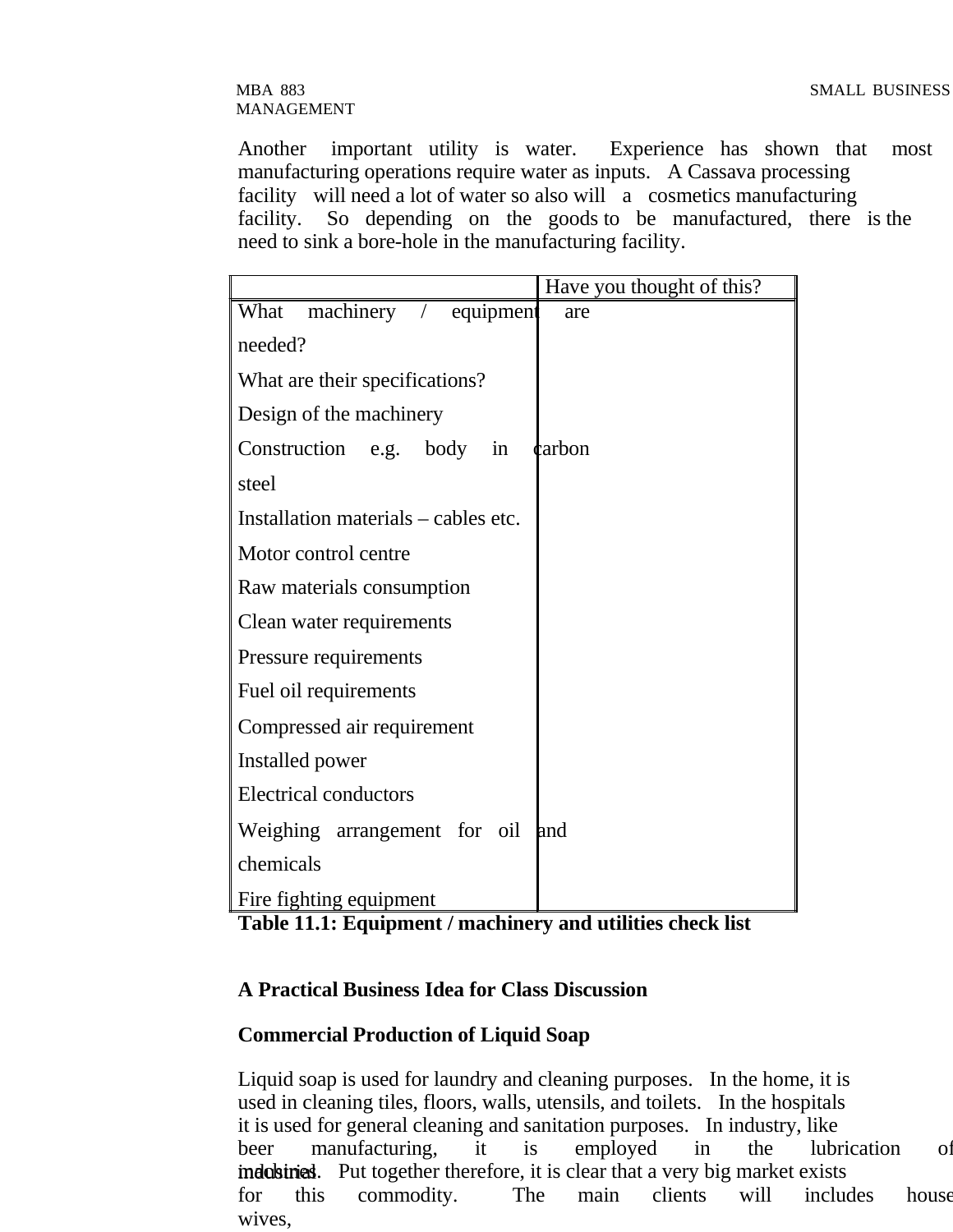restaurants, pepper soup houses, hotels, hospitals, corporate bodies just to mention a few.

#### **Technical Considerations**

The project under consideration is a liquid soap manufacturing plant that can be located anywhere in Nigeria. Working on a single shift of 8 hours per day, the plant can produce 400 litres of liquid soap. On three shifts of 8 hours each per day, a daily output of 1200 litres of liquid soap in achievable thus giving annual installed capacity as 438,000 litres of liquid soap. Attainable capacity is 90% of installed capacity i.e. 394,200 litres. However this write-up is based on 666 litres of liquid soap per day and for 300 working days in a year. The required raw materials are palm kernel oil (PKO), caustic soda, ethanol and urea, soda ash, builders and perfume. The key machinery / equipment required are the preparation tank (preferably made of stainless steel), boiler with stirrer, filling pipe, weighing scale.

#### **PROPOSED FORMULA**

| Caustic soda | 35%         |
|--------------|-------------|
| Urea         | 4%          |
| Ethanol      | 2%          |
| TSPP or STPP | 1%          |
| Soda ash     | 2%          |
| Perfume      | as required |
| Water        | to 100%     |
|              |             |

#### **Production Process**

Caustic soda is dissolved in water in the preparation tank and left overnight. It is essential that it is left for at least 24 hours to enable all chemical reactions to be completed. A specific gravity of 1200kg/m3 with water is considered adequate. Put the palm kernel oil in the boiler and heat gently for some time. Then add the caustic soda solution into the boiler while stirring. Continue to boil for some minutes. When the volume in the boiler rises, it signifies the end of the reaction. To this mixture add dissolved additives – urea, STPP or TSPP and turn off the heat. The soap in now ready for bottling and sale in the market in one (1) litre bottles.

# **3.1.3 Raw Materials Considerations**

The next thing we shall discuss in managing manufacturing operations is the question of manufacturing raw materials. Raw materials are the key materials that will be converted to finished goods in the manufacturing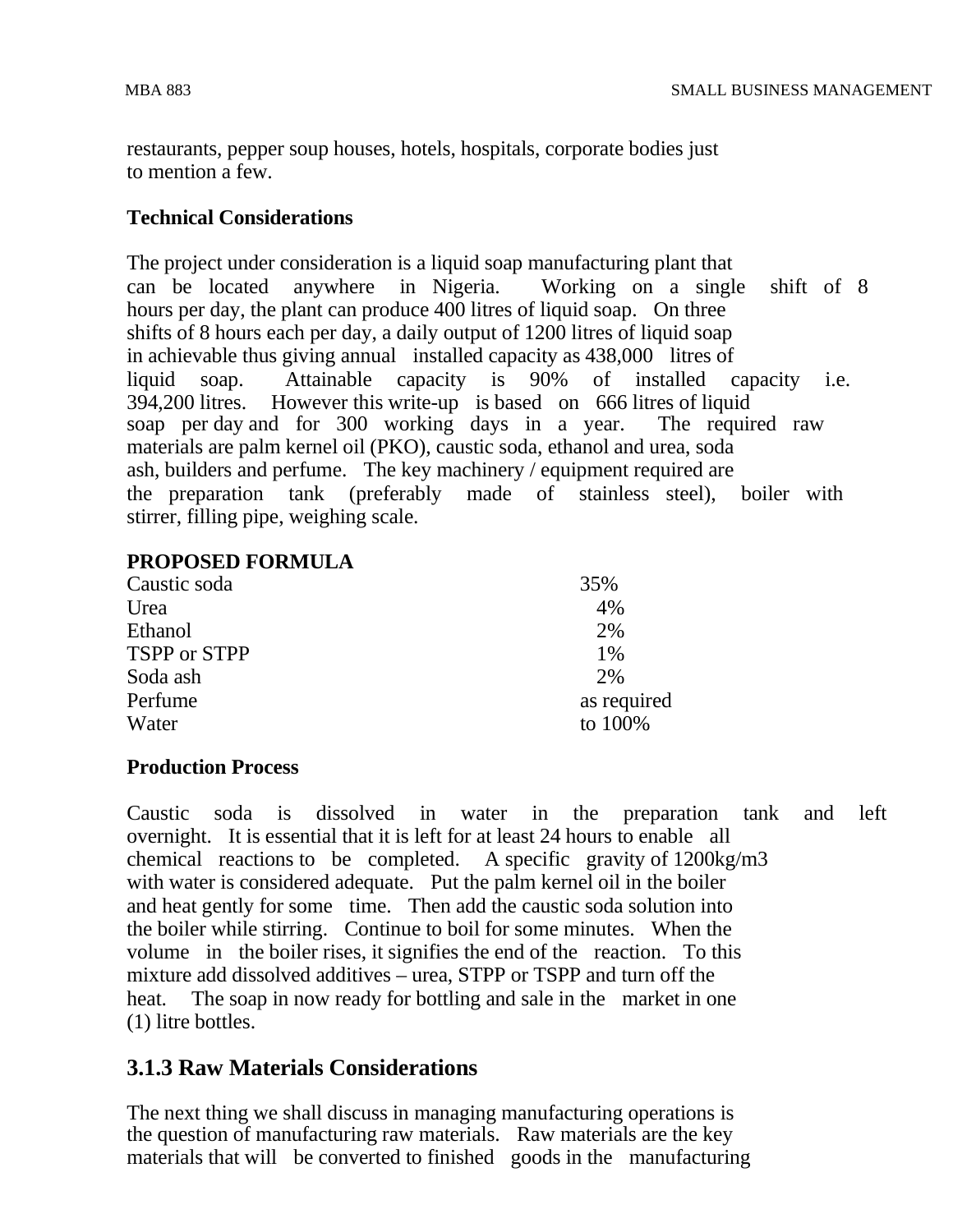facility. In the consideration of raw materials, we need to identify the following:

- The type of raw materials required
- The quality of the raw materials required
- The suppliers of the raw materials
- The location of the suppliers of raw materials
- Relationship between the entrepreneur and the raw material suppliers.

There is the need to sound a note of caution here especially about raw materials. Entrepreneurs should realize that the quality of their products depends on the quality of the raw materials used. What this implies is that manufacturers must choose raw material suppliers carefully to ensure consistency in quality of output.

# **3.1.4 Production Processes**

In managing manufacturing operations, the production processes must be clearly defined and managed. The production process describes the various stages and steps that raw materials pass through before **theore** out as final products. We shall now use sachet water production to explain a standard manufacturing process.

#### **Example of a Production Process**

#### **Manufacture of Sachet Water**

From the incoming bore hole water supply, water is pumped into a raw water treatment tank. With the aid of a filtration pump, the water is now pumped into the treatment plant which is a composite **constrail integral constraint consistent consistent in the resulting water** and carbon filter. The resulting water is collected in the treated water tank. From the treated water tank, the water is passed onto the production room through a route consisting of filters and ultraviolet water sterilizers. The water is passed into the automatic water filling machine. The water filling machine packs and seals the water in 60 CL sachets.

#### **SELF ASSESSMENT EXERCISE**

List four items you might find in a factory layout.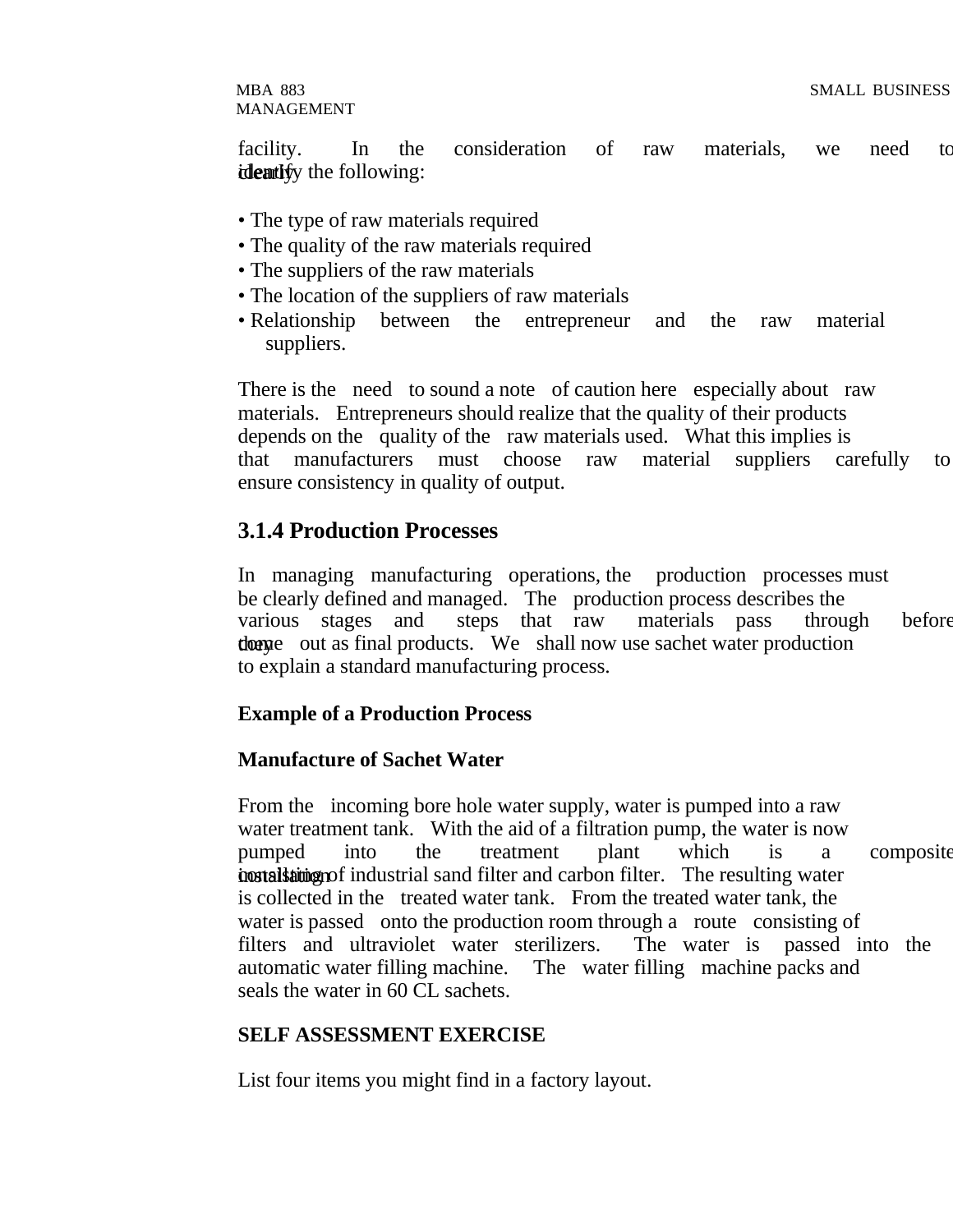# **3.1.5 Management Functions in Manufacturing**

In our discussion of managing manufacturing operations, we talked of things. We discussed manufacturing facilities like land, factory layout and machinery. We also talked of raw materials and production processes. We will now discuss how all these will be managed in a manufacturing set up. In managing manufacturing operations, the functions of the manager are:

- Planning which consists of objectives setting, formulation of policies and budgets. Planning also covers raw materials planning and output plans.
- Organizing which involves setting up an appropriate organization structure, job definitions, departmentalization.
- Staffing which involves recruiting and deploying staff to operations and placing superiors over subordinates to ensure a command structure

Now working through the various heads of the operating units, the entrepreneur is able to manage the manufacturing operations of his business.

|                                    | Have you thought of this? |
|------------------------------------|---------------------------|
| What will be the location          | of the                    |
| business?                          |                           |
| What influenced your choice        | of                        |
| location?                          |                           |
| Have you acquired land?            |                           |
| What is the land space?            |                           |
| Will it accommodate office and the |                           |
| machinery / equipment?             |                           |
| What is your factory layout?       |                           |
| Does it meet regulation needs?     |                           |
| Utilities – electricity, water etc |                           |
| Machinery and equipment            |                           |
| Product / products to<br>be        |                           |
| manufactured                       |                           |
| The production mix                 |                           |
| Raw materials                      |                           |
| Raw materials quality and sources  |                           |
| Production process                 |                           |
| Planning and organizing            |                           |
| Staff and management               |                           |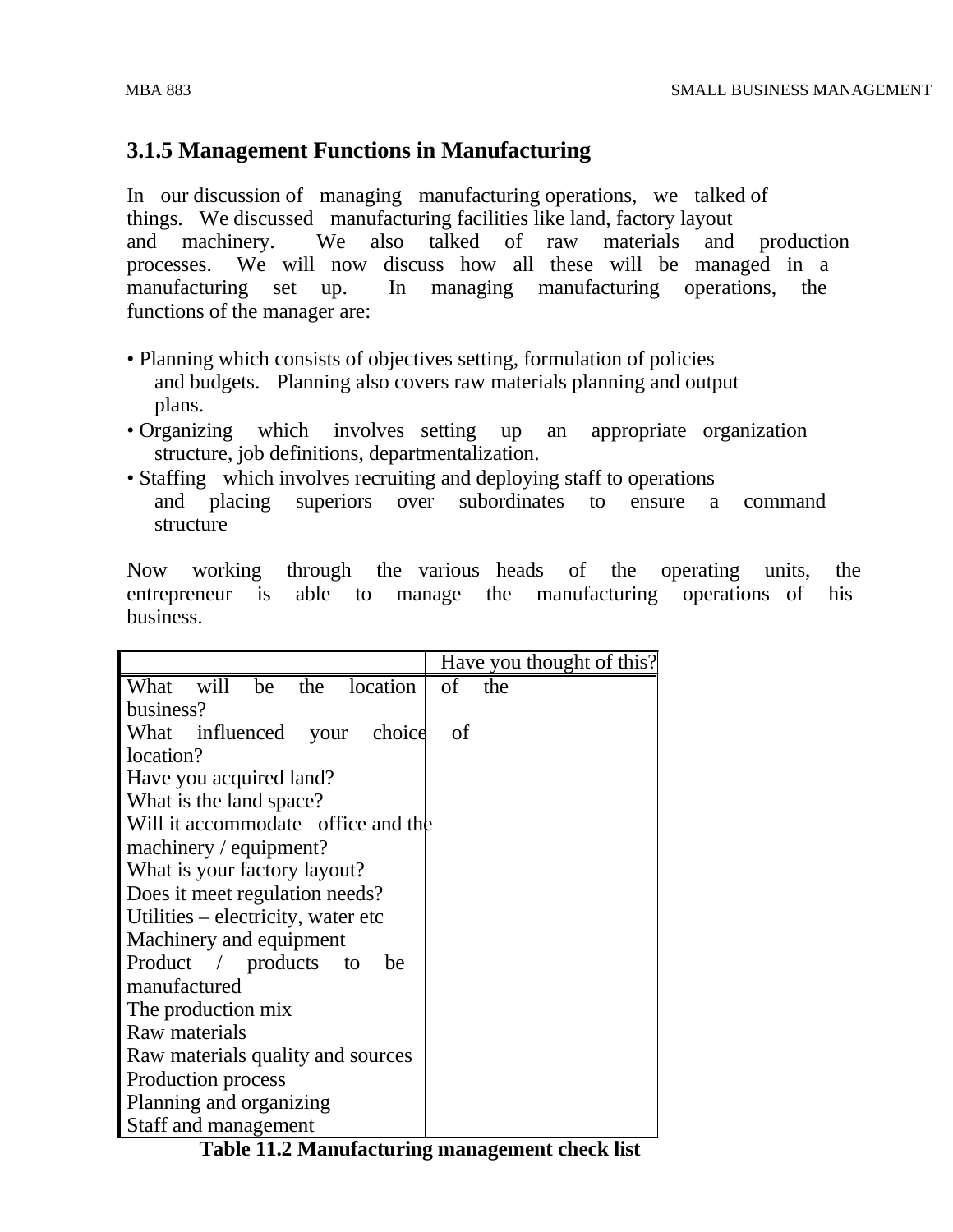#### **4.0 CONCLUSION**

In this unit, we discussed managing manufacturing operations. We used the nature of manufacturing and also took a look at manufacturing facilities like land, utilities and factory layout. We also saw a checklist for manufacturing segment. All these helped understand the management of manufacturing operations.

#### **5.0 SUMMARY**

We have just discussed managing manufacturing operations. We saw that manufacturing operations design start from the land acquisition to equipment sourcing and deployment. It covers raw material sourcing, production process management and management control. In the next unit, we shall discuss managing service based operations.

#### **6.0 TUTOR MARKED ASSIGNMENTS**

What are the basic items you expect to see in a small scale braad manufacturing facility located in your immediate location.

## **7.0 REFERENCES/FURTHER READINGS**

- Leon Ikpe (1999) A guide to Small Business Investments. Impressed Publishers, Lagos.
- Leon Ikpe (1999): Project analysis and evaluation. Impressed Publishers, Lagos.

#### **ANSWERS TO SELF ASSESSMENT EXERCISES**

The four items to be found in a factory layout are:

- Production hall
- Machinery and equipment
- Weighing scale
- Finished goods store.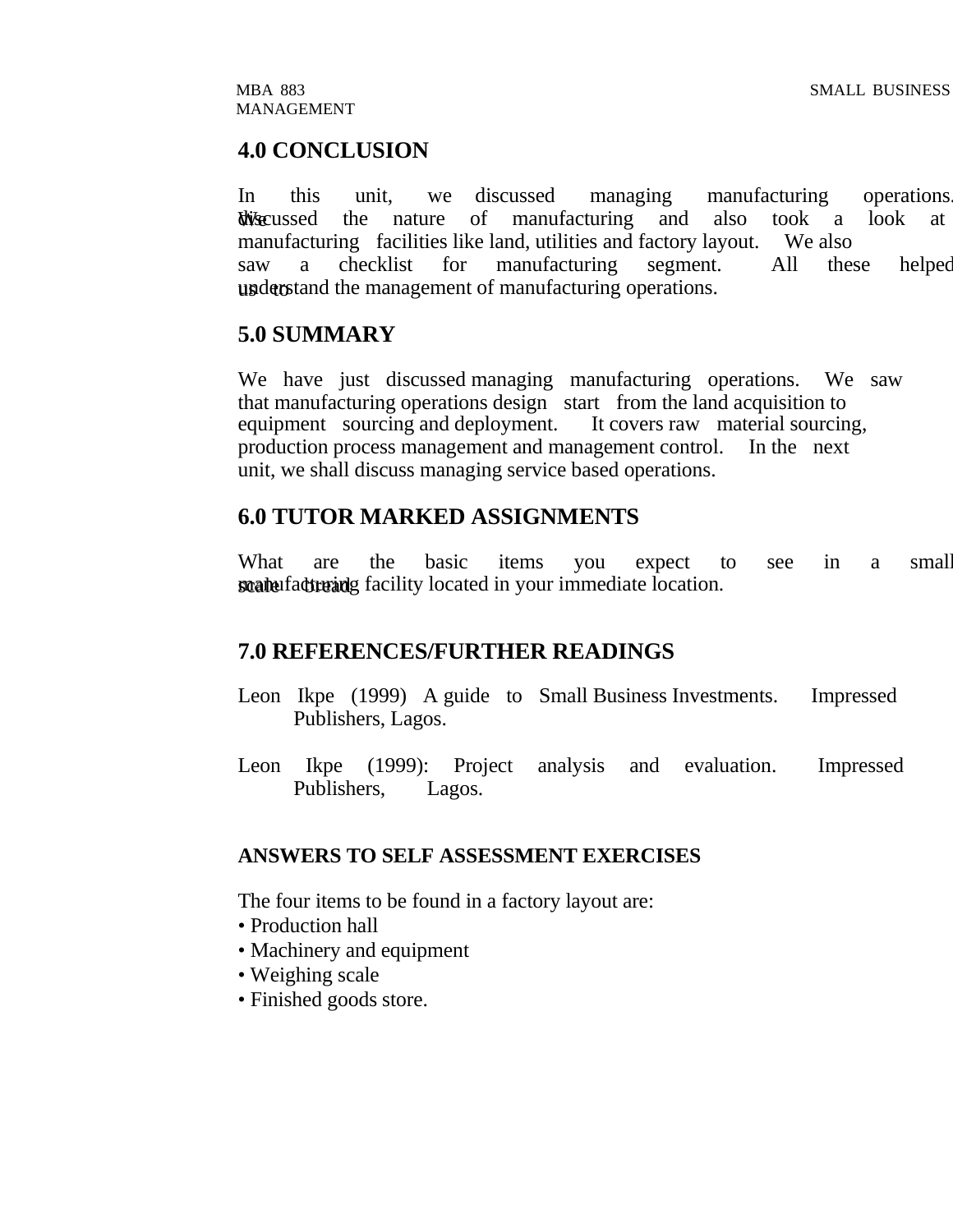## **UNIT 4 MANAGING SERVICE BASED OPERATIONS**

#### **CONTENTS**

- 1.0 Introduction
- 2.0 Objectives
- 3.0 Main Content
	- 3.1 Managing Service Based Operations
		- 3.1.1 Operations Management Systems
		- 3.1.2 The role of Operation Managers
		- 3.1.3 Process design and facility Layout
		- 3.1.4 Managing Service through total Management (TQM).
		- 3.1.5 Dimensions of Service Quality
- 4.0 Conclusion
- 5.0 Summary
- 6.0 Tutor Marked Assignments
- 7.0 References/Further Readings

## **1.0 INTRODUCTION**

In the last unit (Unit 11), we discussed managing manufacturing based operations. In this unit, we shall discuss managing service based operations. As we shall see shortly, service based operations differ significantly from manufacturing based operations and so we expect their management to be different.

## **2.0 OBJECTIVES**

By the end of this unit, you should be able to:

- Understand service based operations
- Discuss management of service based operations

## **3.0 MAIN CONTENT**

## **3.1 Managing Service Based Operations**

Service organizations provide various services for people. They may not really manufacture any good but they make services available. Examples of services are banking, Insurance, hair dressing, medical services, legal services etc.

Today's customers are becoming more sophisticated and more demanding. They are beginning to use their discretion and power to choose which bank to go to, or which insurance company to use. At the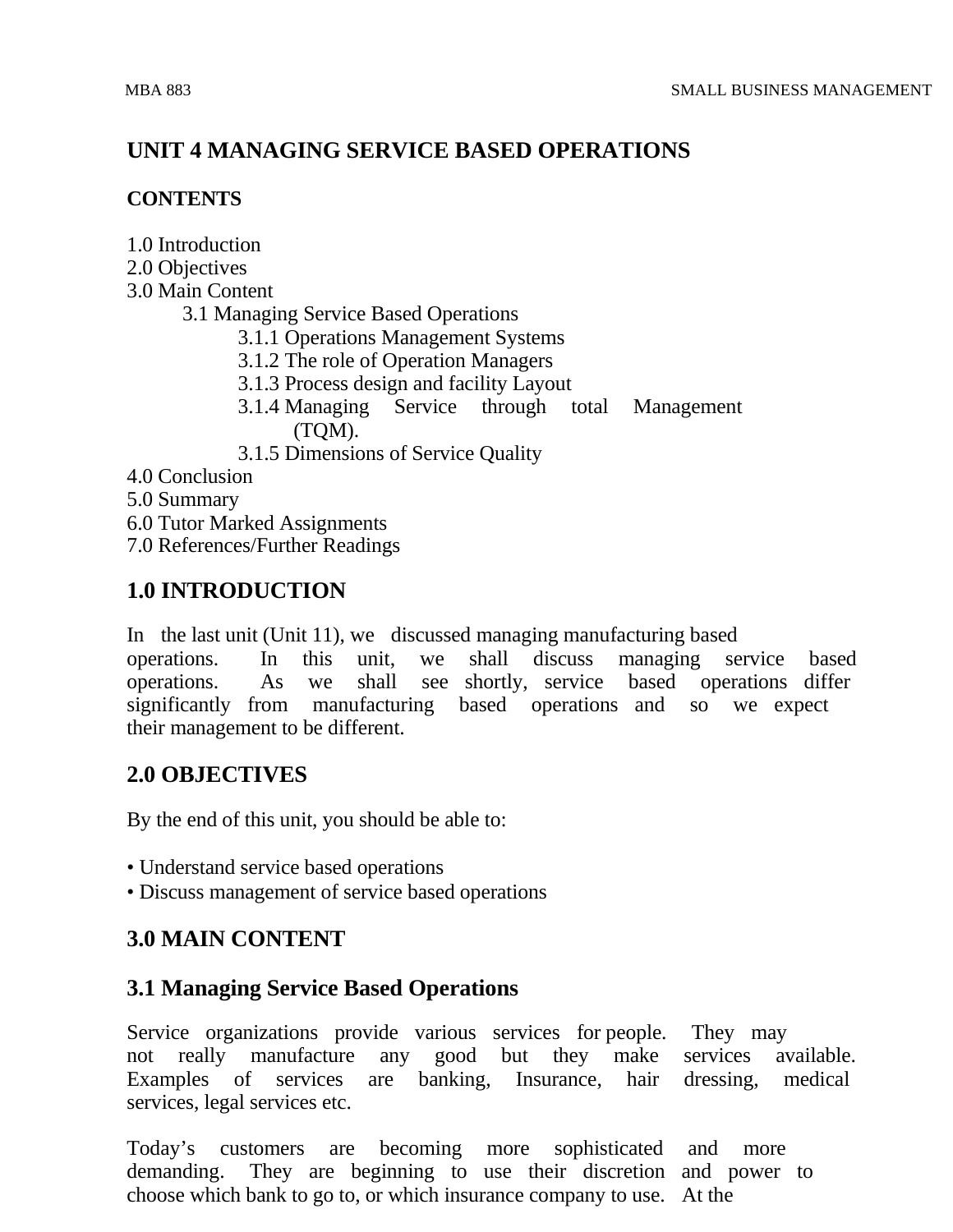MANAGEMENT

back of their mind, they compare the quality of services they receive and this influences their purchasing habits.

In managing service based organizations, entrepreneurs are increasingly aware of the demand for quality service by customers and of **kourse** know they must structure their operations in a way that they will be able to offer excellent services to customers. But before we proceed, let us briefly discuss operations management. It will help us design better operations management systems.

## **3.1.1 Operations Management Systems**

Operations management generally is the study of concepts, procedures and technologies used by administrators, managers and employees in the operation of all organizations. The operations management system is therefore a fusion of operations management concepts, procedures, technologies and people who coordinate the system. Let us examine the operations management system by taking a look at the separate units that make up the system. The key units are Inputs, the poncess, joutput and feedback.

Inputs to a production system basically consist of the resources that are used to produce the desired output. They will include such things as materials, capital equipment, labour and information.

The conversion process or creation process is the system of facilities and procedures that are used in the production of finished goods services.

Output of a system is a reference to finished goods or services. After an output, we have what is known as feedback.

Feedback essentially is a system through which suppliers, outputs and customers are monitored for strategic planning purposes. Feedback will normally reveal the level of customer satisfaction. Feedback enables an organization take corrective action and remain in business.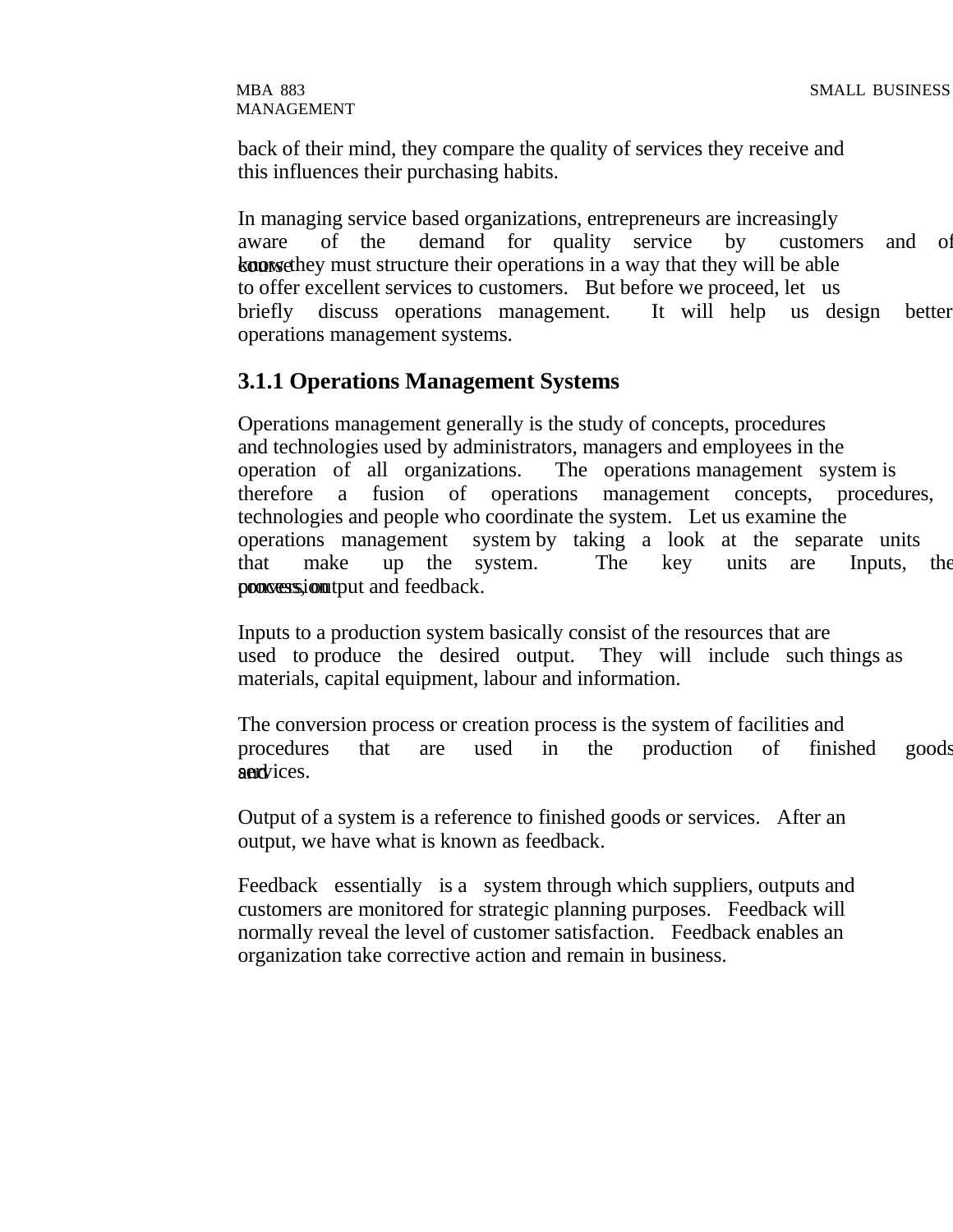| <b>SYSTEM INPUTS CONVERSION</b> |                                                                   | <b>OUTPUT MANAGERS FEEDBACK</b>       |                                              |                                                        |                                                                                            |
|---------------------------------|-------------------------------------------------------------------|---------------------------------------|----------------------------------------------|--------------------------------------------------------|--------------------------------------------------------------------------------------------|
|                                 |                                                                   | <b>PROCESS</b>                        |                                              |                                                        |                                                                                            |
| $Oil-$<br>refinery              | Crude oil,<br>energy<br>equipment<br>and labour                   | Chemical<br>reaction                  | Petrol,<br>kerosene<br>and other<br>products | Refinery<br>manager                                    | Chemical<br>composition                                                                    |
| Hospital                        | Patients,<br><b>Doctors</b><br>Nurses,<br>drugs and<br>equipment. | Surgery and<br>drug<br>administration | Healthy<br>individuals                       | Hospital<br>Managers<br>Matron                         | Patients<br>response or<br>complications                                                   |
| Bank                            | <b>Customers</b><br>staff.<br>equipment                           | Processing of<br>bank draft           | <b>Bank</b> drafts                           | <b>Branch</b><br>Accountants.<br>Operating<br>Managers | Length of<br>bank queues                                                                   |
| Insurance<br>company            | Customers<br>insurance<br>company<br>staff                        | Processing of<br>claims.              | Claims<br>payment                            | Claims<br>manager                                      | Time taken to<br>get claims<br>paid                                                        |
| <b>Bank</b>                     | <b>Customers</b><br>bank staff<br>equipment                       | Processing of<br>loan<br>applications | Loan<br>approval                             | Credit<br>managers                                     | Time taken<br>between<br>receipt of<br>application<br>and loan<br>approval or<br>rejection |

## **Examples of Operations Management Systems**

**Table 12.1: Examples of operations management systems**

## **3.1.2 The Role of Operation Managers**

Having briefly examined a model production / service system, we direct our attention to what the role of an operations manager should be in an organization. Put simply, the role of an operation manager is to identify his/her responsibility in meeting his / her organization's goals, clarify/amplify these goals with his/her surbordinates, allocate work tasks to various staff, motivate the staff and monitor their performance. **Planning, organizing, directing and control are the key words. A**  good operations manager will ensure that;

- Services are produced in a manner that satisfies customers
- Staff are adequately motivated and developed
- His/her organization can adapt to changes in the operating environment.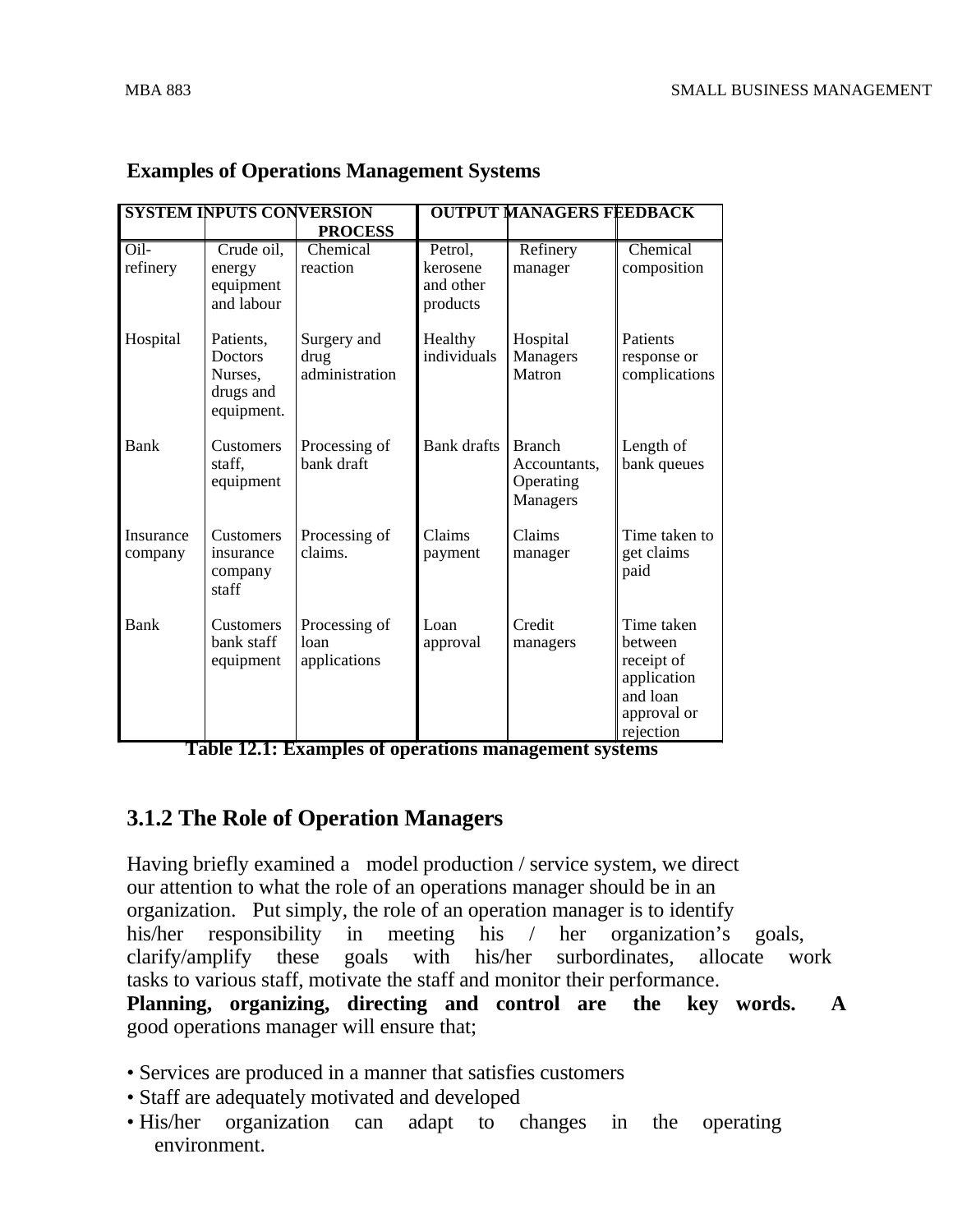Now let us examine some planning/decision making areas that are cial in service delivery.

| <b>PLANNING AND</b>                        | <b>FUNDAMENTAL / KEY ISSUES</b>                                         |
|--------------------------------------------|-------------------------------------------------------------------------|
| <b>DECISION-MAKING</b>                     |                                                                         |
| <b>AREA</b>                                |                                                                         |
| Product design<br>and                      | What type of product do we<br>offer<br>the                              |
| development                                | customer, for example; Fixed<br>deposit<br>plus                         |
|                                            | free Insurance                                                          |
|                                            |                                                                         |
| Facility Location<br>and                   | Where shall we locate our branches and why?                             |
| distribution                               |                                                                         |
| technology<br>and<br>Process               | Will our postings be manual or computerized.                            |
| automation                                 | What is the sequence for preparing<br>bank                              |
|                                            | draft for a customer? What is the best way to                           |
| design<br>and<br>Process                   | fac listerve customer (FIFO or LIFO).                                   |
| layout                                     |                                                                         |
|                                            | How will staff interface with technology?                               |
|                                            |                                                                         |
|                                            | What material do<br>need and<br>what level<br>we                        |
| design<br>human<br>Job<br>and<br>resources | should we have at all times?<br>What is our cheque book re-order level? |
|                                            |                                                                         |
| Materials<br>requirement                   | How long is the service queue                                           |
| planning                                   |                                                                         |
|                                            |                                                                         |
|                                            |                                                                         |
|                                            |                                                                         |
| <b>Quality assurance</b>                   |                                                                         |

#### **Table 12.2: Decision making areas in service delivery**

#### **3.1.3 Process Design and Facility Layout**

We now proceed to examine a very important aspect in the operations management system. This is process design and facility layout. It is very important to note that the physical design of a facility affects to a great extent the productivity of the facility. The basic objectives of process design and facility layout studies are to ensure the following;

- Improved work flow
- Work control and quality measurement
- Improved staff morale by providing a good working environment
- Customer satisfaction.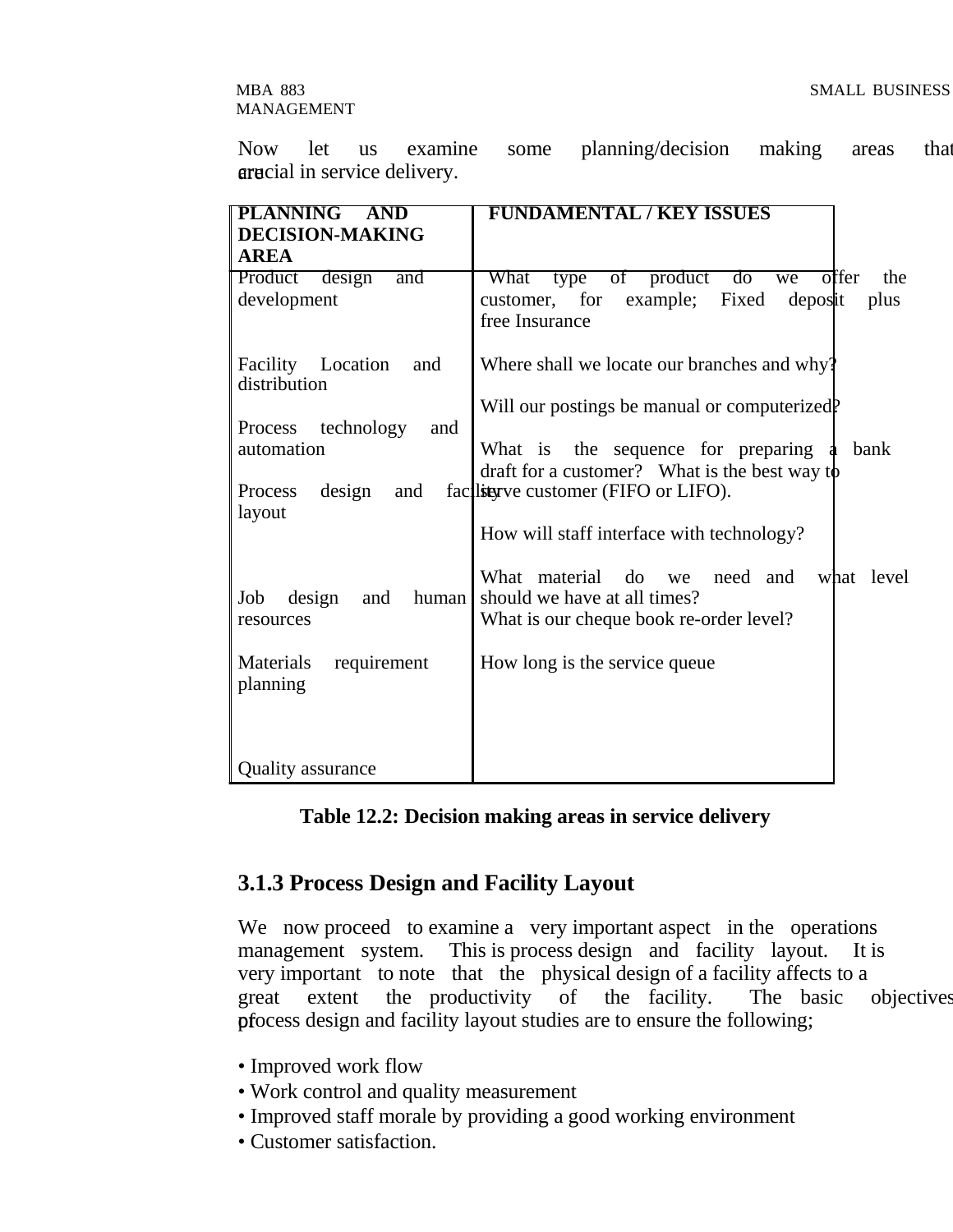The central objective of process design in operations management is to determine how the resources of an organization should be arranged and organized for optimal benefits.

Optimal benefits may mean different things to different organizations. To a bank for example, optimality could be a reference to the time a customer spends in the banking hall to get service. To be able to do a process design, we shall do a step-by-step analysis of the processes involved in delivery of a particular service. Consider for example a situation in a bank where a customer calls and requests to cash a cheque of N 100, 000, 00. We list below the processes involved from the customers' angle and from the bank angle. To aid our discussion, let us refer to the bank as "Enjoyment bank". In our example, the customer goes through six processes in the bank before leaving. In the bank also, the cheque of N100, 000.00 passes through ten stages before the customer is paid. These are the type of issues operations managers will be addressing.

| <b>CUSTOMER PROCESS BANK CASHIER PROCESS</b> |                                 |                                                                         |            |  |
|----------------------------------------------|---------------------------------|-------------------------------------------------------------------------|------------|--|
| 1.                                           | Enters the bank                 | Collects cheque from<br>1.<br>customer.                                 |            |  |
|                                              |                                 | Inspects the cheque briefly.                                            |            |  |
| 2.                                           | Joins a fairly long queue       |                                                                         |            |  |
|                                              |                                 | 2. Issues customer with tally number                                    |            |  |
| 3.                                           | Drops cheque with cashier       | and                                                                     |            |  |
|                                              | collects Tally number           | 3. Lodges cheque in the out-going                                       |            |  |
|                                              |                                 | tray Behind him/her                                                     |            |  |
| 4.                                           | Leaves cashier area and goes to |                                                                         |            |  |
|                                              | wait in the banking hall.       | 4. Blocking clerk collects the cheque                                   |            |  |
|                                              |                                 | blocks<br>and<br>same<br>amount<br>on                                   | the        |  |
| 5.                                           | His/her tally number is called  | customer's account.                                                     |            |  |
|                                              |                                 |                                                                         |            |  |
| 6.                                           |                                 | Goes back to cashier and collects 5. Clerk sends cheque to cash officer |            |  |
|                                              | money                           | for signature                                                           |            |  |
| 7.                                           | Leaves the bank                 | Cash officer<br>6.<br>signs<br>and                                      | refers     |  |
|                                              |                                 | the<br>the<br>cheque<br>to<br>accountant                                |            |  |
|                                              |                                 | whose limit is N50,000,00                                               |            |  |
|                                              |                                 |                                                                         |            |  |
|                                              |                                 | 7.<br>refers<br>signs<br>Accountant<br>and                              |            |  |
|                                              |                                 | cheque to Manager                                                       |            |  |
|                                              |                                 |                                                                         |            |  |
|                                              |                                 | 8.<br>signs<br>Manager<br>and                                           | authorizes |  |
|                                              |                                 | payment.                                                                |            |  |
|                                              |                                 |                                                                         |            |  |
|                                              |                                 | 9.<br>Accountant goes to vault to get                                   |            |  |
|                                              |                                 | N100,000.00                                                             |            |  |
|                                              |                                 | 10. Cash officer collects N100,000,00                                   |            |  |

Assumption; Only 1 paying cashier is available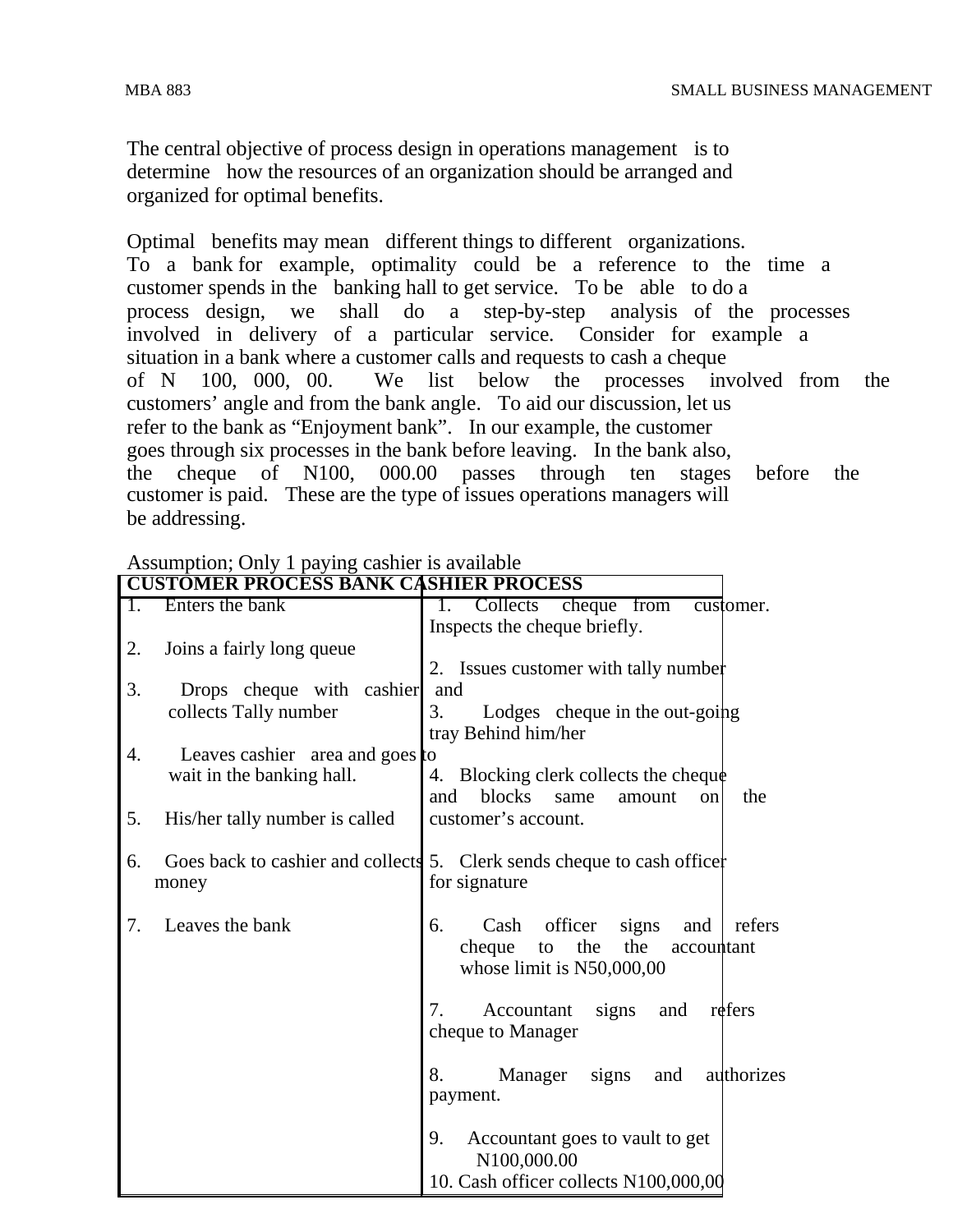| and hands over to cashier |
|---------------------------|
| 11. Cashier pays customer |

#### **Table: 12.3 Cheque encashment process at Enjoyment bank(an old generation bank)**

#### **SELF ASSESSMENT EXERCISE**

List four institutions whose products are described as services

#### **A Practical Business Idea for Class Discussion**

#### **Laundry and Dry Cleaning Outfit**

The advancement of the Nigerian society generally has had a **great** improvement in the life styles of the population. Today in the home, both parents (man and wife) find themselves working for a living. As a result of this, little or no time can be squeezed out to do laundry work. With the explosion in the number of bank workers, oil companies employees, insurance workers, soldiers and a whole lot of others in the economy, demand for both laundry and dry cleaning services has become rather very encouraging for the articulate investor. It is on record that most suits worn by corporate men and women are usually dry cleaned and at higher cost to the users of dry cleaning services. On the average, it costs about N500 (averagely) to dry clean a suit along Awolowo Road, Ikoyi, Lagos. The better way of estimating dry cleaning services in Nigeria is to imagine the huge workforce in corporate Nigeria and their various laundry and dry cleaning requirements.

#### **Technical Considerations**

The project under consideration here is a modern compact customer driven laundry and dry cleaning outfit that seeks to provide service to the middle segment of the market. Working on a single shift of 8 hours, the outfit can process, 1,000 pieces of laundry items and 100 units of dry cleaning items. On a day of 3 shifts of 8 hours each, a capacity of handling 3,000 pieces of laundry items and 300 units of dry cleaning items is assured.

Although the real life performance of this project will be dictated by market forces, the financials of this project write up are based on a working output of 2 shifts per day and 300 working days in a year. The key equipment required for the project include the following: set of dry cleaning equipment, high speed and rugged washing machines (industrial models) dryers, laundry vats and racks. A dedicated water bore hole and stand-by power generating plant is a must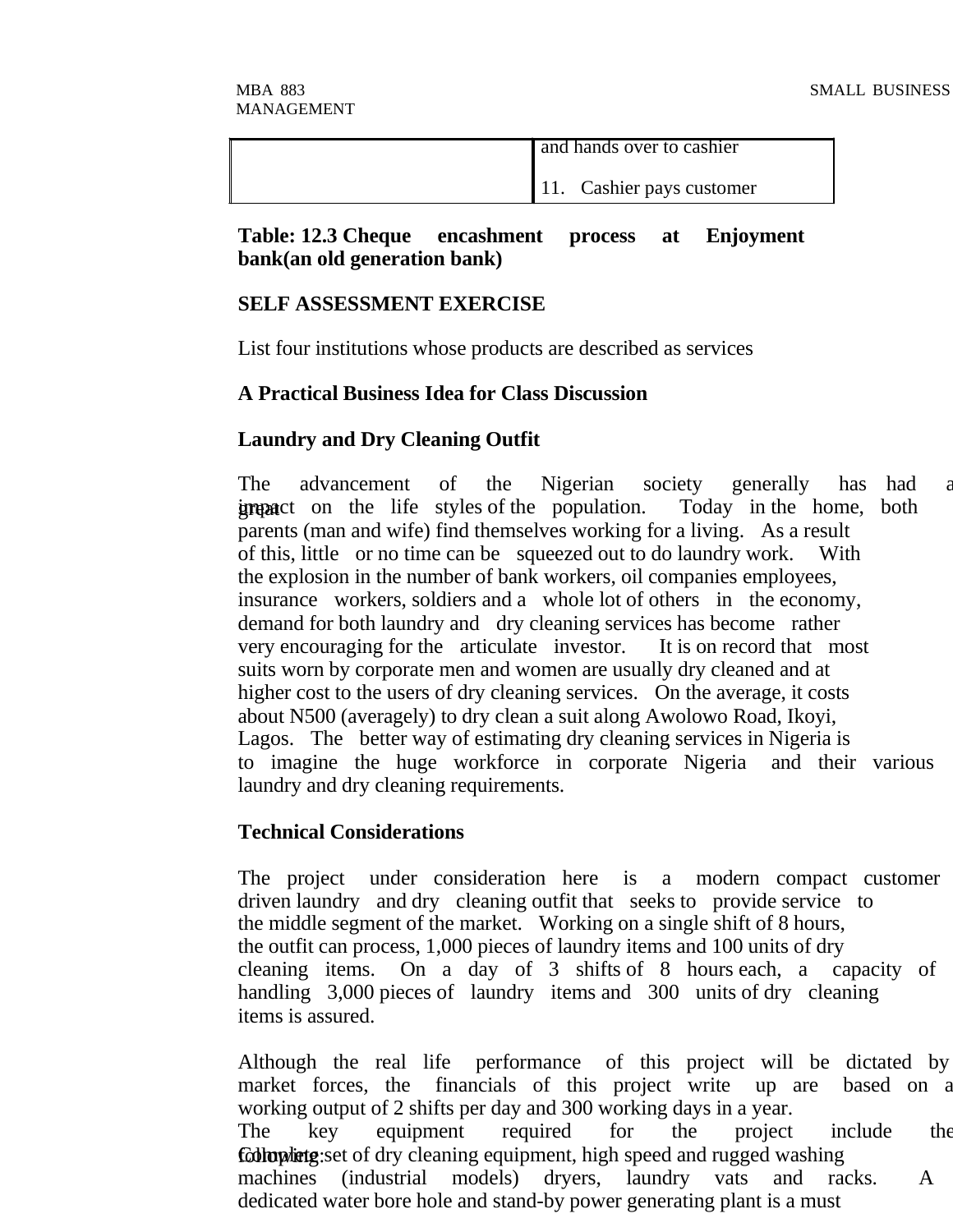if the project is to remain focused, dedicated and competitive in its market niche. The strategy of the business will be built around "quality" and low cost production competencies. To reach a wider segment of the target market, it is recommended that collection centres be established through reputable supermarket chains in the catchment market.

The collection centres will be paid commissions based on their daily collections.

| FINANCIAL HIGHLIGHTS (= N =) |            |
|------------------------------|------------|
| Pre-Investment outlays       | 100,000    |
| Rent /Accommodation (2 yrs)  | 200,000    |
| Machinery / Equipment        | 2,000,000  |
| Utilities                    |            |
| <b>SOOrking Capital</b>      | 200,000    |
| Total Project Cost           | 3,000,000  |
| Projected Year 1 Income      | 30,000,000 |
| Projected Year 1 Expenses    | 26,000,000 |
| Projected Year 1 Profit      | 4,000,000  |

## **FINANCIAL HIGHLIGHTS (= N =)**

## **3.1.4 Managing Service through Total Quality Management (TQM).**

Whatever the nature of the service under consideration, let us restate and remind ourselves that the major objective of most organizations is to remain profitable and survive.

In the face of competition, only those organizations that retain their customers will stay afloat. Retention of customers again will assume that customers are satisfied. What is implied is that customer satisfaction is a central must for all organizations whether they are profit oriented or not. Total Quality Management (TQM) is a management concept that directs the efforts of all employees and managers of an organization towards customer satisfaction by continuous improvement of operations management processes. Total implies that everyone in the organization (driver, cook, clerk, supervisor, manager, director, managing director) must be involved in producing the final product or service for the customer. Quality means that the product or service to be delivered must meet the minimum acceptable standards (or exceed it through operations management) Management suggests that TQM will not evolve by accident. TQM is a carefully planned and managed **process that involves the entire staff of an organization and its system.**

In today's modern business environment, quality teaching can be traced to W. Edward Deming. In the 1940's, Deming was preaching quality to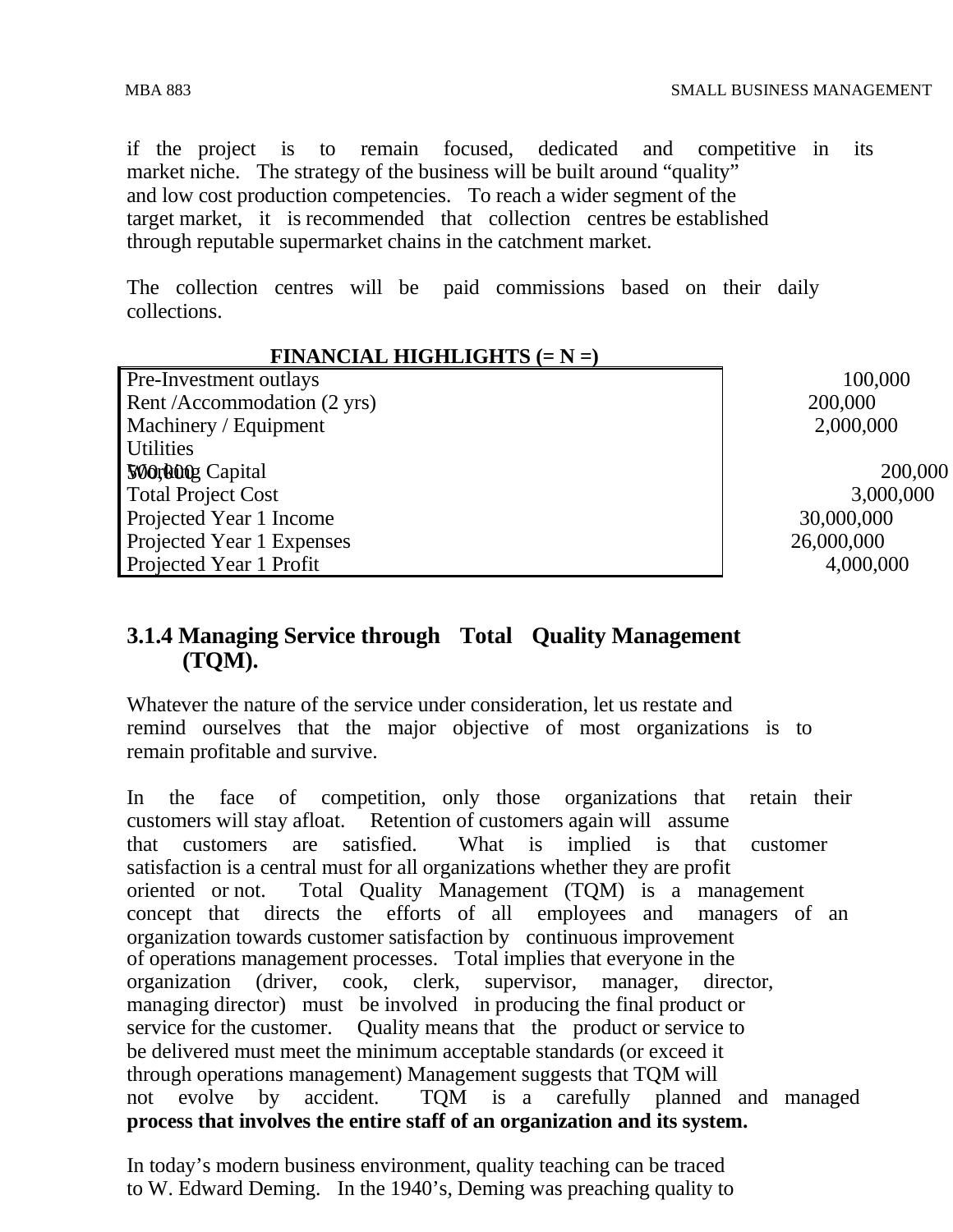American firms but nobody seemed to listen to him. At the end of the

Second World War, he was invited to Japan to help them implion in Today, the Japanese products are world class.

Deming in his teachings listed 14 points which can improve totality. These are;

- 1. Management commitment to total quality management
- 2. Learn the new philosophy be customer driven
- 3. Understand the purpose of inspection for improvement of processes and cost reduction.
- 4. End price tag decision don't buy inferior products and also use few suppliers.
- 5. Improve constantly
- 6. Institute training proper tools and knowledge.
- 7. Institute leadership
- 8. Drive out fear punishment.
- 9. Optimize team efforts
- 10. Eliminate exhortations motivate staff
- 11. Eliminate quotas and MBO (management by objective)
- 12. Remove barriers to pride in workmanship.
- 13. Institute education self development
- 14. Take action

## **3.1.5 Dimensions of Service Quality**

For most of the time, the attention of operations managers must be directed towards the maintenance and improvement of service quality. It is for this reason that we seek to examine the various dimensions of service quality.

#### **(1) Time**

How long does it take the customer to cash a cheque in the bank or buy an insurance policy.

#### **(2) Completeness**

You sell a bank draft to a customer but forget to write the amount of the draft in figures. This leads to the draft being dishonoured at the paying branch.

#### **(3) Courtesy**

Are your staff rude to customers?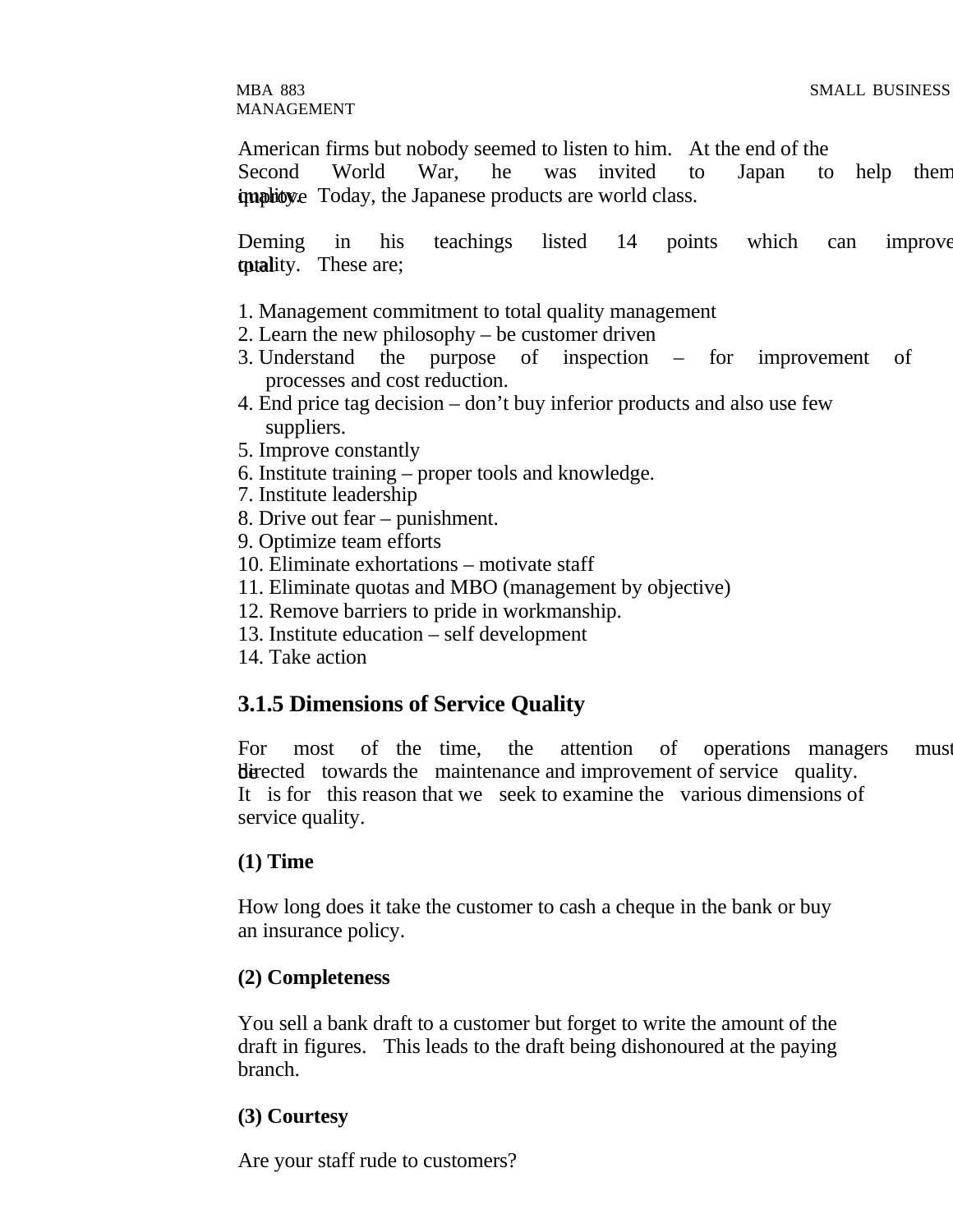#### **(4) Consistency**

Is your quality consistent? Or do you serve well today and badly the next day?

#### **(5) Accuracy**

- (a) Instead of debiting your customer with N100, you debit him/her with N1000
- (b) A customer pays for a comprehensive car insurance policy. But you carelessly write a third party policy for the customer.

#### **(6) Mistakes**

- (a) Your customer travelling to London requests for a telegraphic transfer to enable her spend her holidays. She leaves the bank and travels to London. You prepare a mail transfer which will take 2 weeks for the money to get to her in London.
- (b) A seven months pregnant woman is booked for hiernia surgery. The doctor now goes ahead to perform a caeserian section thinking it to be a case of foetal distress.

## **4.0 CONCLUSION**

In this unit, we discussed managing service based operations. We discussed operations management systems and also the role of operations managers. We also discussed managing service through Total Quality Management (TQM) which we said is a carefully planned and managed process.

## **5.0 SUMMARY**

We have just discussed managing service based operations which we said tends to focus attention on the way service based organizations should be managed. We highlighted the fact that service based organizations should imbibe quality as a way of life. Delivery of service to customers should be quality based.

In our next unit, we shall discuss monitoring performance.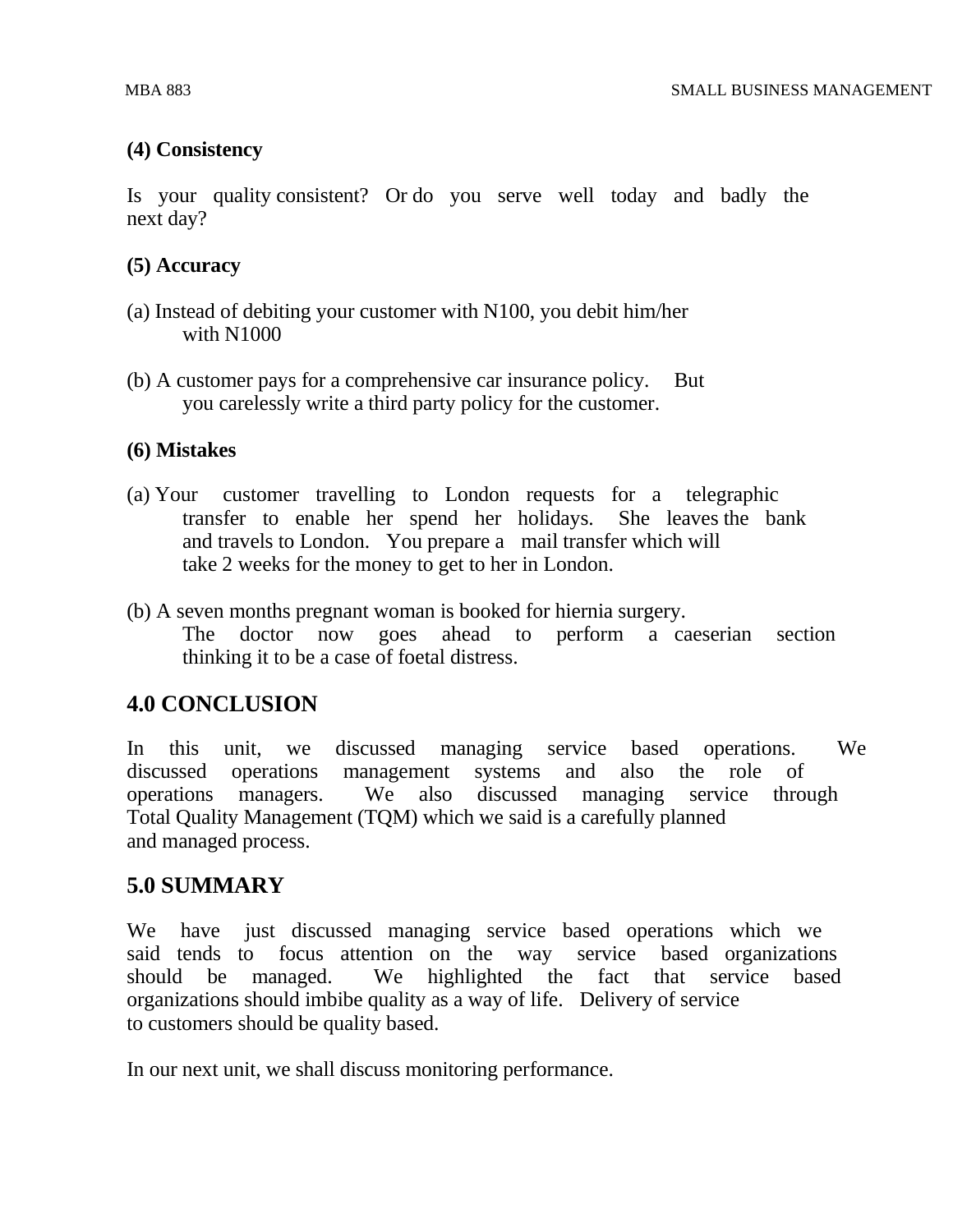## **6.0 TUTOR MARKED ASSIGNMENTS**

In service delivery, what do you understand by Total Quality Management (TQM)

## **7.0 REFERENCES/FURTHER READINGS**

Leon Ikpe (1999) A guide to Small Business Investments. Impressed Publishers, Lagos.

Leon Ikpe (1999): Project analysis and evaluation. Impressed Publishers, Lagos.

## **ANSWERS TO SELF ASSESSMENT EXERCISES**

The four institutions whose products are described as services are:

- 1. Hospitals
- 2. Insurance companies
- 3. Banks
- 4. Universities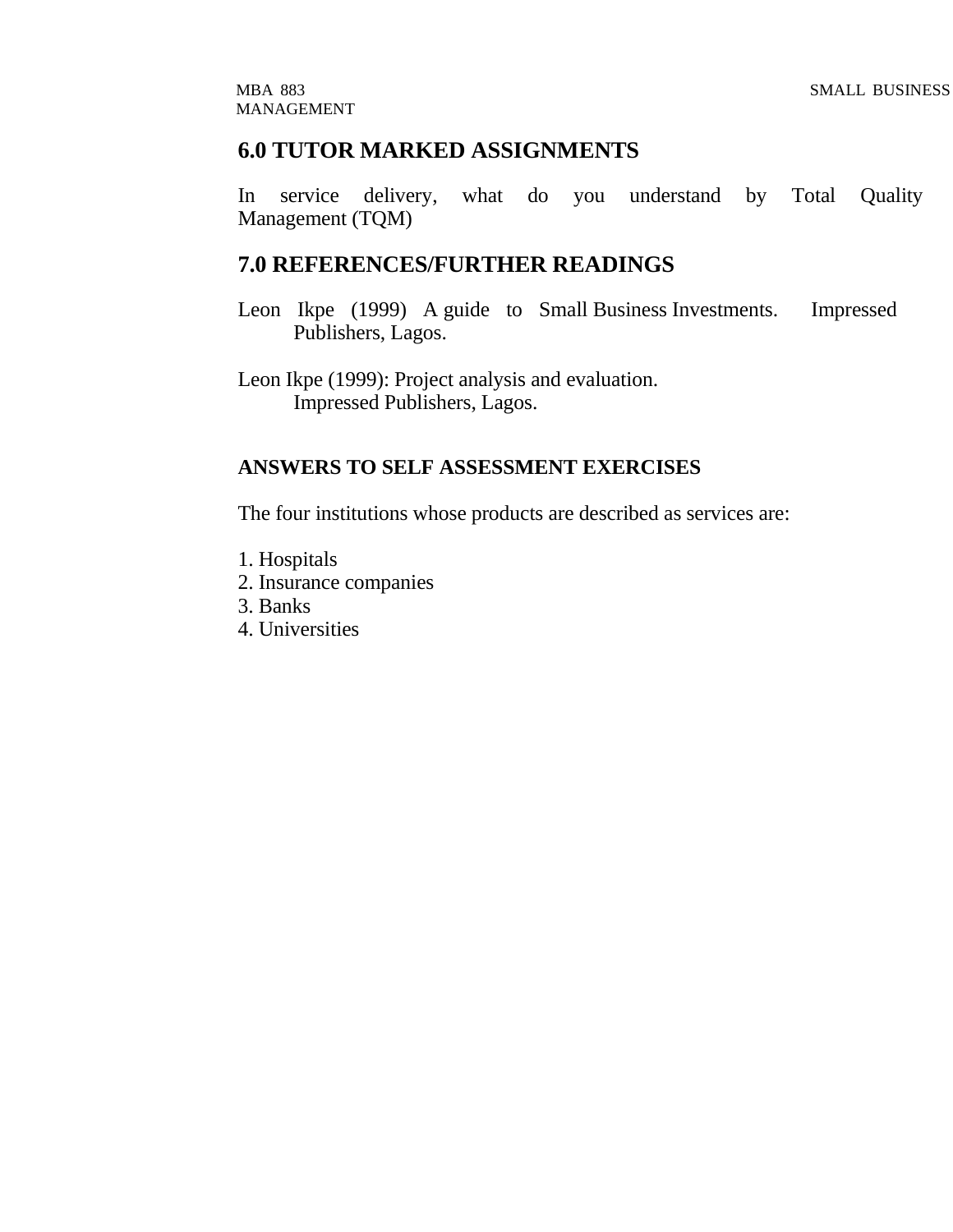## **MODULE 4**

Unit 1 Monitoring Performance

Unit 2 Accounting records for Small Business

Unit 3 Sourcing Capital for Small Business

## **UNIT 1 MONITORING PERFORMANCE**

## **CONTENTS**

1.0 Introduction

2.0 Objectives

- 3.0 Main Content
	- 3.1 Monitoring Performance
		- 3.1.1 Controlling
		- 3.1.2 Budgeting
		- 3.1.3 Benefits of budgeting
		- 3.1.4 Budgetary Control
		- 3.1.5 Budgetary Control Measures
- 4.0 Conclusion
- 5.0 Summary

6.0 Tutor Marked Assignments

7.0 References/Further Readings

## **1.0 INTRODUCTION**

In the last unit (Unit 4 of Module 3), we discussed managing service based operations. In discussing the topic, we looked at operations management systems. We also discussed the role of operations managers in organizations as they are responsible for service delivery in most enterprises. We also discussed the concept of total quality management (TQM) which as we said remains an approach to quality service delivery.

In this unit, we shall discuss monitoring performance.

## **2.0 OBJECTIVES**

By the end of this unit, you will be able to:

- Describe the monitoring process in small business
- State some of the principles of controlling for small businesses.

## **3.0 MAIN CONTENT**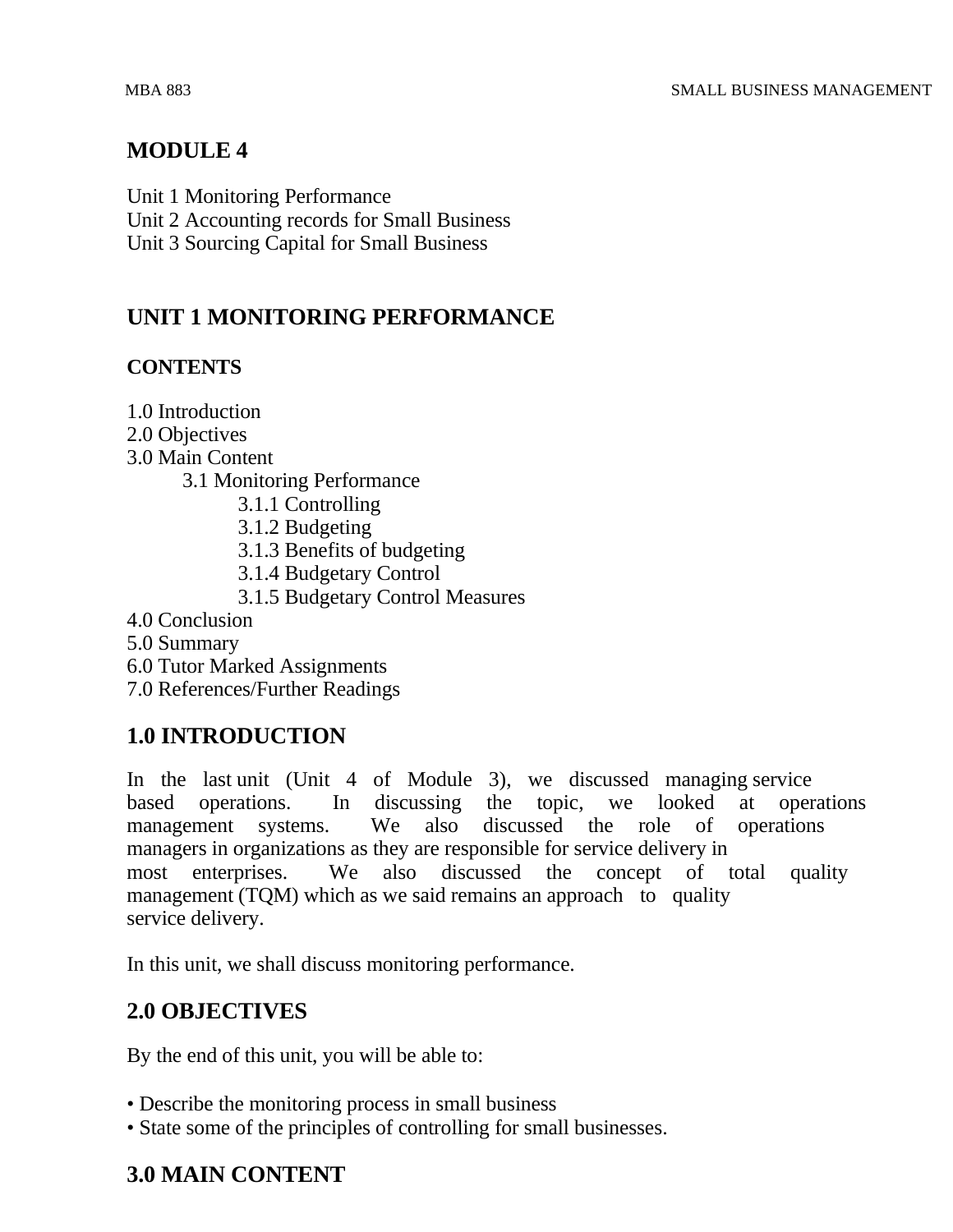## **3.1 Monitoring Performance**

In the previous units of our study, we discussed various aspects of small business management starting from opportunities analysis to the management of service based operations. Small business owners are engaged in planning, organizing, staffing and directing the operations of their various businesses. The function we are now discussing is how the entrepreneurs can monitor and control operations.

Obviously before the entrepreneur commences operations, standards are usually set for various units, products or even staff. So whether the entrepreneur is monitoring the sales of a product or even reviewing the performance of staff in his organization, the approach is sissentially

And so like we said earlier, the standards must have been set well in advance. We can see this setting of standards as setting of objectives. As the business is operating, a critical aspect of the owner-manager's job is to measure actual performance and compare the performance with earlier established standards and see if there are deviations. If there are deviations, the corrections can be made.

An important aspect of the monitoring process involves trying to determine the causes of deviations from set standards. Standards could be set for sales volumes or even for expenditures. So for example, if actual sales fall below expected sales volume, then the entrepreneur should investigate why this has happened and immediately initiate corrective action aimed at bring sales to the desired level.



Figure 13.1 The Control Process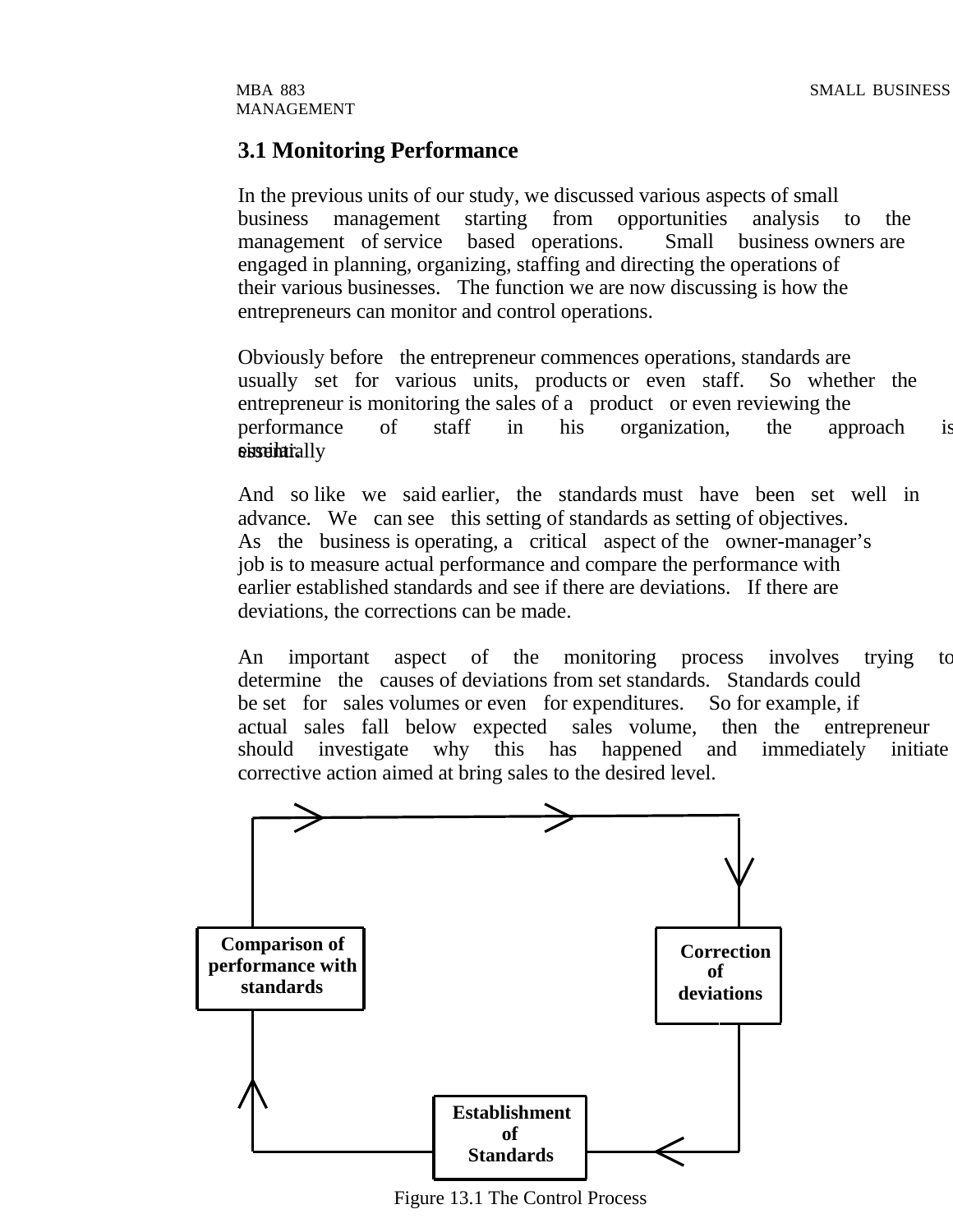## **3.1.1 Controlling**

We have discussed the fact that a business owner sets his / herefore against which actual performance is measured. We shall now discuss the issue of control in small business management. A good management control system should be one that provides timely feedback. The system should be able to provide information that assists the entrepreneurs in timely decision making. For example, if accounts receivable are not turning into cash, the system should trigger an early warning sign that will prompt the decision maker to get the signal and initiate timely action.

Again the type of information that the control system makes available to the small business manager should be easily understood. It should not be information that cannot be easily decoded and understood.

Finally, when something goes wrong in the business, the control system should help the owner manager identify the source of the problem and assist him devise ways of solving the problem in the business. One of the common control techniques used is budgeting and the topic is what we shall discuss next.

## **A Practical Business Idea for Class Discussion**

#### **Hair Shampoo Production**

Among the various hair care products in use today, hair shampoo stands out as the dominant one. Hair shampoo provides the basic starting point for hair care and treatment. The use of hair shampoo has no gender restriction as it is used by males and females. Age restriction appears non-existent as it is used by children, teenagers, adults and aged people. A visit to hair dressing salons scattered all over Nigeria will confirm the level of demand for hair shampoo especially by the female population.

#### **Technical Considerations**

The project under consideration here is a small scale business outfit dedicated to the production of hair shampoo for the Nigerian market and if possible for export to the ECOWAS market.

Working on a single shift of 8 hours the plant can produce 1000 litres of hair shampoo. On 3 shifts of 8 hours each per day, an output of 3,000 litres per day is possible. In a real life situation, actual production will be based on the level of demand and the financials for this project are based on a production level of 2 shifts per day and 300 working days in a year. For the production of hair shampoo, the following equipment are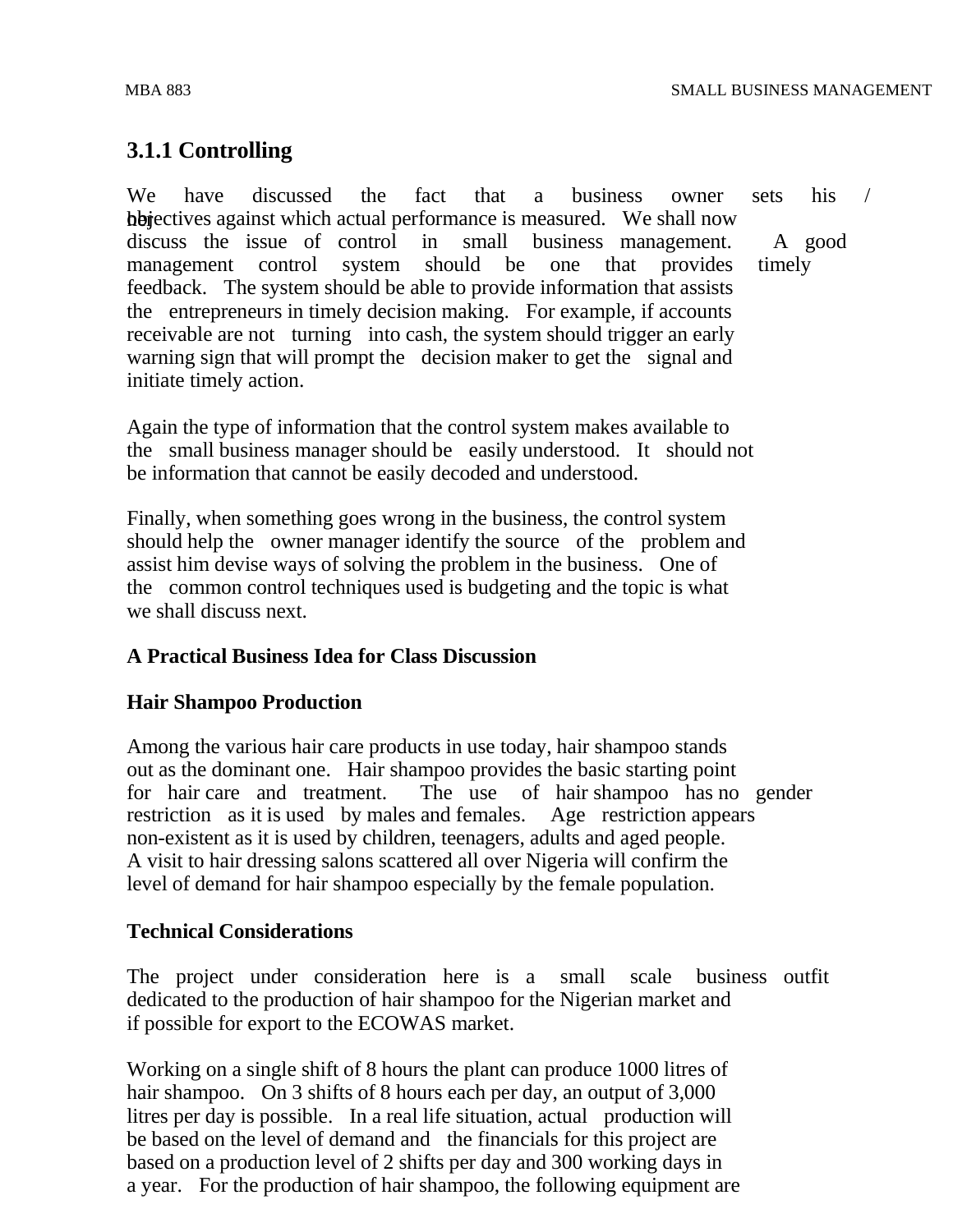MANAGEMENT

required: Rotary boiler/mixer (stainless steel), preservation tank, filling machine, weighing scales etc. The key raw materials are: Coconut oil, caustic potash, industrial spirit.

#### **Production Process**

Like in the production of soap, there are two basic production processes: the cold & hot process, this write-up is based on the hot process of *m*anufacture.

#### **Chemical Formulation**

Industrial spirit 3 litres Caustic potash 10kg Coconut oil 50kg (weight) Water (distilled) 100 litres Potassium carbonate 500 grammes.

#### **Production Process**

Coconut oil which has been melted and heated to about 1000F is introduced into the rotary boiler/mixer. To this add liquid caustic potash and stir slowly. Add the industrial spirit, continue to stir slowly and increase the temperature to about 170of. This temperature is maintained until saponification takes place. The soap is left to cool overnight. On the next day, add potassium carbonate while stirring to obtain a perfect shampoo which will be filled in containers ready for the market.

## **3.1.2 Budgeting**

In a small business setting as well as a large business, the **popularly** used control technique is the budget.

A budget is simply a plan put in place by a company or organization, to achieve a certain level of income and expenditure profile for a given period, usually a year. While discussing budgets, words like estimate, forecast, projection and target are often used. All of these are related and when they are combined, we will have a final document documents a company's plans reduced to a proforma financial statement.

The budget as a plan specifies the anticipated results in naira terms and serves mainly as a control device for feedback, evaluation and eventually corrective action.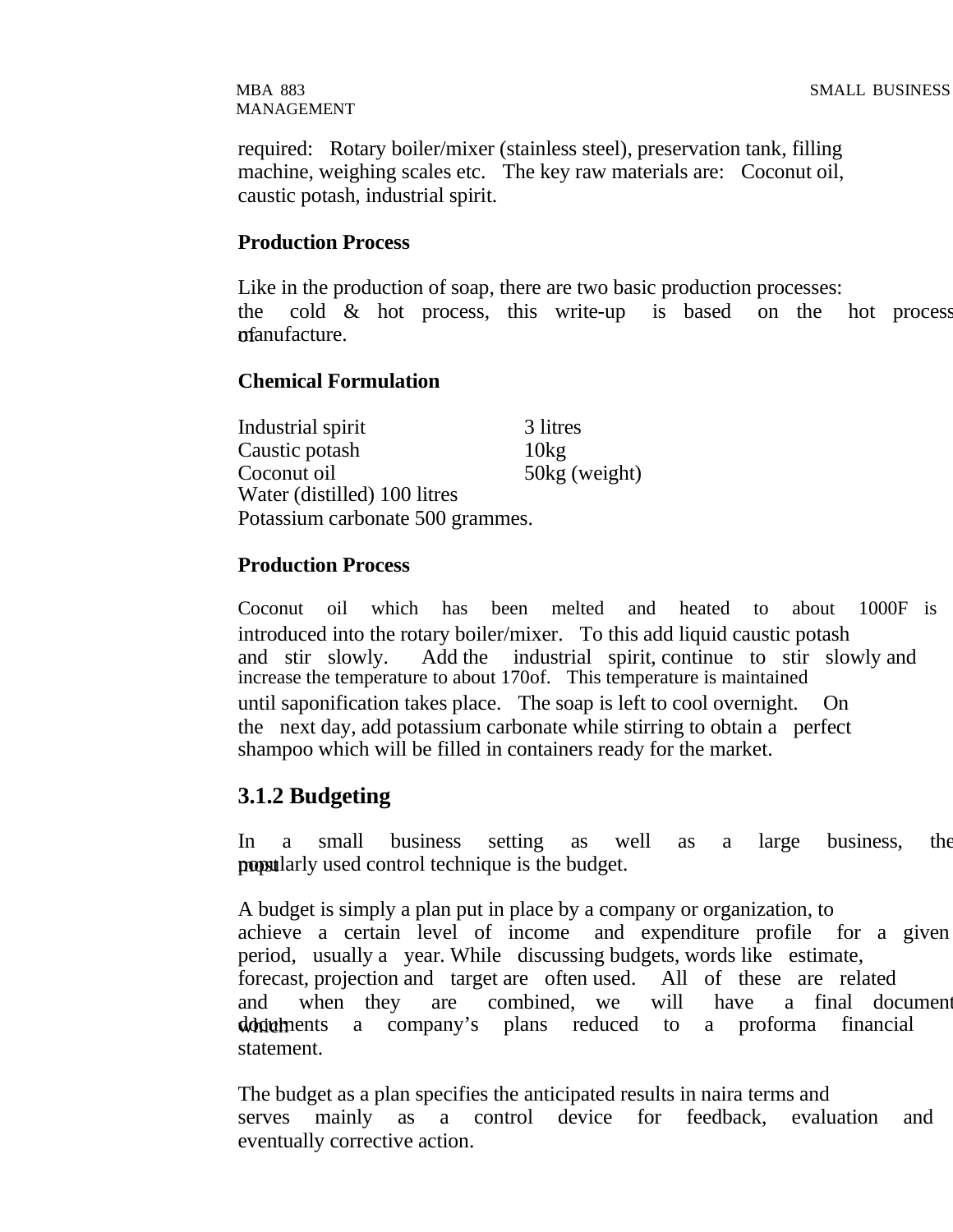In practical terms budgets are prepared from knowledge of past experiences of a business. But if the business is a start-up, then the techniques are put together to yield best estimates. In most cases, professional opinions are deemed to be important when constructing budgets.

In a small business setting, it is important that the entrepreneur prepares a very comprehensive budget which covers all aspects of the business operations but paying particular attention to the following:

- Sales budgets
- Cash flow budgets
- Expenditure budgets properly broken down into the various subheadings.
- The projected profit and loss budget which captures all P & L account items including taxation.
- Projected balance sheets

#### **SELF ASSESSMENT EXERCISE**

Name two key items in a budget that need monitoring.

#### **Projected Profit And Loss Statement – Normal Estimates (N)**

|                                           | Year 1     | <b>Year 2</b>             |
|-------------------------------------------|------------|---------------------------|
|                                           | $\Delta$   | $\Delta$                  |
| <b>REVENUE</b>                            |            |                           |
| Sachet water revenue                      |            | 38.400,000 57,600,000     |
| Bottled water revenue                     |            | 151.200,000 302,400,000   |
| Contract blowing (plastic bottles)        | 4,800,000  | 4,800,000                 |
| Contract blowing (nylon & printing)       | 13,600,000 | 20,400,000                |
| <b>TOTAL REVENUE</b>                      |            | 208,000,000 385,200,000   |
|                                           |            |                           |
| <b>DIRECT COSTS OF PRODUCTION</b>         |            |                           |
| Production raw materials                  |            | 114,624,000   214,096,000 |
| Direct labour                             | 2,844,000  | 2,986,200                 |
| Repairs/maintenance machinery             |            | 600,000<br>630,000        |
| Maintenance – factory premises            | 240,000    | 252,000                   |
| Electricity and gas expenses              |            | $6,780,000$ $7,119,000$   |
| Depreciation                              |            | 10,133,440 10,133,440     |
| <b>External Quality C ontrol expenses</b> | 480,000    | 480,000                   |
| <b>TOTAL DIRECT COSTS</b>                 |            | 135,701,440   235,696,640 |
| <b>INDIRECT COSTS OF PRODUCTION</b>       |            |                           |
| Management and labour                     | 2,818,800  | 2,959,740                 |
| Administration expenses                   | 750,000    | 787,500                   |
| <b>Bank Charges / Commission</b>          | 325,000    | 700,000                   |
| Selling and distribution expenses         | 6,000,000  | 6,300,000                 |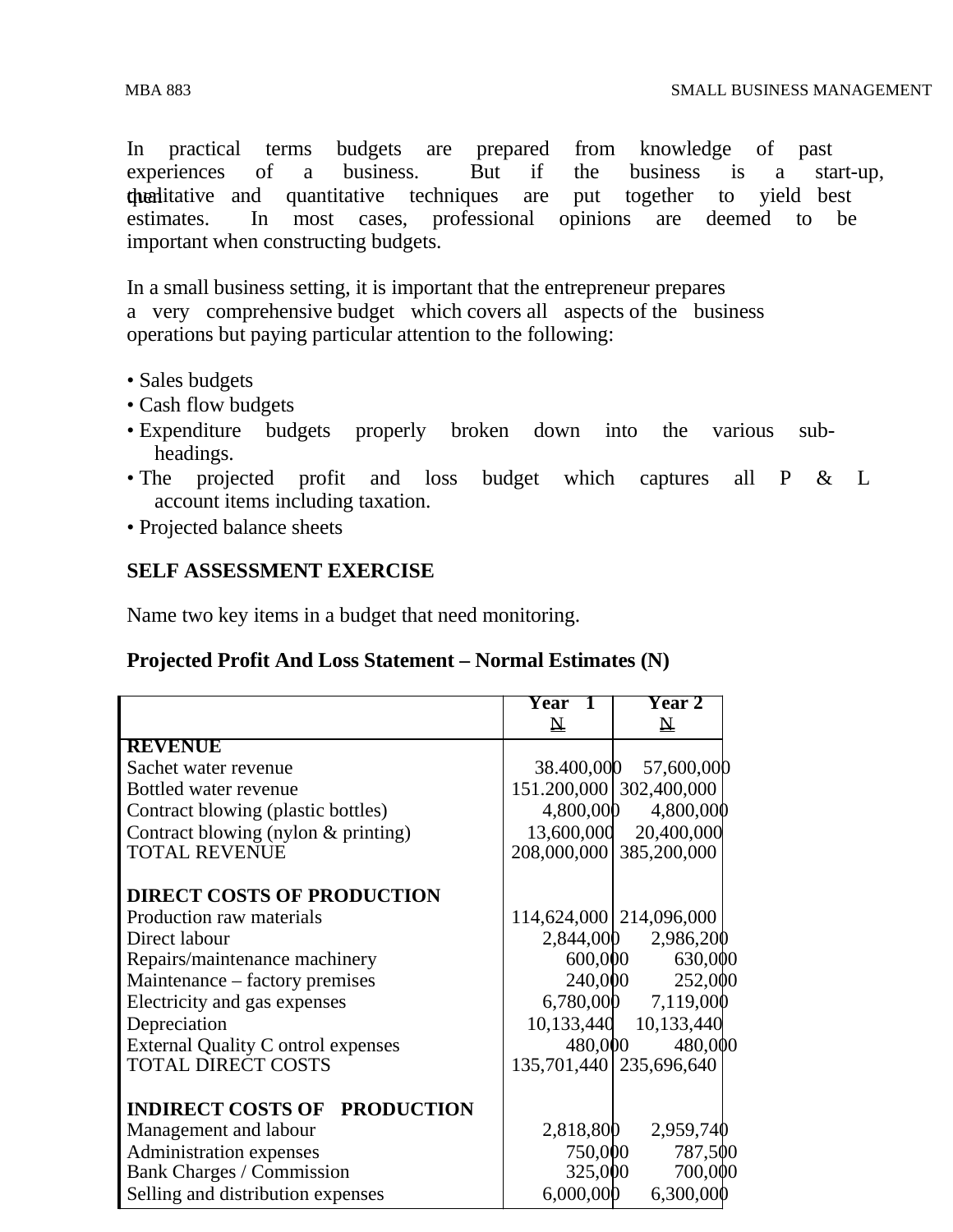| TOTAL INDIRECT COSTS          |            | 9,893,800 10,747,240      |
|-------------------------------|------------|---------------------------|
| TOTAL DIRECT + INDIRECT COSTS |            | 145,595,240   246,443,880 |
| Profit (Loss) before taxation |            | 62,404,760 138,756,120    |
| <b>Estimated taxation</b>     |            | 18,721,428 41,626,836     |
| Profit after tax              |            | 43,683,332 97,129,284     |
| Projected dividends           | 20,000,000 | 40,000,000                |

#### **Table 13.1: Projected Profit and Loss Statement**

Although most budgets are prepared for a one year period, some forward looking entrepreneurs prepare monthly budgets which make monitoring easier.

In a small business setting, the budgeting process includes the following:

- Analysis of past performance in such areas as sales, expenditures, profits and balance sheet items.
- Forecast of the general operating macro-environment to predict the direction of macro economic variables and expected level of economic activity.
- Forecast of the small business operation's market share now reduced to sales.
- Estimate of the expenses that are required to achieve the expected sales.
- Setting of targets for the units or departments in the small business to enable the budget to be achieved.
- Setting targets for staff especially those that are involved in marketing.

## **3.1.3 Benefits of Budgeting**

Without doubt, there are various benefits of budgeting and some of them are highlighted here:

- It helps to keep the small business manager focused
- It presents a challenge to the entrepreneur
- It helps the small business manager achieve the set goals of the business
- It motivates staff to work towards achieving set corporate objectives.
- It provides a spring board for the development of competitive strategies.

The benefits of budgeting cannot be overlooked by the owner-manager of a business because as earlier highlighted, budget stands purely as a target which has to be met. And as we said earlier, most of the targets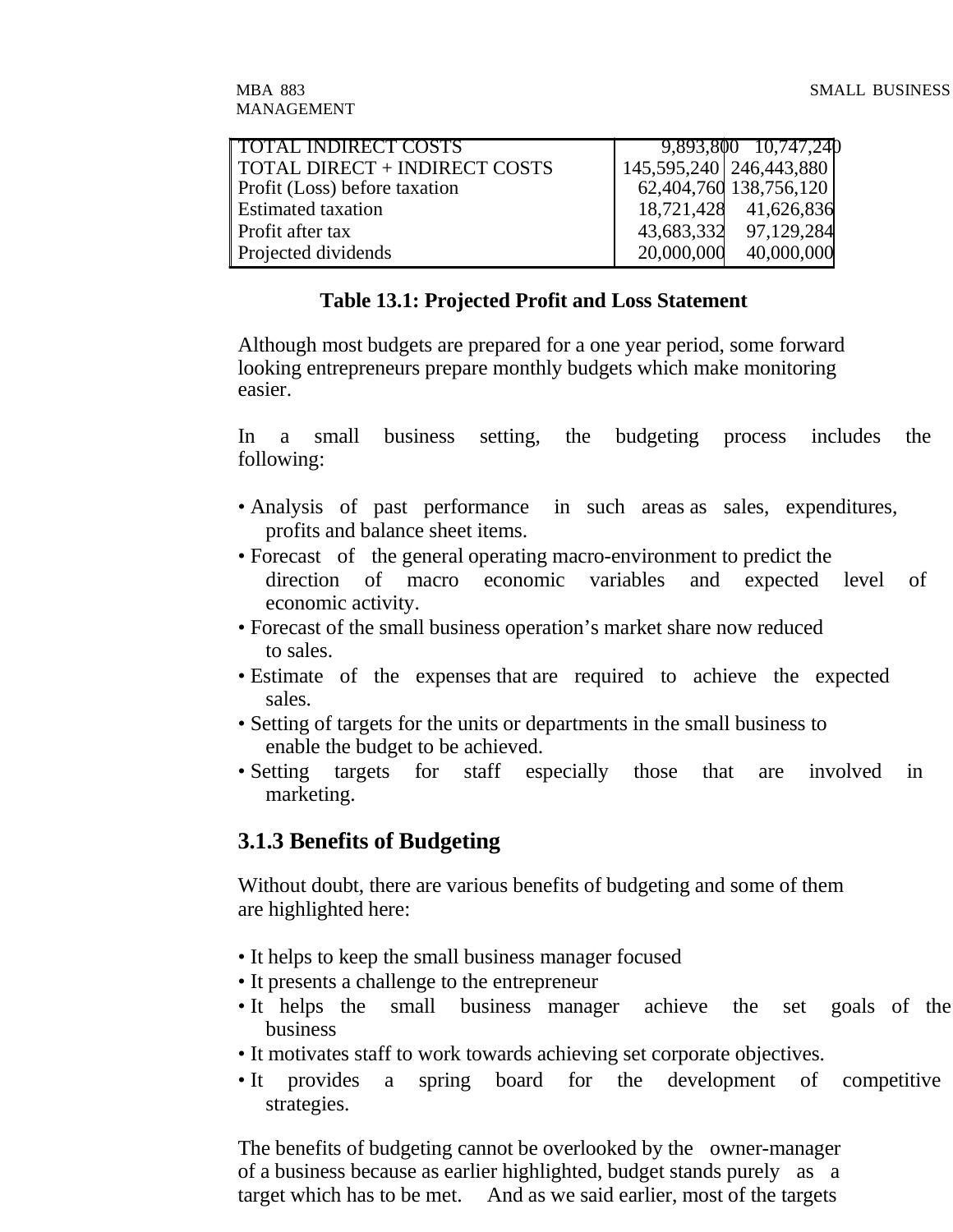are reduced to naira and kobo terms. There may be targets set for things like sales, expenses and profits. When these targets are set, management then works towards the achievement of the targets. Budgets are like solid hands that guide the entrepreneur towards a type of promised land.

## **3.1.4 Budgetary Control**

We have discussed the budget. We shall now discuss budgetary control.

Budgetary controls are just measures put in place to ensure compliance to earlier budgeted estimates for both revenue and expenditure items.

Budgets will serve no useful purpose if they are not monitored to ensure proper compliance. In an ideal situation, every unit or department has its own specific budget items which when added up come up to the total budget for the organization. Budgetary control means adherence to a budget. In an ideal situation, it does not amount to any offence if the projections for revenue are surpassed during operations. This is seen as a positive development.

But when we are looking at expenses, it is desirable that the actual expenses should not reach the budgeted levels.

So that the efforts of all staff in the organization will be to monitor revenues so that they reach the budgeted levels and even surpass them. It will also be the effort of staff to control expenses so that they will not exceed the budgeted level.

We have just discussed what budgetary control means but we need to stress that budgetary control implies that certain people must be involved in the control process. Budgets do not monitor and control themselves. They are monitored and controlled in the organization by people.

If the small business manager sets up the organization structure properly, then it will be the function of the unit or departmental managers and the accountant to monitor and control the budget. If the small business manager is unable to afford hiring an accountant, then the duty falls on the small business manager.

Also in some small business organizations, a budget control officer is appointed and it is the duty of the budget control officer to monitor the budget and report periodically to the management.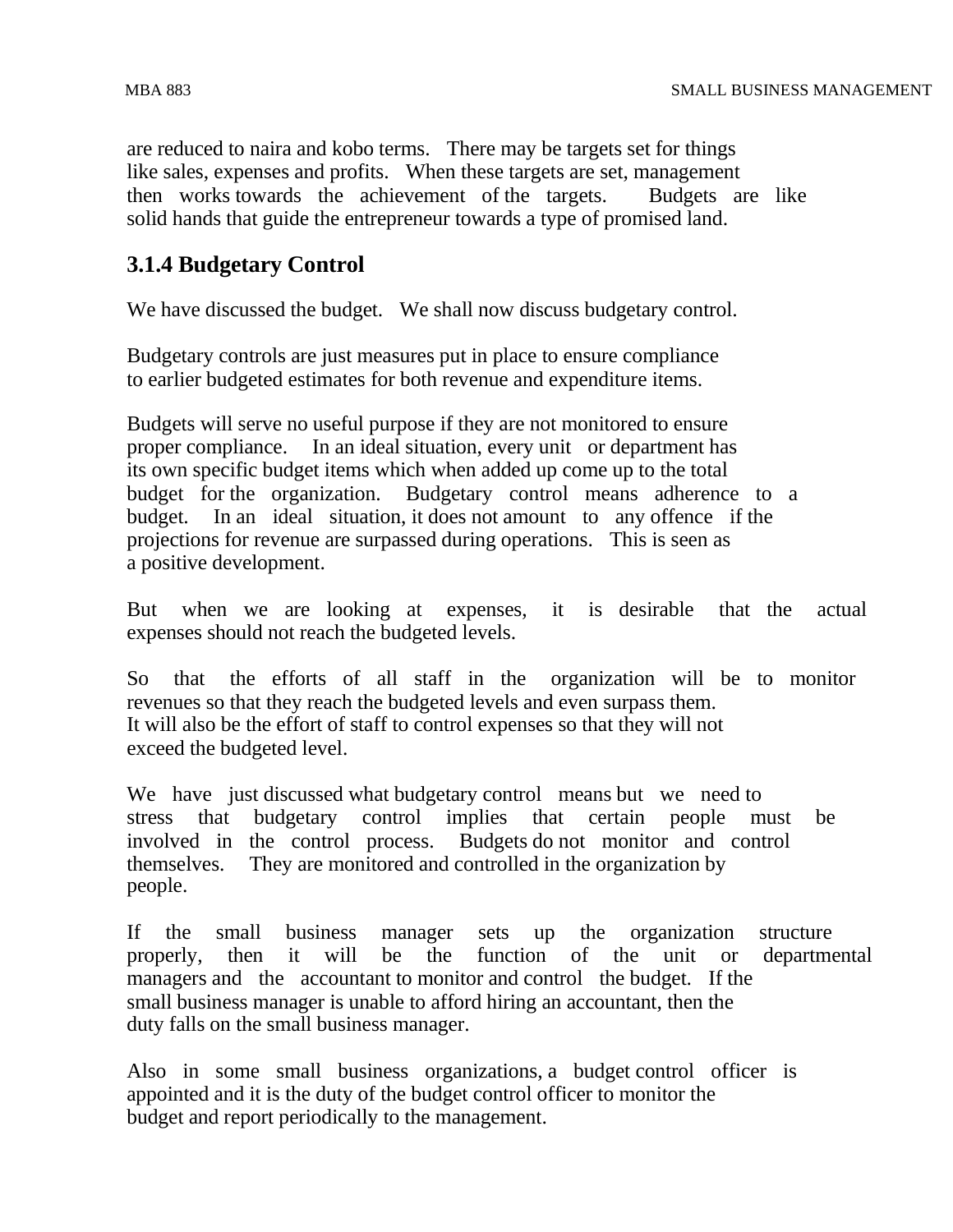## **3.1.5 Budgetary Control Measures**

Budgetary control measures are those things that are put in place in an organization that are used to control the budget. They may even refer to certain actions that should be carried out so that budgets can bentrolled.

The first measure that needs to be put in place is that of consciousness. All the staff in the organization especially the unit or departmental heads should be cost conscious and so should appid ving expenses without detailed investigation. Before an officer approves an expense, he/she must ensure that the expense head in the first place is in the budget. If the expense head is in the budget, the next thing to consider is the reasonableness of the expense. If the expense appears reasonable, the officer can now go ahead and approve same.

Again in approving an expense, the approving officer must ensure that he/she does not overshoot the budgeted level for that expense.

All managers in the organization must ensure that they monitor their subordinates and thereby ensure strict compliance to budgets. **The** budget figures should be broken down into quarters, months and weeks. This enables the managers to issue weekly, monthly and targets to their respective staff.

It is important that weekly or monthly appraisals be conducted **departmental heads in a bid to monitor performance.** 

Any variation detected that is adverse should be promptly investigated. For example, the fuel expenses of an organization doubles while there is no increase in the use of vehicles, such a situation calls for probe or investigation.

Along the line, if a budget is observed as unworkable and unrealistic, then the budget should be amended.

## **4.0 CONCLUSION**

In this unit, the primary focus of our discussion was monitoring performance. In discussing monitoring performance, we discussed the issue of control. We went further to discuss budgeting and budgetary control. Also we saw the benefits of budgeting. Finally we discussed budgetary control measures.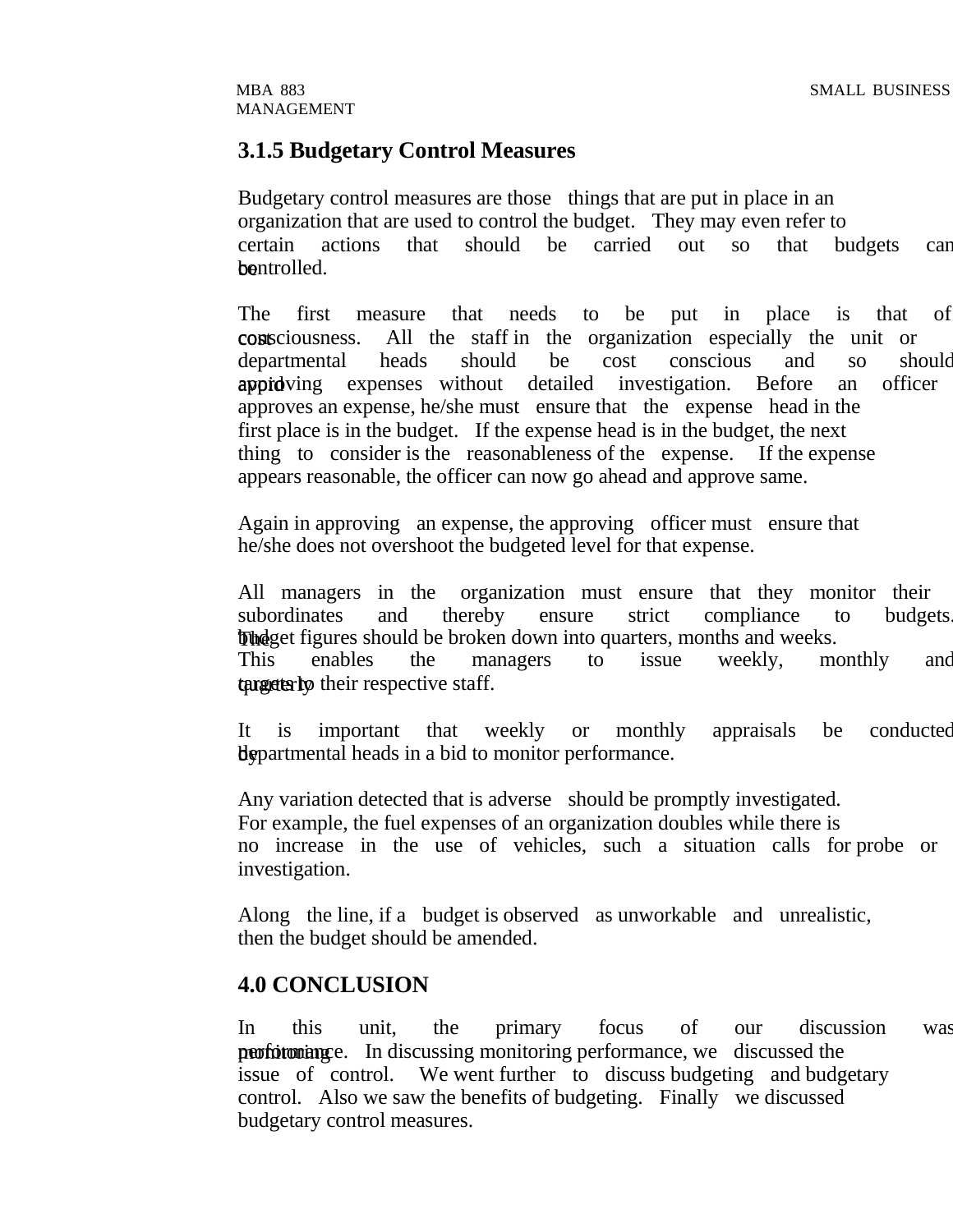## **5.0 SUMMARY**

In any business small or big, the need to monitor performance exists. Monitoring performance enables an organization to control its operations. In this unit, we discussed the monitoring of performance in a small business setting. We discussed budgets and budgetary control as tools of monitoring performance. In the next unit, we shall discuss "Accounting records for small business".

## **6.0 TUTOR MARKED ASSIGNMENTS**

What do you understand by the term "Budgetary Control"?

## **7.0 REFERENCES/FURTHER READINGS**

Leon Ikpe (1999) A guide to Small Business Investments. Impressed Publishers, Lagos.

Leon Ikpe (1999): Project analysis and evaluation. Impressed Publishers, Lagos.

## **ANSWERS TO SELF ASSESSMENT EXERCISES**

The two items in a budget that need monitoring are:

- 1. Revenues
- 2. Expenses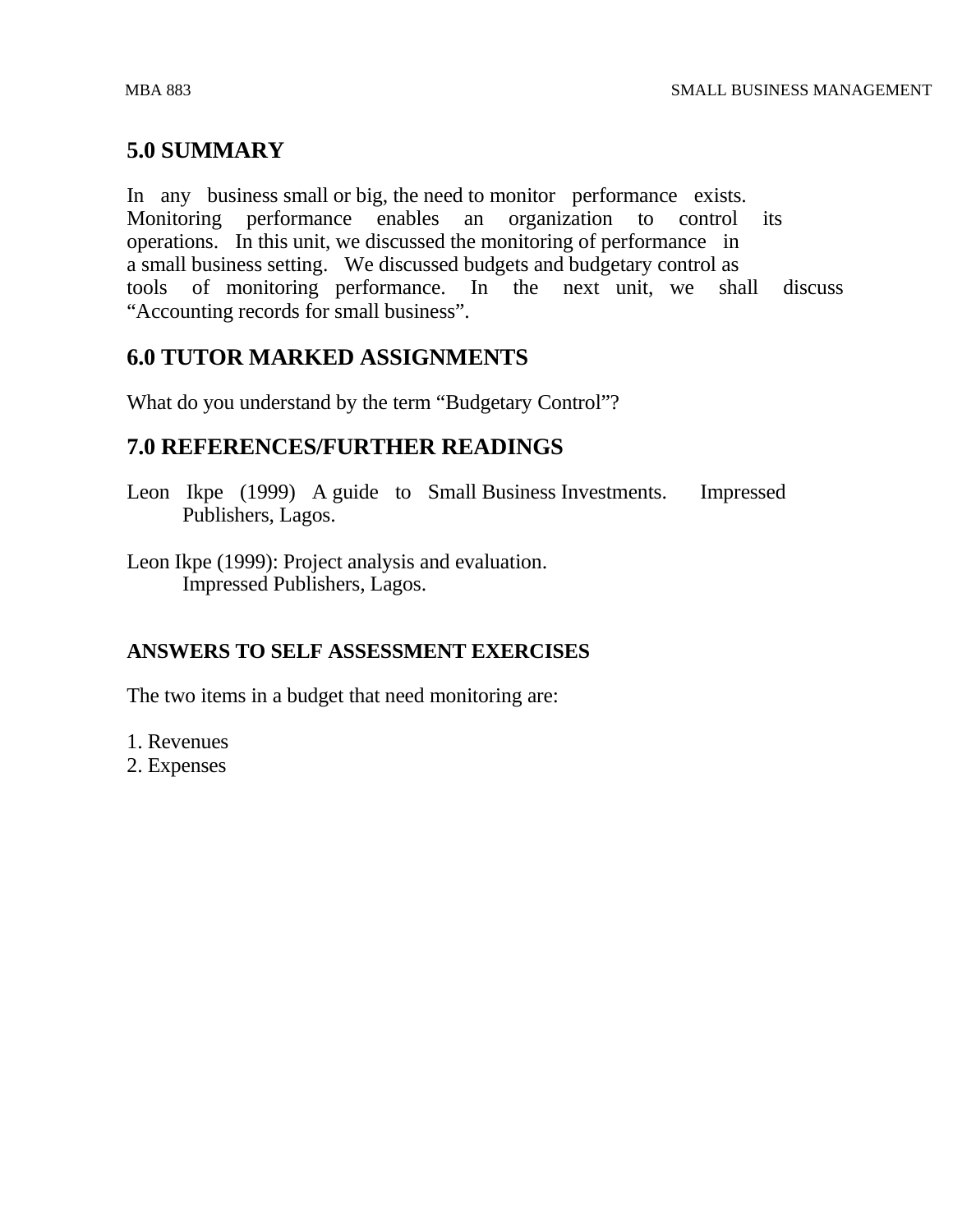## **UNIT 2 ACCOUNTING RECORDS FOR SMALL BUSINESS**

#### **CONTENTS**

1.0 Introduction

2.0 Objectives

3.0 Main Content

- 3.1 Accounting records for Small Business
	- 3.1.1 Financial Statements
	- 3.1.2 Keeping the books
	- 3.1.3 Managing the books
- 4.0 Conclusion

5.0 Summary

6.0 Tutor Marked Assignments

7.0 References/Further Readings

## **1.0 INTRODUCTION**

In the last unit (Unit 13), we discussed monitoring performance. There we discussed key principles in monitoring of performance. We discussed budgets and budgetary control. By the end of that unit, we had fully understood what monitoring performance means.

In this unit, we shall discuss "Accounting records for small business" which is a very vital topic.

## **2.0 OBJECTIVES**

By the end of this unit, you should be able to

- Understand financial statements
- Discuss the types of records kept by small businesses.

## **3.0 MAIN CONTENT**

## **3.1 Accounting Records for Small Business**

In order to control his or her operations the small business owner needs to have a good understanding of financial statements and the fundamentals of accounting record keeping. The financial statement and the accounting records kept are interdependent because the financial statement is usually generated from accounting records.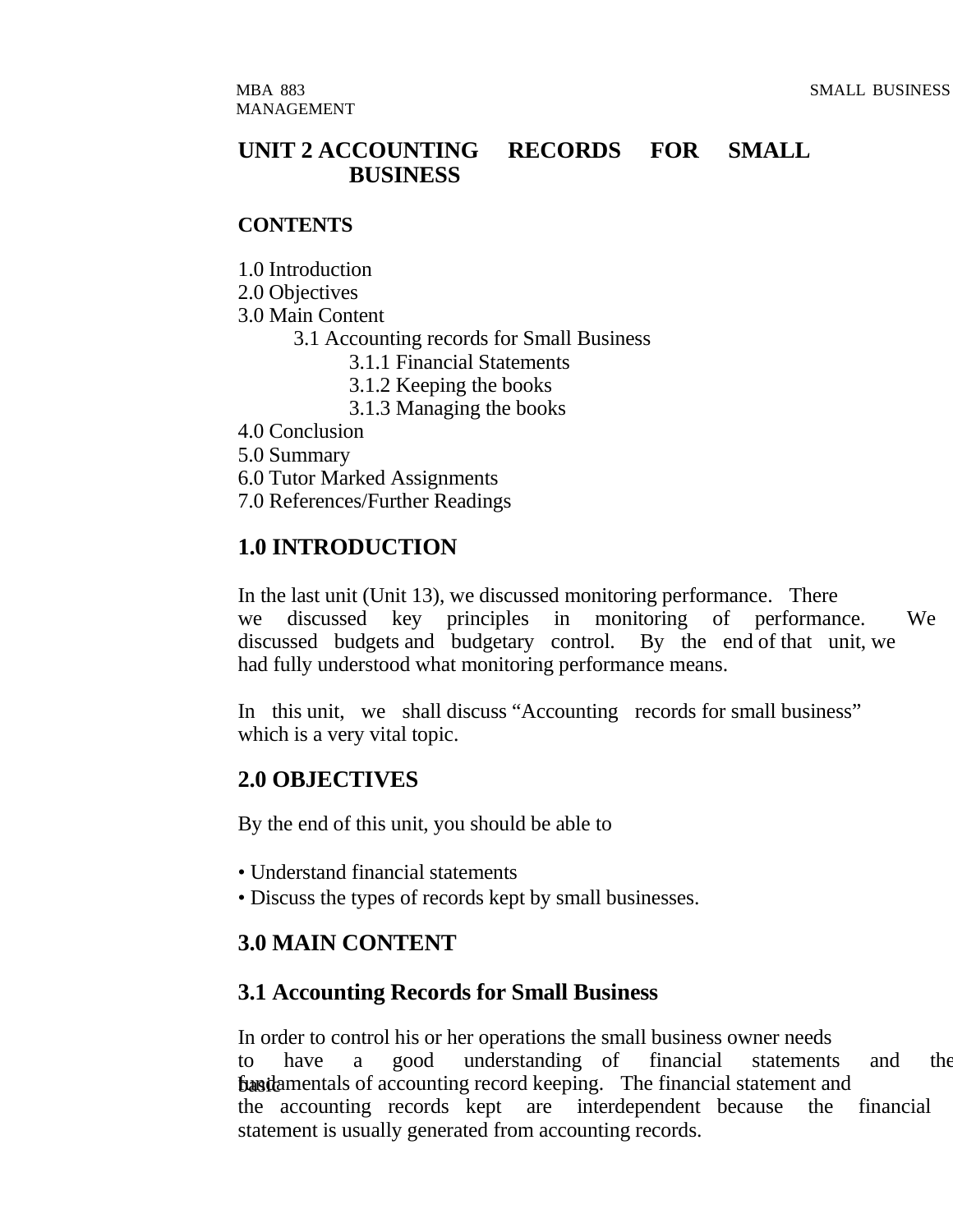So if we are to understand these two areas – financial statements and accounting records, it is better we started by discussing financial statements.

## **3.1.1 Financial Statements**

We can define a financial statement as the summary of a business enterprise's transactions for a particular period of time. For our discussion here, we shall restrict ourselves to only three items namely:

- The Balance Sheet
- The income statement (Profit and loss account)
- The cash flow statement.
- Let us examine each of the items separately.

#### **The Balance Sheet**

A balance sheet is a financial statement that reports a business's financial position as at a specific date. Many accountants tend to see the balance sheet as a picture taken at the close of business of a particular day. What this means is that you can show the financial position of a company as at the end of a month, quarter or at the end of a financial year.

Basically, the balance sheet is divided into two parts namely: assets and liabilities.

Assets are the financial resources owned by the firm. We shall list them later.

Liabilities are claims which creditors have against the firm. They are the debts of the firm or business. Generally liabilities can be divided into two categories:

- Short term and long term.
- Short term liabilities are those that should be paid off within 12 months

• While long term liabilities are those that are not due within 12 months.

• To aid our discussion, we have drawn up an imaginary balance sheet for a company called Sans Limited.

You are requested to study the balance sheet and make sure you understand it.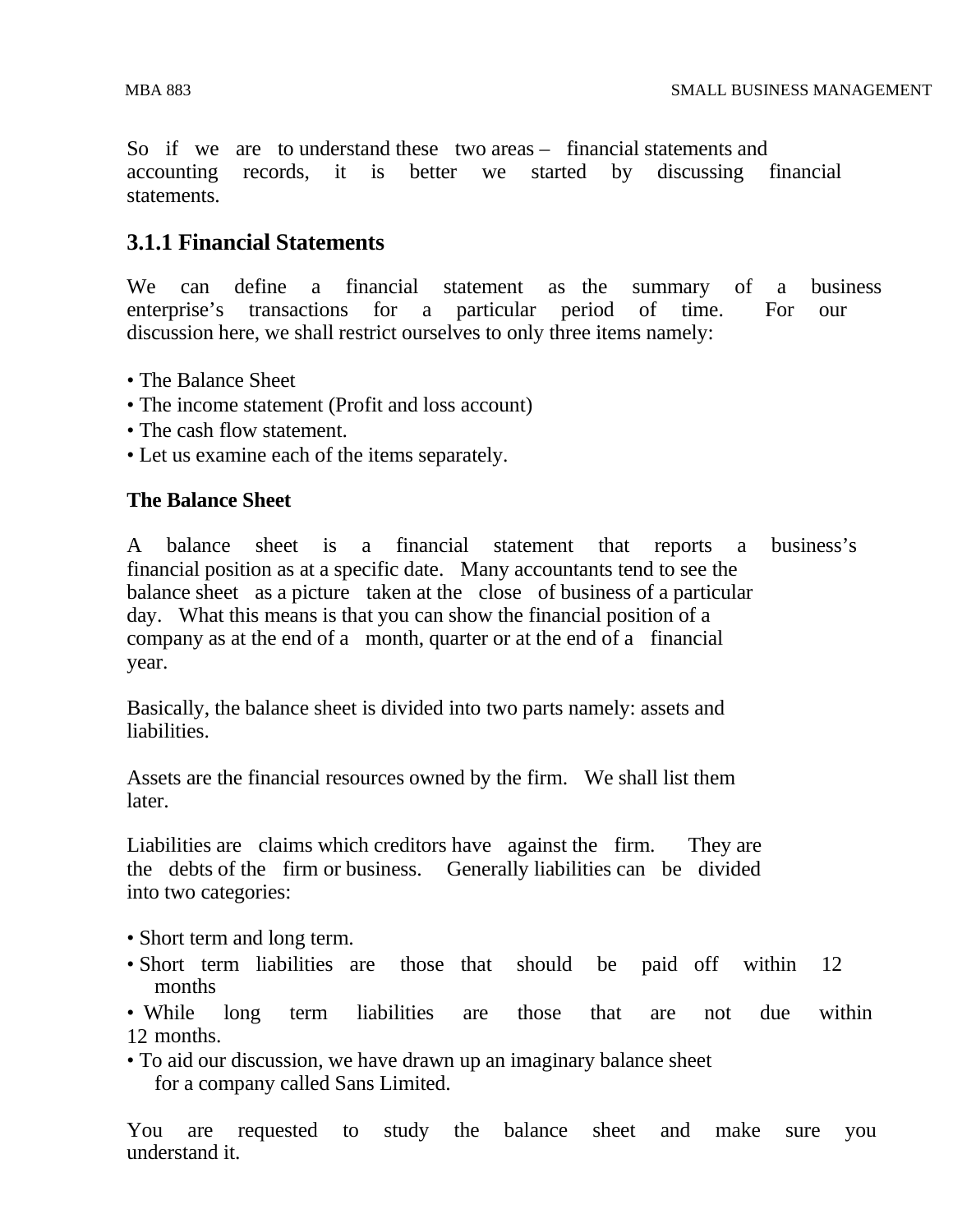#### **SANS LIMITED BALANCE SHEET AS AT 31/12/2006**

| <b>ASSETS EMPLOYED</b>                   |             |
|------------------------------------------|-------------|
|                                          | N           |
| Net Fixed Assets (Machinery / equipment) | 88,054,760  |
| Land and buildings                       |             |
| <b>CURRENT ASSETS</b>                    |             |
| Stock-In-trade                           | 20,000,000  |
| <b>Raw Materials</b>                     | 30,000.00   |
| Debtors and prepayments                  | 3,000,000   |
| Cash and bank balances                   | 15,549,000  |
| <b>Total Current Assets</b>              | 68,549,000  |
| <b>CURRENT LIABILITIES</b>               |             |
| Creditors                                | 2,000,000   |
| Tax provisions                           | 18,721,428  |
| Total current liabilities                | 20,721,428  |
| <b>Net Current Assets</b>                | 47,827,572  |
| <b>Total Assets</b>                      | 135,882,332 |
| <b>FINANCED BY</b>                       |             |
| <b>Share Capital</b>                     | 1,000,000   |
| Deposit for shares                       | 30,000,000  |
| Directors loan account                   | 81,199,000  |
| Profit and loss Account                  | 23,683,332  |
| <b>TOTAL</b>                             | 135,882,332 |

**Table 14.1 Balance Sheet.**

#### **The Income Statement**

The Income statement is a financial statement that reports the success (profit) or failure (Loss) of a business during a period. The period could be one month, a quarter or a year. But most income statements cover one year.

The Income statements report the revenues, i.e. gross sales made by the business over a period. The Income statement also reports expenses made by the business over a period.

Net income is the excess of revenue over expenses over a period. If revenues exceed expenses, the result is a profit. But if expenses exceed revenues, the result is known as a loss.

To aid our discussion, we have drawn up an income statement for an imaginary company called London limited.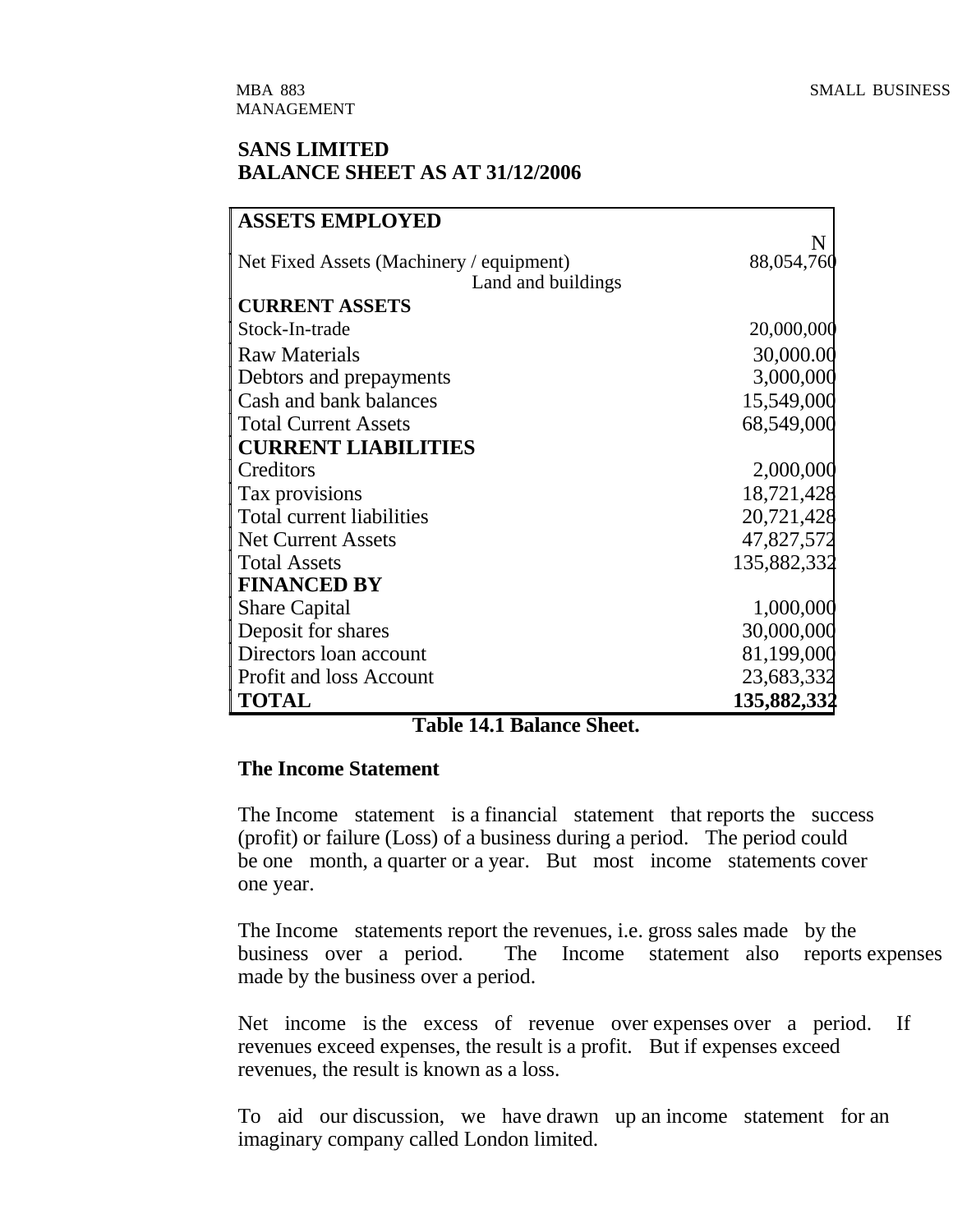You are requested to study the income statement and ensure that you understand same.

#### **London Limited**

#### **INCOME STATEMENT FOR THE YEAR ENDED 31/12/2006**

| <b>REVENUES</b>                      | N             |
|--------------------------------------|---------------|
| Income from book sales               | 792,000,000   |
| Income from magazine sales           | 47 280,000    |
| <b>TOTAL REVENUE</b>                 | 839, 280, 000 |
| DIRECT COSTS OF PRODUCTION           |               |
| Production materials                 | 567, 927, 360 |
| Electricity and gas                  | 6,880,000     |
| Repairs and maintenance              | 500,000       |
| Depreciation                         | ,346,000      |
| <b>TOTAL DIRECT COSTS</b>            | 578, 553, 360 |
| <b>INDIRECT COSTS</b>                |               |
| Management and Labour                | ,508,000      |
| Interest and bank charges            | ,000,000      |
| Selling expenses                     | ,250,000      |
| Insurance of assets                  | 50,000        |
| <b>TOTAL INDIRECT COSTS</b>          | 12 808,000    |
| <b>TOTAL DIRECT + INDIRECT COSTS</b> | 591,461,360   |
| PROFIT BEFORE TAX                    | 247,818,640   |

**Table 14.2 Income Statement**

#### **The Cash Flow Statement**

The cash flow statement shows the inflows and outflows of cash for a period. The cash flow statement provides an insight into how the cash generated by a business were spent and the level of the liquidity of a firm.

| 247,818,640 |
|-------------|
| 3,346,000   |
| 251,164,640 |
|             |
| 10,600,000  |
| 10,600,000  |
| 240,564,640 |
|             |
| 240,564,640 |
|             |

**Table 14.3 Cash Flow Statement.**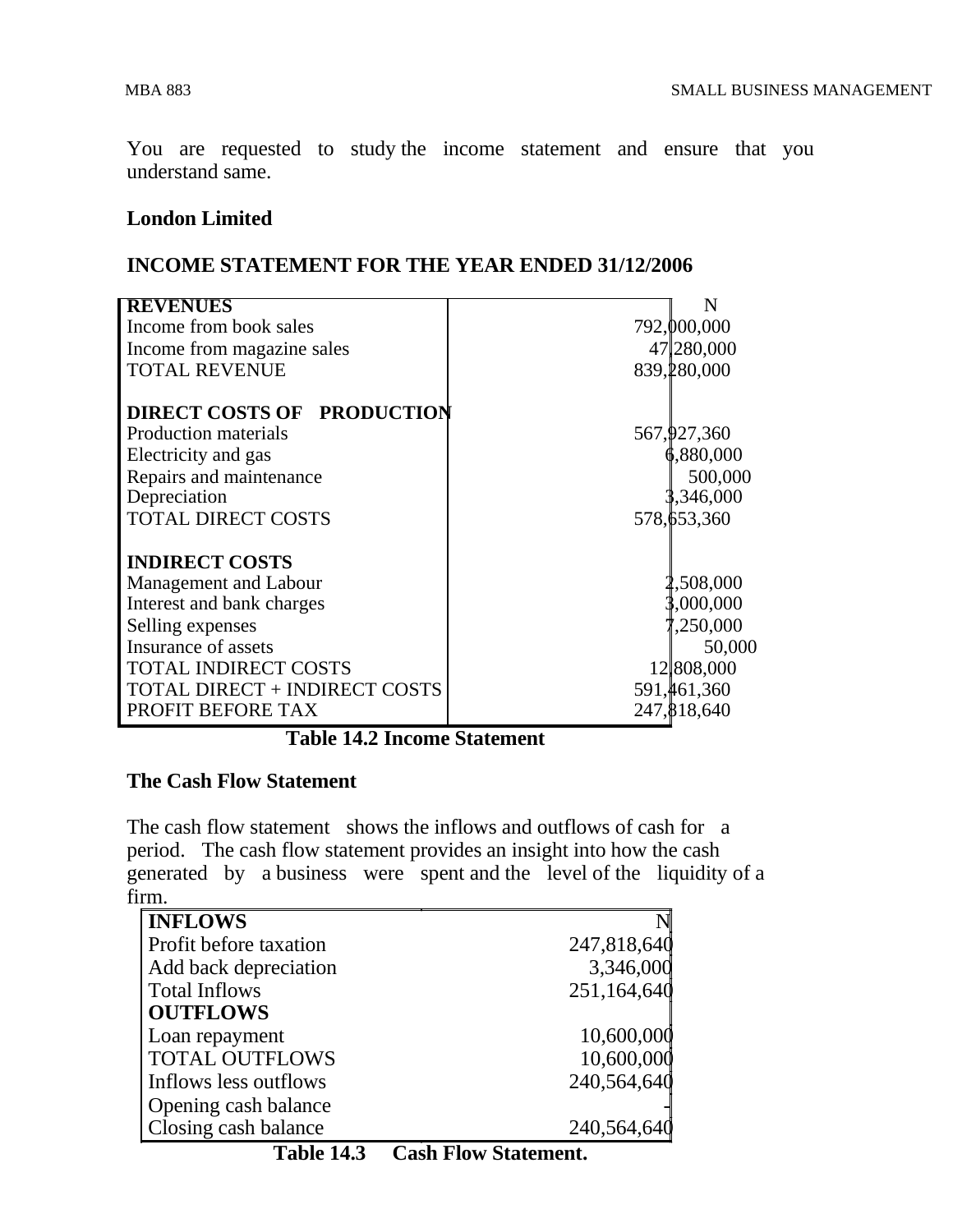#### **A Practical Business Idea for Class Discussion**

#### **Commercial Production of Garri**

Garri is produced from cassava which is widely grown in most Southern parts of Nigeria. Garri – a food rich in carbonhydrate is an important food item in most Nigerian homes. Garri can be taken ordinarily by soaking in water especially during hot periods. The relative cheapness of garri when compared to pounded yam, semovita, etc makes favourable commodity on the Nigerian food table.

#### **Technical Considerations**

The project under discussion is a small scale garri production **plant** cassava as raw material. Working on a single shift of 8 hours, a production of 1 ton of garri is possible. On three shifts of 8 hours each per day, total output of 3 tons of garri is possible. However production in this write up is based on 2 shifts per day and 300 working days per year. The key equipment required in the production of garri are grater, fermentation vats, hydraulic press and frier (wood or gas fired).

#### **Production Process**

Cassava tubers are peeled and washed after which they are grated by the grater. The resulting pulp is kept in the fermentation vat for four days to ferment after which the cassava mash is pressed by the hydraulic press to remove water. After removing the water contents, the **cassativa** cake is sieved and fried. After frying, the garri is packaged in bags ready for the market.

#### **TECHNICAL DATA** FINANCIAL HIGHLIGHTS (=N=)

| Plant installed capacity : 1095 tons of garri   |     | Pre-Investment outlays                 |            | 30,000  |
|-------------------------------------------------|-----|----------------------------------------|------------|---------|
| Per annum                                       |     | Rent/Accommodation (2 yrs)             | 100,000    |         |
| Plant attainable capacity:<br>986 tons of garri |     | Machinery/Equipment                    |            | 470,000 |
| Per annum                                       |     | <b>Utilities</b>                       |            |         |
| Actual Proposed capacity:<br>600 tons of garri  |     | <b>Working Capital</b>                 |            | 100,000 |
| annum                                           | Per | <b>Total Project Cost</b>              |            | 800,000 |
| Power drives:                                   |     | Electric motoProjected Year 1 Income   | 12,000,000 |         |
|                                                 |     | HP single<br>Projected Year 1 Expenses | 10,000,000 |         |
| phase<br>graters                                |     | Projected Year 1 Profit                | 2,000,000  |         |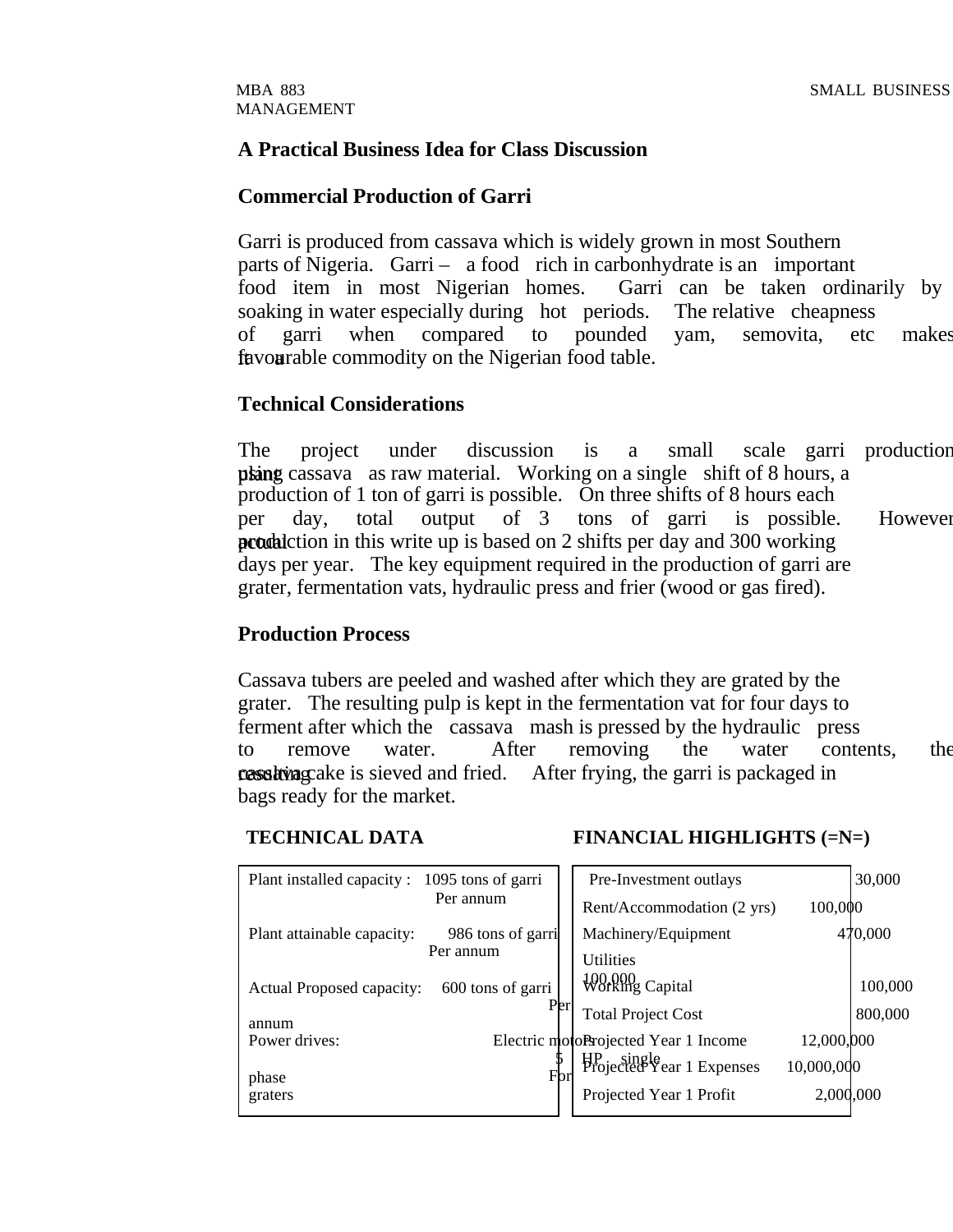## **3.1.2 Keeping the Books**

We have earlier discussed the financial statements as very important to any business. But we did not discuss the way the items there somerced.

The items are a financial statement is generated from the accounting books and record of the firm. We shall now discuss those books and records.

## **Sales and Cash receipt journal**

The sales and cash receipt journal usually records daily sales income of a business. In a standard sales and cash receipt journal, the journal is divided into various columns showing the following:

- Total sales
- Credit sales
- Cash sales
- Bank cash column

A good sales and cash receipt journal should be able to distinguish the goods that are sold for cash and those that are sold on credit. As the journal is divided into debits (DR) and CR (Credit) columns, it is important that the debits and credits should balance.

#### **Cash disbursement, purchases and expense journal**

This journal records expenditure of funds by the business. The journal basically can be divided into various columns showing the following information:

- payee of an amount of money
- amount paid
- purchases
- other expenditures

## **SELF ASSESSMENT EXERCISE**

List four items which you think are assets in a balance sheet.

## **3.1.3 Managing the Books**

For a small business, there are many options available to the entrepreneur in managing the books or records. The first option is to engage an accountant as an employee of the business. The accountant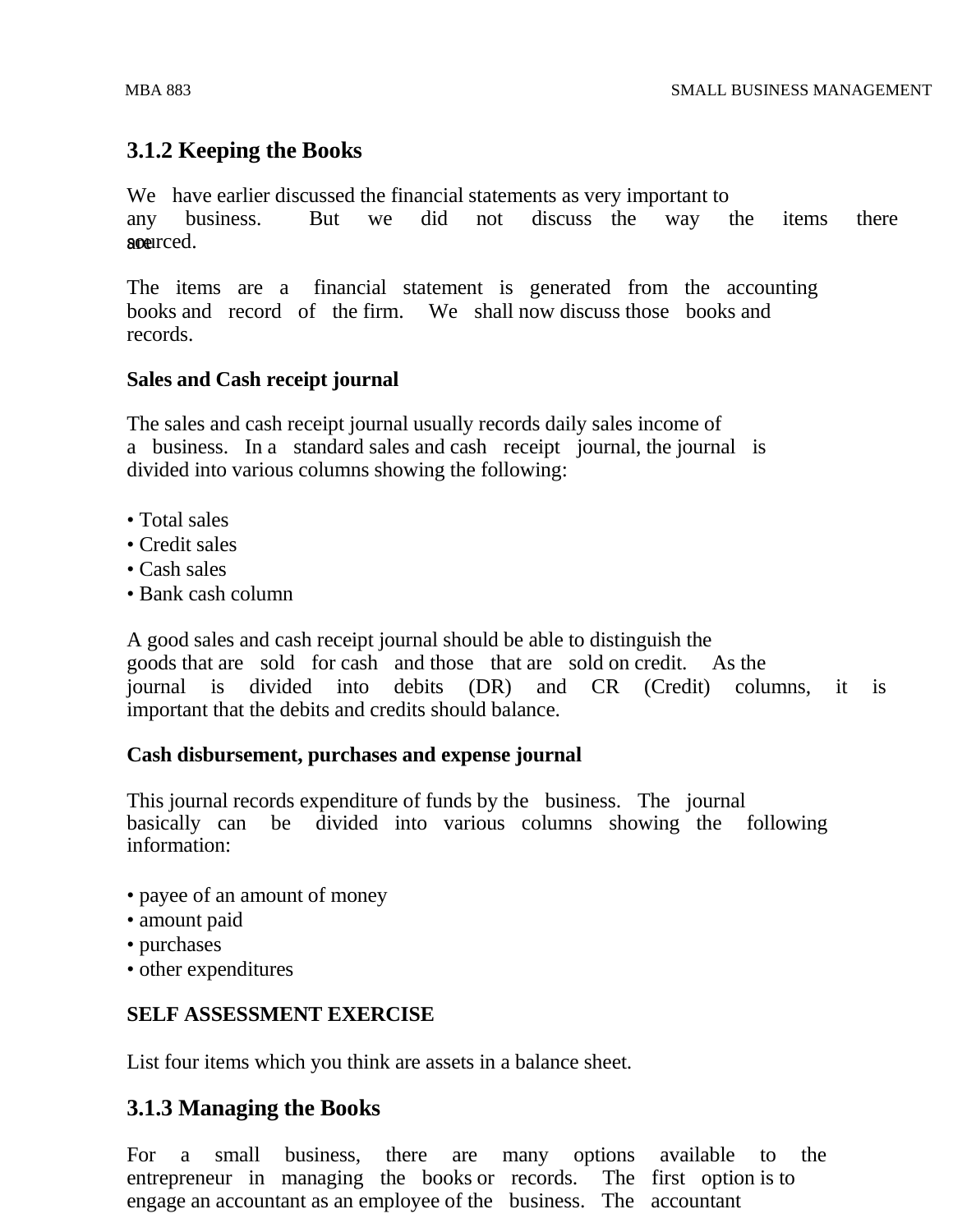by training can manage the books. Alternatively, an accountant can be hired on a contract basis. The accountant comes in may be once in a month and handles all the records.

Another option is to hire a bookkeeper either as a staff of the firm or as a contract book keeper.

## **4.0 CONCLUSION**

In this unit, we have discussed Accounting records for small business. In discussing accounting records we discussed financial statements and also keeping of books. We also looked at examples of a balance sheet, income statement and the cash flow statement.

## **5.0 SUMMARY**

The general motive behind every organization is often complex but the profit motive is one of the most important. In profit making organizations, accounting is a facilitating and communicating device. Accounting records enable the small business prepare the financial statements which are very important in measuring performance. Accounting records for small business was what we discussed in Unit 14.

In the next unit, we shall discuss" sourcing capital for small business"

## **6.0 TUTOR MARKED ASSIGNMENTS**

What are the financial statements that are important for small business management? Discuss the financial statements.

## **7.0 REFERENCES/FURTHER READINGS**

Leon Ikpe (1999) A guide to Small Business Investments. Impressed Publishers, Lagos.

Leon Ikpe (1999): Project analysis and evaluation. Impressed Publishers, Lagos.

#### **ANSWERS TO SELF ASSESSMENT EXERCISES**

The four items that are assets in a balance sheet are

- Cash
- Stock
- Debtors
- Prepayments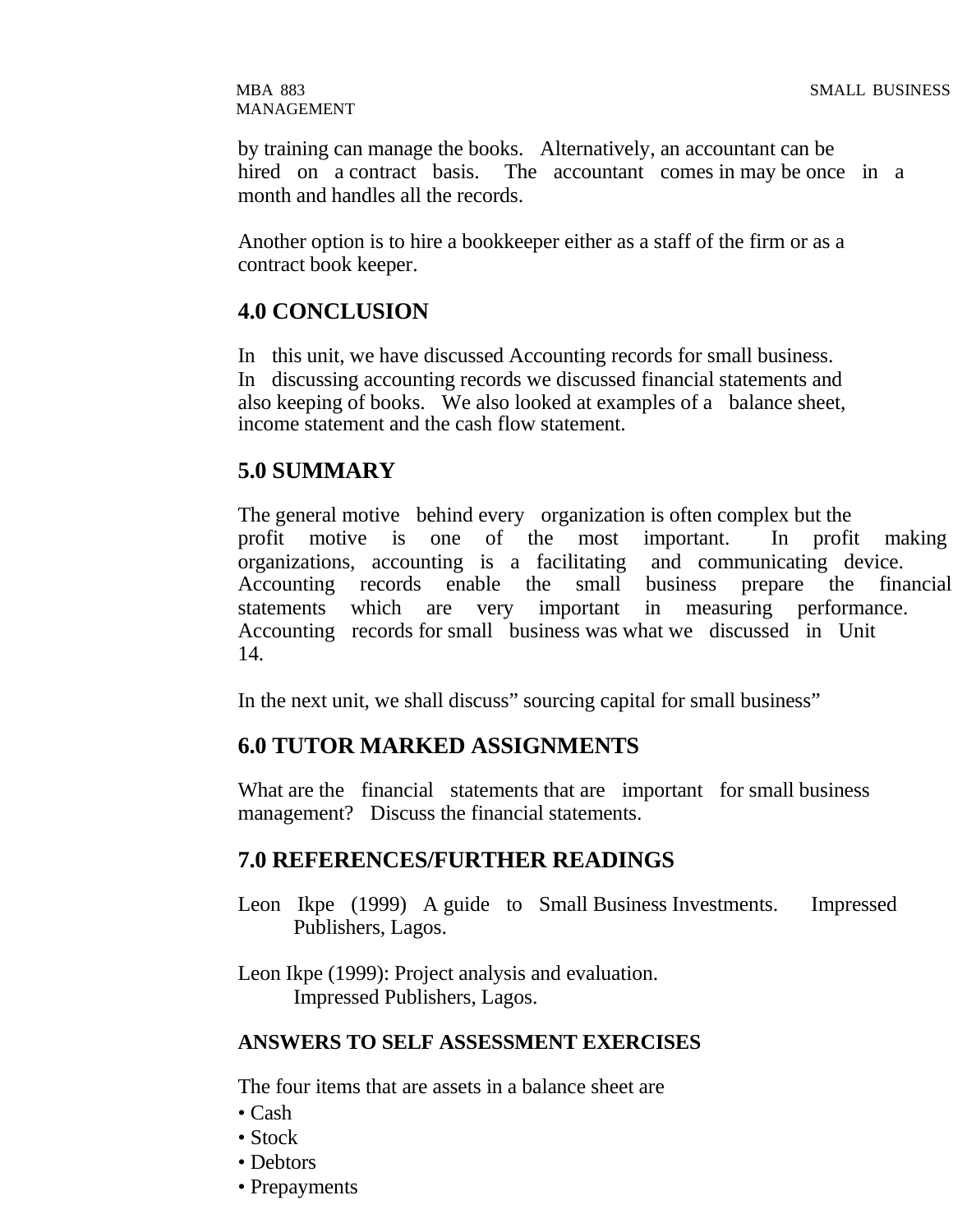## **UNIT 3 SOURCING CAPITAL FOR SMALL BUSINESS**

#### **CONTENTS**

- 1.0 Introduction
- 2.0 Objectives
- 3.0 Main Content
	- 3.1 Sourcing Capital for Small Business
		- 3.1.1 Personal savings
		- 3.1.2 Borrowing from friends or relations
		- 3.1.3 Borrowing from banks
		- 3.1.4 Borrowing from bank of Industry Limited
		- 3.1.5 The Small and Medium enterprises equity investments scheme (SMEEIS)
		- 3.1.6 Other Sources of finance

4.0 Conclusion

- 5.0 Summary
- 6.0 Tutor Marked Assignments
- 7.0 References/Further Readings

## **1.0 INTRODUCTION**

In the last Unit (unit 14) we discussed "Accounting records for small business". There we discussed financial statements which are important for small business. We also discussed keeping of books by small business.

In this Unit, we shall discuss "sourcing capital for small business".

## **2.0 OBJECTIVES**

By the end of this unit, you should be able to:

- Identify the various sources of capital for small business
- Discuss the sources of funds for the small business

## **3.0 MAIN CONTENT**

## **3.1 Sourcing Capital for Small business**

All along in our discussions, we had assumed that the small business always had sufficient funds to initiate start-up. We also assumed that the would-be-entrepreneur always will have sufficient working capital to carry on his/her business operations. But that is not always true. Lack of capital has been identified as a major problem facing small businesses in Nigeria.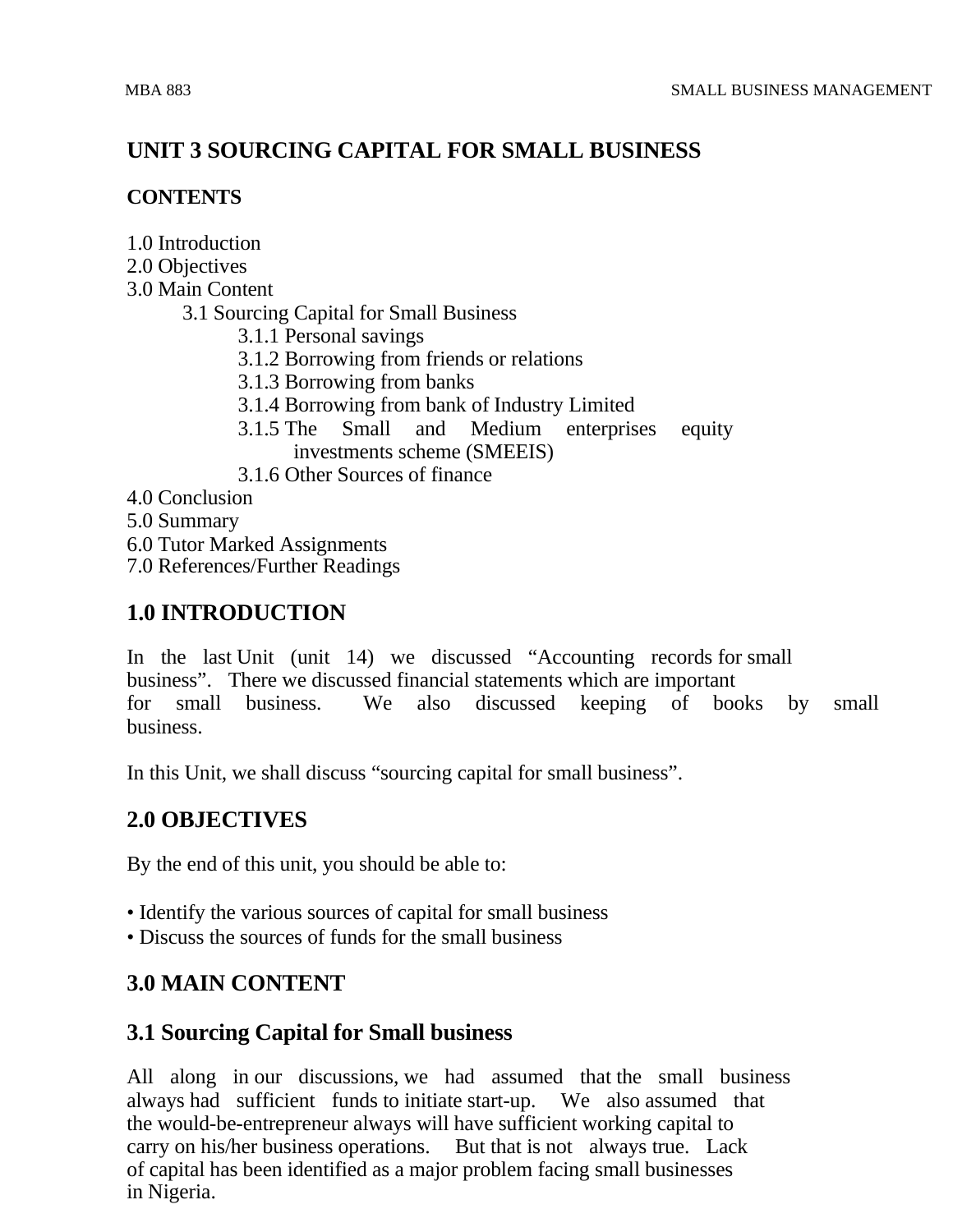# MANAGEMENT

So in this unit, we are going to focus all our attention towards stowarces of finance for small business.

There are various sources of finance that are available for **sumiliesses** but that to a large extent depends on the nature but the size of the business and its legal form. Let us now discuss the various sources of finance.

## **3.1.1 Personal Savings**

Perhaps one of the most assured sources of finance for a **entrepreneur** is the personal savings of the entrepreneur. In most cases even before a business is put on the drawing board, the owner or the prospective owner is expected to provide the initial capital.

Practically, most people over years do save money for the rainy day. This rainy day savings are usually kept aside for eventualities und foreseen mishaps that require money.

So, when people begin to think of starting a business, the first money that is invested in the business is the personal savings of the would-beentrepreneur.

## **3.1.2 Borrowing from Friends or Relations**

Apart from sourcing money from personal sources, some businesses are set up or financed by money borrowed from friends or relations. For example, a fresh MBA graduate may approach his or her family, friends or relations for finance to start a small business. In some cases, the finance is provided either as a gift or as a soft loan to be repaid at mutually agreed terms. Although we have identified these mentioned sources of funds, a major problem associated with the sources of funds is that it is not easy to come by since repayment by the borrower is usually doubted by friends.

## **3.1.3 Borrowing from Banks**

A key function of a bank is to lend money to individuals **ang** anizations. Small businesses may be owned by individuals or by organizations and they too are entitled to approach banks for the various loan facilities. Let us now discuss the various types of finance that are available from the banks.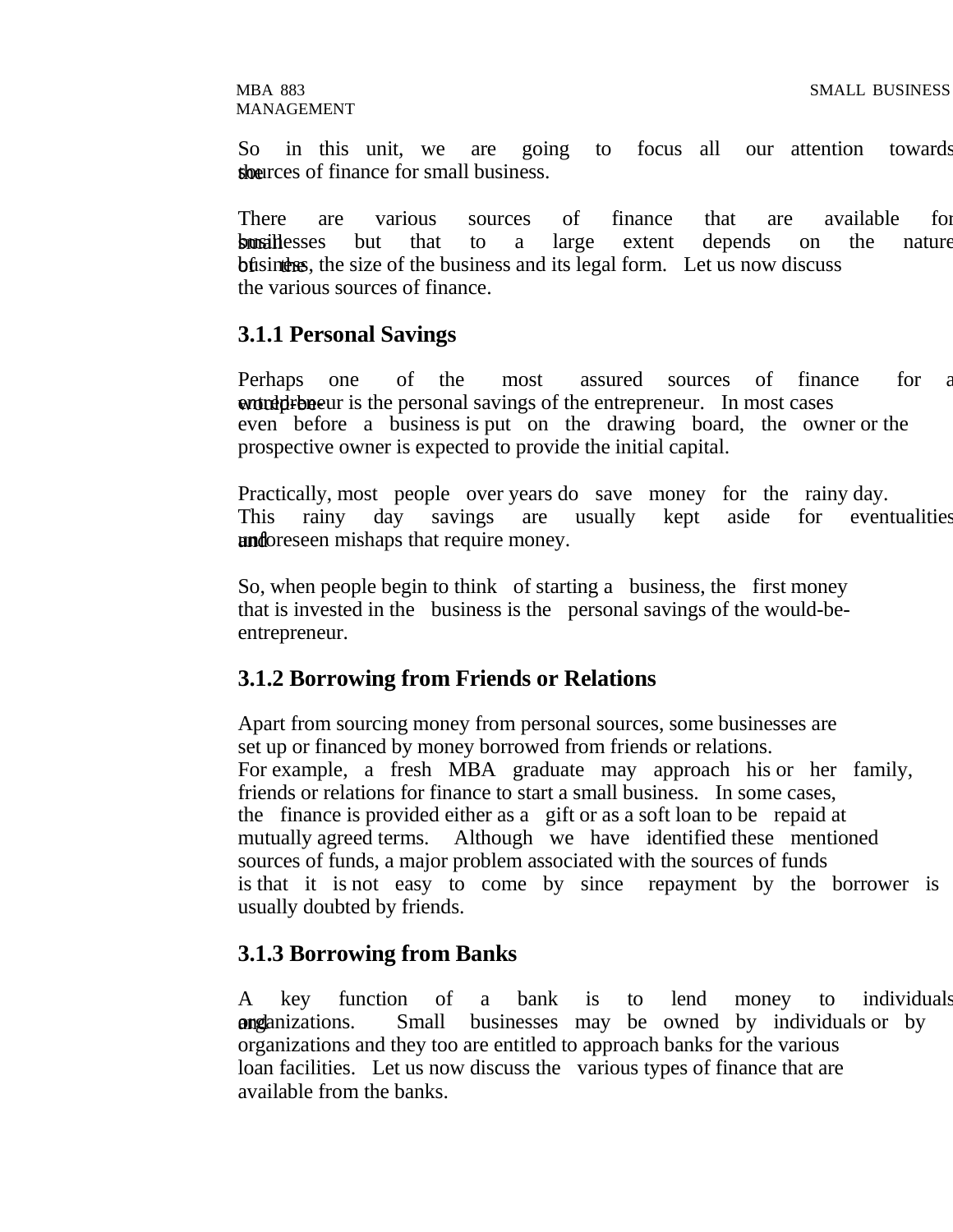#### **Bank loans**

Banks normally grant loans to eligible business organizations to enable them undertake capital investments in sectors like agriculture, industry and commerce. Loans when granted are for specific reasons like purchase of manufacturing equipment etc. loans are usually repayable over a fixed period of time and at agreed interest rates. Usually as expected, most banks will insist that the borrowers provide security when borrowing from the bank.

#### **Bank overdraft**

Bank overdrafts are advanced in most cases to organizations for enhancement of working capital. Most organizations when they obtain bank overdrafts deploy them towards purchase of raw materials for manufacture of goods or to procure finished goods for resale. Usually bank overdrafts are for short periods of time like for one year. In practice, overdrafts are renewable.

#### **Lease Finance**

A lease is a contract whereby one party (the lessee) hires equipment from another party (the lessor) in a way that the lessee uses **the equipment without purchasing it.** In return, the lessee pays lease rentals and at the end of the lease period may have the option to purchase the equipment.

Lease finance is becoming a more popular type of finance for firms that do not want to purchase equipment.

## **3.1.4 Borrowing from the Bank of Industry Limited**

The Bank of Industry Limited is Nigeria's oldest and largest industrial financing institution. It was reconstructed in year 2001 out of the Nigerian Industrial Development bank (NIDB) limited, which was incorporated in 1964.

The bank's authorized share capital is set at \$400 million. The mandate given to the Bank of Industry Ltd (BOI) is "providing financial assistance for the establishment of large, medium and small projects as well as expansion, diversification and moderisation of existing enterprises and rehabilitation of ailing ones".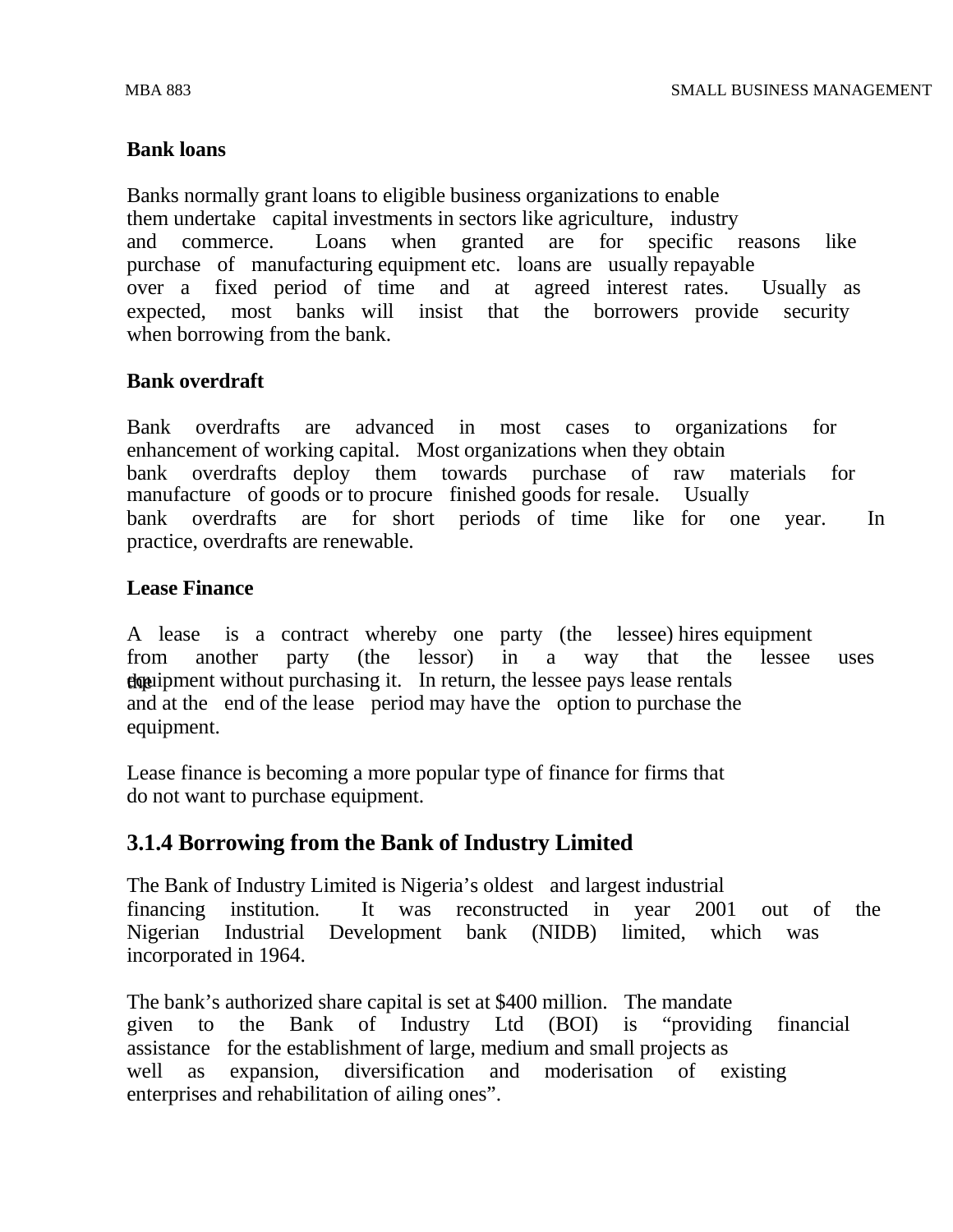The bank of industry limited can assist the following:

- Small, medium and large enterprises excluding cottage industries.
- New or existing companies seeking expansion modernization or diversification.
- Credit worthy promoters who will be required to prove their commitment to the project by contributing at least 25% of the project cost excluding land.
- Borrowers whose management capability, financial situation (including availability of collateral and guarantee) character and reputation are incontrovertible.
- Clients with demonstrable ability to meet loan repayments.
- Borrowers with no record of unpaid loans to erstwhile Development Finance Institutions and other banks.

#### **A Practical Business Idea for Class Discussion**

#### **Fruit Juice Production**

Fruits grow abundantly in Nigeria. These include mango, orange, pineapple, guava, paw paw, cashew and citrus. Fruits are obviously very rich sources of essential minerals and much needed vitamins essential for body growth and nutrition. Besides it has been observed that fruits are also taken as refreshments by both young and old with the demand higher during periods of hot weather. The very deep market for this product makes it a good investment for a prospective investor.

#### **Technical Considerations**

The project under consideration is a plant dedicated to the production of fruit juice of many types. However, this write-up is focused producing orange and pineapple fruit juice. Working on a single shift of 8 hours, the plant is capable of producing 2,000 litres of fruit juice. On three shifts of 8 hours each per day, an output of 6,000 litres is possible.

Although attainable capacity is 90% of installed capacity, proposition capacity is 2000 litres per day and for 300 working days in a year.

The key equipment required in the production of fruit juice are fruit washer, boiler extractor, filling line, sealing machines, weighing scales and laboratory equipment.

#### **Production Process**

In the sorting bay, the fruits are sorted into the following categories; ripe, unripe and rotten. The rotten ones are discarded while the unripe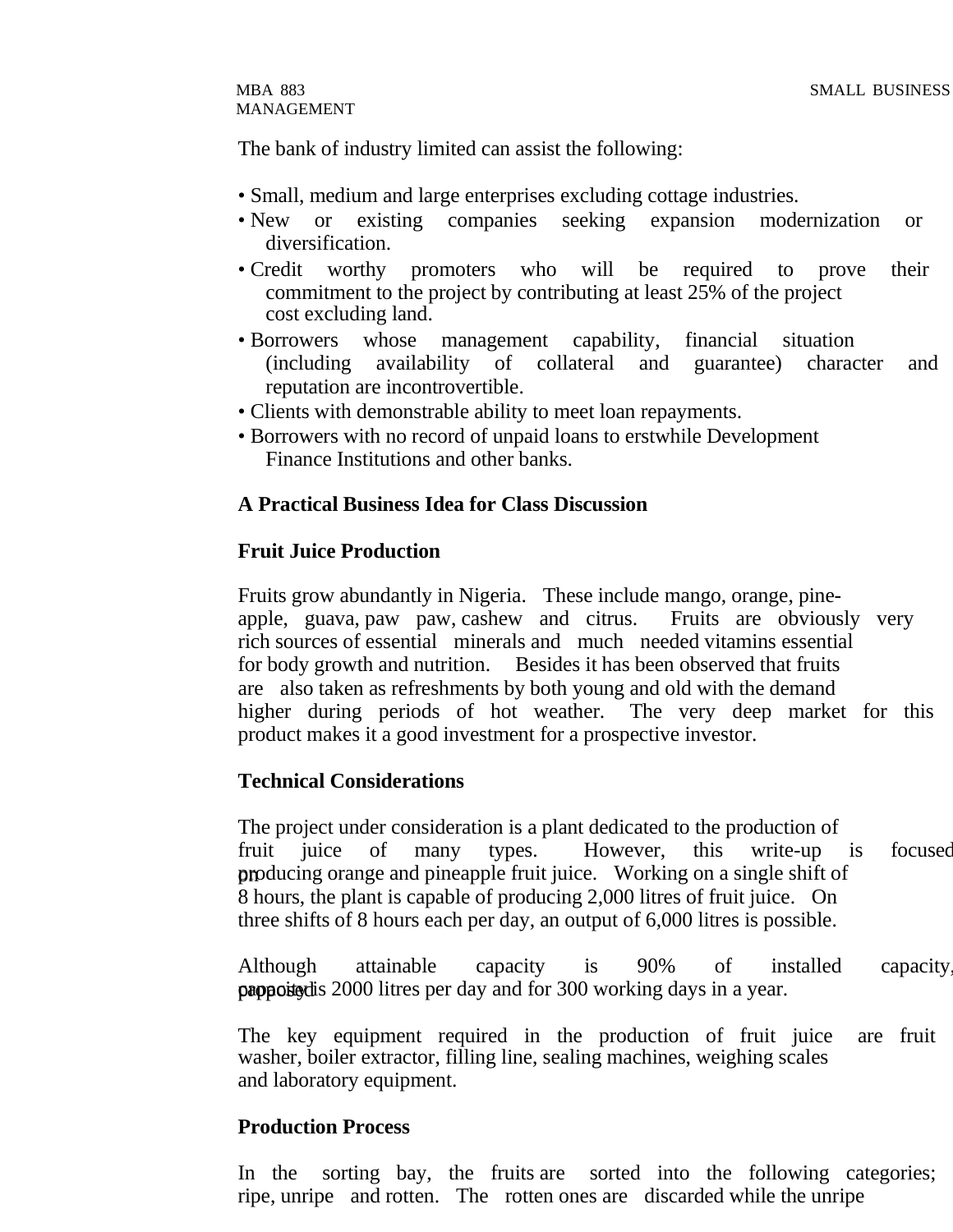ones are left to ripen. The ripe fruits are washed in chlorinated water in the fruit washer, peeled and rewashed. The clean and washed fruits are fed into the fruit juice extractor for the extraction of the juice. The inbuilt screen in the extractor separates the fruit juice from the mashed pulp and seed. The resulting fruit juice is pumped into the boiler for boiling at a controlled temperature of about 85oc for about 45 seconds from the boiler. The juice is funneled into the filing machine from where it is pumped into sterilized bottles or nylon as the case may be. If the fruit juice is packaged in nylon, sealing is achieved via use of a dedicated nylon sealing machine. The packaging for the market dedicated nylon sealing machine. The packaging for the market concludes the production process.

#### **Technical Data**

Plant Installed Capacity: 2,190,000 litres per annum Attainable Capacity: 1,971,000 litres per annum Proposed Capacity: 600,000 litres per annum N0. of Staff: 12

## **3.1.5 The Small and Medium Enterprises Equity Investment Scheme (SMEEIS)**

Another good source of finance for the small business is the "small and medium enterprises equity investment scheme (SMEEIS). It is a scheme under which small and medium enterprises receive special funding by way of equity investment by the banks. The investment by the bank enables them to grow and expand their business.

The small and medium enterprises equity investment scheme is a voluntary initiative of the bankers committee approved in 1999. The initiative was in response to the Federal Government's concerns and policy measures for the promotion of small and medium enterprises as vehicles for rapid economic development, poverty alleviation and employment generation. Under the scheme, 10% of the profit before tax (Pbt) of all banks is set aside annually to be invested as **exprisyment** in small and medium enterprises. The funding to be provided under the scheme shall be in the form of equity investment and or loans.

The following are eligible to get funding under the scheme.

All those engaged in the following activities:

- Agro allied businesses
- Information technology and telecommunications
- Manufacturing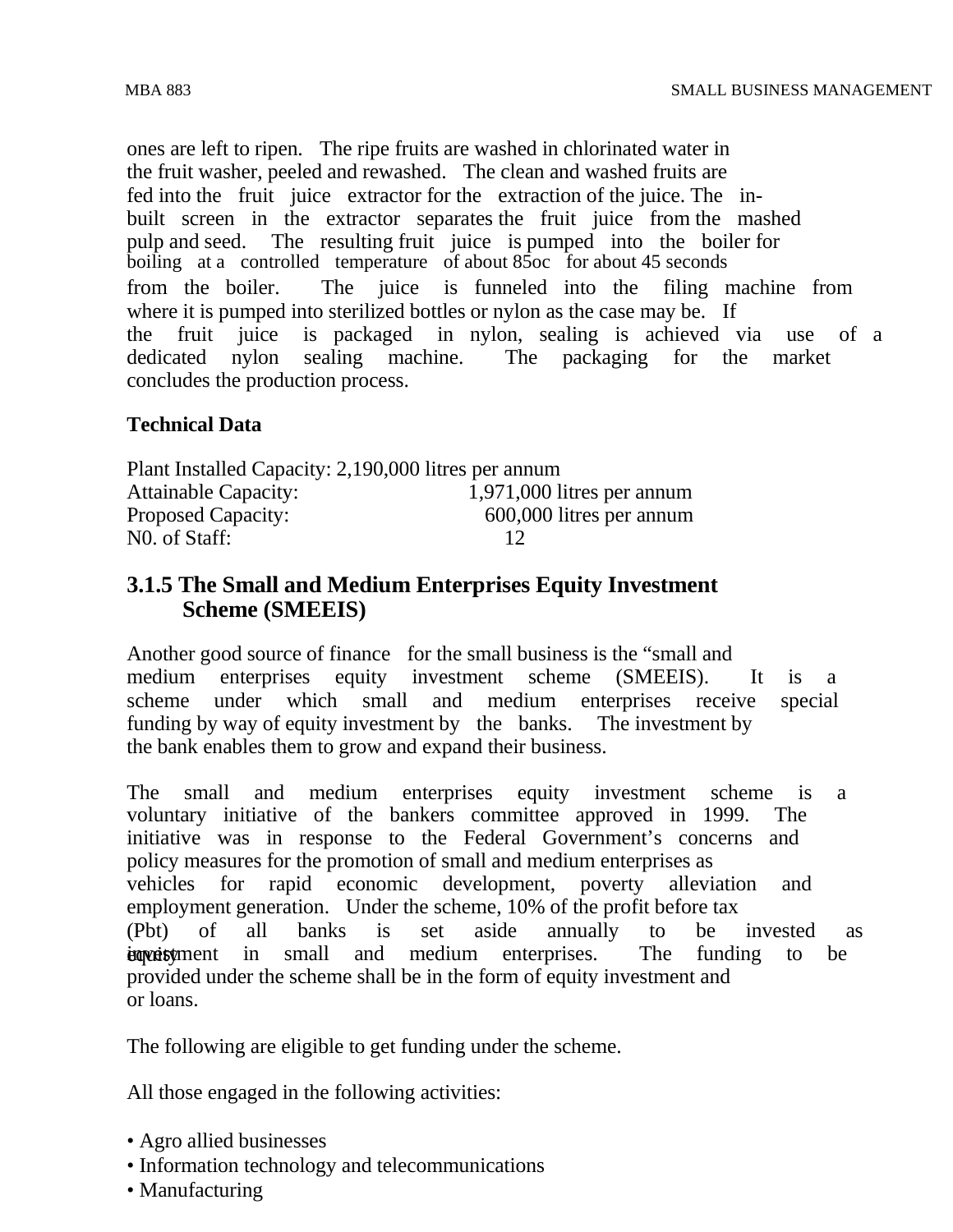- Education establishments
- Services
- Tourism and leisure
- Solid minerals
- Construction

The limitation under the scheme is that the investing bank must not take more than 40% equity investment in a small and medium business.

## **3.1.6 Other Sources of Finance**

Other sources of finance for the small business are:

- Finance houses
- Mortgage banks
- Microfinance banks

#### **SELF ASSESSMENT EXERCISE**

List four sources of finance for a small business owner-manager

## **4.0 CONCLUSION**

In this unit, we have discussed sourcing capital for small business. We highlighted such sources as personal funds, from friends and relations, banks and other financial institutions. All of them present solarities of finance for small business.

## **5.0 SUMMARY**

A major problem facing many small organizations is finance and how to source finance for small business is what we have discussed here. We discussed the Bank of Industry Ltd as a source of funds for **smalless and also the small and medium enterprises equity investment** scheme.

## **6.0 TUTOR MARKED ASSIGNMENTS**

You intend to approach a bank for a loan. What information do you think the bank requires you to provide in your application?

## **7.0 REFERENCES/FURTHER READINGS**

Leon Ikpe (1999) A guide to Small Business Investments. Impressed Publishers, Lagos.